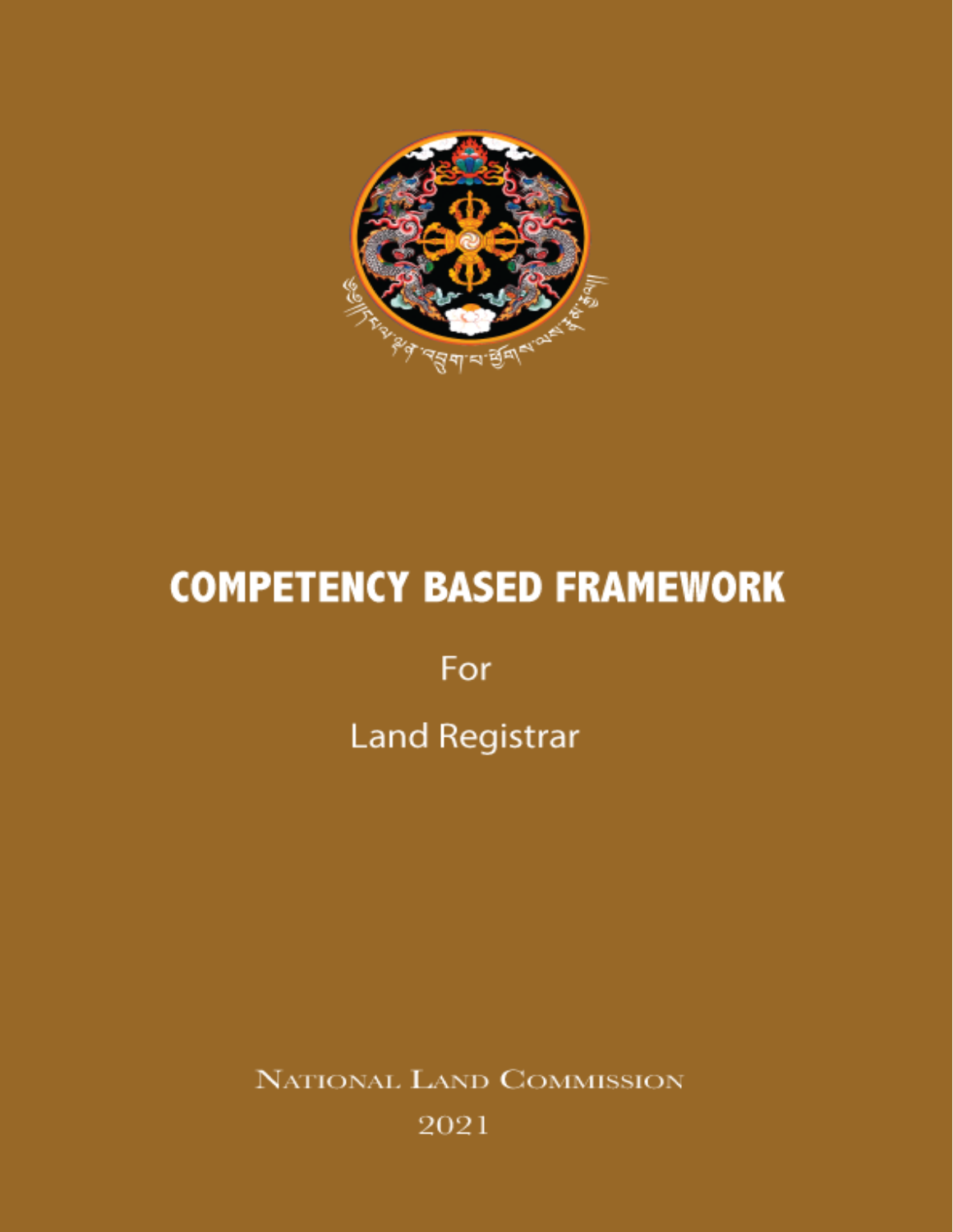**Published by:** Department of Land Administration and Management, National Land Commission Secretariat, Thimphu. Post Box: 142

**First Edition:** January 2021

#### **Task Force Members:**

- 1. Rinchen Jamtsho, Research Officer, NLCS
- 2. Tshering Zam, Land Registrar, DoLAM, NLCS
- 3. Karma Tshomo, Land registrar, Research and Development, NLCS
- 4. Choki, Asst. Land Registrar, DoLAM, NLCS
- 5. Chencho Pem, Asst. Land Registrar, DoLAM, NLCS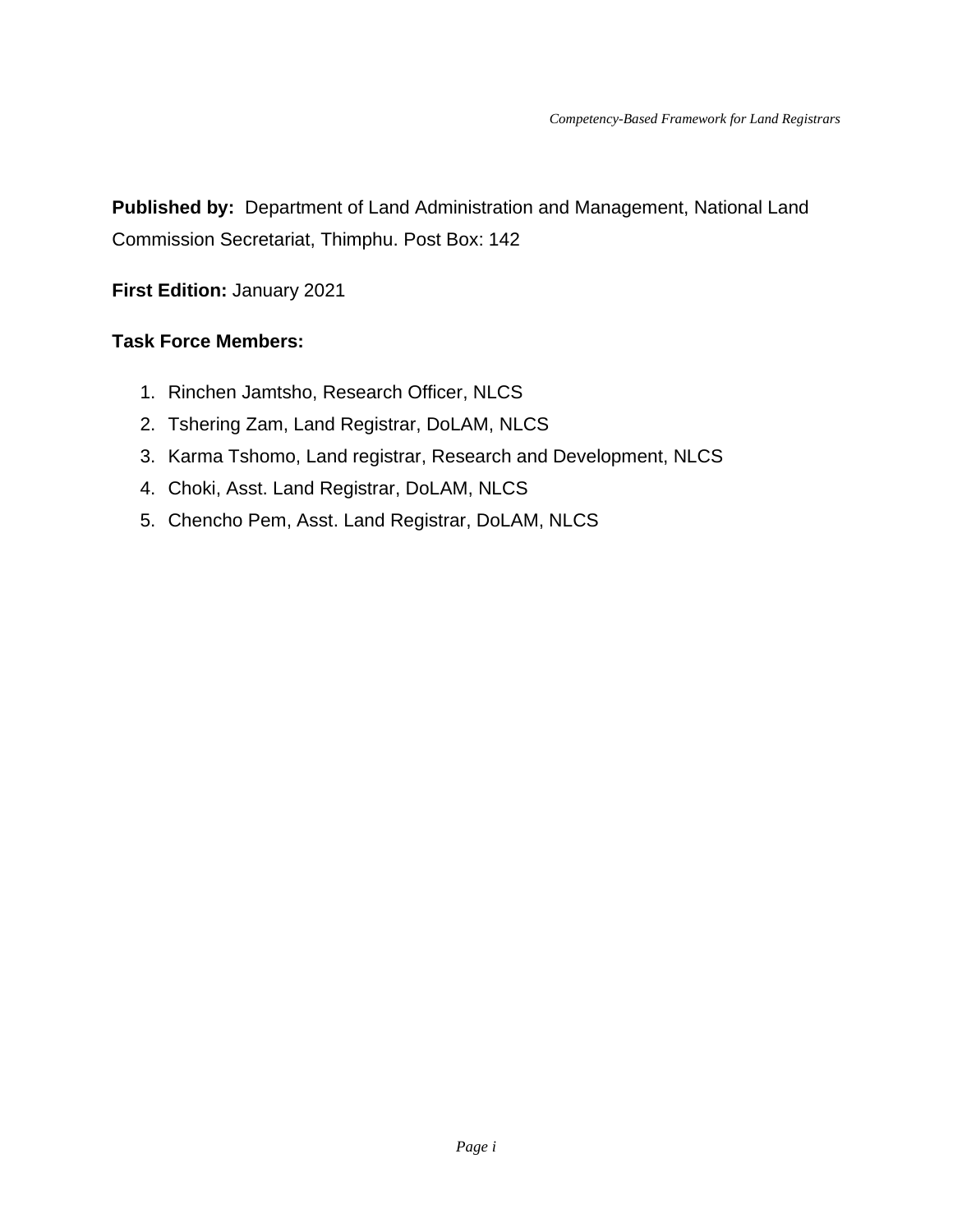|    | List of Tables      |                            |                                                                                                | iv             |
|----|---------------------|----------------------------|------------------------------------------------------------------------------------------------|----------------|
|    | List of Figures     |                            |                                                                                                | iv             |
|    | <b>ABBREVIATION</b> |                            |                                                                                                | v              |
| 1. |                     | Background                 |                                                                                                | 1              |
|    | 1.1.                |                            | About the Department (Its origin, brief function, and milestones)                              | 1              |
|    | 1.2.                |                            | The vision of the Department                                                                   | $\overline{2}$ |
|    | 1.3.                | Missions of the Department | $\overline{2}$                                                                                 |                |
|    | 1.4.                |                            | <b>Core Values</b>                                                                             | $\overline{2}$ |
|    | 1.5.                |                            | Organogram                                                                                     | 3              |
|    |                     |                            | 1.6 Staff Strength                                                                             | 3              |
|    |                     |                            | 1.7 Core Functions                                                                             | 4              |
| 2. |                     |                            | Competency-Based Framework for Land Registrar                                                  | 5              |
|    | 2.1.                |                            | Introduction                                                                                   | 5              |
|    | 2.2.                |                            | Purpose                                                                                        | 5              |
|    | 2.3.                | Aim                        |                                                                                                | 5              |
|    | 2.4.                |                            | Objectives                                                                                     | 5              |
|    | 2.5.                |                            | <b>Framework Development Processes</b>                                                         | 6              |
|    | 2.6.                |                            | <b>Structure</b>                                                                               | 6              |
|    | 2.6.1.              |                            | <b>Identification of Role Profile</b>                                                          | 7              |
|    |                     |                            | 2.6.1.1. Description of Role Profile                                                           | 8              |
|    | 2.6.2.              |                            | <b>Identification of Competency Areas</b>                                                      | 9              |
|    | 2.6.3.              |                            | <b>Identification of Key Competencies</b>                                                      | 9              |
|    | 2.6.4.              |                            | <b>Identification of Behavioral Indicators</b>                                                 | 11             |
|    | 2.6.5.              |                            | <b>Classification of Proficiency Levels</b>                                                    | 10             |
|    | 2.7.                |                            | <b>Training Needs Analysis</b>                                                                 | 25             |
|    | 2.7.1.              |                            | <b>Assessment of Performance Gap</b>                                                           | 25             |
|    |                     |                            | 2.7.1.1 Summary of Performance Gap across all Proficiency Level (as per the<br>questionnaires) | 26             |
|    | 2.7.2.              |                            | <b>Outcomes of Survey</b>                                                                      | 29             |
|    | 2.7.3.              |                            | Identifying Methods of Intervention                                                            | 34             |
|    |                     |                            | 2.7.3.1 Implementation at Department Level:                                                    | 34             |
|    |                     |                            | 2.7.3.2 Support from Royal Civil Service Commission                                            | 36             |

**Table of Contents**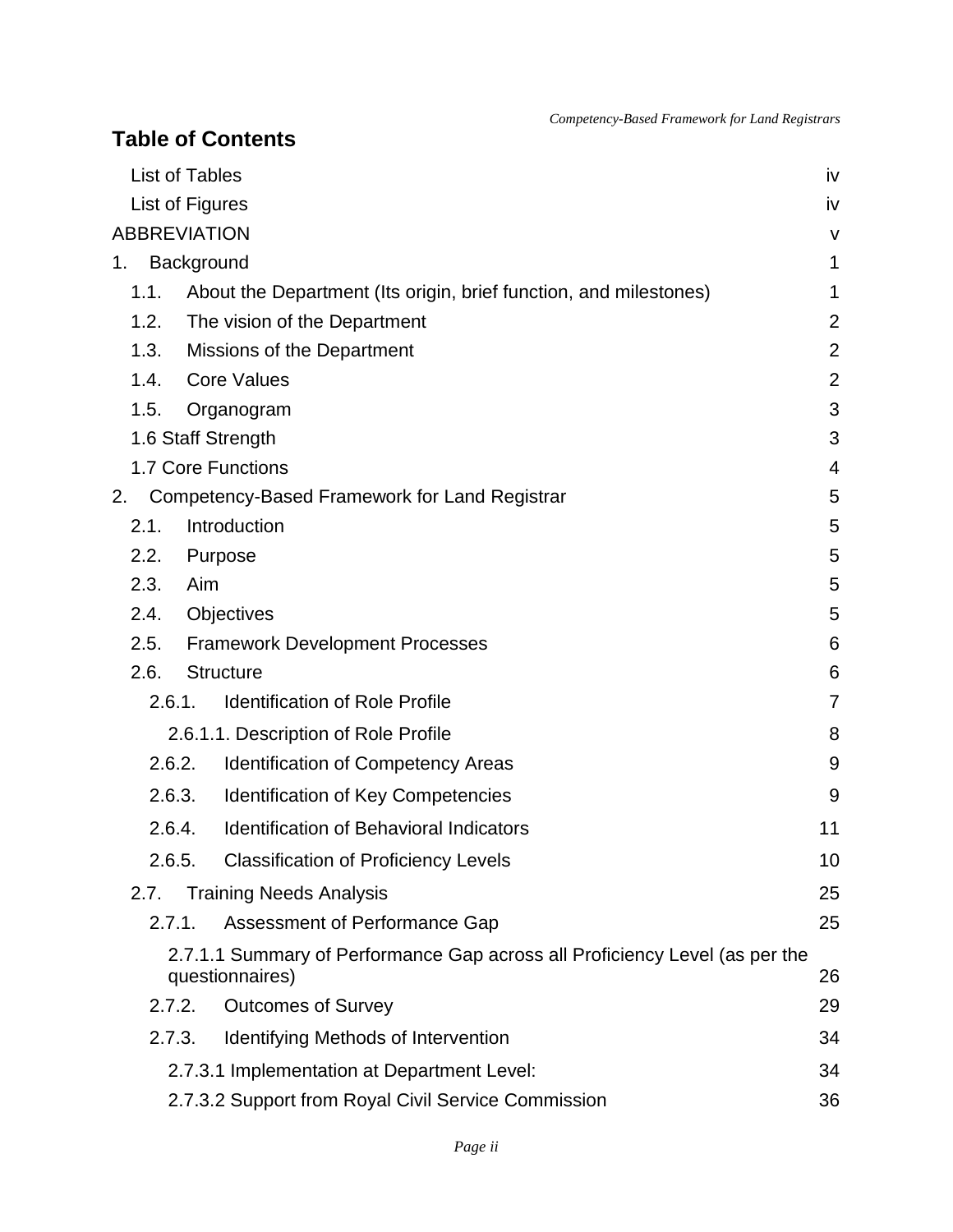|    |            | Competency-Based Framework for Land Registrars                    |    |
|----|------------|-------------------------------------------------------------------|----|
|    | 2.7.4.     | <b>Competency Development Program</b>                             | 37 |
|    | 2.7.5.     | Developing Learning Objectives                                    | 40 |
|    | 2.8.       | Recommendation                                                    | 45 |
|    | 2.9.       | Conclusion                                                        | 46 |
| 3. | Annexure   |                                                                   | 47 |
|    | 3.1.       | Assessment of Performance Gaps                                    | 47 |
|    | 3.1.1.     | Assessment of Performance Gap for Entry Level (P5)                | 47 |
|    |            | 3.1.2 Assessment of Performance Gap for Experienced Level (P4-P3) | 52 |
|    |            | 3.1.3 Assessment of Performance Gap for Advanced Level (P2-P1)    | 57 |
|    | 3.2.       | Consolidated Performance Gap Assessment of all Proficiency Levels | 63 |
|    | 3.2.1.     | Key Role 1: Champion of land property conveyances                 | 63 |
|    | 3.2.2.     | Key Role 2: Advocate of Land Laws                                 | 65 |
|    |            | 3.2.3 Key Role 3: Data and Record Manager                         | 66 |
| 4. | References |                                                                   | 69 |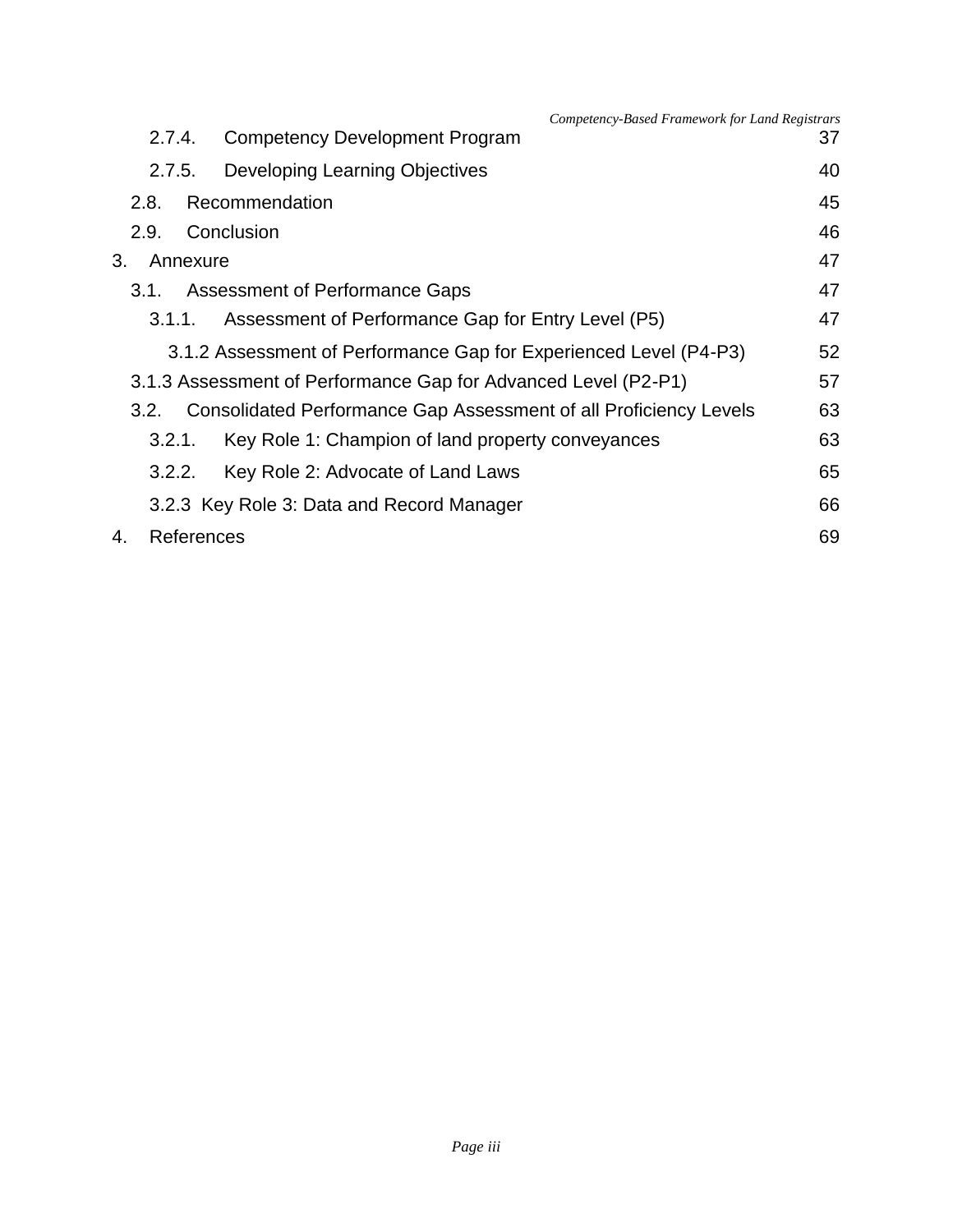## <span id="page-4-0"></span>**List of Tables**

| Table 6: Key Roles, Competency Area, and Key Competencies for Land Registrars  10   |  |
|-------------------------------------------------------------------------------------|--|
|                                                                                     |  |
|                                                                                     |  |
| Table 9: Number of Behavioural Indicators for the Proficiency Level 10              |  |
|                                                                                     |  |
| Table 11: Summary of the Land Registrars who responded to the questionaries for TNA |  |
|                                                                                     |  |
|                                                                                     |  |
|                                                                                     |  |
| Table 14: Long term training proposed for capacity development 40                   |  |
|                                                                                     |  |

# <span id="page-4-1"></span>**List of Figures**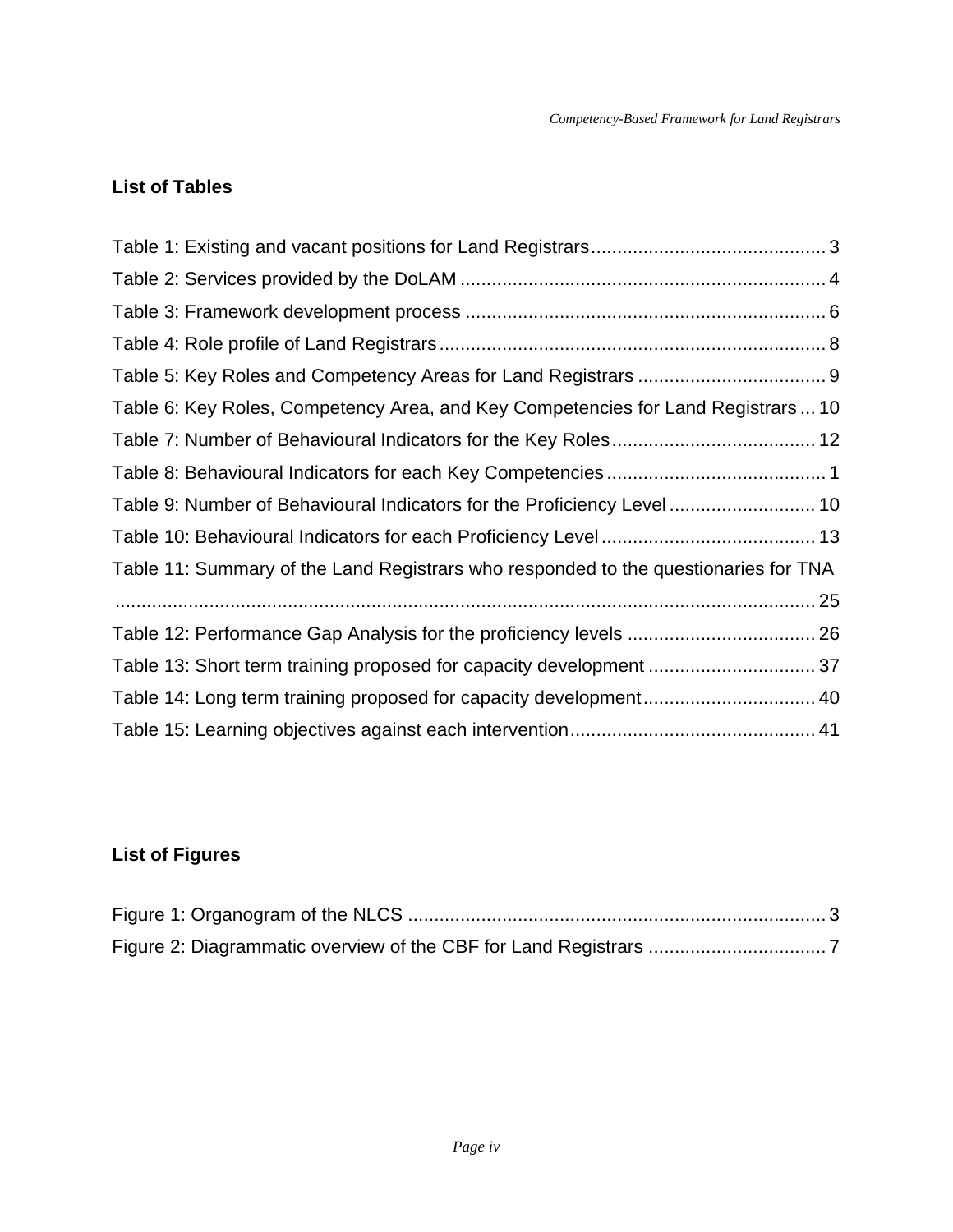*Competency-Based Framework for Land Registrars*

#### <span id="page-5-0"></span>**ABBREVIATION**

| <b>CBF</b>   | Competency-Based Framework                       |  |  |
|--------------|--------------------------------------------------|--|--|
| <b>DoLAM</b> | Department of Land Administration and Management |  |  |
| <b>DoSLR</b> | Department of the Survey and Land Records        |  |  |
| <b>GIS</b>   | <b>Geoinformation System</b>                     |  |  |
| <b>HLC</b>   | <b>High-Level Committee</b>                      |  |  |
| <b>ICB</b>   | <b>Institutional Capacity Building</b>           |  |  |
| <b>KSA</b>   | Knowledge, Skills, and Abilities                 |  |  |
| <b>LTT</b>   | Long Term Training                               |  |  |
| <b>LUC</b>   | <b>Land Use Certificate</b>                      |  |  |
| <b>NCRP</b>  | National Cadastral Resurvey Programme            |  |  |
| <b>NLCS</b>  | <b>National Land Commission Secretariat</b>      |  |  |
| <b>OJT</b>   | On Job Training                                  |  |  |
| SL           | <b>State Land</b>                                |  |  |
| <b>SRFL</b>  | <b>State Reserve Forest Land</b>                 |  |  |
| <b>STT</b>   | <b>Short Term Training</b>                       |  |  |
| <b>TNA</b>   | <b>Training Needs Analysis</b>                   |  |  |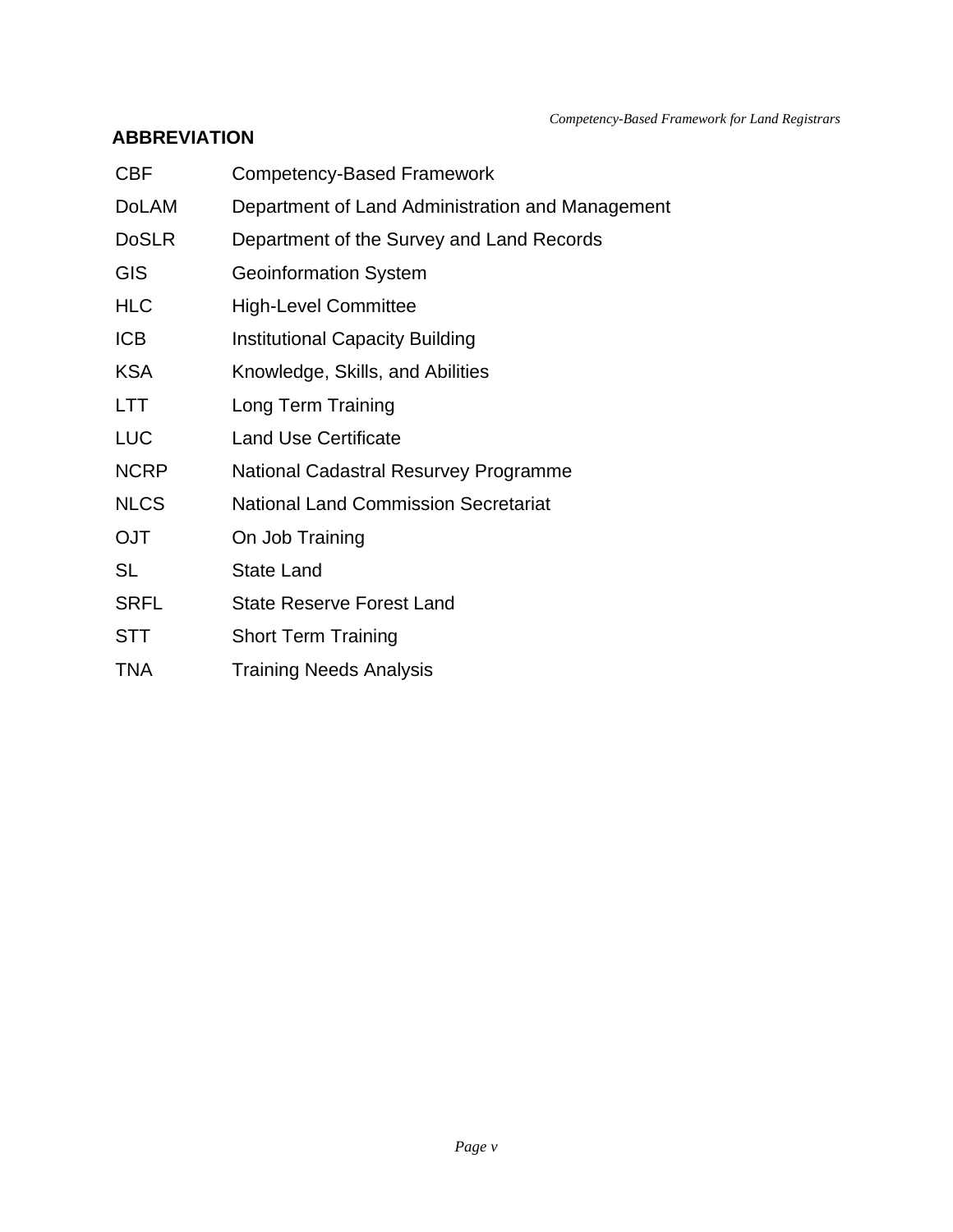# <span id="page-6-0"></span>**1. Background**

## <span id="page-6-1"></span>**1.1. About the Department (Its origin, brief function, and milestones)**

Before the enactment of the Land Act, 2007, the National Land Commission Secretariat (NLCS) office was under the Ministry of Agriculture as the then Department of the Survey and Land Records (DoSLR). Following the Land Act, 2007, the NLCS was established as an autonomous agency.

Accordingly, the Department of Land Administration and Management (DoLAM) was formed as one of the Departments under the NLCS. The DoLAM mandates the management, administration, and regulation of private registered lands and State Reserve Forest Land (SRFL) and State Land (SL).

The milestones of the DoLAM includes;

- Carried out National Cadastral Resurvey Programme (NCRP) for the whole nation.
- Issued new Lagthrams after the NCRP for both rural and urban.
- Launched the online land transaction system for both rural and urban to improve the efficiency and effectiveness of service delivery.
- Developed mortgage module systems for both rural and urban.
- Resolved excess/deficit land issues of urban areas through the High-Level Committee (HLC).
- Resolved informal settlements along the highway for the entire nation.
- Initiated to resolve and prevent encroachment on state land.
- Introduced Land Use Certificate (LUC) It is an additional land tenure ship.
- Revised the Land Lease Rules and Regulations.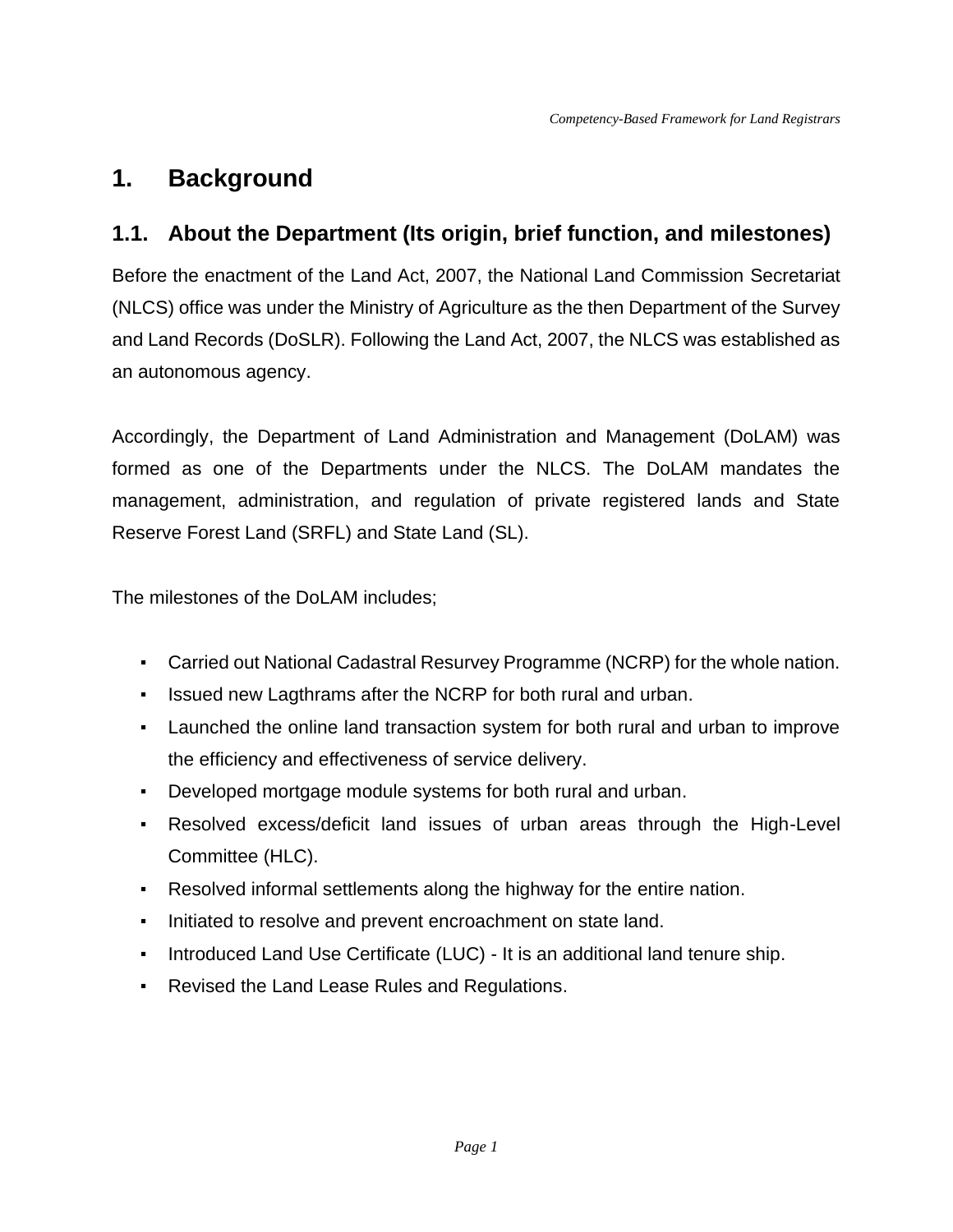## <span id="page-7-0"></span>**1.2. The vision of the Department**

The vision of the DoLAM is to become a dynamic and professional organization that delivers excellent land governance services and provides reliable land information for the nation's well-being.

## <span id="page-7-1"></span>**1.3. Missions of the Department**

To fulfill the above vision, the Department is mandated to:

- Manage, regulate, and administer the ownership and use of land.
- Guarantee the security of land tenure.
- Ensure easy access to reliable land information.

## <span id="page-7-2"></span>**1.4. Core Values**

The Department is guided by the following set of core values to promote professionalism customer-driven services:

- **•** Integrity
- Teamwork
- Professionalism
- **•** Innovation
- Customer Driven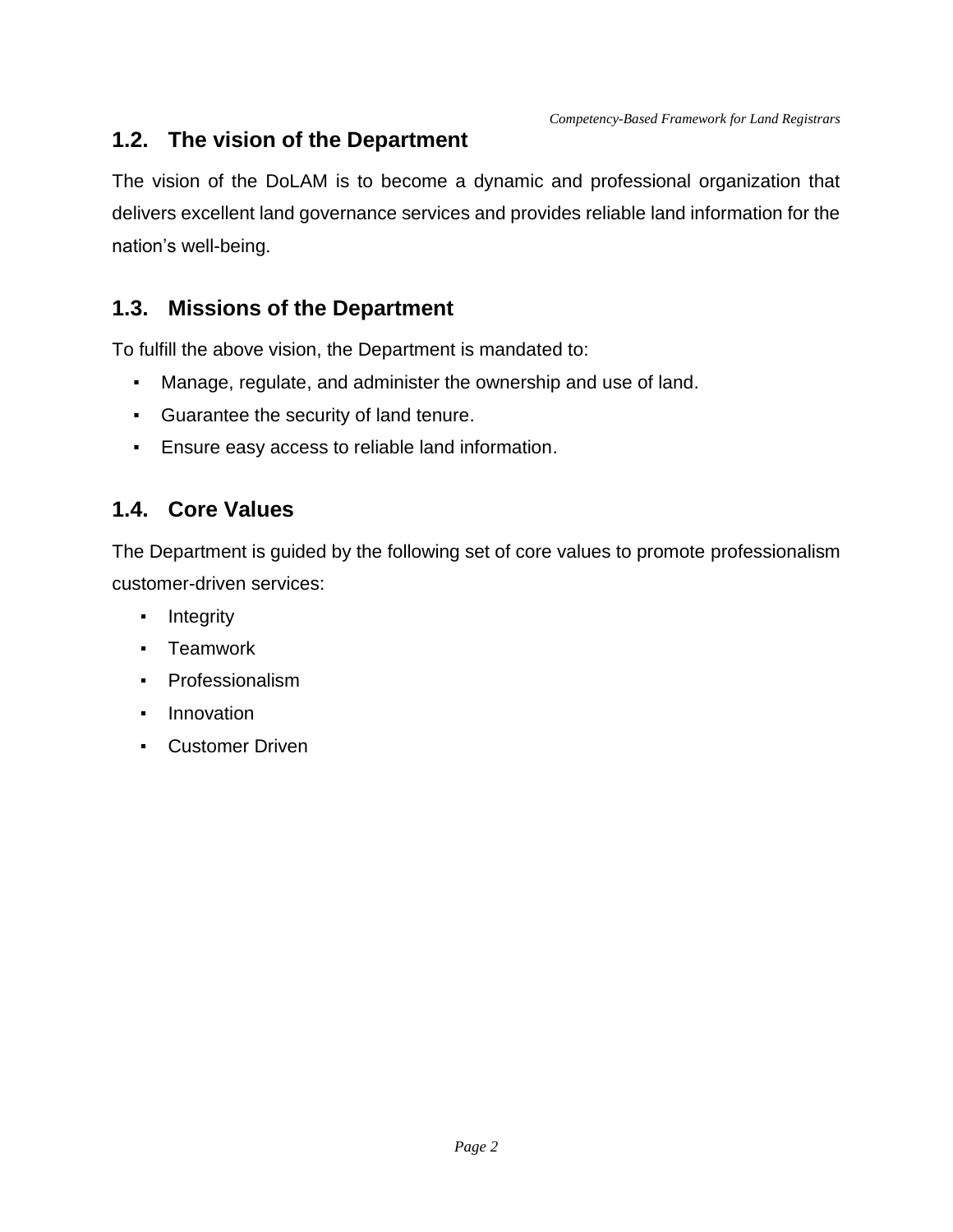# <span id="page-8-0"></span>**1.5. Organogram**



*Figure 1: Organogram of the NLCS*

# <span id="page-8-3"></span><span id="page-8-1"></span>**1.6 Staff Strength**

The following table shows the number of Land Registrars. The list of existing Land Registrars and the vacant positions are annexed in Annexure 3.1 and 3.2 respectively.

<span id="page-8-2"></span>*Table 1: Existing and vacant positions for Land Registrars*

| SI.no          | <b>Agency</b> | <b>Approved</b> | <b>Existing</b> | Gap |
|----------------|---------------|-----------------|-----------------|-----|
| 1              | Department    | 45              | 19              | 26  |
| $\overline{2}$ | Dzongkhag     | 21              | 18              | 3   |
| 3              | Thromde       | 4               | 3               | 1   |
| <b>Total</b>   |               | 70              | 40              | 30  |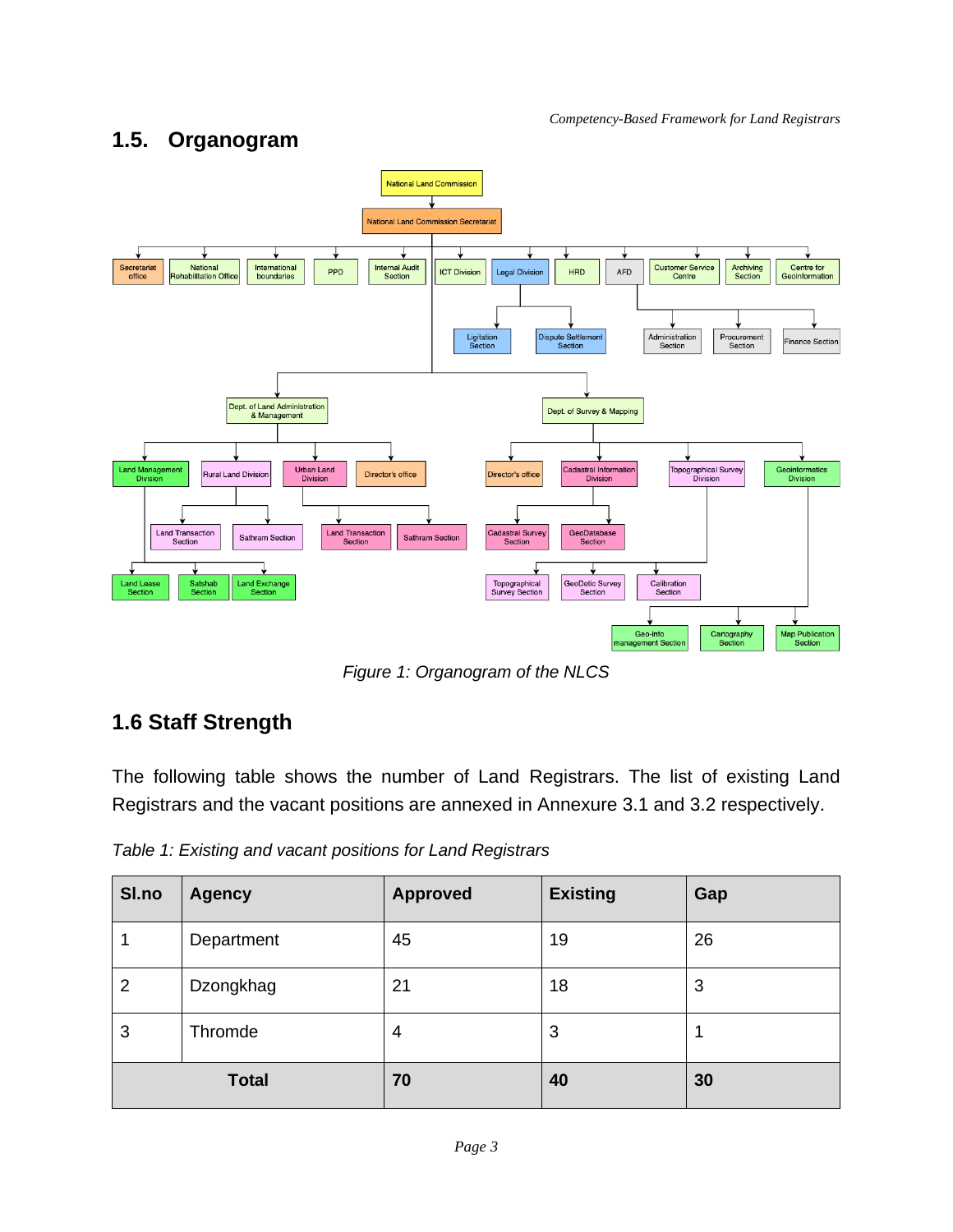# <span id="page-9-0"></span>**1.7 Core Functions**

The following services are available from the Department, Dzongkhag/Thromde, Gewog, Dungkhag Land Record Sector.

<span id="page-9-1"></span>

| Table 2: Services provided by the DoLAM |  |
|-----------------------------------------|--|
|-----------------------------------------|--|

| SI.#                     | <b>Service</b>                                                                                   |                | Department   | Dzongkhag    | Thromde      | Gewog        | Dungkhag |
|--------------------------|--------------------------------------------------------------------------------------------------|----------------|--------------|--------------|--------------|--------------|----------|
| $\mathbf{1}$             | <b>Land transactions</b>                                                                         | Online         | $\checkmark$ | $\checkmark$ | $\checkmark$ | $\checkmark$ |          |
| $\overline{2}$           | Chazhag Sathrams management                                                                      | Online         | $\checkmark$ |              |              |              |          |
| 3                        | Process private land acquisition for<br>national interests                                       | Online         | $\checkmark$ | $\checkmark$ | $\checkmark$ | $\checkmark$ |          |
| $\overline{\mathcal{L}}$ | Process land substitutes and cash<br>compensations                                               | Online         | $\checkmark$ | $\checkmark$ | $\checkmark$ | $\checkmark$ | ✓        |
| 5                        | Process land allotment to Government<br><b>Agencies and Religious Institutes</b>                 | Online         | $\checkmark$ | ✓            | $\checkmark$ | ✓            | ✓        |
| 6                        | Process exchange of state land with rural<br>registered land                                     | Online         | $\checkmark$ | $\checkmark$ |              | ✓            | ✓        |
| $\overline{7}$           | Implementations of the decisions of the<br><b>Commission and Dispute Settlement</b><br>Committee | Online         | $\checkmark$ | $\checkmark$ | $\checkmark$ | ✓            |          |
| 8                        | Implementations of the directives<br>received from the Office of the Gyalpoi<br>Zimpon           | Online         | $\checkmark$ |              |              |              |          |
| 9                        | Printing and issuance of lagthrams                                                               | Online         | $\checkmark$ |              |              |              |          |
| 10                       | Field verifications for resolving<br>discrepancies                                               | Offline        | $\checkmark$ | $\checkmark$ |              |              |          |
| 11                       | Submit findings and reports to the<br>Commission                                                 | Offline        | $\checkmark$ |              |              |              |          |
| 12                       | Process for State Reserved Forest Land<br>and State Land on Lease                                | Offline        | $\checkmark$ | $\checkmark$ | $\checkmark$ |              |          |
| 13                       | Submit reports to the Courts and<br>implement verdicts                                           | <b>Offline</b> | $\checkmark$ |              |              |              |          |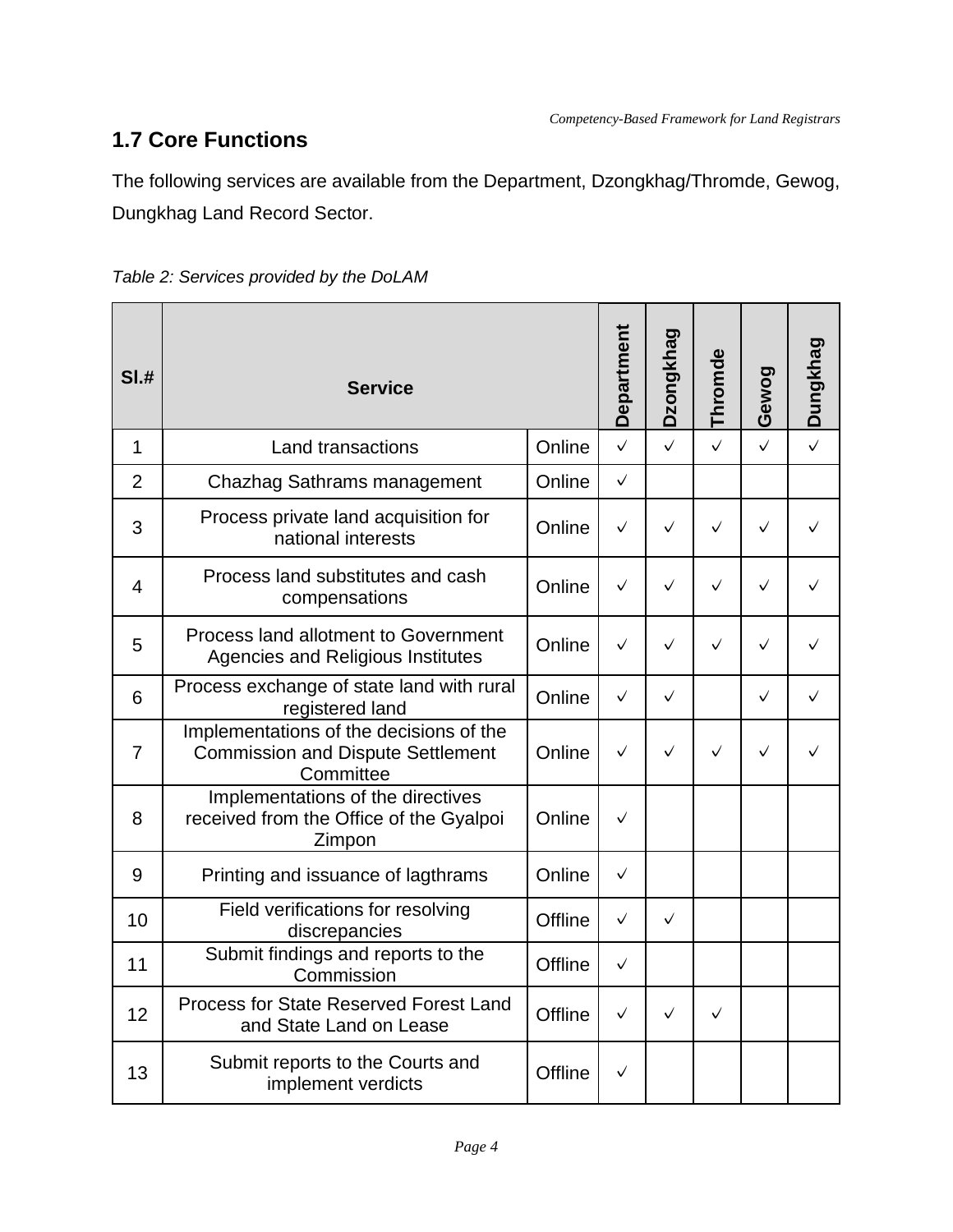# <span id="page-10-0"></span>**2. Competency-Based Framework for Land Registrar**

#### <span id="page-10-1"></span>**2.1. Introduction**

Competency-Based Framework (CBF) is an integration of effective HR planning and capacity building. It enables an organization to assess its workforce capacity based on competencies. Through CBF, an organization can better plan for the workforce competencies and capacities that are needed to achieve its vision, mission, and goals. The Framework provides a structured way of developing an organization's workforce by incorporating the required values, capabilities, and competencies through identifying the right skills.

These are skills required for the continuous development of civil servants to deliver responsibilities effectively and efficiently. CBF also ensures that all civil servants have a common understanding of the values and expected performance behaviors.

#### <span id="page-10-2"></span>**2.2. Purpose**

The CBF highlights the knowledge, skills, and abilities required for Land Registrars to achieve a high level of professional competence and deliver the highest standard of services. The framework is developed with the following aim and objectives.

#### <span id="page-10-3"></span>**2.3. Aim**

Build a fraternity of Land Registrars who are highly knowledgeable, skillful, and competent in delivering efficient and effective services of the highest standard.

#### <span id="page-10-4"></span>**2.4. Objectives**

The framework is developed in pursuit of the following objectives:

- a. Provide greater role clarity of Land Registrars.
- b. Establish a benchmark for recruitment and career enhancement.
- c. Ensure succession planning.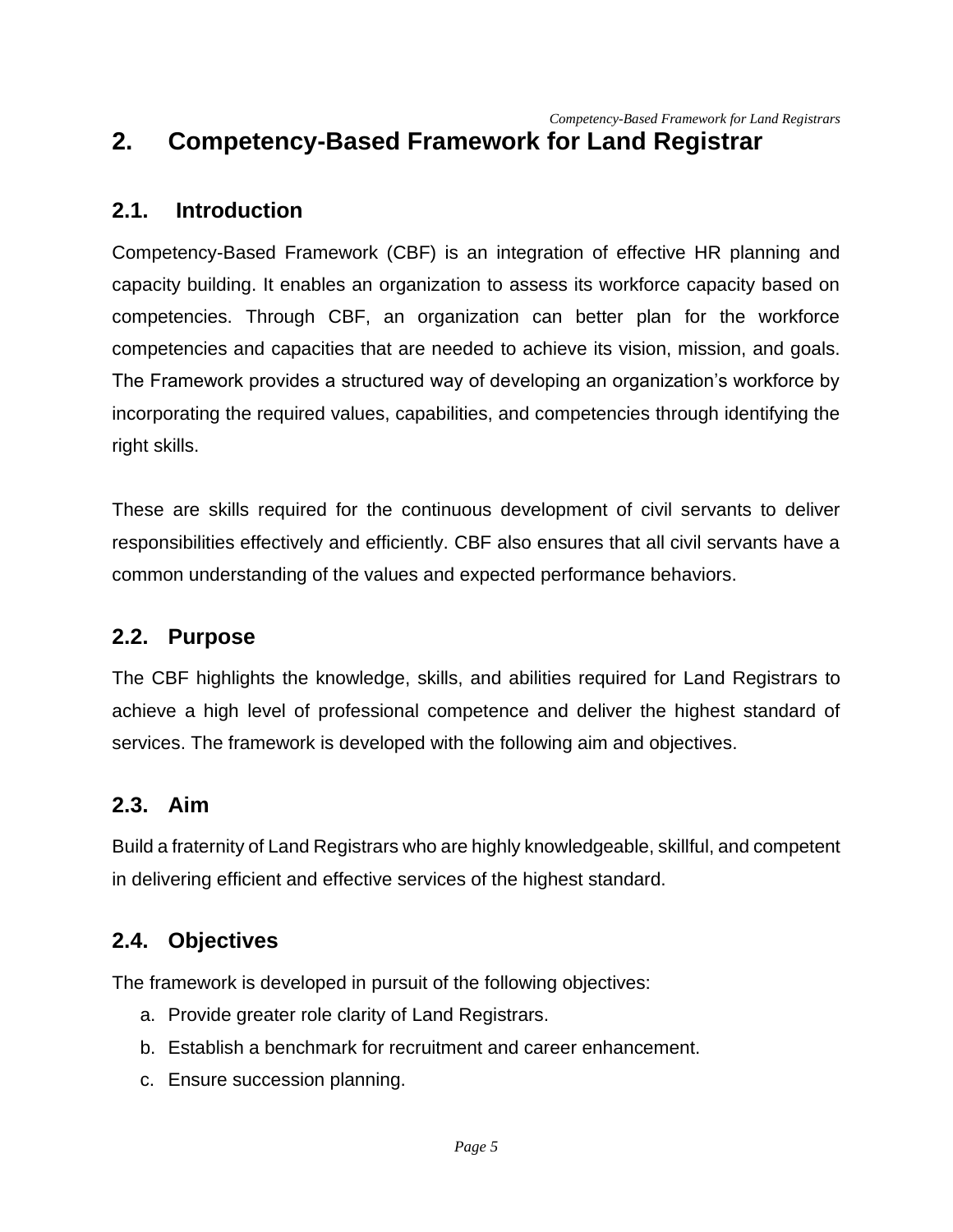*Competency-Based Framework for Land Registrars*

- d. Assess performance gaps and plan training programs for Land Registrars to optimize returns in terms of services.
- e. Enhance competency and professionalism of Land Registrars to maximize the performance.

#### <span id="page-11-0"></span>**2.5. Framework Development Processes**

The development of the framework involved identifying Role Profiles, Competency Areas, Key Competencies, Behavioral Indicators, and Proficiency Levels through a rigorous, consultative, and inclusive process with key stakeholders.

| SI.No. | <b>Structure</b>                 | <b>Numbers</b> |
|--------|----------------------------------|----------------|
|        | Key Roles and Role Profile       | 3              |
| 2      | <b>Competency Area</b>           | 6              |
| 3      | <b>Key Competencies</b>          | 17             |
| 4      | <b>Behavioral Indicators</b>     | 59             |
| 5      | <b>BI for Proficiency Levels</b> | 177            |

<span id="page-11-2"></span>*Table 3: Framework development process*

#### <span id="page-11-1"></span>**2.6. Structure**

The framework has identified clear key roles, competencies, and behavioral indicators of each proficiency level to achieve professional excellence. The framework comprises 3 Key Roles which have 6 Competency Areas. It is elaborated in 17 Key Competencies which are illustrated in 59 Behavioral indicators. The behavioral indicators are further defined across three proficiency levels which multiply to 177 behavioral indicators.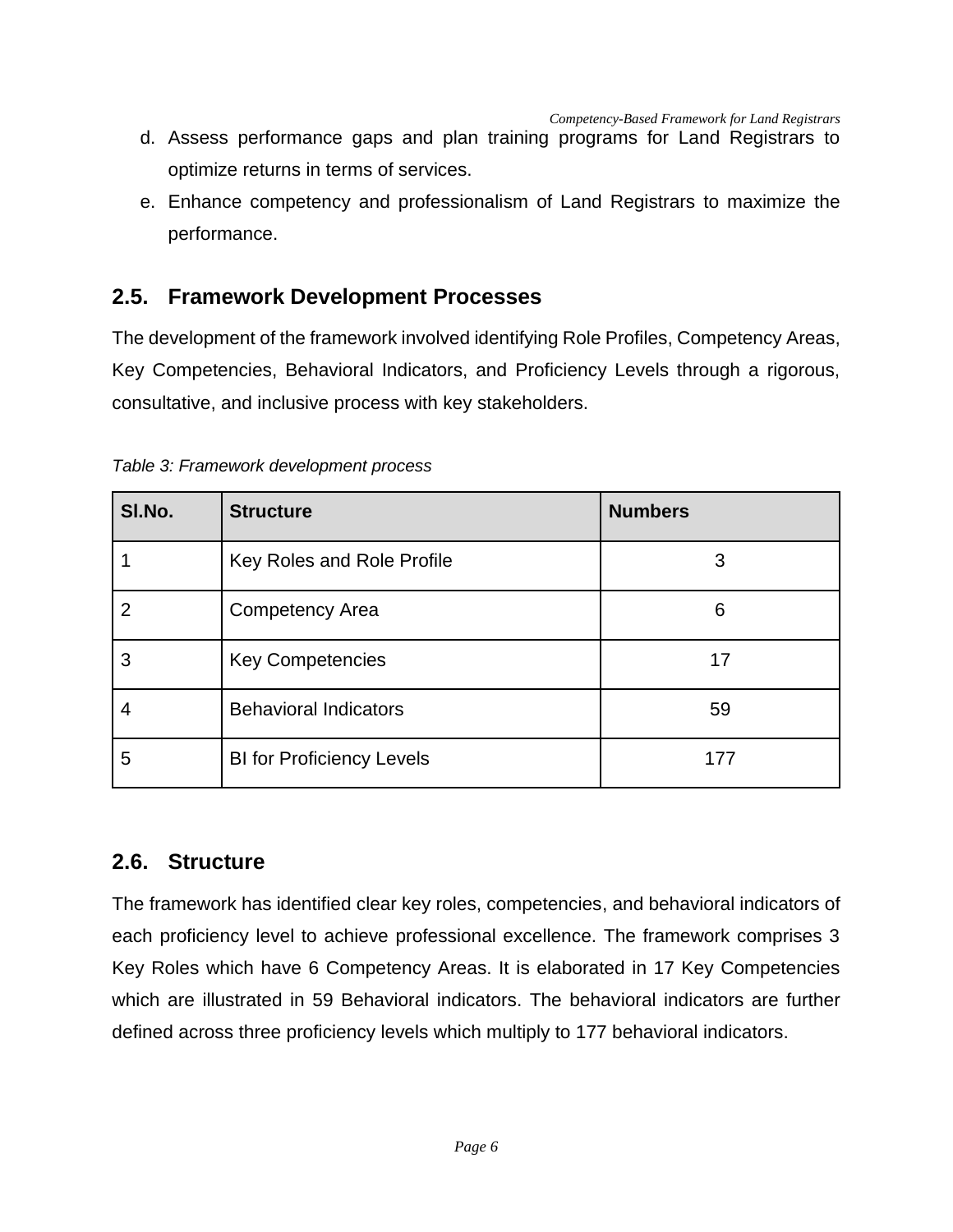*Competency-Based Framework for Land Registrars*



*Figure 2: Diagrammatic overview of the CBF for Land Registrars*

#### <span id="page-12-1"></span><span id="page-12-0"></span>**2.6.1. Identification of Role Profile**

The key role is an organized set of behaviors that are crucial to achieving the current and future goals of the Department of Land Administration and Management. Following are the key roles expected to be performed by the Land Registrar:

- a. Champion of land property conveyances
- b. An advocate of land law
- c. Data and record manager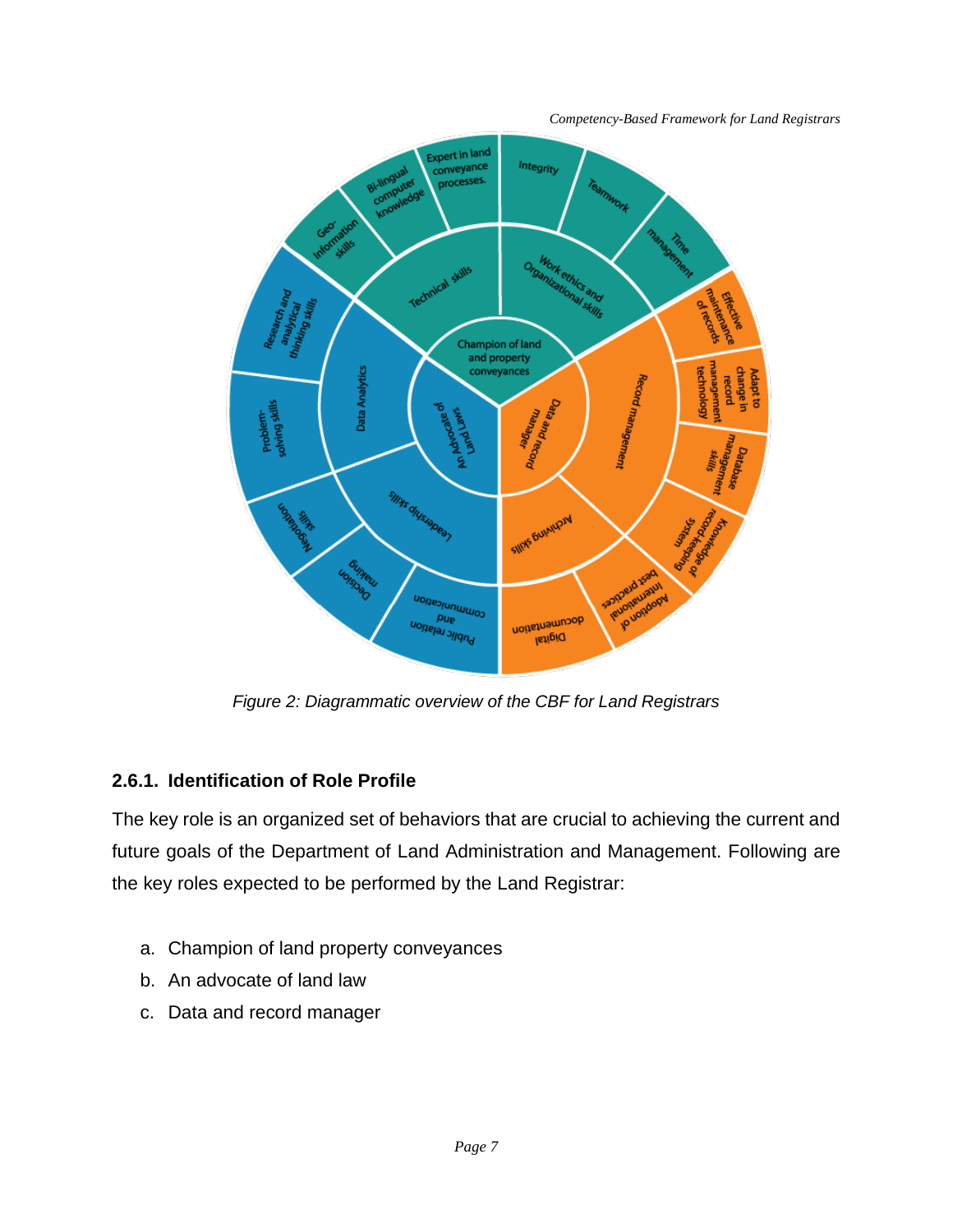#### <span id="page-13-0"></span>**2.6.1.1. Description of Role Profile**

The role profile is the description of roles that the Land Registrar is expected to demonstrate in achieving the outcomes of the Department of Land Administration and Management. It defines outcomes and competencies for an individual role. It concentrates on outcomes rather than duties, which provides better guidance than a job description on expectations. It does not constrain a Land Registrar to carry out a prescribed set of tasks.

| SI#            | <b>Key Role</b>                             | <b>Role Description</b>                                                                                                                                                                                                             |  |  |
|----------------|---------------------------------------------|-------------------------------------------------------------------------------------------------------------------------------------------------------------------------------------------------------------------------------------|--|--|
| 1              | Champion of<br>land property<br>conveyances | 1. Provide effective and efficient land conveyance service<br>to the public.<br>2. Liaise with the relevant stakeholders regarding land<br>matters.<br>3. Ensure the security of land tenure ship.<br>Issue updated Lagthram.<br>4. |  |  |
| $\overline{2}$ | An advocate of<br>land law                  | 1. Ensure that the land services are provided in line with the<br>provisions of the land Act.<br>2. Conduct land law awareness.<br>3. Revise the existing land rules and regulations.                                               |  |  |
| 3              | Data and<br>record<br>manager               | Record all the land information.<br>$1_{\ldots}$<br>2. Protect sensitive and confidential information.<br>Provide reliable land information to the relevant<br>3.<br>stakeholders.                                                  |  |  |

#### <span id="page-13-1"></span>*Table 4: Role profile of Land Registrars*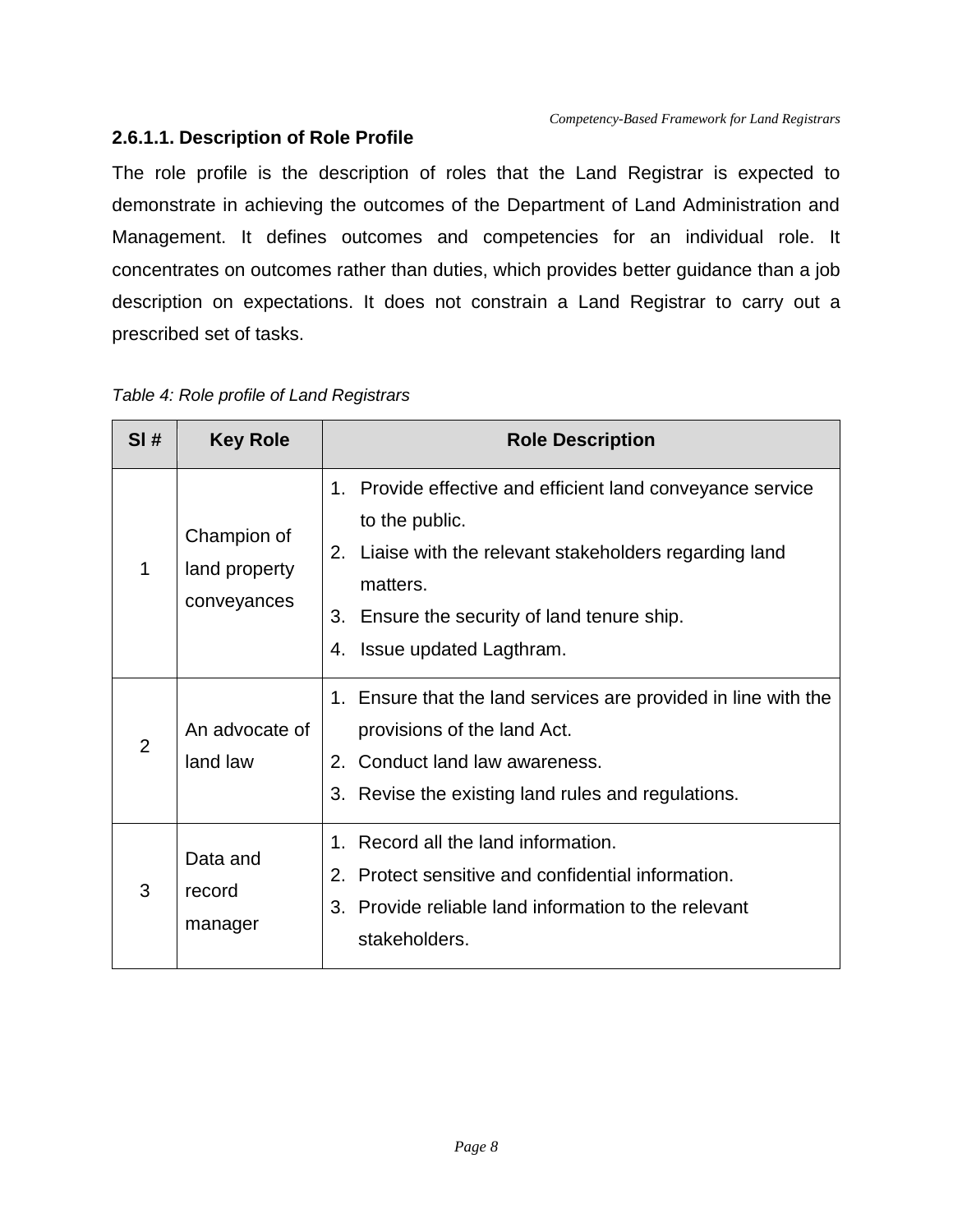#### <span id="page-14-0"></span>**2.6.2. Identification of Competency Areas**

The competency area is the clustering of key competencies by related behavior and functions of each role. It comprises a set of Knowledge, Skills, and Abilities (KSA) that result in essential behaviors expected from the Land Registrar. The framework has identified six competency areas as follows: -

| Role #         | <b>Key Role</b>           | <b>Competency Area</b>                    |
|----------------|---------------------------|-------------------------------------------|
| 1              | Champion of land property | 1.1 Technical skills                      |
|                | conveyances               | 1.2 Work ethics and Organizational skills |
| $\overline{2}$ | An advocate of land law   | 2.1 Leadership skills                     |
|                |                           | 2.2 Data analytics                        |
| 3              | Data and record manager   | 3.1 Record management                     |
|                |                           | 3.2 Archiving skills                      |

#### <span id="page-14-2"></span>*Table 5: Key Roles and Competency Areas for Land Registrars*

#### <span id="page-14-1"></span>**2.6.3. Identification of Key Competencies**

The key competency is an observable behavior that indicates the presence of the particular competency. Generally, it is broadly divided into a core competency, leadership competency, and technical or functional competency. The framework has identified 17 key competencies are presented below: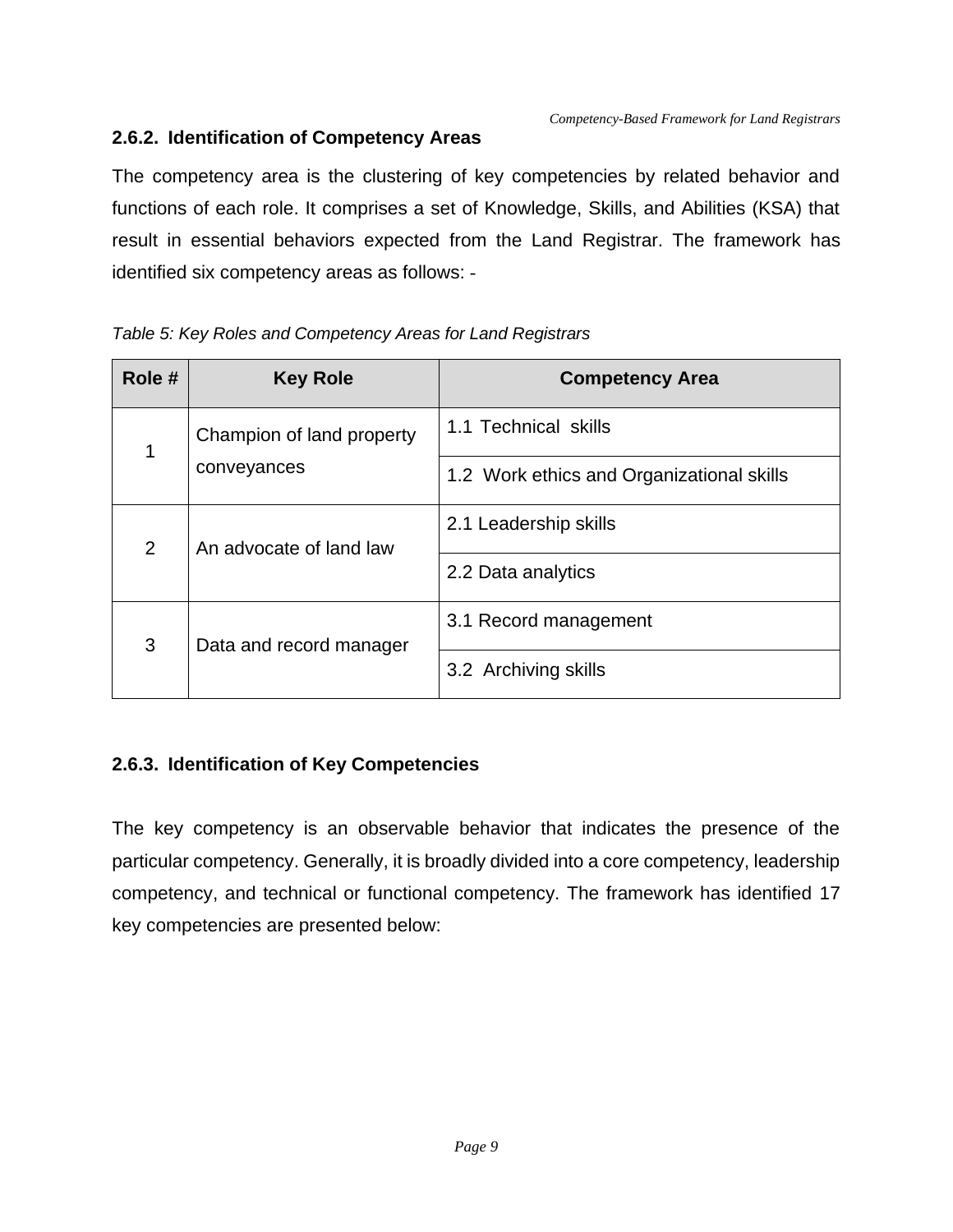| Role # | <b>Key Role</b>                             | <b>Competency Area</b>                       | <b>Key Competencies</b>                                   |
|--------|---------------------------------------------|----------------------------------------------|-----------------------------------------------------------|
| 1      | Champion of<br>land property<br>conveyances | 1.1 Technical Skills                         | 1.1.1 Expert in land and property<br>conveyance processes |
|        |                                             |                                              | 1.1.2 Bi-lingual computer<br>knowledge                    |
|        |                                             |                                              | 1.1.3 Geo-Information skills                              |
|        |                                             |                                              | 1.2.1<br>Integrity                                        |
|        |                                             | 1.2 Work ethics and<br>organizational skills | 1.2.2<br>Teamwork                                         |
|        |                                             |                                              | 1.2.3<br>Time management                                  |
| 2      | An advocate of<br>land law                  |                                              | 2.1.1 Public relation and<br>communication skills         |
|        |                                             | 2.1 Leadership Skills                        | 2.1.2 Decision making                                     |
|        |                                             |                                              | 2.1.3 Negotiation skills                                  |
|        |                                             | Data analytics<br>2.2                        | 2.2.1 Problem-solving skills                              |
|        |                                             |                                              | 2.2.2 Research and analytical<br>thinking skills          |

<span id="page-15-0"></span>*Competency-Based Framework for Land Registrars Table 6: Key Roles, Competency Area, and Key Competencies for Land Registrars*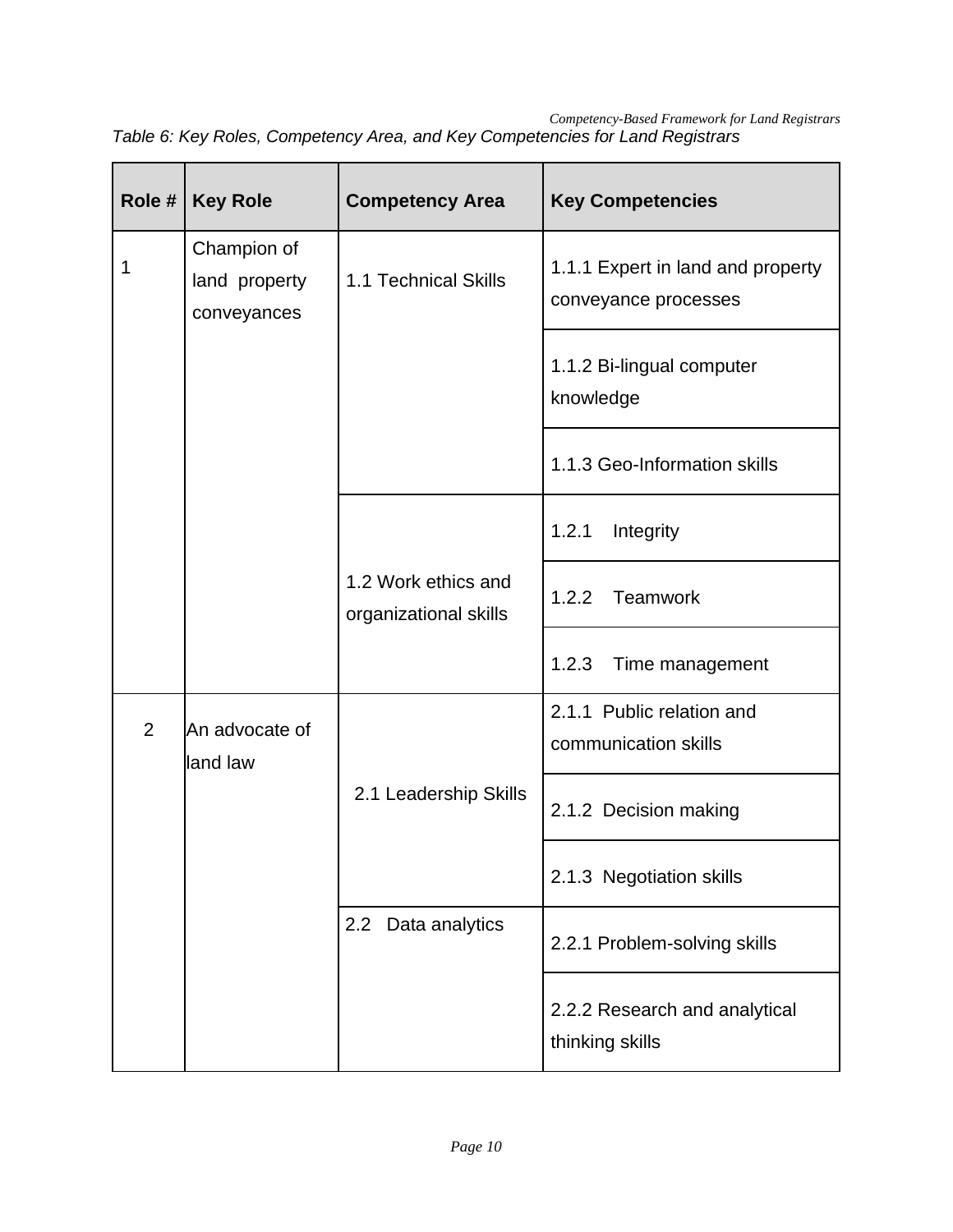| Role #                           | <b>Key Role</b>                    | <b>Competency Area</b>                       | <b>Key Competencies</b>                                  |
|----------------------------------|------------------------------------|----------------------------------------------|----------------------------------------------------------|
| 3<br>Data and record<br>managers | 3.1 Data and records<br>management | 3.1.1 Knowledge of record-<br>keeping system |                                                          |
|                                  |                                    |                                              | 3.1.2 Database management<br>skills                      |
|                                  |                                    |                                              | 3.1.3 Adapt to change in record<br>management technology |
|                                  |                                    |                                              | 3.1.4 Effective maintenance of<br>records                |
|                                  |                                    | 3.2 Archival of historical                   | 3.2.1 Digital documentation                              |
|                                  |                                    | records                                      | 3.2.2 Adoption of International<br>best practices        |

*Competency-Based Framework for Land Registrars*

#### <span id="page-16-0"></span>**2.6.4. Identification of Behavioral Indicators**

The Behavioral Indicators is the description of competencies based on various proficiency levels. It outlines a collection of desired and observable motives, traits, and behaviors when executing or carrying out the assigned task. It serves as a tool to guide evaluations of employee performance. The framework has identified 59 behavioral indicators.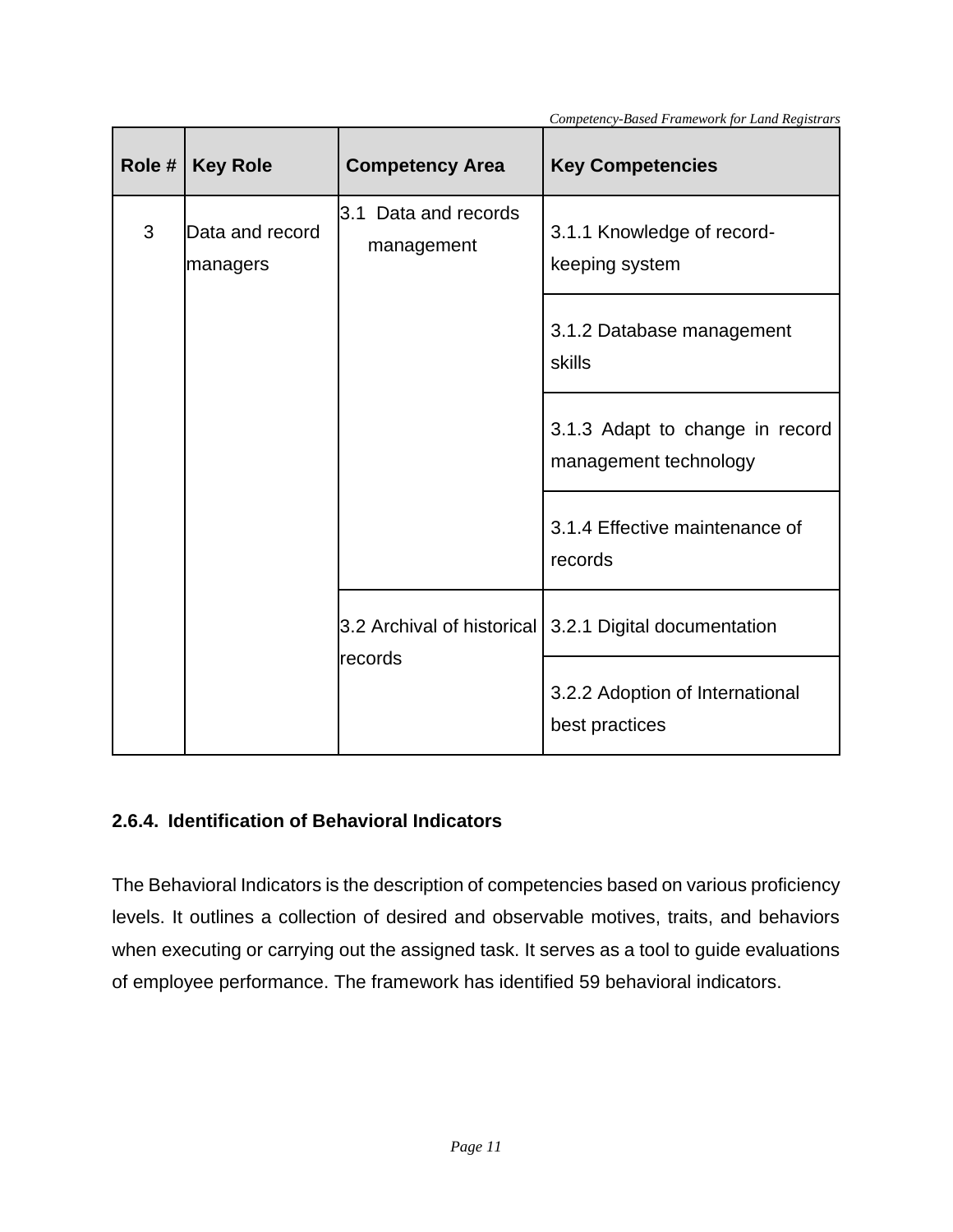| Key Role 1: Champion of land property conveyances |                                                            |                                              |
|---------------------------------------------------|------------------------------------------------------------|----------------------------------------------|
| <b>Competency Area</b>                            | <b>Key Competencies</b>                                    | <b>No. of Behaviour</b><br>indicators        |
| 1.1 Technical Skills                              | 1.1.1 Expert in land and property<br>conveyances processes | 3                                            |
|                                                   | 1.1.2 Bilingual computer knowledge                         | 2                                            |
|                                                   | 1.1.3 Geo-information skills                               | $\overline{2}$                               |
| 1.2 Work ethics and                               | 1.2.1 Integrity                                            | 6                                            |
| organizational skills                             | 1.2.2 Teamwork                                             | 5                                            |
|                                                   | 1.2.3 Time management                                      | 5                                            |
| <b>Sub Total of Behavior Indicator</b>            |                                                            | 23                                           |
|                                                   | Key Role 2: Advocate of Land Laws                          |                                              |
| <b>Competency Area</b>                            | <b>Key Competencies</b>                                    | <b>No. of Behaviour</b><br><b>indicators</b> |
| 3.1 Leadership skills                             | 3.1.1 Public relation and communication<br>skills          | 7                                            |
|                                                   | 3.1.2 Decision making                                      | $\overline{2}$                               |
|                                                   | 3.1.3 Negotiation skills                                   | $\overline{2}$                               |
| 3.2 Data analytics                                | 3.2.1 Problem-solving skill                                | 3                                            |

<span id="page-17-0"></span>*Table 7: Number of Behavioural Indicators for the Key Roles*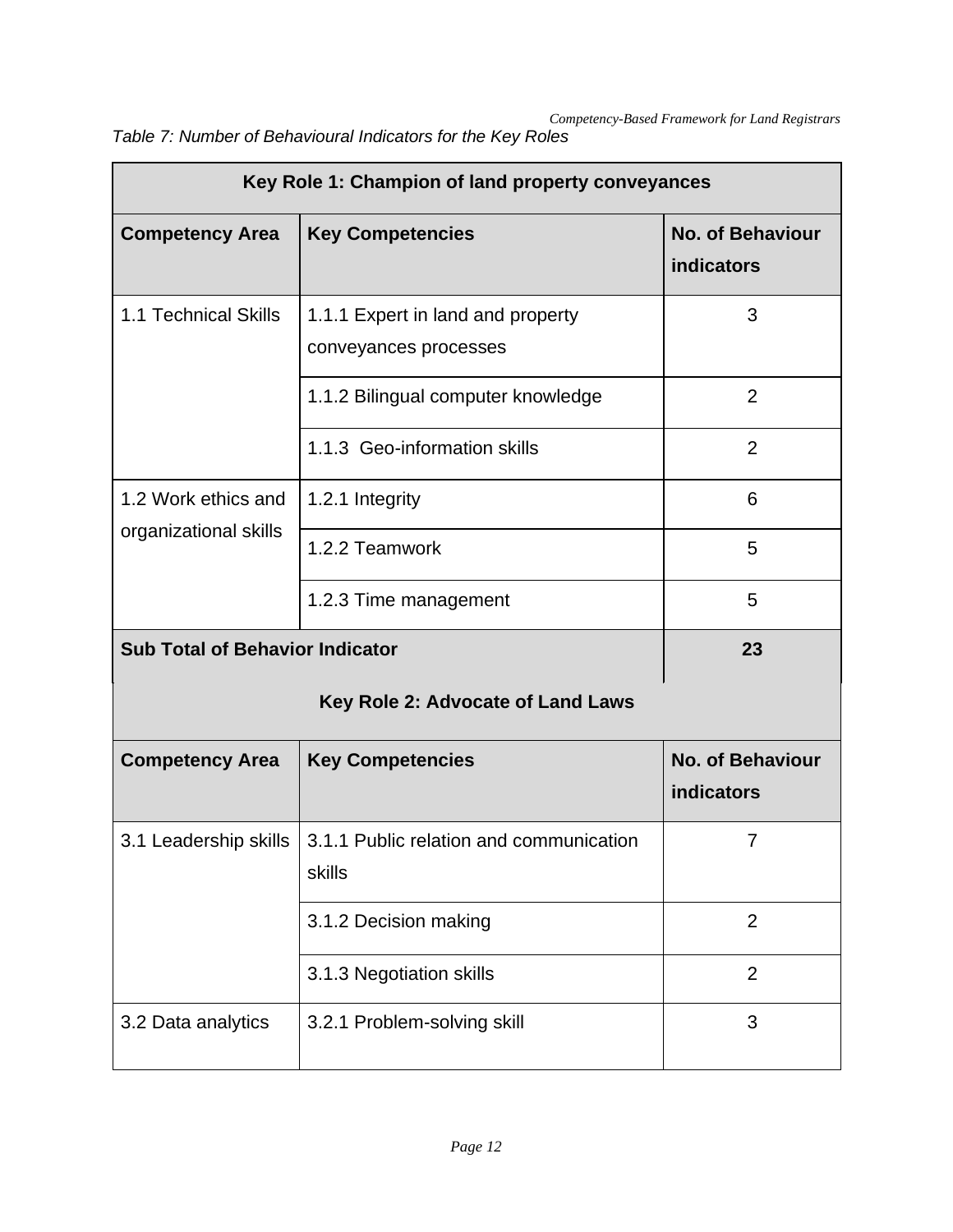|                                        | 3.2.2 Research and analytical thinking<br>skills | $\overline{2}$                               |  |
|----------------------------------------|--------------------------------------------------|----------------------------------------------|--|
|                                        | <b>Sub Total of Behavior Indicator</b>           |                                              |  |
|                                        | Key Role 3: Data and record manager              |                                              |  |
| <b>Competency Area</b>                 | <b>Key Competencies</b>                          | <b>No. of Behaviour</b><br><b>indicators</b> |  |
| 2.1 Record<br>Management               | 2.1.1 Record-Keeping Knowledge                   | 3                                            |  |
|                                        | 2.1.2 Flexibility and Adaptability to<br>Change  | 3                                            |  |
| 2.2 Archive                            | 2.2.1 Digital documentation                      | 5                                            |  |
|                                        | 2.2.2 Knowledge of best practice<br>standards    | 3                                            |  |
|                                        | 2.2.3 Effective maintenance of records           | 6                                            |  |
| <b>Sub Total of Behavior Indicator</b> |                                                  | 20                                           |  |
| <b>Total of Behavior Indicator</b>     |                                                  | 59                                           |  |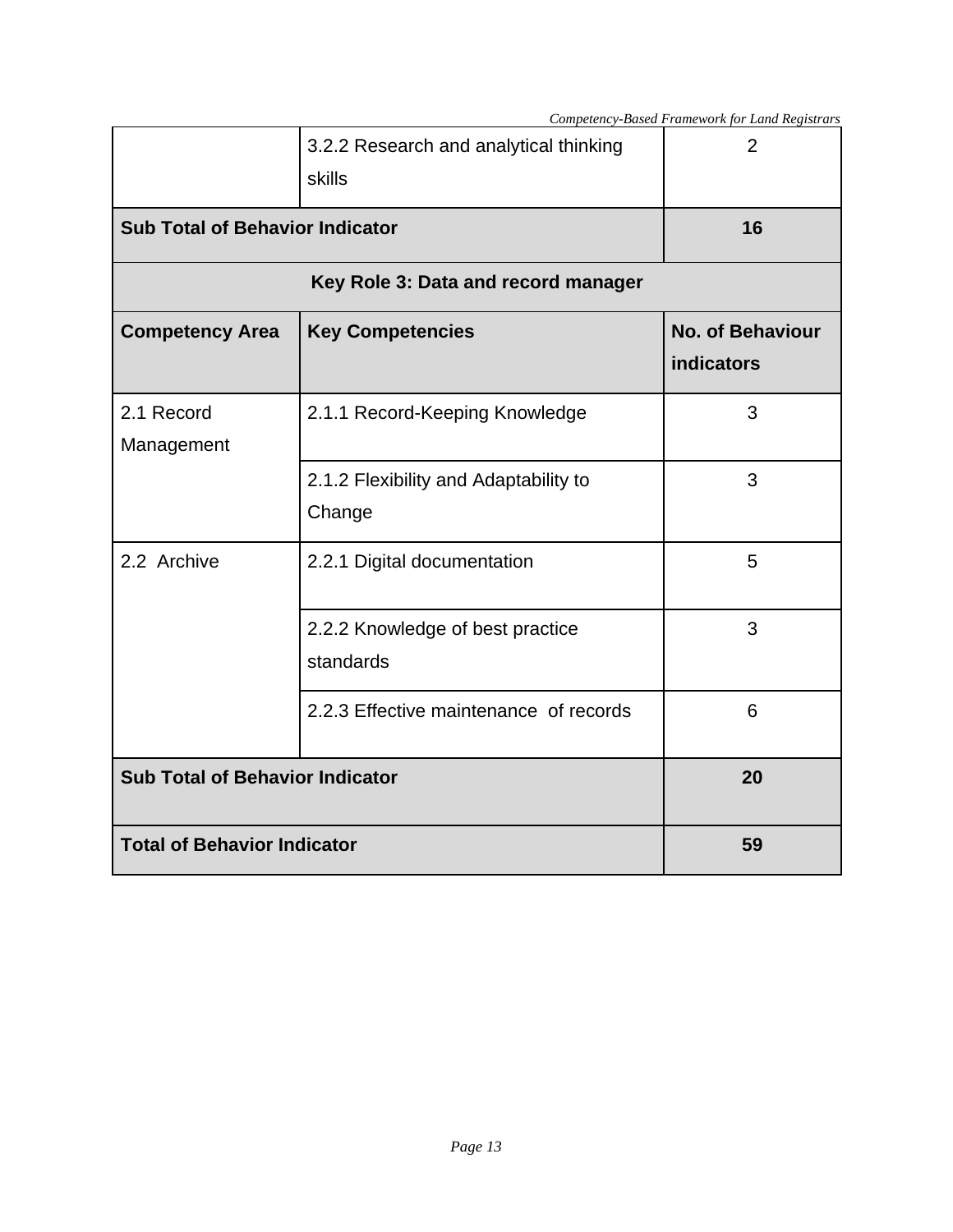*Table 8: Behavioural Indicators for each Key Competencies*

<span id="page-19-0"></span>

| Role: 1. Champion of Land Property Conveyances             |                                                                                                                                                                                                                                                                                                                     |  |
|------------------------------------------------------------|---------------------------------------------------------------------------------------------------------------------------------------------------------------------------------------------------------------------------------------------------------------------------------------------------------------------|--|
| <b>Competency Area: 1.1 Technical Skills</b>               |                                                                                                                                                                                                                                                                                                                     |  |
| <b>Key competencies</b>                                    | <b>Behavioral Indicator</b>                                                                                                                                                                                                                                                                                         |  |
| 1.1.1 Expert in land and property<br>conveyance processes. | 1. Well-versed with the standard operating procedures adhering to<br>the Land Act of Bhutan 2007, Land rules and regulations, and<br>relevant bylaws.<br>2. Aware and up-to-date on the functioning of the land transaction<br>portal.<br>3. Understands basic IT skills to troubleshoot problems in the<br>system. |  |
| 1.1.2 Bi-lingual computer knowledge                        | 1. Demonstrates writing and typing skills in Dzongkha and English for<br>all official correspondences.<br>2. Demonstrates advanced knowledge of MS office.                                                                                                                                                          |  |
| 1.1.3 Geo-Information skills                               | 1. Understands basic Geoinformation System (GIS) knowledge to<br>prepare comprehensive case reports.<br>Designs and publishes maps as per the requirement.<br>2.                                                                                                                                                    |  |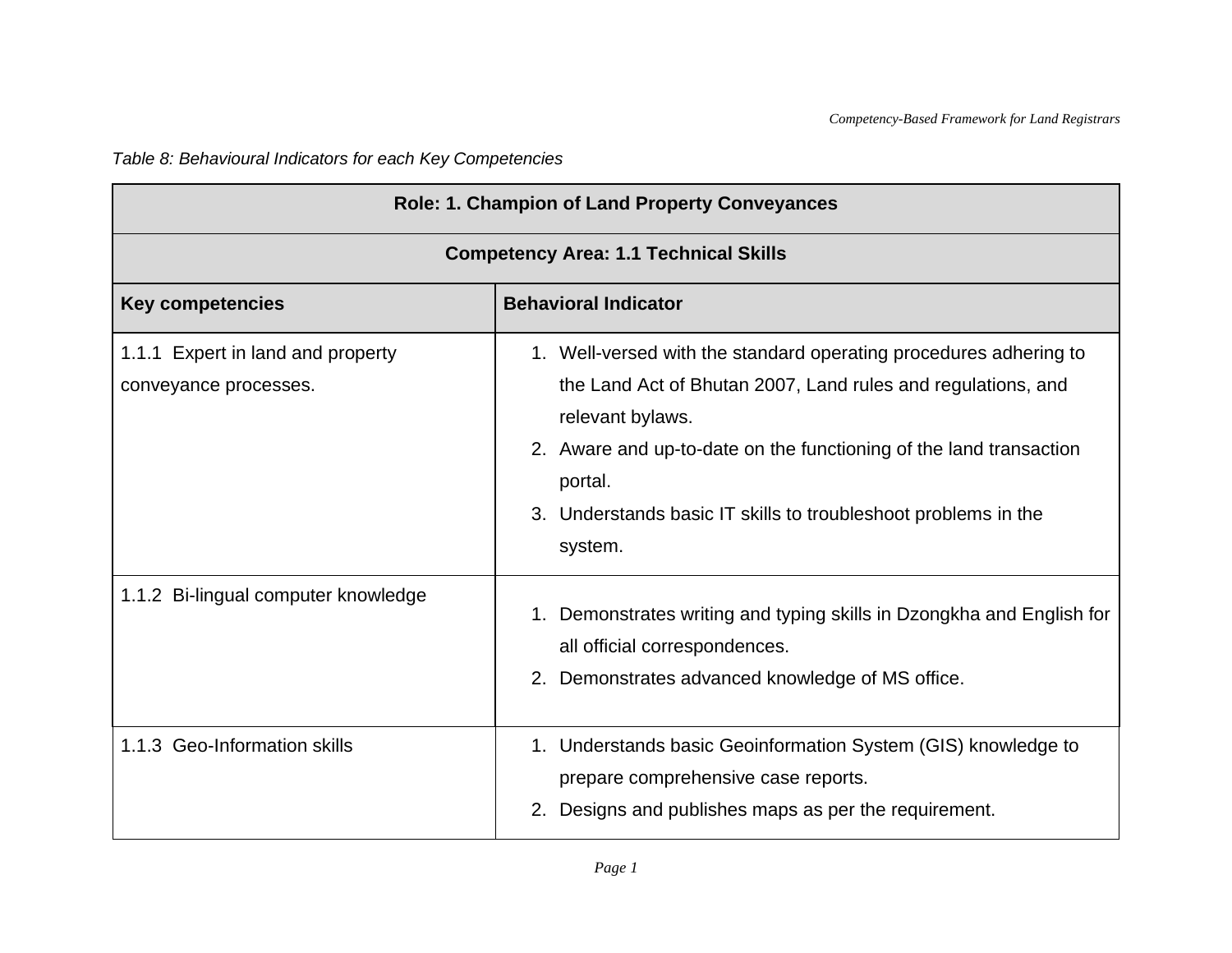| <b>Role: 1. Champion of Land Property Conveyances</b><br><b>Competency Area: 1.1 Technical Skills</b> |                                                                                                                                                                                                                                                                                                                                                                                                                                                                                                                                 |  |
|-------------------------------------------------------------------------------------------------------|---------------------------------------------------------------------------------------------------------------------------------------------------------------------------------------------------------------------------------------------------------------------------------------------------------------------------------------------------------------------------------------------------------------------------------------------------------------------------------------------------------------------------------|--|
|                                                                                                       |                                                                                                                                                                                                                                                                                                                                                                                                                                                                                                                                 |  |
| 1.2.1 Integrity                                                                                       | 1. Demonstrates consistent and uncompromising morals with<br>adherence to ethical principles.<br>2. Promotes a professional culture to be more productive and<br>motivated at work.<br>3. Provides high-quality service and maintains a positive reputation.<br>4. Takes responsibility for own work, including issues.<br>5. Inculcates constructive professional culture and delivers innovative<br>services.<br>Displays the ability to manage change in the strategic or functional<br>6.<br>direction of the organization. |  |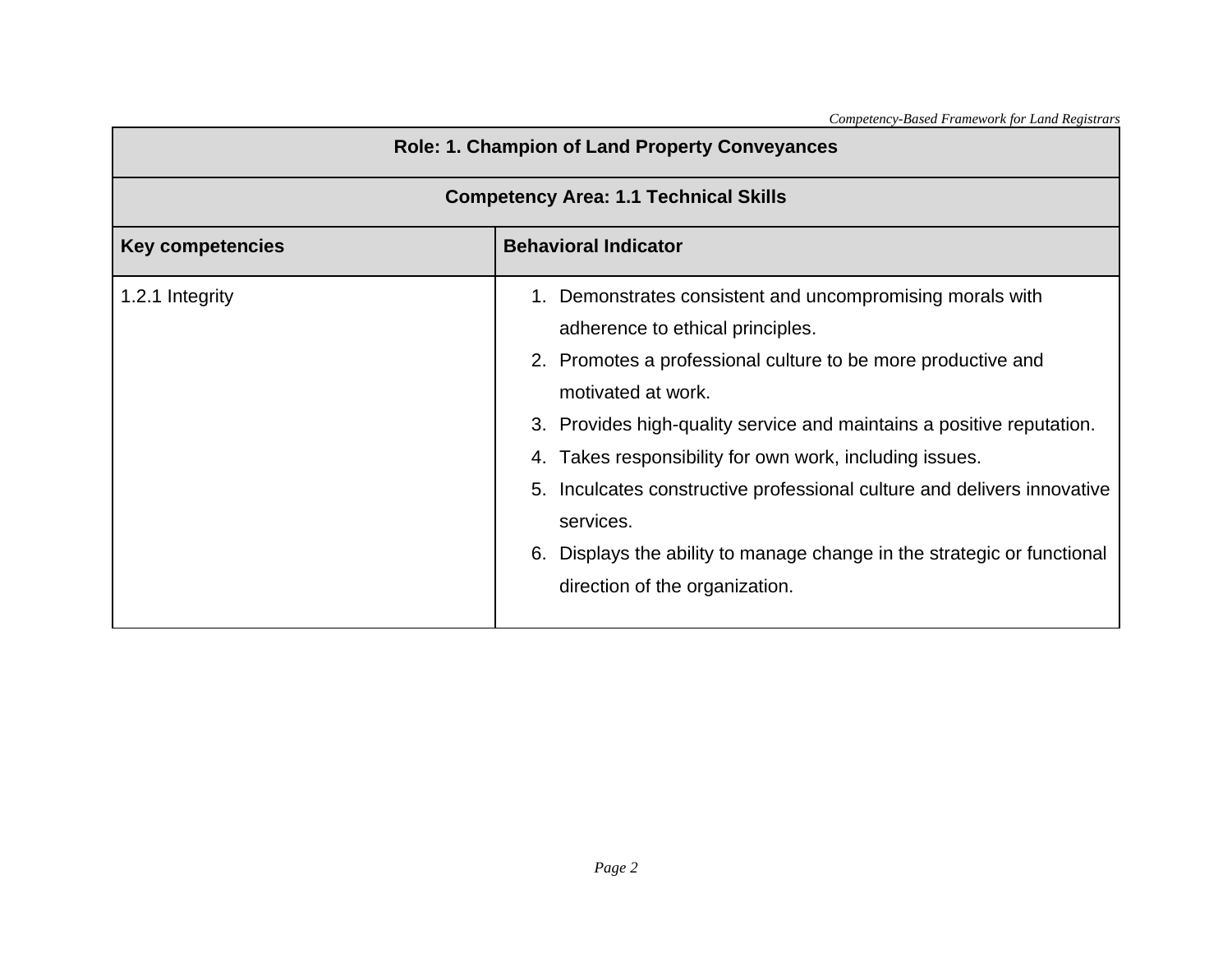| Role: 1. Champion of Land Property Conveyances         |                                                                                                                                                                                                                                                                                                                                                                                                                                                                                            |  |  |
|--------------------------------------------------------|--------------------------------------------------------------------------------------------------------------------------------------------------------------------------------------------------------------------------------------------------------------------------------------------------------------------------------------------------------------------------------------------------------------------------------------------------------------------------------------------|--|--|
| <b>Competency Area: 1.1 Technical Skills</b>           |                                                                                                                                                                                                                                                                                                                                                                                                                                                                                            |  |  |
| <b>Behavioral Indicator</b><br><b>Key competencies</b> |                                                                                                                                                                                                                                                                                                                                                                                                                                                                                            |  |  |
| 1.2.2 Teamwork                                         | 1. Demonstrates reliability to complete assigned tasks on time.<br>2. Provides viewpoints to the team member/colleagues clearly and<br>honestly.<br>3. Listens actively to ensure the balance of unity, cooperation, and<br>enhance productivity among the team members.<br>4. Collaborates with team members to resolve problems/issues and<br>achieve common goals.<br>5. Demonstrates the ability to work and collaborate with colleagues<br>with different backgrounds and capacities. |  |  |
| 1.2.3 Time management                                  | 1. Stays organized to maintain a clear picture of what needs to be<br>achieved.<br>2. Prioritizes which tasks to be accomplished by setting both short<br>and long-term goals.<br>3. Avoids procrastination that might have negative consequences<br>and affect productivity.                                                                                                                                                                                                              |  |  |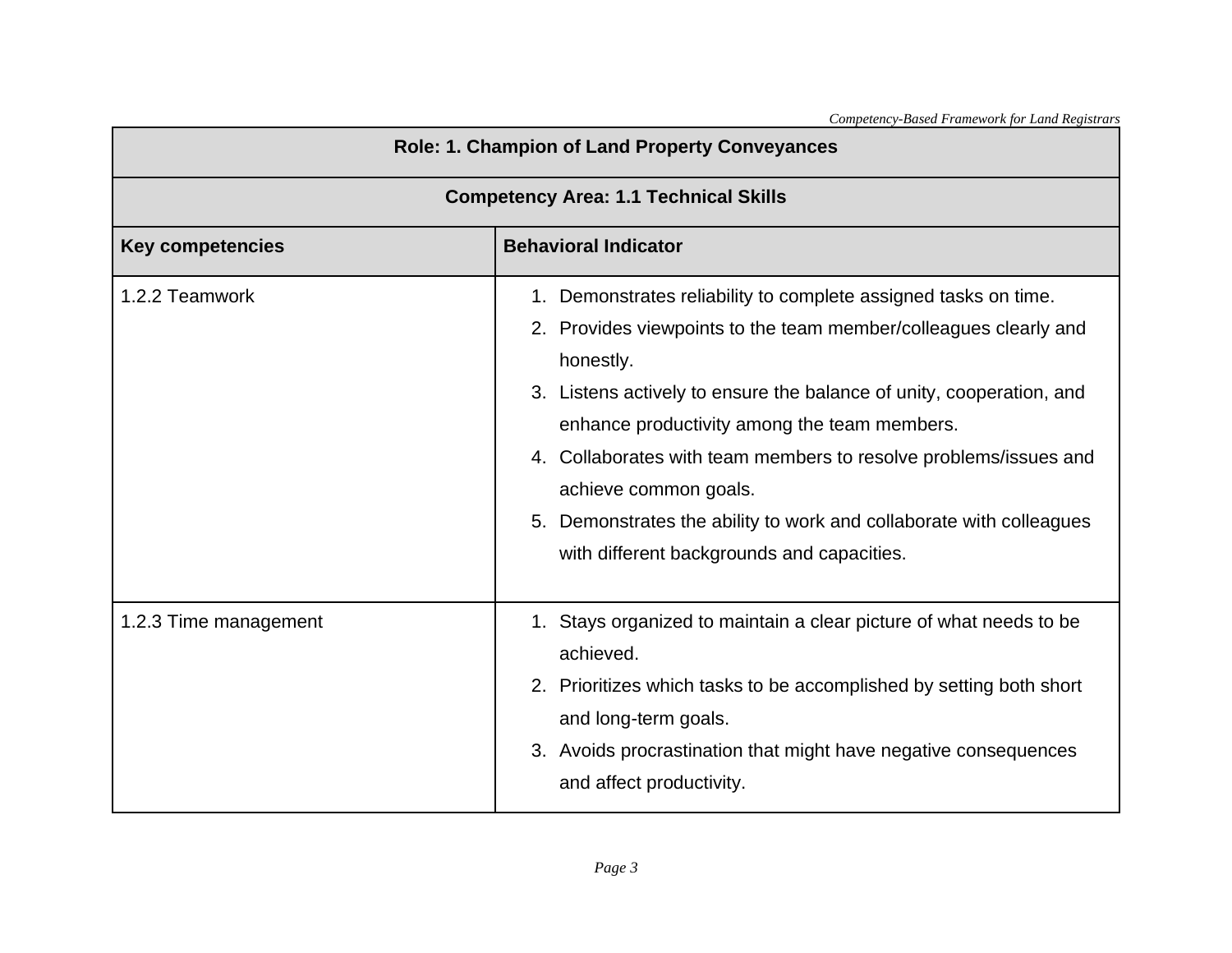*Competency-Based Framework for Land Registrars*

| <b>Role: 1. Champion of Land Property Conveyances</b>  |                                                                                                                                                                                                                      |
|--------------------------------------------------------|----------------------------------------------------------------------------------------------------------------------------------------------------------------------------------------------------------------------|
| <b>Competency Area: 1.1 Technical Skills</b>           |                                                                                                                                                                                                                      |
| <b>Behavioral Indicator</b><br><b>Key competencies</b> |                                                                                                                                                                                                                      |
|                                                        | 4. Plans and controls how much time to spend on specific activities.<br>5. Exhibits the potential to examine situations or problems by making<br>constructive plans and timely decisions to achieve optimal results. |

| <b>Role: 2. Advocate of Land Laws</b>                       |                                                                                                                                                                                                                                                                                                                                                                                                                                       |  |
|-------------------------------------------------------------|---------------------------------------------------------------------------------------------------------------------------------------------------------------------------------------------------------------------------------------------------------------------------------------------------------------------------------------------------------------------------------------------------------------------------------------|--|
| <b>Competency Area: 2.1 Leadership Skills</b>               |                                                                                                                                                                                                                                                                                                                                                                                                                                       |  |
| <b>Behavioral Indicator</b><br><b>Key competencies Role</b> |                                                                                                                                                                                                                                                                                                                                                                                                                                       |  |
| 2.1.1. Public relation and<br>communication skills          | 1. Shares information through clear oral, written, and interpersonal<br>communication skills.<br>2. Possesses communication skills in Dzongkha and other dialects.<br>3. Recognizes and understands the perspective of other people.<br>Establishes strong connections with people through communication.<br>4.<br>Acknowledges the feedback received and learns from it.<br>5.<br>Maintains professional decorum at all times.<br>6. |  |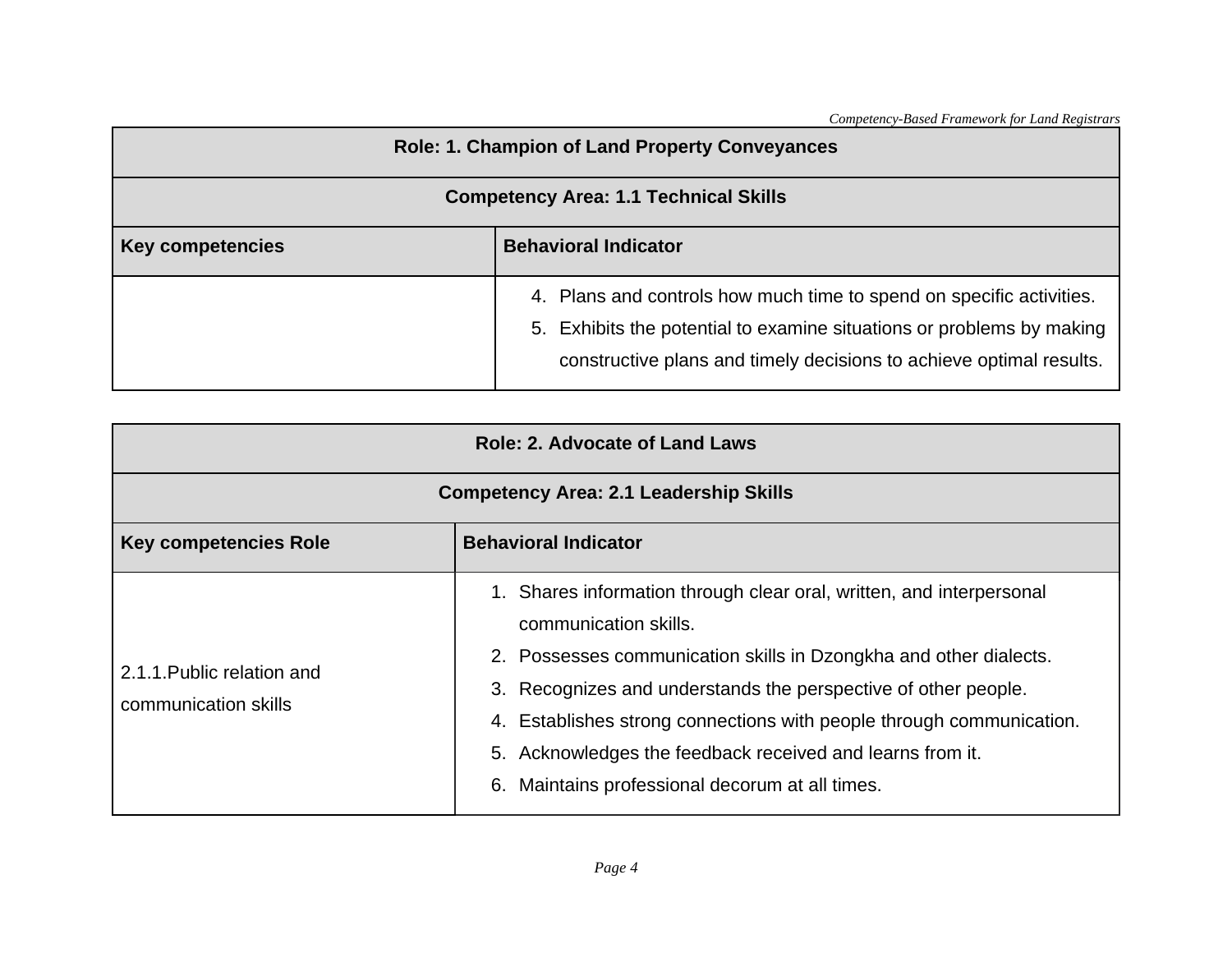| <b>Role: 2. Advocate of Land Laws</b>         |                                                                                                                                                                                                                                                                                                             |  |
|-----------------------------------------------|-------------------------------------------------------------------------------------------------------------------------------------------------------------------------------------------------------------------------------------------------------------------------------------------------------------|--|
| <b>Competency Area: 2.1 Leadership Skills</b> |                                                                                                                                                                                                                                                                                                             |  |
| <b>Key competencies Role</b>                  | <b>Behavioral Indicator</b>                                                                                                                                                                                                                                                                                 |  |
|                                               | 7. Ensures effective strategies are used while providing services to<br>differently-abled people.                                                                                                                                                                                                           |  |
| 2.1.2. Decision making                        | 1. Assess the situation and use relevant information when making<br>decisions.<br>2. Takes responsibility for making a decision and understands the<br>circumstances and consequences.                                                                                                                      |  |
| 2.1.3. Negotiation skills                     | 1. Clearly expresses ideas and suggestions and demonstrates the ability<br>to successfully persuade and convince others.<br>2. Possesses skills to negotiate where there are opposing ideas and<br>convey his/her opinion successfully in compliance with the agency's<br>rules, regulations, and policies. |  |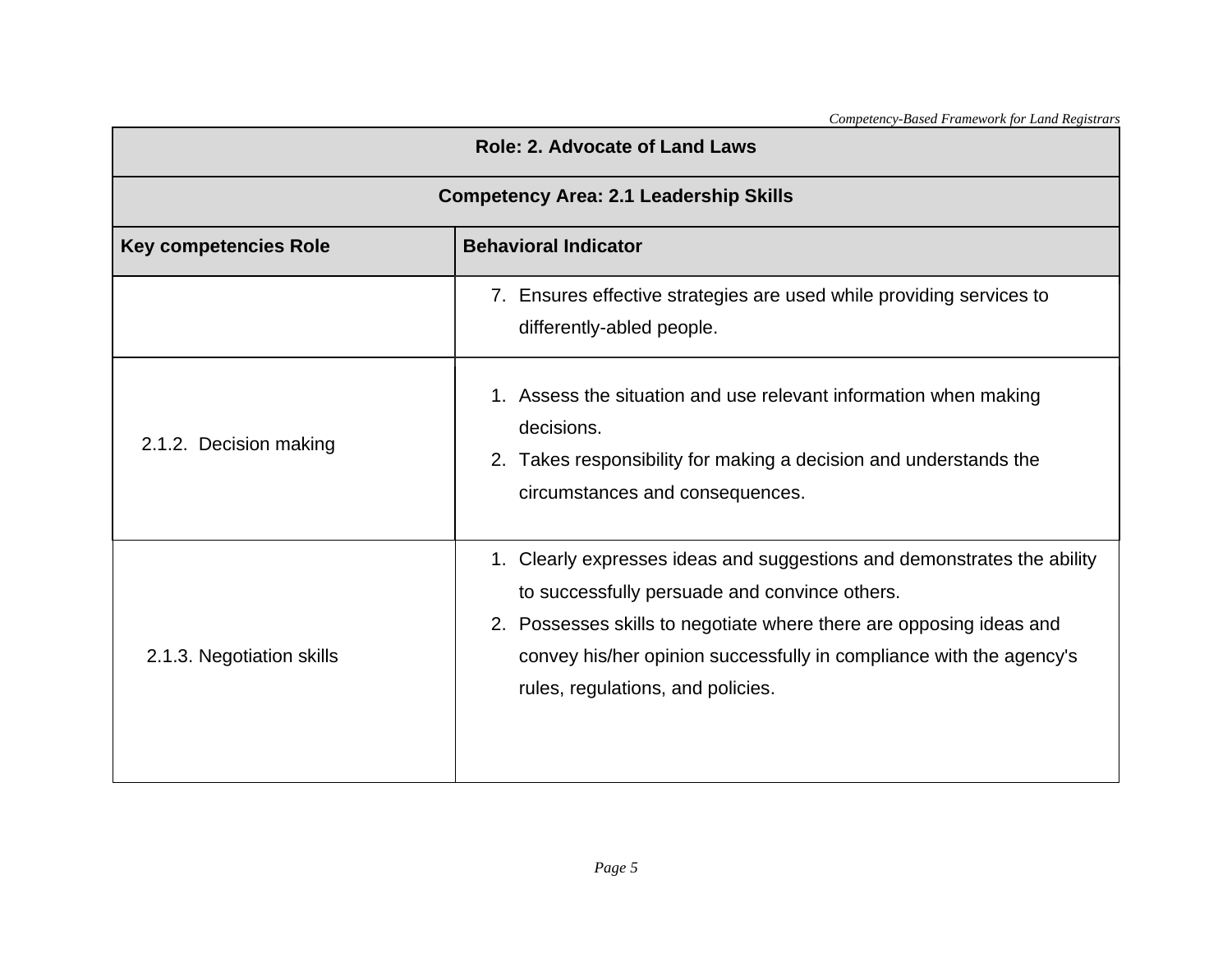| <b>Role: 2. Advocate of Land Laws</b>            |                                                                                                                                                                                                                                                                                              |  |
|--------------------------------------------------|----------------------------------------------------------------------------------------------------------------------------------------------------------------------------------------------------------------------------------------------------------------------------------------------|--|
| <b>Competency Area: 2.1 Leadership Skills</b>    |                                                                                                                                                                                                                                                                                              |  |
| <b>Key competencies Role</b>                     | <b>Behavioral Indicator</b>                                                                                                                                                                                                                                                                  |  |
| 2.2.1 Problem-solving skills                     | 1. Introduces various relevant mechanisms to identify<br>issues/opportunities/fraud and its options to address them.<br>Ensures that options identified associate minimum risks.<br>2.<br>3. Considers effective options to address the problems/opportunities<br>considering the situation. |  |
| 2.2.2 Research and analytical thinking<br>skills | 1. Gathers comprehensive information and data to support decision-<br>making.<br>2. Extracts and generates data for statistical analysis and interpretation for<br>publication.                                                                                                              |  |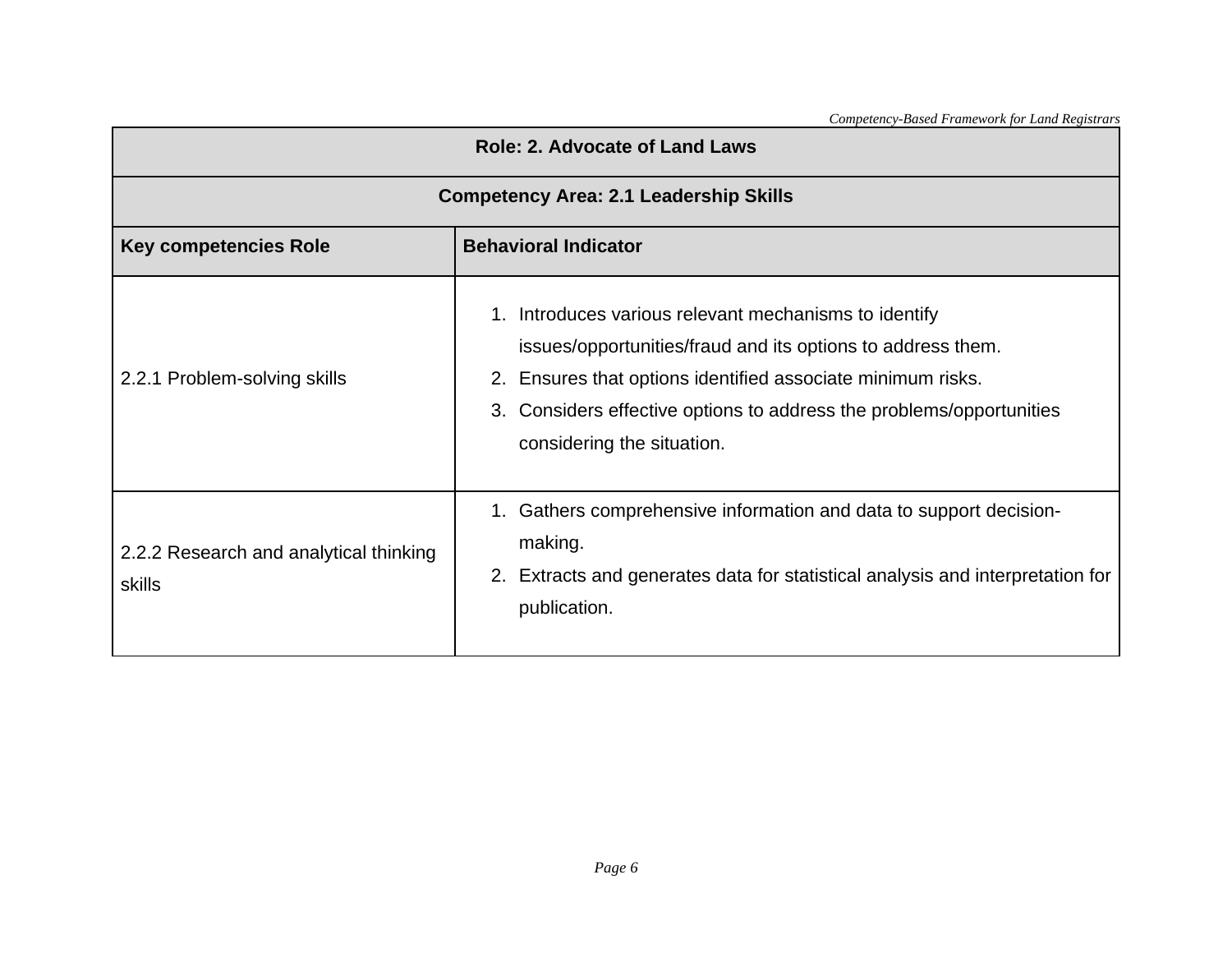| <b>Role: 3. Data and Record Manager</b>                |                                                                                                                                                                                                                                                                                                                                                                                |  |
|--------------------------------------------------------|--------------------------------------------------------------------------------------------------------------------------------------------------------------------------------------------------------------------------------------------------------------------------------------------------------------------------------------------------------------------------------|--|
| <b>Competency Area: 3.1 Record management</b>          |                                                                                                                                                                                                                                                                                                                                                                                |  |
| <b>Behavioral Indicator</b><br><b>Key competencies</b> |                                                                                                                                                                                                                                                                                                                                                                                |  |
| 3.1.1 Recordkeeping knowledge                          | 1. Establishes and implements policies, systems, and procedures to<br>streamline the record-keeping methodologies to increase the<br>productivity of the organization.<br>2. Values and exhibits maintaining records in an accountable and<br>reliable manner.<br>3. Demonstrates good information retrieval skills for sharing information<br>with the relevant stakeholders. |  |
| 3.1.2 Flexibility and adaptability to<br>change        | 1. Contributes to the development and implementation of new records<br>management systems.<br>2. Shows interest to learn new methods, procedures, or techniques to<br>improve record management.<br>3. Adapts to change quickly and easily.                                                                                                                                    |  |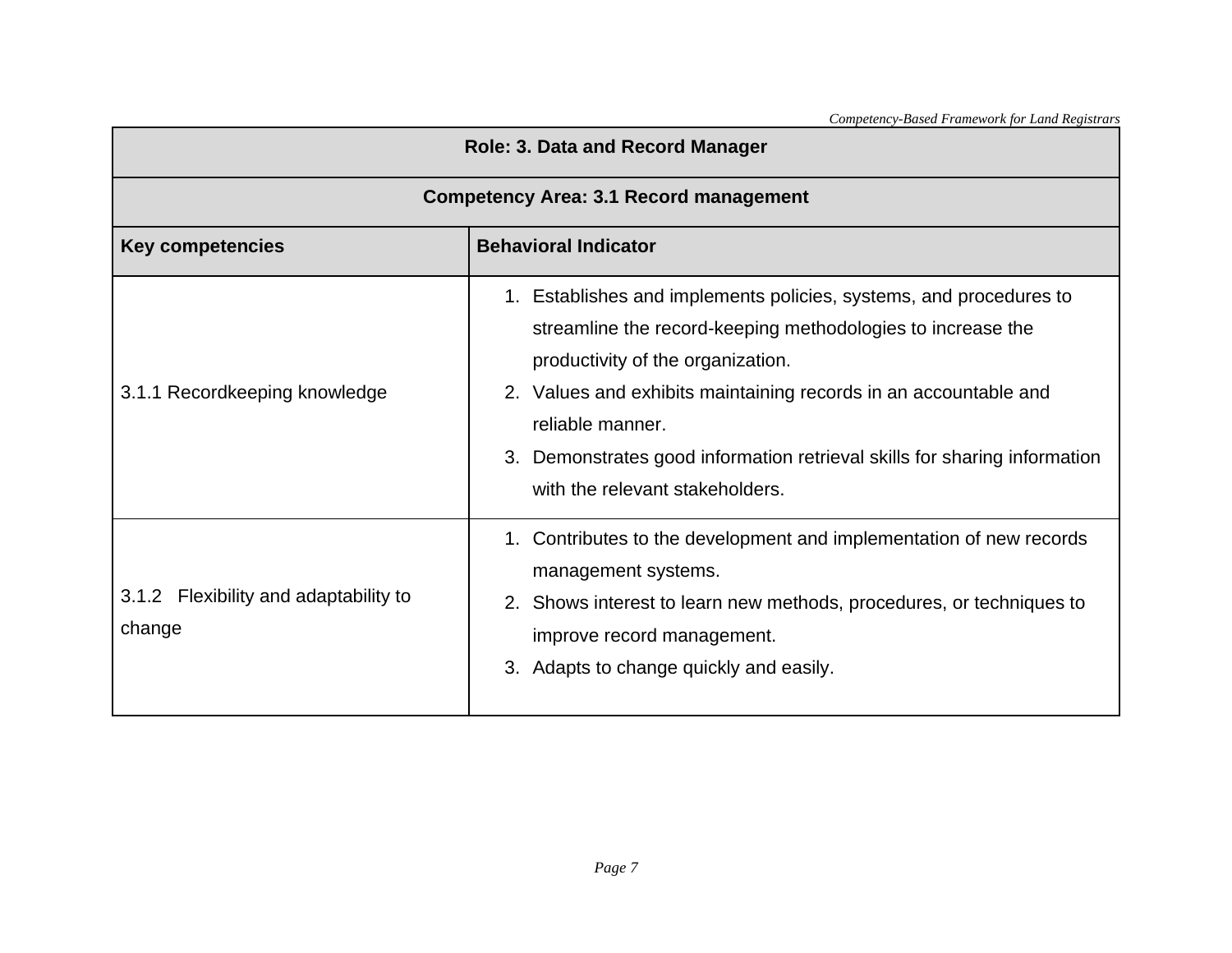| Role: 3. Data and Record Manager              |                                                                                                                                                                                                                                                                                                                                                                                                                                                                                                                |  |
|-----------------------------------------------|----------------------------------------------------------------------------------------------------------------------------------------------------------------------------------------------------------------------------------------------------------------------------------------------------------------------------------------------------------------------------------------------------------------------------------------------------------------------------------------------------------------|--|
| <b>Competency Area: 3.2 Archive</b>           |                                                                                                                                                                                                                                                                                                                                                                                                                                                                                                                |  |
| <b>Key competencies</b>                       | <b>Behavioral Indicator</b>                                                                                                                                                                                                                                                                                                                                                                                                                                                                                    |  |
| 3.2.1 Digital documentation                   | Initiates digitizing of the old land records to safeguard the originals.<br>1.<br>Initiates designing and planning to introduce ICT-based technology to store<br>2.<br>data and tracking systems to increase productivity in the organization.<br>3. Monitors and evaluates the effectiveness of the digital record management<br>system periodically.<br>4. Maintains proper inventory and classification systems of the land records.<br>Ensures easy access to data to serve the clients efficiently.<br>5. |  |
| 3.2.2 Knowledge of best practice<br>standards | 1. Takes the initiative in suggesting/developing new/improved record<br>management and archiving systems from international best practices.<br>Proposes innovative ideas and methods that can improve the safety of the<br>2.<br>land records and mitigate the risk.<br>3. Anticipates the needs of the customer and responds promptly to questions<br>to improve service delivery.                                                                                                                            |  |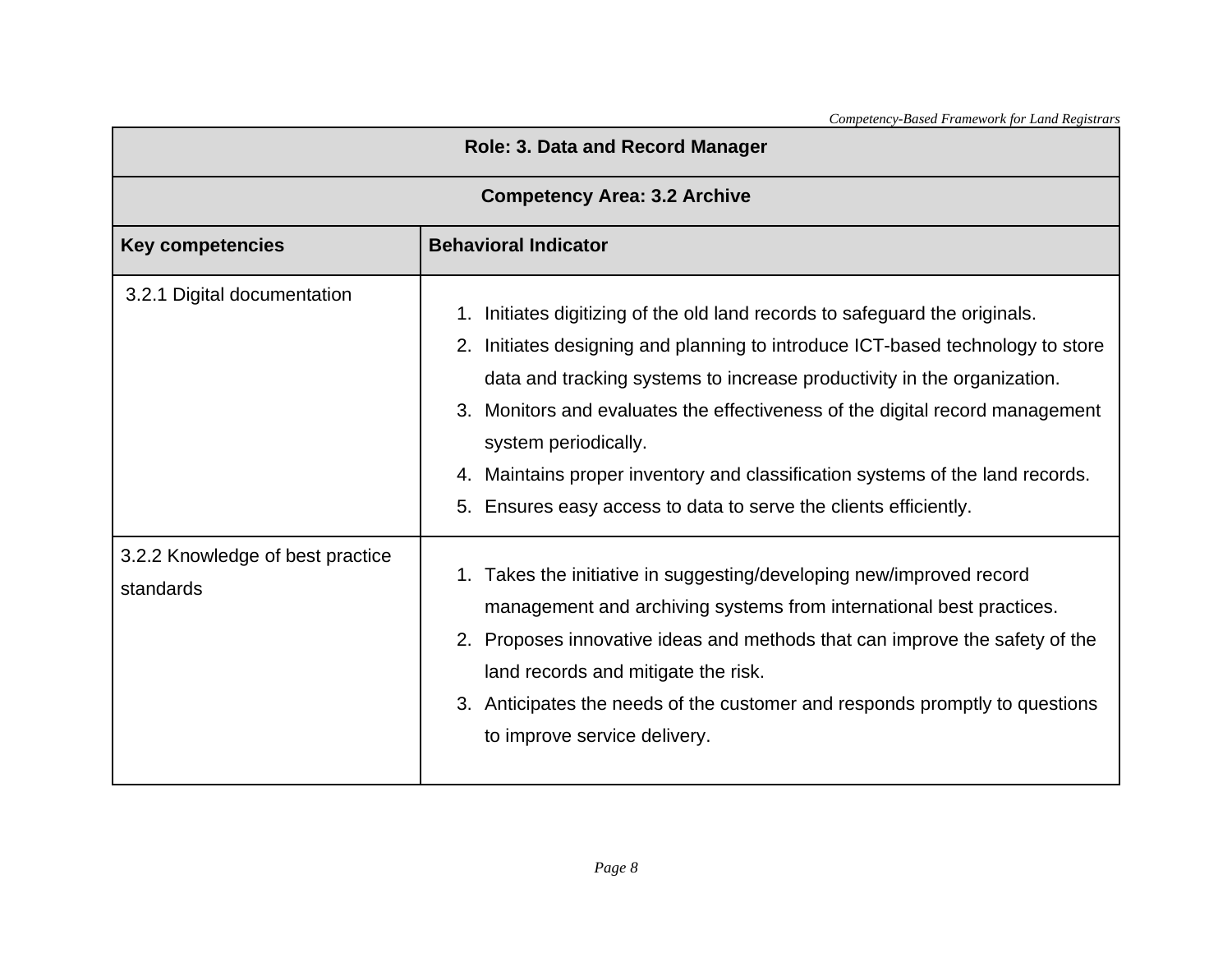| <b>Role: 3. Data and Record Manager</b>   |                                                                                                                                                                                                                                                                                                                                                                                                                                                                                                     |  |  |
|-------------------------------------------|-----------------------------------------------------------------------------------------------------------------------------------------------------------------------------------------------------------------------------------------------------------------------------------------------------------------------------------------------------------------------------------------------------------------------------------------------------------------------------------------------------|--|--|
| <b>Competency Area: 3.2 Archive</b>       |                                                                                                                                                                                                                                                                                                                                                                                                                                                                                                     |  |  |
| <b>Key competencies</b>                   | <b>Behavioral Indicator</b>                                                                                                                                                                                                                                                                                                                                                                                                                                                                         |  |  |
| 3.2.3 Effective maintenance of<br>records | 1. Archives historical evidence and land information for the long term.<br>2. Updates and organizes the record inventory systems periodically.<br>3. Recognizes the possible new standards to meet the increasing<br>technological demands.<br>4. Recognizes the possible gaps that need to be addressed to improve record<br>maintenance.<br>5. Ensures safe and efficient storage and easy access to data<br>Helps the organization to achieve the best practices in records<br>6.<br>management. |  |  |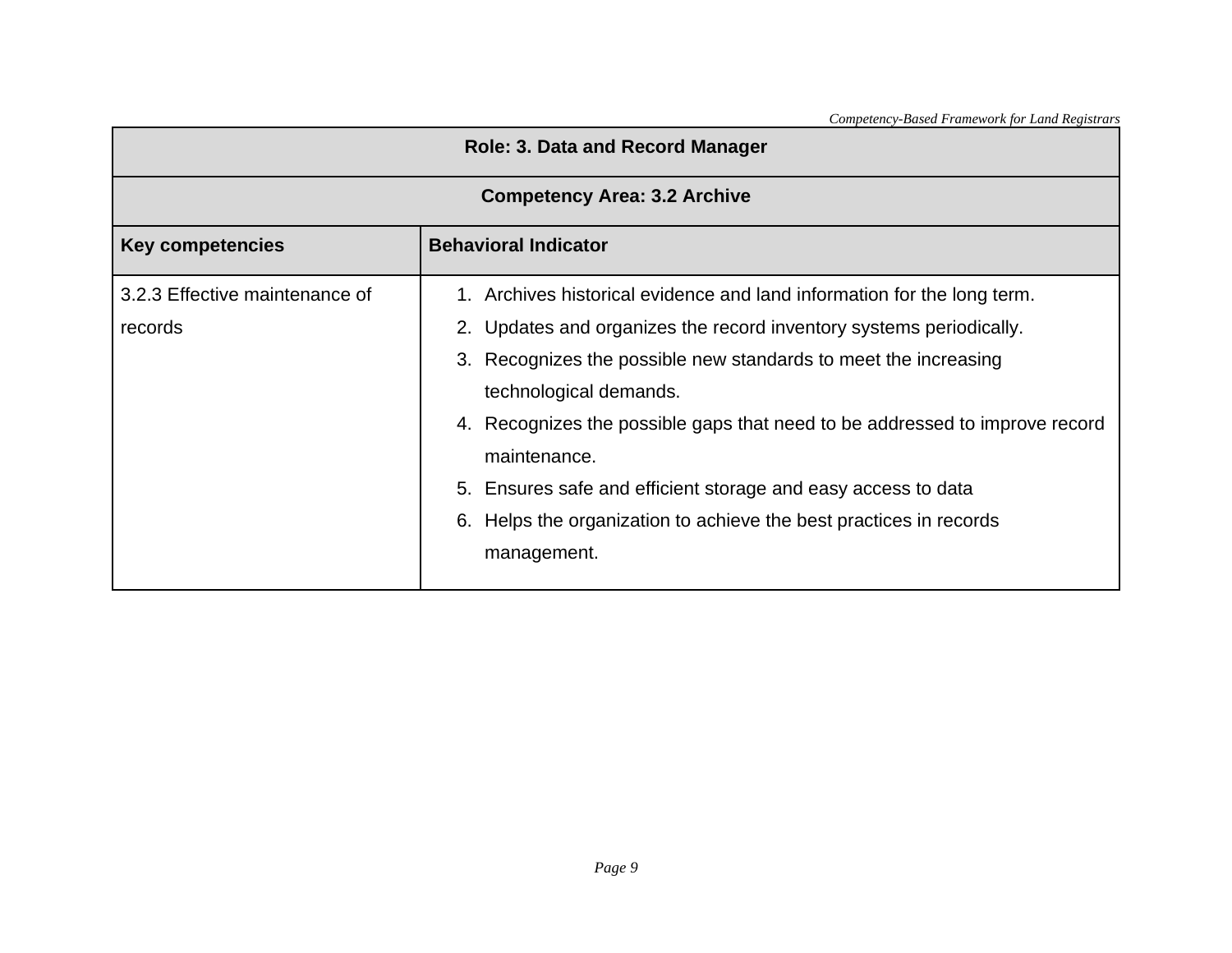#### <span id="page-28-0"></span>**2.6.5. Classification of Proficiency Levels**

The proficiency level is categorized based on the level of expertise. It describes the levels of competency required to perform a specific job successfully. There is a progression of proficiencies at each level. The proficiency level of the Land Registrar is categorized into three levels as i) Entry (P5), ii) Experienced (P4-P3) and iv) Advance (P2- P1). The framework has identified 59 behavioral indicators across three levels of proficiency.

The proficiency will enable individual officials to distinguish the type of competencies expected in their career path, which will allow them to enhance competency in achieving current as well as future career goals. As the officials in position levels of (P4 & P3) and (P2 & P1) play similar roles, their proficiency levels are merged. Further, the proficiency level will set a benchmark for recruitment and deployment. The proficiency levels of each key competency are detailed below:

| Key Role 1: Champion of land property conveyances |                                               |                                                 |                                                                   |
|---------------------------------------------------|-----------------------------------------------|-------------------------------------------------|-------------------------------------------------------------------|
| <b>Competency</b><br>Area                         | <b>Key Competencies</b>                       | No. of<br><b>Behaviour</b><br><b>indicators</b> | <b>Proficiency Level</b><br><b>Behavioral</b><br><b>Indicator</b> |
| 1.1 Technical<br><b>Skills</b>                    | 1.1.1 Operation of land<br>transaction portal | 3                                               | 9                                                                 |
|                                                   | 1.1.2 Bilingual computer<br>knowledge         | $\overline{2}$                                  | 6                                                                 |
|                                                   | 1.1.3 Geoinformation skills                   | $\overline{2}$                                  | 6                                                                 |
| 1.2 Work<br>ethics and                            | 1.2.1 Integrity                               | 6                                               | 18                                                                |
|                                                   | 1.2.2 Teamwork                                | 5                                               | 15                                                                |

<span id="page-28-1"></span>

|  | Table 9: Number of Behavioural Indicators for the Proficiency Level |  |  |  |  |  |
|--|---------------------------------------------------------------------|--|--|--|--|--|
|--|---------------------------------------------------------------------|--|--|--|--|--|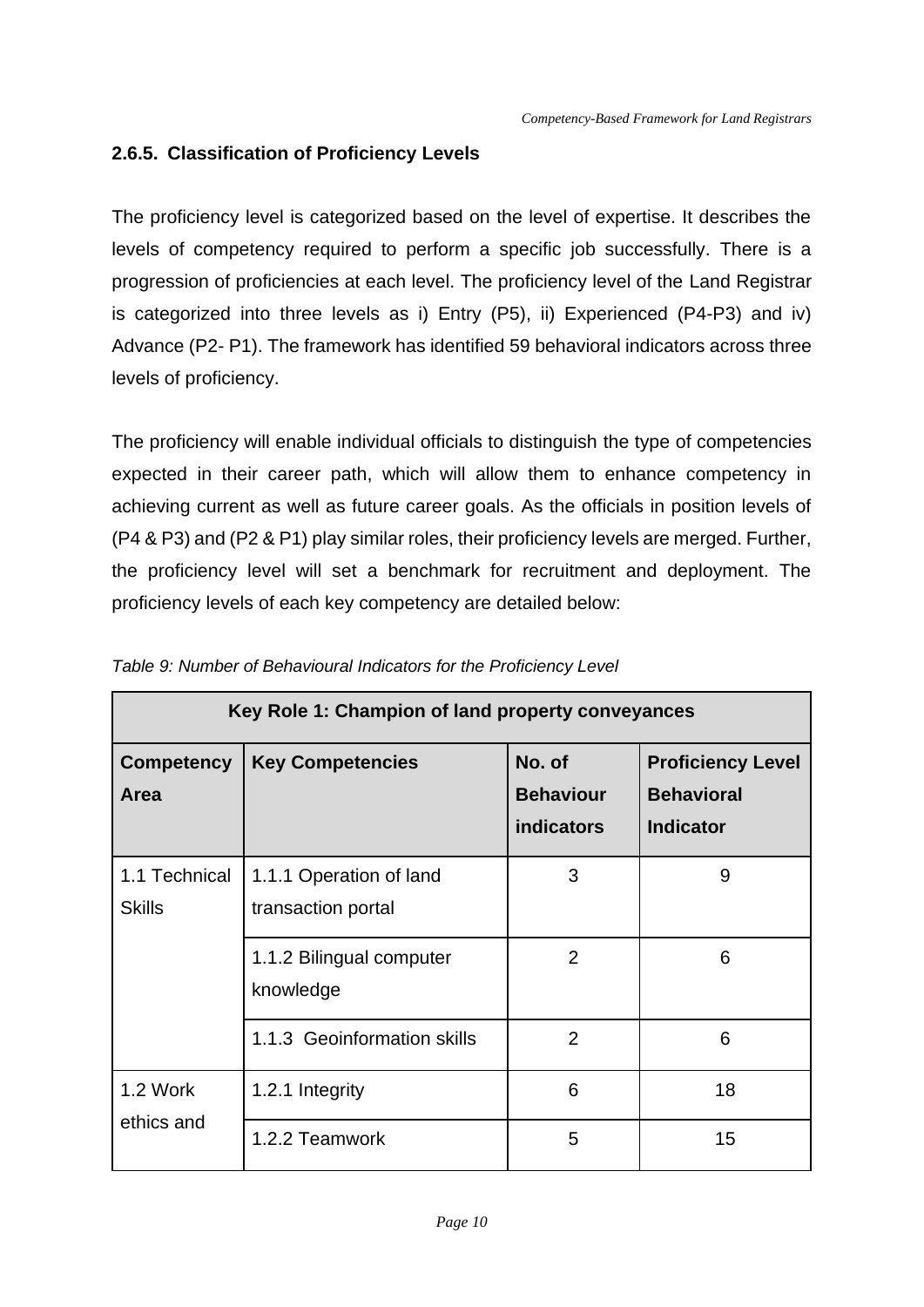| Key Role 1: Champion of land property conveyances |                                                   |                                                 |                                                                   |  |
|---------------------------------------------------|---------------------------------------------------|-------------------------------------------------|-------------------------------------------------------------------|--|
| <b>Competency</b><br>Area                         | <b>Key Competencies</b>                           | No. of<br><b>Behaviour</b><br>indicators        | <b>Proficiency Level</b><br><b>Behavioral</b><br><b>Indicator</b> |  |
| organizational<br>skills                          | 1.2.3 Time management                             | 5                                               | 15                                                                |  |
|                                                   | <b>Sub Total of Behavior Indicator</b>            | 23                                              | 69                                                                |  |
|                                                   | Key Role 2: Advocate of Land Laws                 |                                                 |                                                                   |  |
| <b>Competency</b><br>Area                         | <b>Key Competencies</b>                           | No. of<br><b>Behaviour</b><br>indicators        | <b>Proficiency Level</b><br><b>Behavioral</b><br><b>Indicator</b> |  |
| 2.1<br>Leadership<br>skills                       | 2.1.1 Public relation and<br>communication skills | 7                                               | 21                                                                |  |
|                                                   | 2.1.2 Decision making                             | $\overline{2}$                                  | 6                                                                 |  |
|                                                   | 2.1.3 Negotiation skills                          | $\overline{2}$                                  | 6                                                                 |  |
| 2.2 Data                                          | 2.2.1 Problem-solving skill                       | 3                                               | 9                                                                 |  |
| analytics                                         | 2.2.2 Research and analytical<br>thinking skills  | $\overline{2}$                                  | 6                                                                 |  |
|                                                   | <b>Sub Total of Behavior Indicator</b>            | 16                                              | 48                                                                |  |
| <b>Role:3 Data and record manager</b>             |                                                   |                                                 |                                                                   |  |
| <b>Competency</b><br>Area                         | <b>Key Competencies</b>                           | No. of<br><b>Behaviour</b><br><b>indicators</b> | <b>Proficiency Level</b><br><b>Behavioral</b><br><b>Indicator</b> |  |
| 3.1 Record<br>management                          | 3.1.1 Recordkeeping<br>knowledge                  | 3                                               | 9                                                                 |  |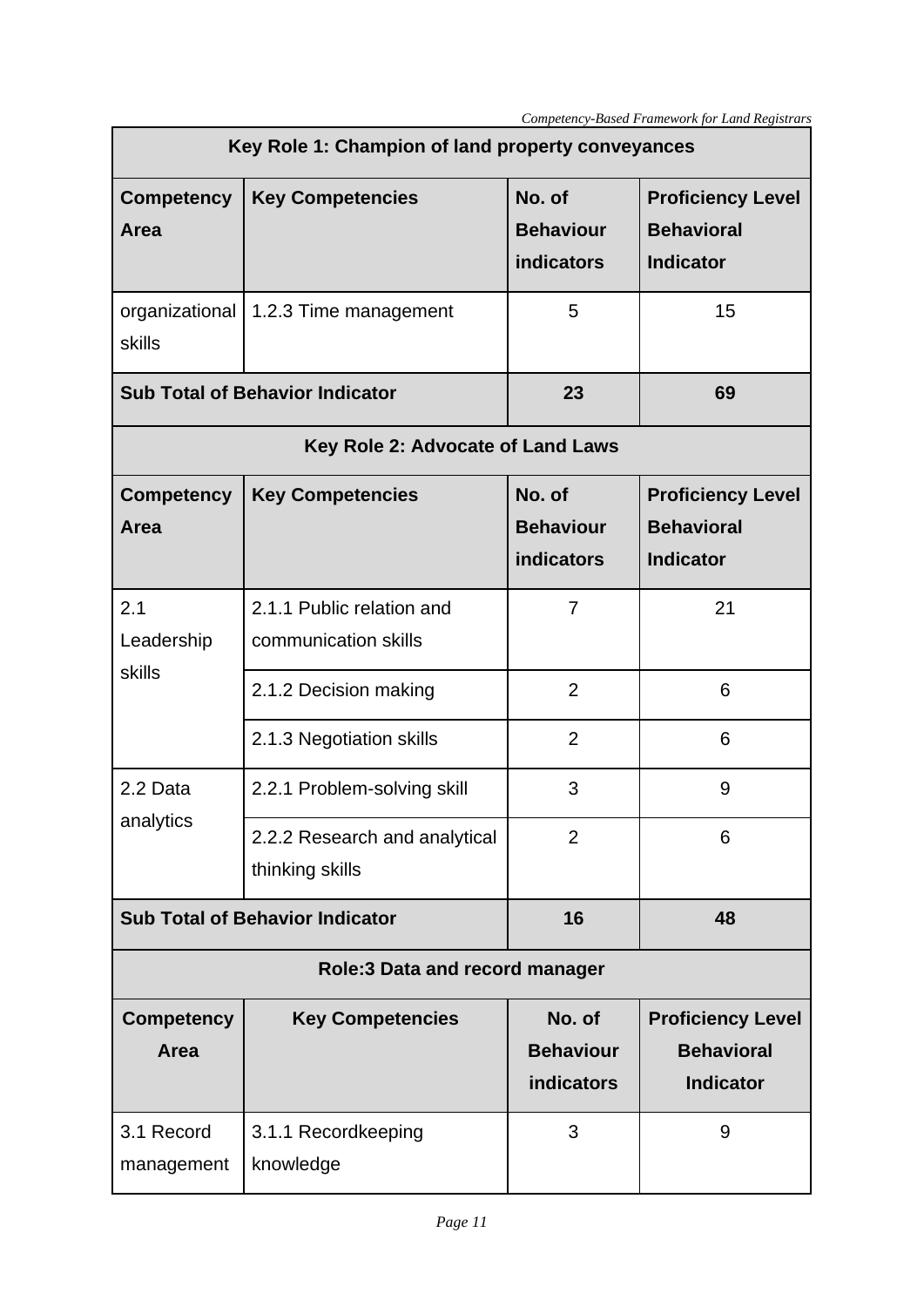| Key Role 1: Champion of land property conveyances    |                                                 |                                                 |                                                                   |
|------------------------------------------------------|-------------------------------------------------|-------------------------------------------------|-------------------------------------------------------------------|
| <b>Key Competencies</b><br><b>Competency</b><br>Area |                                                 | No. of<br><b>Behaviour</b><br><b>indicators</b> | <b>Proficiency Level</b><br><b>Behavioral</b><br><b>Indicator</b> |
|                                                      | 3.1.2 Flexibility and<br>adaptability to change | 3                                               | 9                                                                 |
| 3.2 Archive                                          | 3.2.1 Digital documentation                     | 5                                               | 15                                                                |
|                                                      | 3.2.2 Knowledge of best<br>practice standards   | 3                                               | 9                                                                 |
|                                                      | 3.2.3 Effective maintenance<br>of records       | 6                                               | 18                                                                |
| <b>Sub Total of Behavior Indicator</b>               |                                                 | 20                                              | 60                                                                |
| <b>Grand total</b>                                   |                                                 | 59                                              | 177                                                               |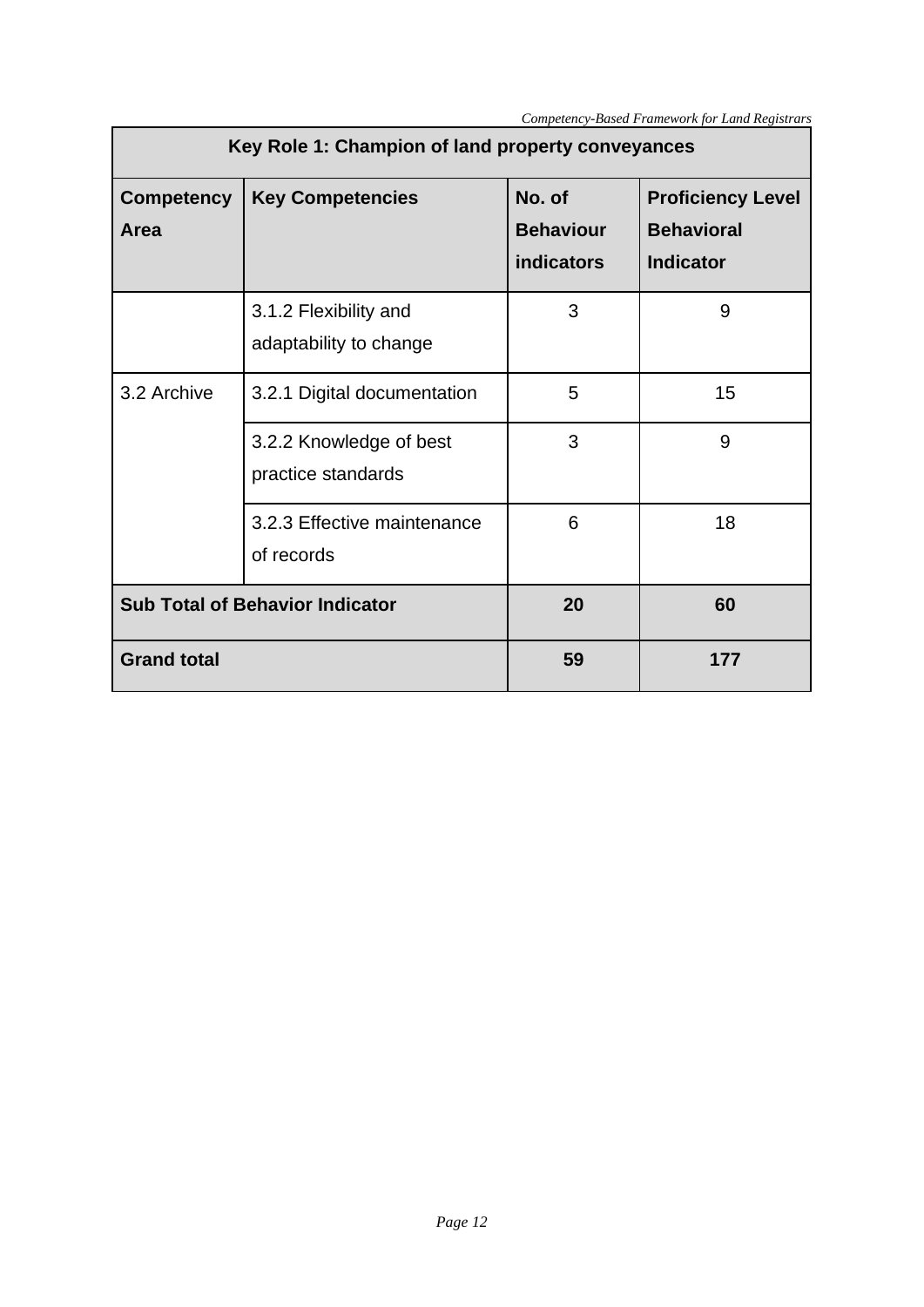*Table 10: Behavioural Indicators for each Proficiency Level*

<span id="page-31-0"></span>

| competency                                          |                                                                                                                                                     | Key Role 1: Champion of land property conveyances                                                                                                                       |                                                                                                                                                                             |
|-----------------------------------------------------|-----------------------------------------------------------------------------------------------------------------------------------------------------|-------------------------------------------------------------------------------------------------------------------------------------------------------------------------|-----------------------------------------------------------------------------------------------------------------------------------------------------------------------------|
| Key                                                 |                                                                                                                                                     | <b>Competency Area 1.1 Technical Skills</b>                                                                                                                             |                                                                                                                                                                             |
|                                                     | Entry(P5)                                                                                                                                           | <b>Experienced(P4-P3)</b>                                                                                                                                               | <b>Advanced (P2-P1)</b>                                                                                                                                                     |
| Expert in land and property<br>conveyance processes | Understands the standard<br>operating procedures adhering to<br>the Land Act of Bhutan 2007, Land<br>rules and regulations, and relevant<br>bylaws. | Understands and interprets the<br>standard operating procedures<br>adhering to the Land Act of Bhutan<br>2007, Land rules and regulations, and<br>relevant bylaws.      | Guides the colleagues to understand<br>the standard operating procedures<br>adhering to the Land Act of Bhutan<br>2007, Land rules and regulations,<br>and relevant bylaws. |
|                                                     | Aware and up-to-date on the<br>functioning of the land transaction<br>portal.                                                                       | Reviews on the functioning of the land<br>transaction portal and suggestions for<br>improvement in the portal system.                                                   | Ensures that the functioning of the<br>land transaction portal is up to date.                                                                                               |
|                                                     | Understand the basic IT skills to<br>troubleshoot the problem in the<br>system.                                                                     | Identifies and reviews the glitches in<br>the system.                                                                                                                   | Oversee and leads colleagues to<br>acquire basic IT skills to troubleshoot<br>the problem in the system.                                                                    |
| computer<br>knowledge<br>Bi-lingual                 | Able to compute all the official<br>correspondence in both Dzongkha<br>and English.                                                                 | Be able to guide while computing in<br>Dzongkha and English for all official<br>correspondences.                                                                        | Demonstrates high-caliber writing<br>and typing skills in Dzongkha and<br>English for all official<br>correspondence.                                                       |
|                                                     | Demonstrates basic knowledge of<br>MS office.                                                                                                       | Be able to guide the junior colleagues<br>on MS office.                                                                                                                 | Demonstrates advanced knowledge<br>of MS office.                                                                                                                            |
| information<br>skills<br>Ġeo-                       | <b>Understands basic Geoinformation</b><br>System (GIS) knowledge to<br>prepare comprehensive case<br>reports.                                      | Be able to analyze and interpret the<br><b>Geoinformation System (GIS)</b><br>knowledge to prepare comprehensive<br>case reports.<br>Designs and interprets maps as per | Exhibits a high level of knowledge on<br>the Geoinformation System (GIS) to<br>prepare comprehensive case<br>reports.<br>Guides and interpret maps as per                   |
|                                                     | Understands basic map reading.                                                                                                                      | the requirement.                                                                                                                                                        | the requirement.                                                                                                                                                            |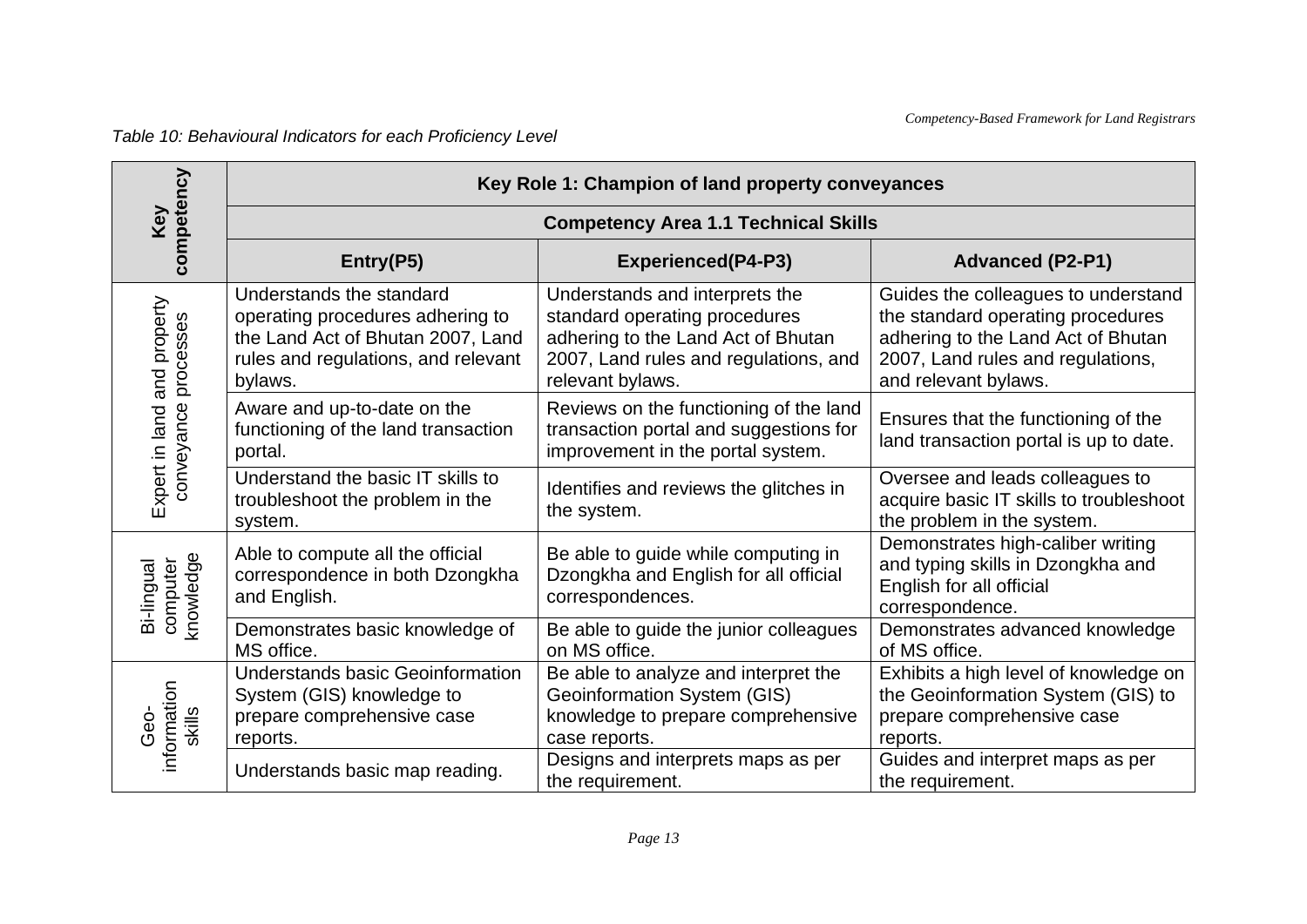| competency | Role 1: Champion of Land Property conveyances                                                                               |                                                                                                              |                                                                                                                                   |
|------------|-----------------------------------------------------------------------------------------------------------------------------|--------------------------------------------------------------------------------------------------------------|-----------------------------------------------------------------------------------------------------------------------------------|
| Key        |                                                                                                                             | <b>Competency Area: 1.2 Work ethics and organizational skills</b>                                            |                                                                                                                                   |
|            | Entry(P5)                                                                                                                   | <b>Experienced(P4-P3)</b>                                                                                    | <b>Advanced (P2-P1)</b>                                                                                                           |
|            | Demonstrates strong work ethics<br>for consistent performance.                                                              | Fosters strong work ethics culture<br>for consistent performance.                                            | Displays and encourages strong work<br>ethics for consistent performance.                                                         |
|            | Adheres to the professional culture<br>to be more productive and<br>motivated at work.                                      | Promotes/exhibits a professional<br>culture to be more productive and<br>motivated at work.                  | Models exemplary practices that<br>motivate professional culture to be more<br>productive at work.                                |
| Integrity  | Provides high-quality services and<br>maintains a positive reputation.                                                      | Ensures high-quality services are<br>provided and a positive reputation<br>is maintained.                    | Monitors and evaluates the service<br>provided and the reputation maintained<br>by the junior colleagues.                         |
|            | Understand and takes responsibility<br>for their work, including issues.                                                    | Fosters a culture of taking<br>ownership of achievement and as<br>well as issues.                            | Develops a systematic approach to<br>make colleagues responsible for taking<br>ownership of achievement and as well as<br>issues. |
|            | Inculcates constructive professional<br>culture and delivers innovative<br>services.                                        | Plans a constructive professional<br>culture to deliver innovative<br>services.                              | Guides to develop a plan for constructive<br>professional culture to deliver innovative<br>services.                              |
|            | Displays interest and willingness to<br>adapt to change in the strategic or<br>functional direction of the<br>organization. | Displays the ability to manage<br>change in the strategic or<br>functional direction of the<br>organization. | Ensures that the employees can<br>withstand the change in the strategic or<br>functional direction of the organization.           |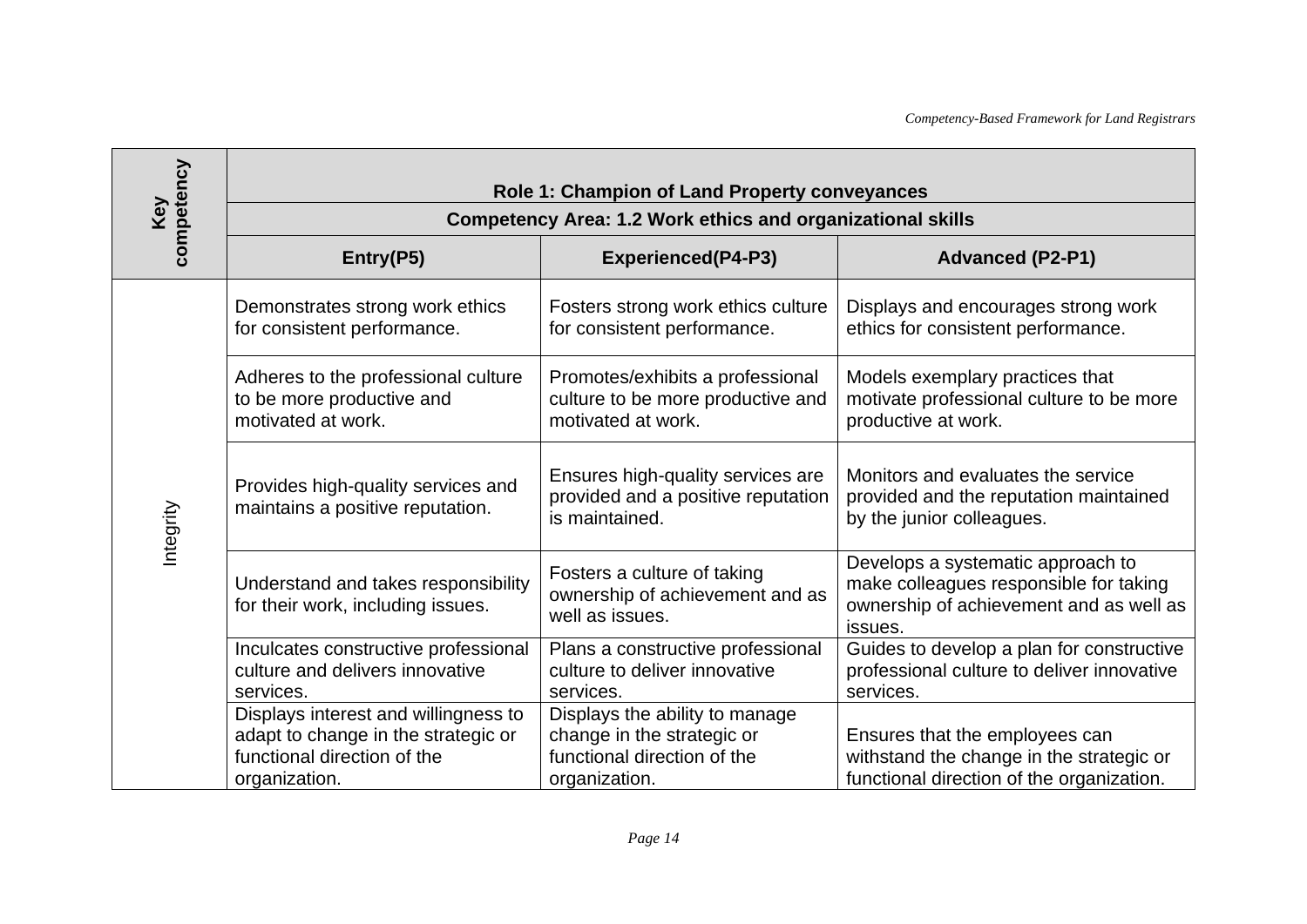|            |                                                                                                                                                         |                                                                                                                                                         | Competency-Based Framework for Land Registrars                                                                       |
|------------|---------------------------------------------------------------------------------------------------------------------------------------------------------|---------------------------------------------------------------------------------------------------------------------------------------------------------|----------------------------------------------------------------------------------------------------------------------|
| competency |                                                                                                                                                         | Role 1: Champion of Land Property conveyances                                                                                                           |                                                                                                                      |
| Key        |                                                                                                                                                         | <b>Competency Area: 1.2 Work ethics and organizational skills</b>                                                                                       |                                                                                                                      |
|            | Entry(P5)                                                                                                                                               | <b>Experienced(P4-P3)</b>                                                                                                                               | <b>Advanced (P2-P1)</b>                                                                                              |
|            | Demonstrates reliability to complete<br>assigned tasks on time.                                                                                         | Ensures a constant trend to<br>complete assigned tasks on time.                                                                                         | Manifests exemplary practices that<br>motivate colleagues to complete the<br>assigned task on time.                  |
| Teamwork   | Actively contributes viewpoints to<br>the team clearly and honestly.                                                                                    | Recognizes the viewpoints and<br>encourages teamwork in support<br>of achieving the Department's<br>objectives.                                         | Motivates and inspires the team<br>members to achieve the Department's<br>objectives.                                |
|            | Follows the directives and<br>cooperates to ensure the balance of<br>unity and cooperation among the<br>team members to provide<br>productive services. | Develops ways to direct and lead<br>the team to ensure the balance of<br>unity and cooperation among<br>team members to provide<br>productive services. | Inspires, invest time and ensures unity<br>and cooperation among the team<br>members to provide productive services. |
|            | Collaborates with team members to<br>resolve problems/issues and<br>achieve common goals.                                                               | Takes a proactive approach in<br>identifying team needs and<br>provides appropriate support to<br>finding solutions.                                    | In consultation with the top management,<br>build an effective management team to<br>identify solutions.             |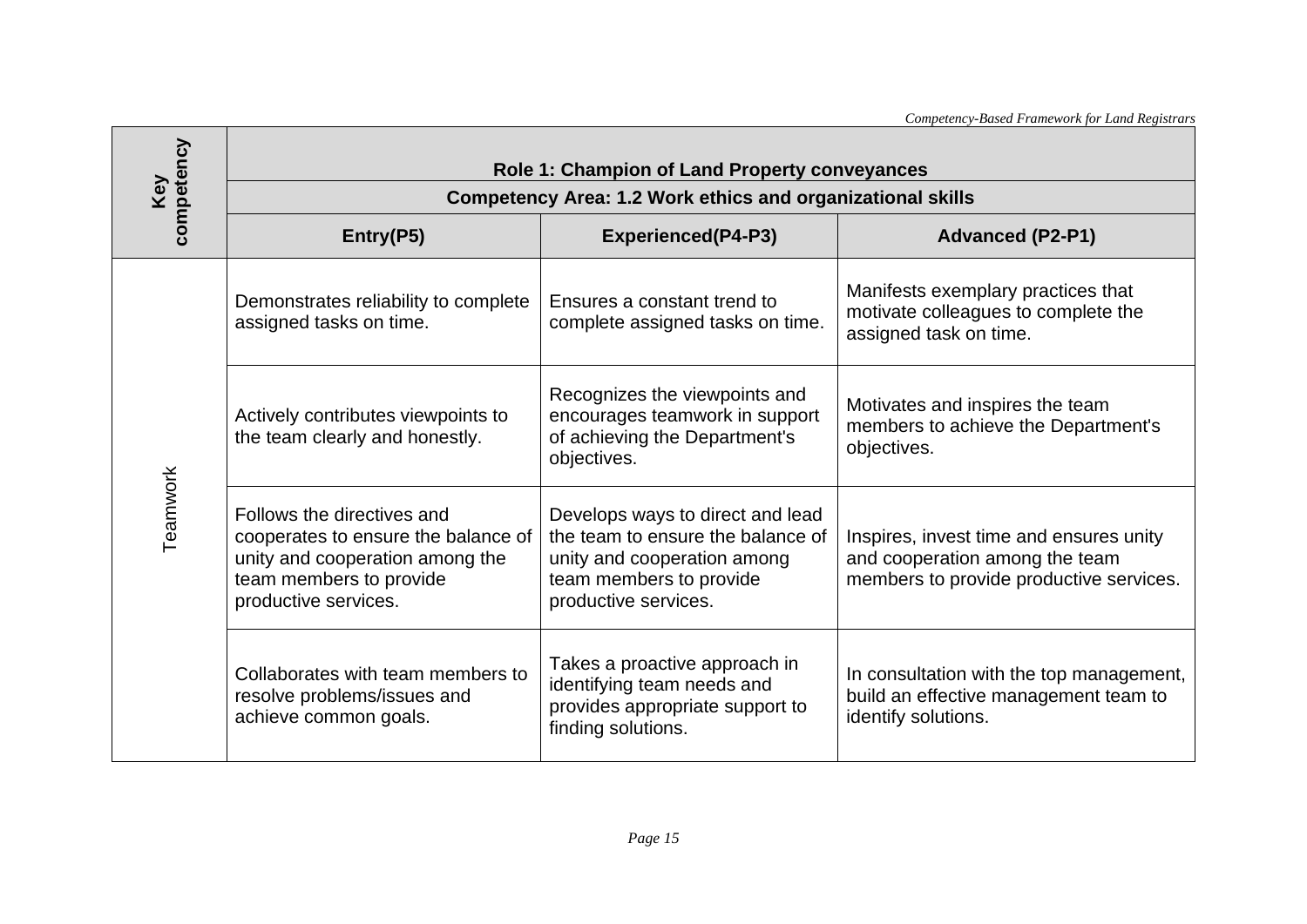|                 |                                                                                                                                                       |                                                                                                                                                   | Competency-Based Framework for Land Registrars                                                                                                 |  |
|-----------------|-------------------------------------------------------------------------------------------------------------------------------------------------------|---------------------------------------------------------------------------------------------------------------------------------------------------|------------------------------------------------------------------------------------------------------------------------------------------------|--|
| competency      | Role 1: Champion of Land Property conveyances                                                                                                         |                                                                                                                                                   |                                                                                                                                                |  |
| Key             |                                                                                                                                                       | <b>Competency Area: 1.2 Work ethics and organizational skills</b>                                                                                 |                                                                                                                                                |  |
|                 | Entry(P5)                                                                                                                                             | <b>Experienced(P4-P3)</b>                                                                                                                         | <b>Advanced (P2-P1)</b>                                                                                                                        |  |
| Time management | Demonstrates the ability to plan and<br>complete tasks within a deadline to<br>deliver efficient service.                                             | Sets clearly defined work for self<br>and the team to meet the<br>department's objectives.                                                        | Monitors the performance of the team in<br>meeting the assigned deadlines and<br>objectives.                                                   |  |
|                 | Realizes and understands a clear<br>picture of what needs to be<br>achieved.                                                                          | Sets targets to be achieved in<br>consultation with the supervisors.                                                                              | Strategizes and monitors the employee<br>to achieve the target.                                                                                |  |
|                 | Possesses skills to prioritize and<br>implements to accomplish tasks to<br>meet both short and long-term<br>goals.                                    | Segregates and delegates tasks<br>to be accomplished by setting<br>both short and long-term goals.                                                | Ensures the colleagues have all the<br>required skills to prioritize tasks to be<br>accomplished by setting both short and<br>long-term goals. |  |
|                 | Avoids procrastination that might<br>have negative consequences and<br>affect productivity.                                                           | Ensures to assign tasks with<br>achievable goals to avoid<br>procrastination that might have<br>negative consequences and<br>affect productivity. | Monitors the performance of the team<br>members and motivates them to pursue<br>an innovative approach to prioritize the<br>work.              |  |
|                 | Demonstrates potentiality to plan<br>and control to manage time on<br>specific activities.                                                            | Plans and controls how much<br>time to spend on specific<br>activities.                                                                           | Mentors the planning and control on how<br>much time to spend on specific activities.                                                          |  |
|                 | Exhibits the potentiality to examine<br>situations or problems by making<br>constructive plans and timely<br>decisions to achieve optimal<br>results. | Examines situations or problems<br>by making constructive plans and<br>timely decisions to achieve<br>optimal results.                            | Guides examining situations or problems<br>and making constructive plans and<br>timely decisions to achieve optimal<br>results.                |  |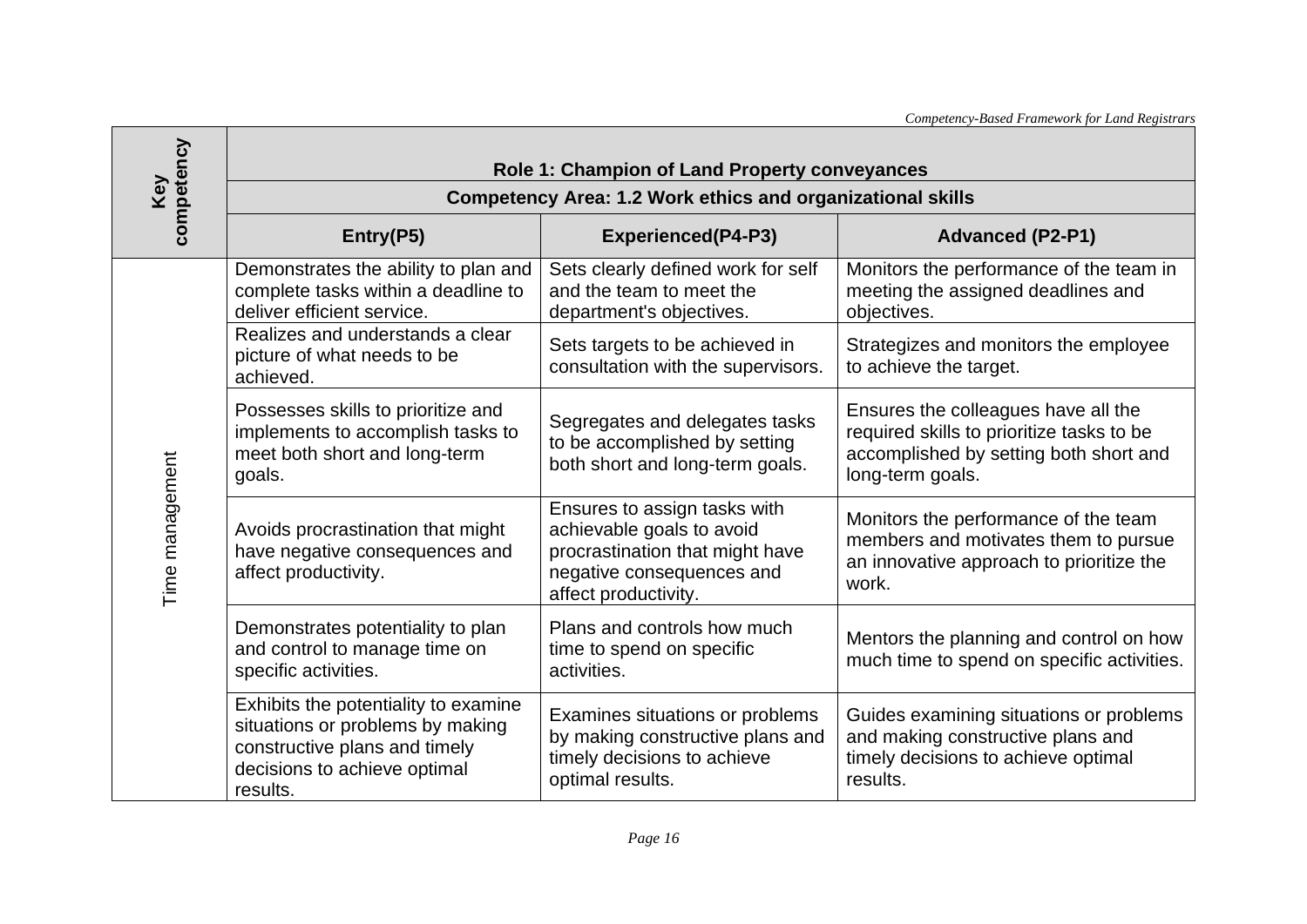| competency                               | Role: 2. An advocate of land law                                                                                     |                                                                                                                          |                                                                                                                       |
|------------------------------------------|----------------------------------------------------------------------------------------------------------------------|--------------------------------------------------------------------------------------------------------------------------|-----------------------------------------------------------------------------------------------------------------------|
| Key                                      |                                                                                                                      | <b>Competency Area: 2.1 Leadership Skills</b>                                                                            |                                                                                                                       |
|                                          | Entry(P5)                                                                                                            | <b>Experienced(P4-P3)</b>                                                                                                | <b>Advanced (P2-P1)</b>                                                                                               |
|                                          | Displays skills in sharing<br>information through clear oral,<br>written, and interpersonal<br>communication skills. | Demonstrates skills in sharing<br>information through clear oral,<br>written, and interpersonal<br>communication skills. | Motivates and ensures information<br>sharing through clear oral, written, and<br>interpersonal communication skills.  |
|                                          | Possesses communication skills in<br>Dzongkha and other dialects.                                                    | Demonstrates communication skills<br>in Dzongkha and other dialects.                                                     | Exhibits sound communication skills in<br>Dzongkha and other dialects.                                                |
| Public relation and communication skills | Listens, recognizes, and<br>understands the perspectives of<br>other people and deliberates<br>accordingly.          | Fosters right understanding and<br>good listening skills to understand<br>the perspectives of other people.              | Encourages colleagues to foster<br>listening skills to understand the<br>perspectives of other people.                |
|                                          | Communicates openly, maintains<br>politeness while interacting with<br>clients.                                      | Guides colleagues to promote<br>client-friendly<br>gestures and maintains politeness.                                    | Leads and guides colleagues to<br>promote client-friendly gestures and<br>maintains politeness.                       |
|                                          | Acknowledges and compiles the<br>feedback and learns from it.                                                        | Reviews the feedback and<br>develops a systematic mechanism<br>to correct the issues.                                    | Creates an enabling environment to<br>support the feedback loop system to<br>increase the productivity of the office. |
|                                          | Displays potentiality to maintain<br>professional decorum at all times.                                              | Demonstrates and guides in<br>maintaining professional decorum<br>at all times.                                          | Mentors and displays the highest level<br>of maintaining professional decorum at<br>all times.                        |
|                                          | Understands the basic standard<br>operating procedures while                                                         | Exhibits effective strategies while<br>providing services to differently-<br>abled people.                               | Ensures and guides in using effective<br>strategies while providing services to<br>differently-abled people.          |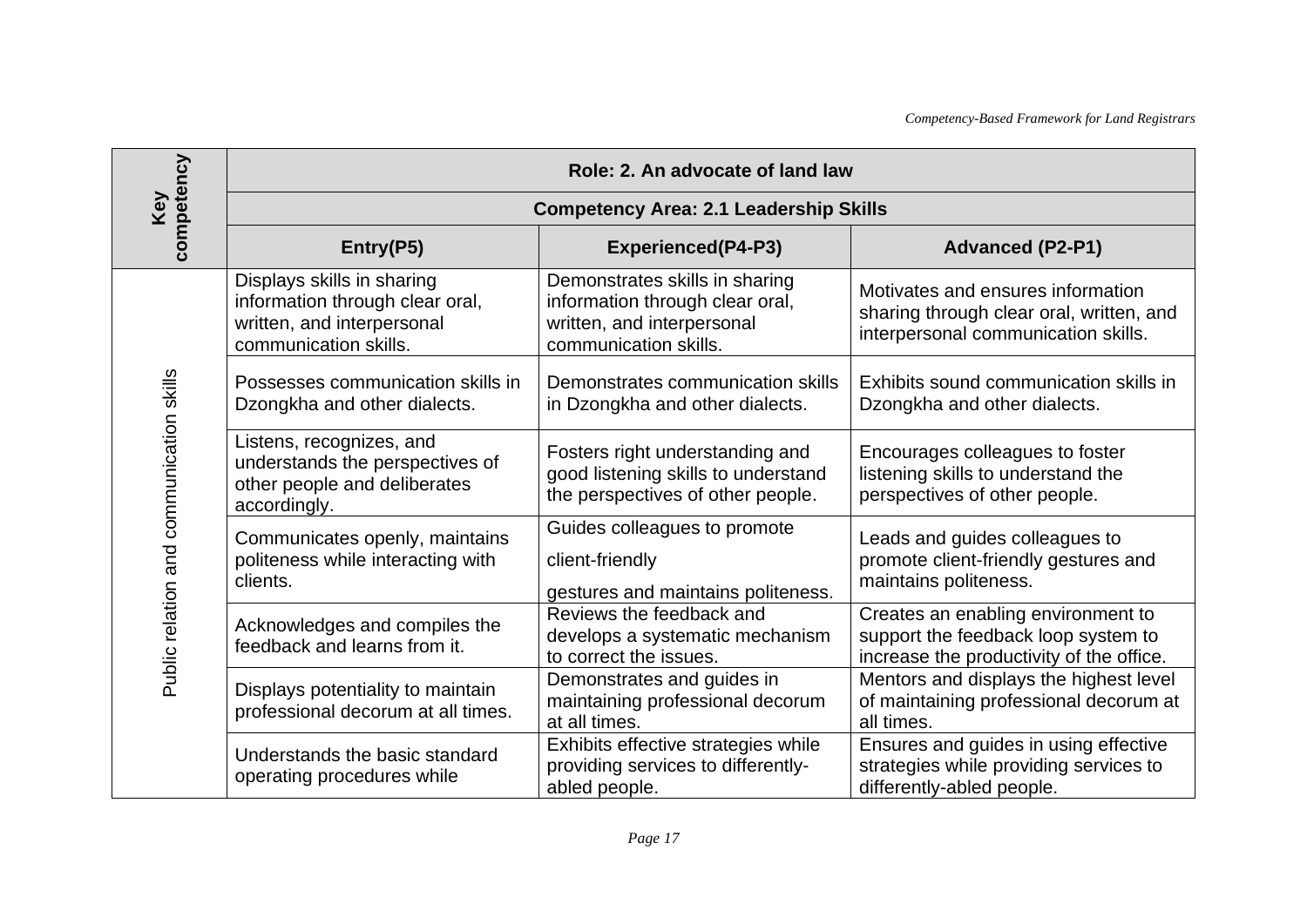|                    |                                                                                                                                                                                    |                                                                                                                                                                                          | Competency-Based Framework for Land Registrars                                                                                                                                                           |  |  |
|--------------------|------------------------------------------------------------------------------------------------------------------------------------------------------------------------------------|------------------------------------------------------------------------------------------------------------------------------------------------------------------------------------------|----------------------------------------------------------------------------------------------------------------------------------------------------------------------------------------------------------|--|--|
|                    | Role: 2. An advocate of land law                                                                                                                                                   |                                                                                                                                                                                          |                                                                                                                                                                                                          |  |  |
| competency<br>Key  |                                                                                                                                                                                    | <b>Competency Area: 2.1 Leadership Skills</b>                                                                                                                                            |                                                                                                                                                                                                          |  |  |
|                    | Entry(P5)                                                                                                                                                                          | <b>Experienced(P4-P3)</b>                                                                                                                                                                | <b>Advanced (P2-P1)</b>                                                                                                                                                                                  |  |  |
|                    | providing services to differently-<br>abled people.                                                                                                                                |                                                                                                                                                                                          |                                                                                                                                                                                                          |  |  |
| Decision making    | Assess and report the situation<br>using relevant information.                                                                                                                     | Reviews and recommends the<br>decisions.                                                                                                                                                 | Champions collaborative and sound<br>decision-making.                                                                                                                                                    |  |  |
|                    | Understand the circumstances and<br>consequences while taking a<br>decision and be accountable.                                                                                    | Ensures and educates colleagues<br>to understand the circumstances<br>and consequences before making<br>decisions.                                                                       | Encourages colleagues to understand<br>the circumstances and consequences<br>while taking a decision.                                                                                                    |  |  |
| Negotiation skills | Clearly expresses ideas and<br>suggestions to persuade and<br>convince others.                                                                                                     | Demonstrates the ability to<br>successfully persuade and<br>convince others.                                                                                                             | Instills in colleagues the ability to<br>successfully persuade and convince<br>others.                                                                                                                   |  |  |
|                    | Possesses skills to negotiate where<br>there are opposing ideas and<br>convey his/her opinion successfully<br>in compliance with the agency's<br>rules, regulations, and policies. | Demonstrates skills to negotiate<br>where there are opposing ideas<br>and convey his/her opinion<br>successfully in compliance with the<br>agency's rules, regulations, and<br>policies. | Identifies and focuses on solutions to<br>negotiate where there are opposing<br>ideas and convey his/her opinion<br>successfully in compliance with the<br>agency's rules, regulations, and<br>policies. |  |  |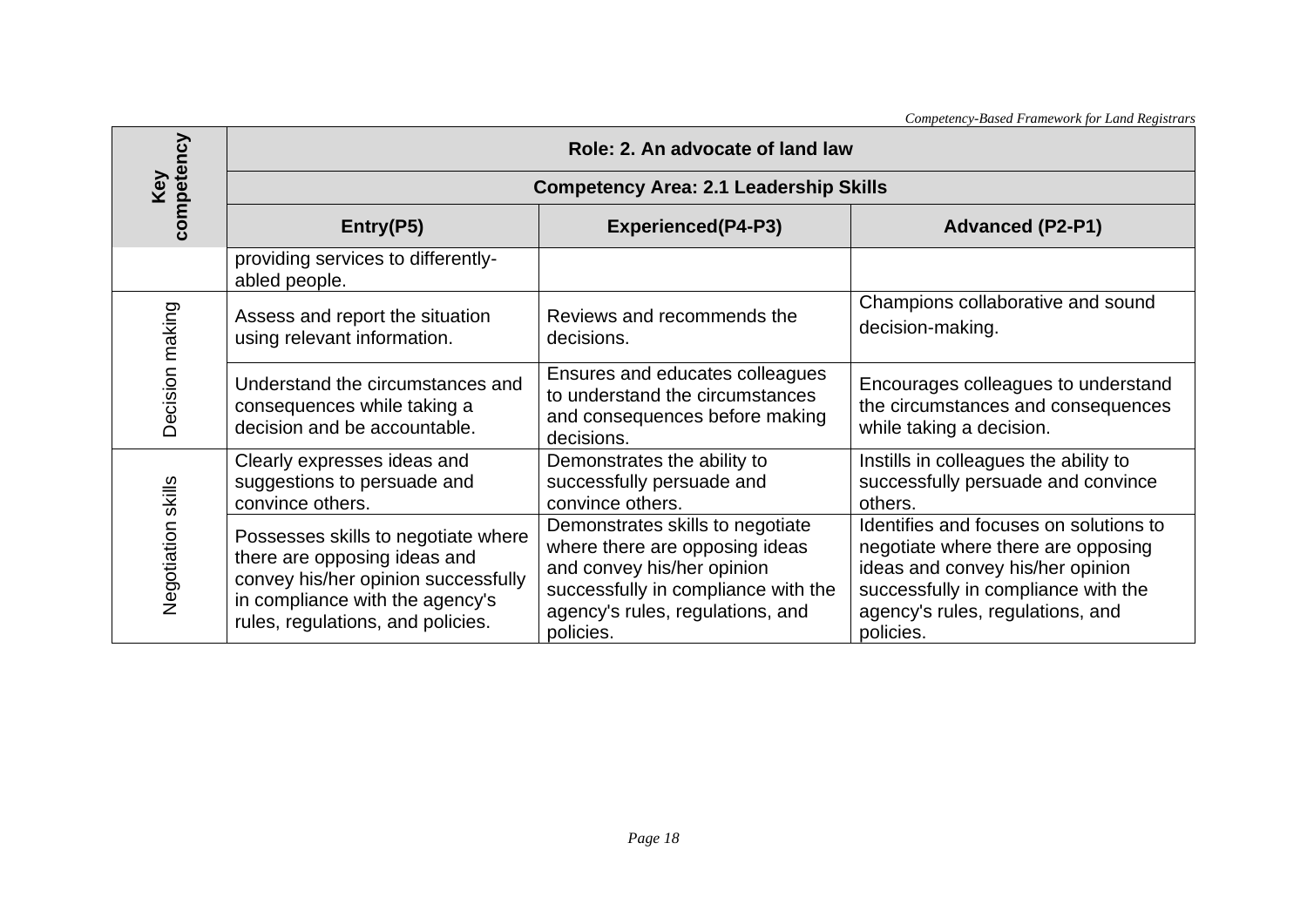|                                            |                                                                                                                                               |                                                                                                                                         | Competency-Based Framework for Land Registrars                                                                                                      |  |
|--------------------------------------------|-----------------------------------------------------------------------------------------------------------------------------------------------|-----------------------------------------------------------------------------------------------------------------------------------------|-----------------------------------------------------------------------------------------------------------------------------------------------------|--|
| competency                                 | Role: 2. An advocate of land law                                                                                                              |                                                                                                                                         |                                                                                                                                                     |  |
| Key                                        |                                                                                                                                               | <b>Competency Area: 2.2 Data analytics</b>                                                                                              |                                                                                                                                                     |  |
|                                            | Entry(P5)                                                                                                                                     | <b>Experienced(P4-P3)</b>                                                                                                               | <b>Advanced (P2-P1)</b>                                                                                                                             |  |
| Problem-solving skills                     | Understands and learns various<br>relevant mechanisms to identify<br>issues/opportunities/fraud detection<br>and its options to address them. | Introduces various relevant<br>mechanisms to identify<br>issues/opportunities/fraud detection<br>and its options to address them.       | Guides colleagues to develop various<br>relevant mechanisms to identify<br>issues/opportunities/fraud detection<br>and its options to address them. |  |
|                                            | Ensures that options identified<br>associate minimum risks and<br>outweigh the advantages and<br>benefits that it brings along with it.       | Takes multiple perspectives into<br>account and evaluates their<br>feasibility, effectiveness, and risks.                               | Reviews and analyzes the proposed<br>options to minimize adverse<br>consequences.                                                                   |  |
| Research and analytical thinking<br>skills | Explores considers and contributes<br>effective options to address the<br>problems/opportunities considering<br>the situation.                | Assists and suggests the colleagues<br>explore effective options to address<br>the problems/opportunities<br>considering the situation. | Guides and encourages the colleagues<br>to explore effective options to address<br>the problems/opportunities considering<br>the situation.         |  |
|                                            | Gathers comprehensive information<br>and data to support decision-making.                                                                     | Validates the collected<br>comprehensive information and data<br>to support decision-making.                                            | Reviews and approves the appropriate<br>comprehensive information and data to<br>support decision-making.                                           |  |
|                                            | Extracts relevant data and examines<br>to identify possible causes for the<br>problem.                                                        | Identifies patterns, trends, and root<br>causes to anticipate potential<br>challenges and develops solutions<br>and mitigation plans.   | Provides the analytical means and<br>resources to achieve the best goals.                                                                           |  |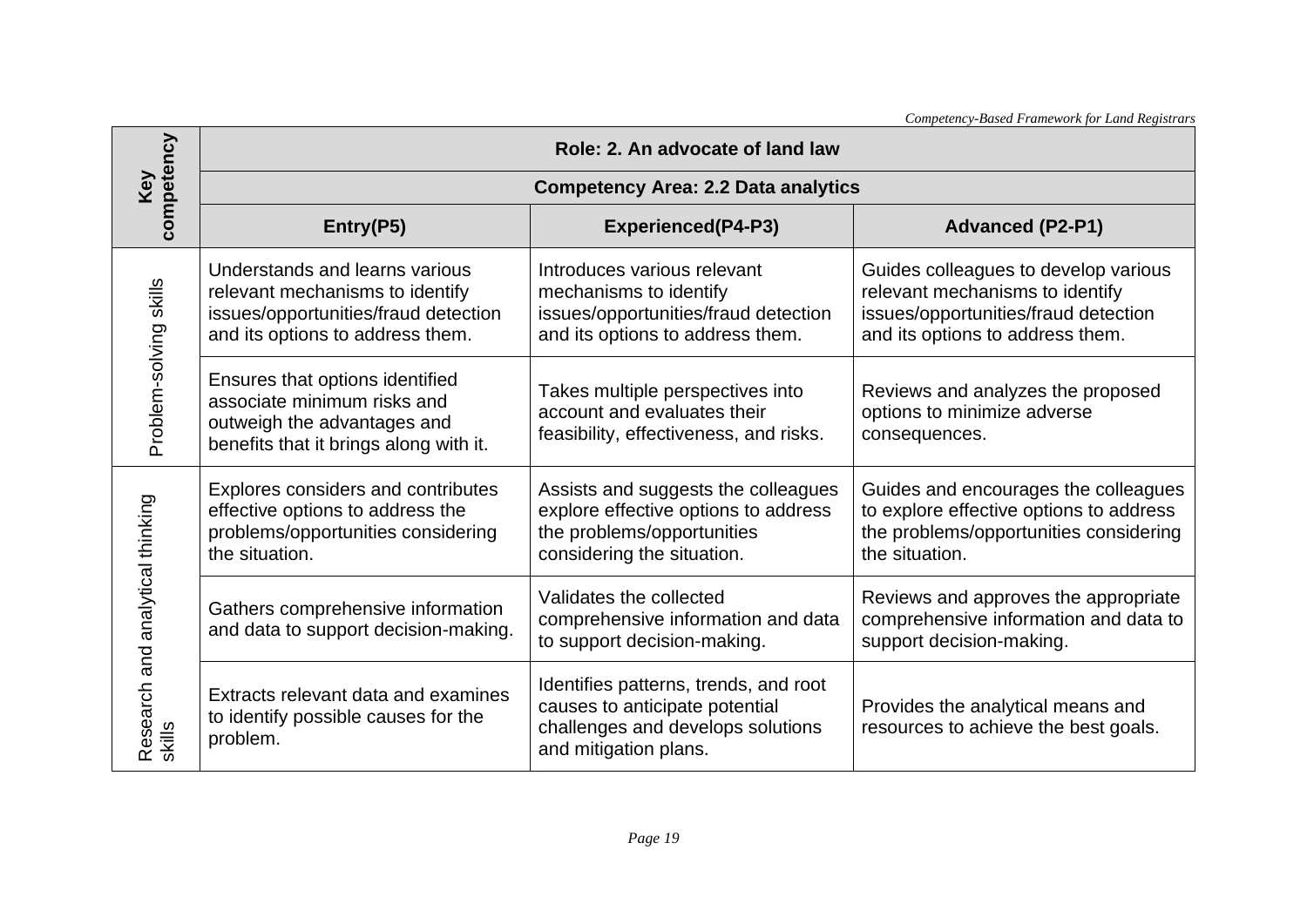|                                                                          |                                                                                                                                                                                  |                                                                                                                                                                                                                 | Competency-Based Framework for Land Registrars                                                                                                                                                      |  |
|--------------------------------------------------------------------------|----------------------------------------------------------------------------------------------------------------------------------------------------------------------------------|-----------------------------------------------------------------------------------------------------------------------------------------------------------------------------------------------------------------|-----------------------------------------------------------------------------------------------------------------------------------------------------------------------------------------------------|--|
|                                                                          | Role: 3. Data and record manager                                                                                                                                                 |                                                                                                                                                                                                                 |                                                                                                                                                                                                     |  |
| Key                                                                      |                                                                                                                                                                                  | <b>Competency Area: 3.1 Record management</b>                                                                                                                                                                   |                                                                                                                                                                                                     |  |
| competency                                                               | Entry(P5)                                                                                                                                                                        | <b>Experienced(P4-P3)</b>                                                                                                                                                                                       | <b>Advanced (P2-P1)</b>                                                                                                                                                                             |  |
| Record keeping knowledge<br>adaptability to<br>Flexibility and<br>change | Understands and implements<br>the policies, systems, and<br>procedures to streamline the<br>record-keeping methodologies<br>to increase the productivity of<br>the organization. | Establishes, interprets, and guides the<br>implementation of the policies,<br>systems, and procedures to streamline<br>the record-keeping methodologies to<br>increase the productivity of the<br>organization. | Leads the establishment and<br>implementation of the policies,<br>systems, and procedures to streamline<br>the record-keeping methodologies to<br>increase the productivity of the<br>organization. |  |
|                                                                          | Values and exhibits maintaining<br>records in an accountable and<br>reliable manner.                                                                                             | Ensures the highest standard of<br>maintaining records in an accountable<br>and reliable manner.                                                                                                                | Displays exemplary practices in<br>maintaining records in an accountable<br>and reliable manner.                                                                                                    |  |
|                                                                          | Demonstrates good information<br>retrieval skills for sharing<br>information with the relevant<br>stakeholders.                                                                  | Guides and ensures good information<br>retrieval skills are instilled in<br>colleagues for sharing with relevant<br>stakeholders.                                                                               | Monitors and assures that the<br>colleagues have good information<br>retrieval skills for sharing with relevant<br>stakeholders.                                                                    |  |
|                                                                          | Contributes to the development<br>and implementation of new<br>records management systems.                                                                                       | Discovers and suggests improvements<br>in the existing record management<br>systems.                                                                                                                            | Encourages innovative ideas for the<br>improvement of the record<br>management systems.                                                                                                             |  |
|                                                                          | Shows interest to learn new<br>methods, procedures, or<br>techniques to improve record<br>management.                                                                            | Reviews new methods, procedures, or<br>techniques to improve record<br>management.                                                                                                                              | Develops and evaluates methods,<br>procedures, or techniques to improve<br>record management.                                                                                                       |  |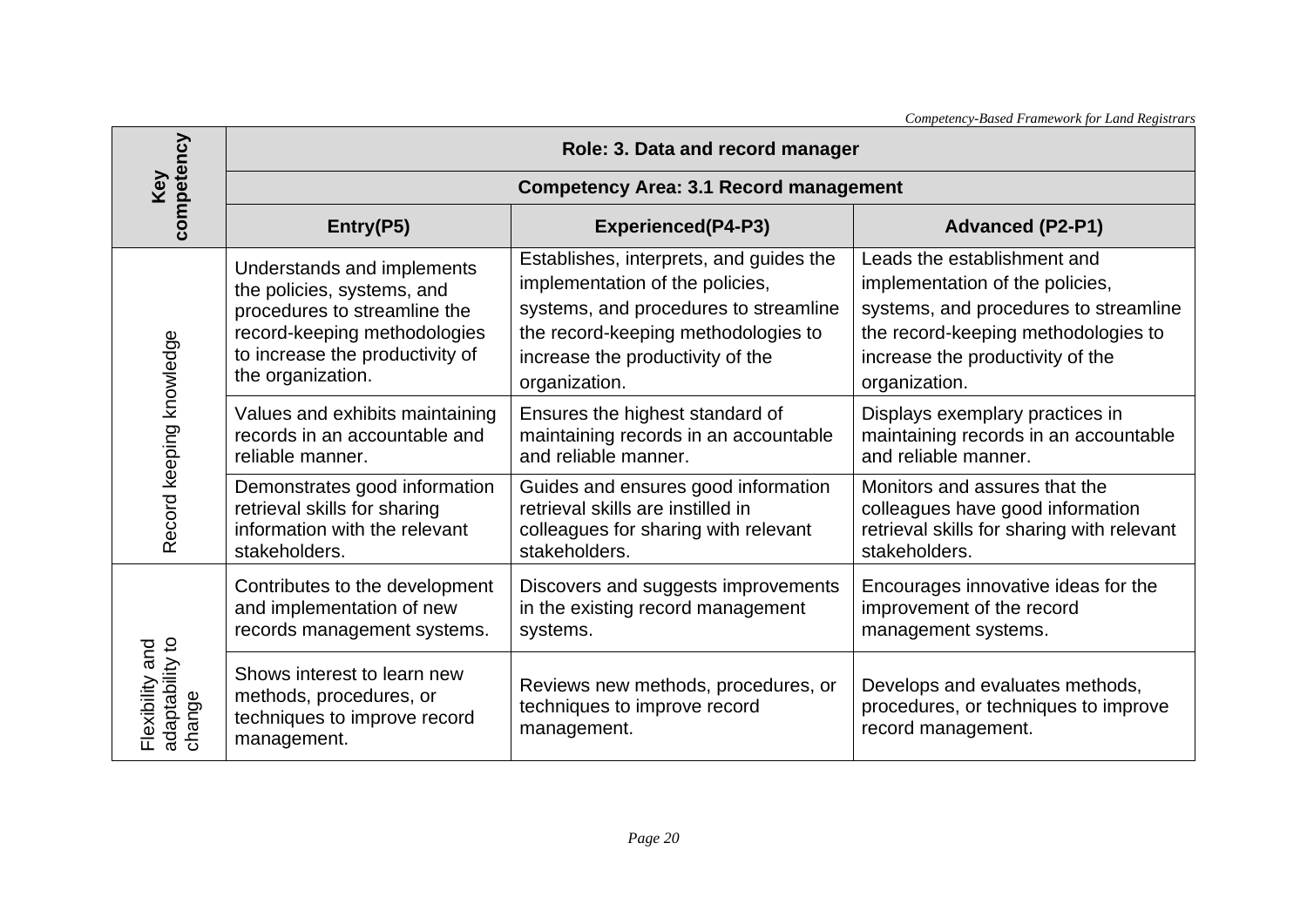|                   |                                                                                                           | Competency-Based Framework for Land Registrars                                        |                                                                                                                   |  |
|-------------------|-----------------------------------------------------------------------------------------------------------|---------------------------------------------------------------------------------------|-------------------------------------------------------------------------------------------------------------------|--|
|                   | Role: 3. Data and record manager                                                                          |                                                                                       |                                                                                                                   |  |
|                   | <b>Competency Area: 3.1 Record management</b>                                                             |                                                                                       |                                                                                                                   |  |
| Key<br>competency | Entry(P5)                                                                                                 | <b>Experienced(P4-P3)</b>                                                             | <b>Advanced (P2-P1)</b>                                                                                           |  |
|                   | Adapts to change quickly and<br>easily takes interest in new<br>ideas in the record management<br>system. | Makes suggestions for change and<br>guides colleagues to adapt to new<br>development. | Embraces innovation and consistently<br>strives to change for the improvement<br>of the record management system. |  |

|                       | Role 3: Data and record manager                                                                                                                                                                     |                                                                                                                                                            |                                                                                                                                                                            |  |
|-----------------------|-----------------------------------------------------------------------------------------------------------------------------------------------------------------------------------------------------|------------------------------------------------------------------------------------------------------------------------------------------------------------|----------------------------------------------------------------------------------------------------------------------------------------------------------------------------|--|
|                       |                                                                                                                                                                                                     | <b>Competency Area: 3.2 Archive</b>                                                                                                                        |                                                                                                                                                                            |  |
| Key<br>competency     | Entry(P5)                                                                                                                                                                                           | <b>Experienced(P4-P3)</b>                                                                                                                                  | <b>Advanced (P2-P1)</b>                                                                                                                                                    |  |
| Digital documentation | Displays knowledge on digitizing the<br>old land records to safeguard the<br>originals.                                                                                                             | Plans and executes the digitizing<br>of the old land records to<br>safeguard the originals.                                                                | Implements and monitors the proposed<br>mechanism and system to digitize the old<br>land records to safeguard the originals.                                               |  |
|                       | Collaborates with the senior<br>colleagues in designing and<br>planning to introduce ICT-based<br>technology to store data and<br>tracking systems to increase<br>productivity in the organization. | Initiates designs and plans to<br>introduce ICT-based technology<br>to store data and tracking<br>systems to increase productivity<br>in the organization. | Leads and reviews in designing and<br>planning to introduce ICT-based<br>technology to store data and tracking<br>systems to increase productivity in the<br>organization. |  |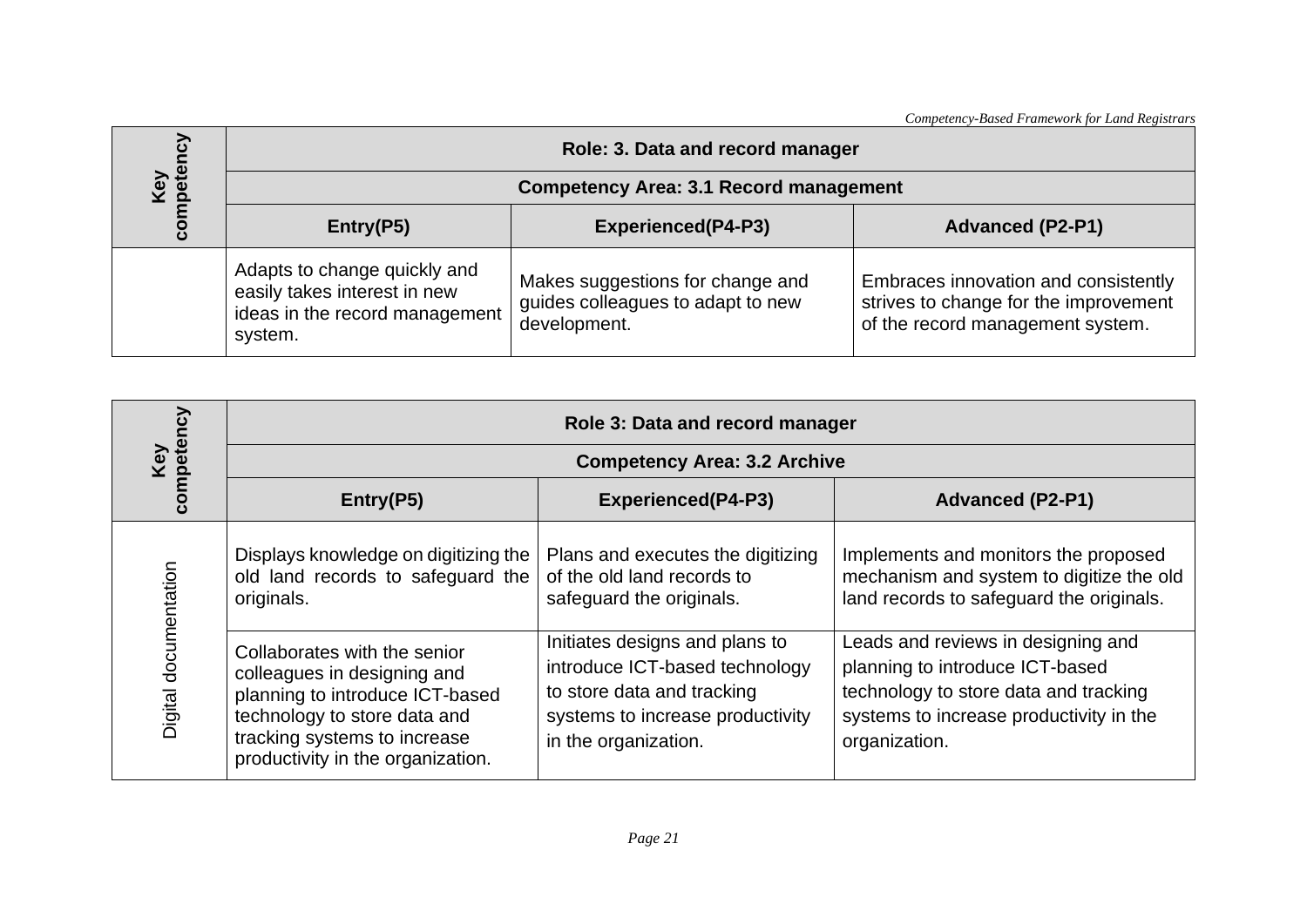|                                            |                                                                                                                                                           |                                                                                                                                                   | Competency-Based Framework for Land Registrars                                                                                                       |  |  |
|--------------------------------------------|-----------------------------------------------------------------------------------------------------------------------------------------------------------|---------------------------------------------------------------------------------------------------------------------------------------------------|------------------------------------------------------------------------------------------------------------------------------------------------------|--|--|
|                                            | Role 3: Data and record manager                                                                                                                           |                                                                                                                                                   |                                                                                                                                                      |  |  |
| competency<br>Key                          |                                                                                                                                                           | <b>Competency Area: 3.2 Archive</b>                                                                                                               |                                                                                                                                                      |  |  |
|                                            | Entry(P5)                                                                                                                                                 | <b>Experienced(P4-P3)</b>                                                                                                                         | <b>Advanced (P2-P1)</b>                                                                                                                              |  |  |
|                                            | Displays the knowledge on<br>assessing the effectiveness of the<br>digital record management system<br>periodically.                                      | Guides in assessing and<br>evaluating the effectiveness of<br>the digital record management<br>system periodically.                               | Monitors and evaluates the effectiveness<br>of the digital record management system<br>periodically.                                                 |  |  |
|                                            | Maintains proper inventory and<br>classification systems of the land<br>records.                                                                          | Guides to maintain proper<br>inventory and classification<br>systems of the land records.                                                         | Monitors and ensures proper inventory<br>and classification systems of the land<br>records are in place.                                             |  |  |
|                                            | Ensures easy access to data to<br>serve the clients efficiently.                                                                                          | Reviews and proposes new<br>mechanisms for easy access to<br>data to serve the clients<br>efficiently.                                            | Monitors access to data to serve the<br>clients and inspect it complies with the<br>standard procedures and policy laid down<br>by the organization. |  |  |
| Knowledge of best<br>standards<br>practice | Provides rationale suggestions in<br>developing/ improving record<br>management and archiving<br>systems by referring to international<br>best practices. | Takes the initiative in developing<br>new/improved record<br>management and archiving<br>systems by referring to<br>international best practices. | Leads colleagues in developing<br>new/improved record management and<br>archiving systems by referring to<br>international best practices.           |  |  |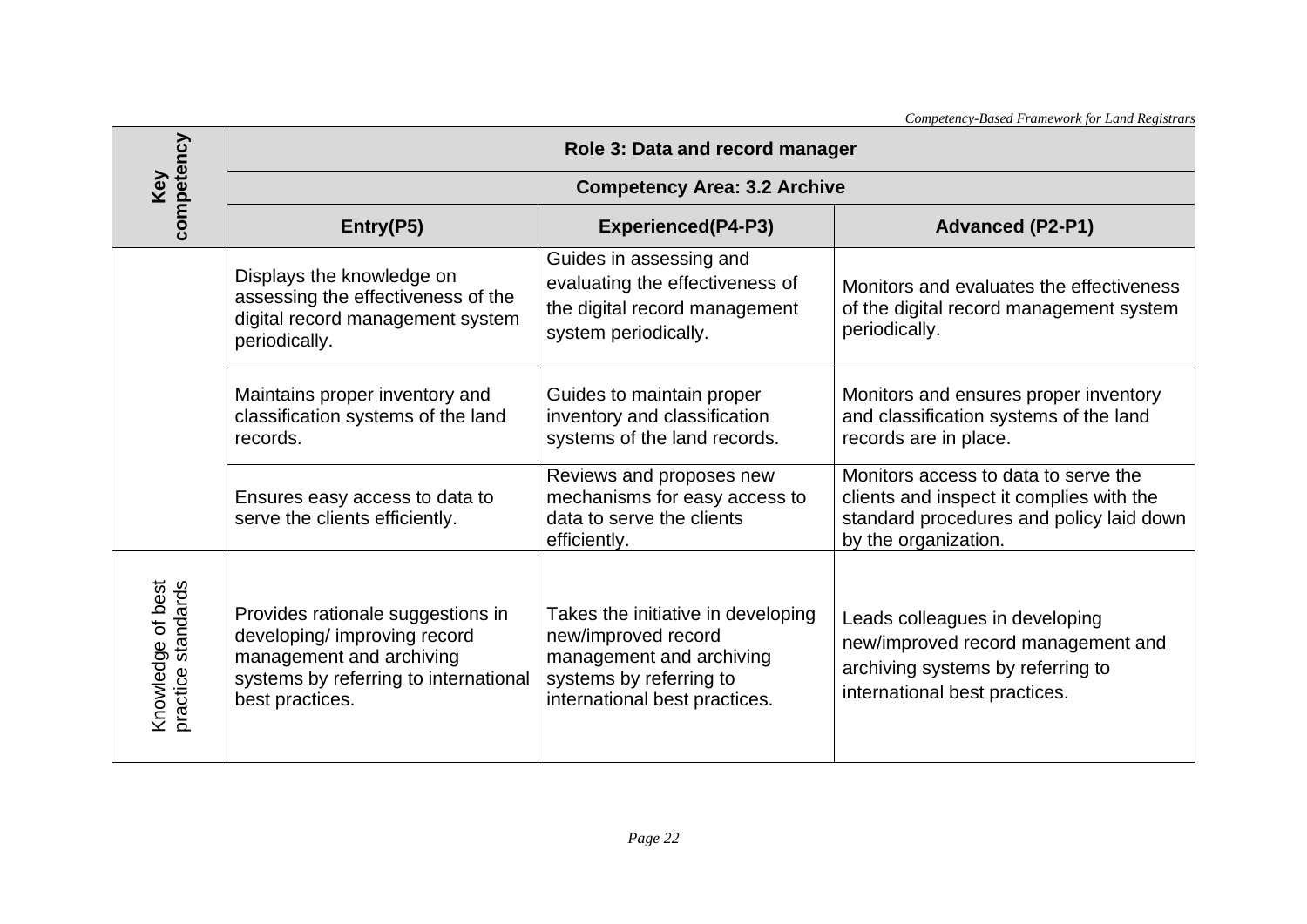|                                       |                                                                                                                                     |                                                                                                                                   | Competency-Based Framework for Land Registrars                                                                                                                         |  |  |
|---------------------------------------|-------------------------------------------------------------------------------------------------------------------------------------|-----------------------------------------------------------------------------------------------------------------------------------|------------------------------------------------------------------------------------------------------------------------------------------------------------------------|--|--|
| competency                            | Role 3: Data and record manager                                                                                                     |                                                                                                                                   |                                                                                                                                                                        |  |  |
| Key                                   |                                                                                                                                     | <b>Competency Area: 3.2 Archive</b>                                                                                               |                                                                                                                                                                        |  |  |
|                                       | Entry(P5)                                                                                                                           | <b>Experienced(P4-P3)</b>                                                                                                         | <b>Advanced (P2-P1)</b>                                                                                                                                                |  |  |
|                                       | Suggest new innovative ideas and<br>methods that can improve the safety<br>of the land records and mitigate the<br>risk.            | Review and guides to propose<br>innovative<br>ideas<br>and<br>new<br>methods safety etc of land records<br>and mitigate the risk. | Assures innovative ideas and methods<br>are implemented for the safety of the land<br>records and mitigate the risk.                                                   |  |  |
|                                       | Anticipates<br>the<br>needs<br>0f<br>the<br>customer and responds promptly to<br>questions<br>improve<br>to<br>service<br>delivery. | Explores avenues to achieve the<br>highest standard of public service<br>delivery.                                                | Reviews and submits the best practices<br>that may be adopted for enhancing the<br>public service delivery to the higher<br>authority for approval and implementation. |  |  |
| ৳<br>Effective maintenance<br>records | Archives historical evidence and<br>land information for the long term.                                                             | Ensures proper archiving of the<br>historical evidence<br>land<br>and<br>information for the long term.                           | Monitors the archiving of the historical<br>evidence and land information for the long<br>term.                                                                        |  |  |
|                                       | Maintains and updates the record<br>inventory systems periodically.                                                                 | Organizes and reviews the record<br>inventory systems periodically.                                                               | Monitors and evaluates the inventory<br>systems periodically.                                                                                                          |  |  |
|                                       | Understands and proposes the<br>need for new standards to meet the<br>increasing technological demands.                             | Reviews and supports the need<br>for new standards to meet the<br>technological<br>increasing<br>demands.                         | Monitors and evaluates the<br>proposed<br>the<br>increasing<br>standards<br>to<br>meet<br>technological demands.                                                       |  |  |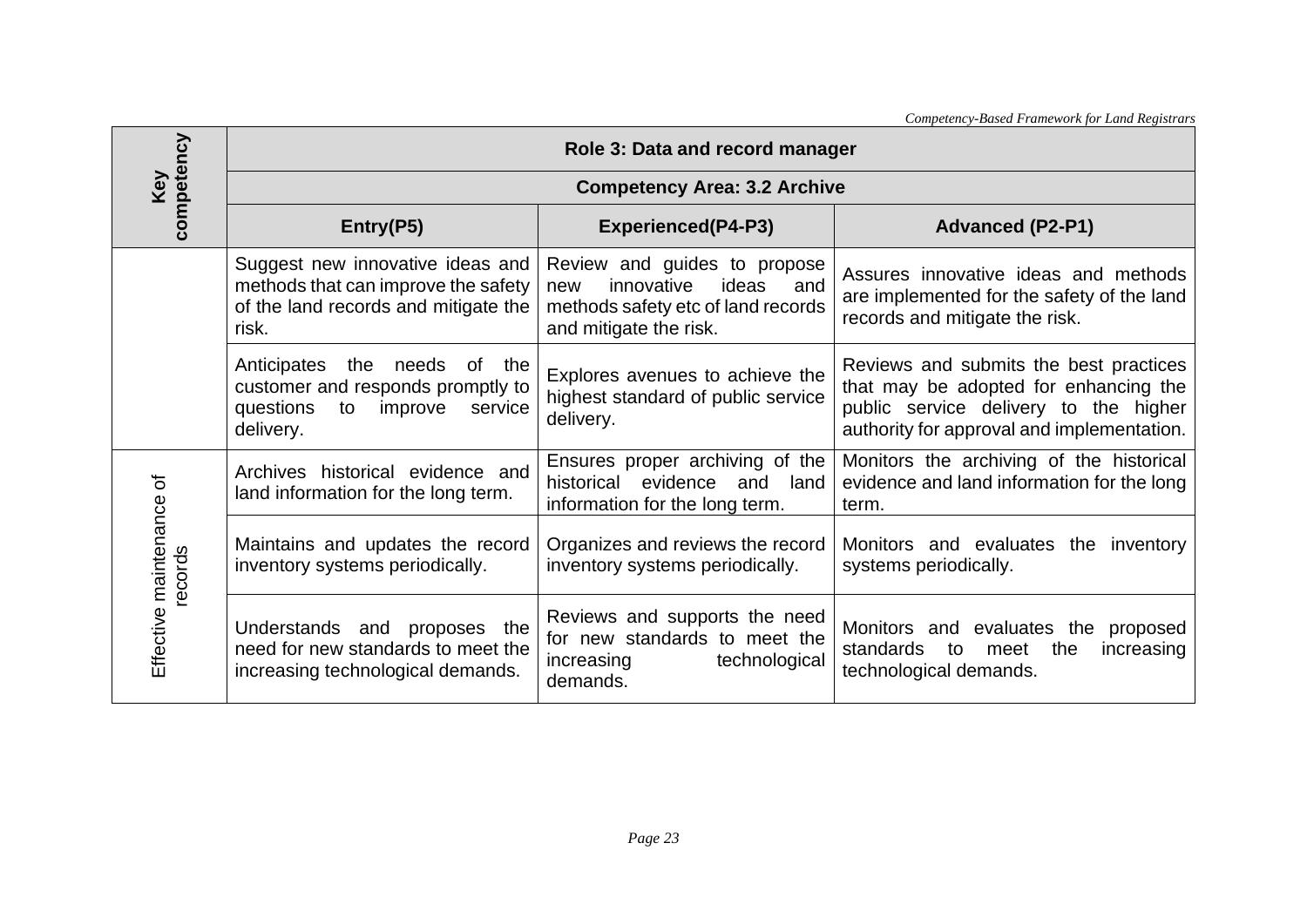|                   | Competency-Based Framework for Land Registrars                                                                                                                                                |                                                                                                         |                                                                                                           |  |  |
|-------------------|-----------------------------------------------------------------------------------------------------------------------------------------------------------------------------------------------|---------------------------------------------------------------------------------------------------------|-----------------------------------------------------------------------------------------------------------|--|--|
|                   | Role 3: Data and record manager                                                                                                                                                               |                                                                                                         |                                                                                                           |  |  |
|                   |                                                                                                                                                                                               | <b>Competency Area: 3.2 Archive</b>                                                                     |                                                                                                           |  |  |
| Key<br>competency | Entry(P5)                                                                                                                                                                                     | <b>Experienced(P4-P3)</b>                                                                               | <b>Advanced (P2-P1)</b>                                                                                   |  |  |
|                   | Recognizes<br>and<br>reports<br>the<br>possible gaps that need to be<br>addressed to<br>record<br>improve<br>maintenance.                                                                     | Leads and addresses the reported<br>gaps to improve the record<br>maintenance.                          | Monitors the record system to ensure that<br>all the possible gaps are addressed.                         |  |  |
|                   | Understands and ensures the<br>Emphasizes the importance of<br>safe and efficient storage and<br>importance of safe and efficient<br>storage and easy access to data.<br>easy access to data. |                                                                                                         | Monitors and assures safe and efficient<br>storage and easy access to data.                               |  |  |
|                   | Contributes to achieving the best<br>practices in record management.                                                                                                                          | Leads and educates colleagues to<br>contribute to achieving the best<br>practices in record management. | and provides feedback to<br>Monitors<br>colleagues to achieve the best practices in<br>record management. |  |  |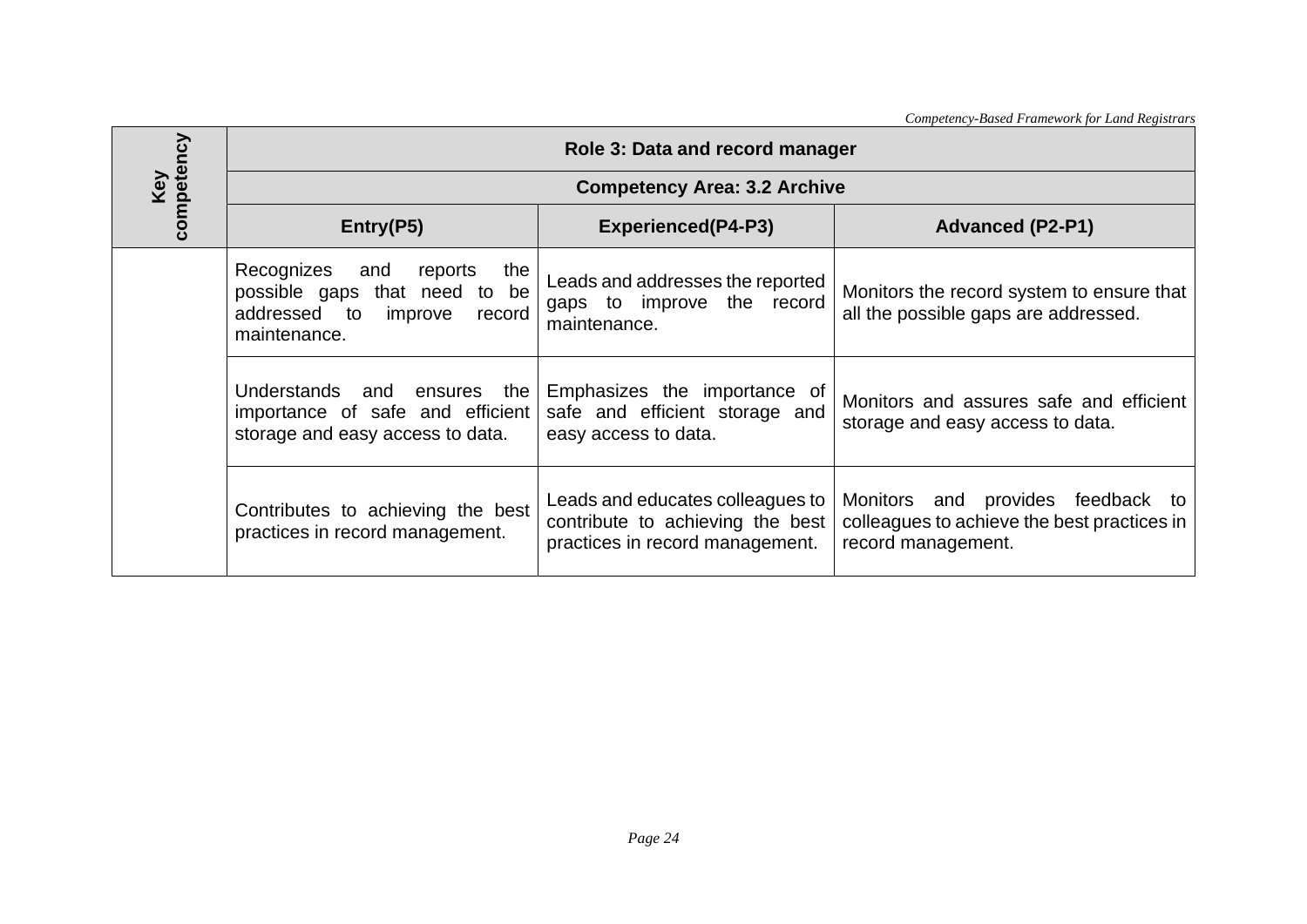# **2.7. Training Needs Analysis**

The Training Needs are the differences between desired capability and current capability. The Training Needs Analysis (TNA) is the process of recognizing the skills gap and needs of training. It is the procedure to determine whether the training will bring out the solution to the problem. It ensures that training is targeting the correct competencies, the correct employees, and the needs of the Department. The training can reduce, if not eliminate, the gap by equipping the Land registrars with knowledge and skills. It should be the shared responsibility of the employee and Department to build and enhance their capability and competency.

### **2.7.1. Assessment of Performance Gap**

| SI.No          | <b>Proficiency level</b> | <b>No</b> | <b>Remarks</b>               |
|----------------|--------------------------|-----------|------------------------------|
|                | Advanced (P1 and P2)     | 5         | Out of 6, only 5 responded   |
| $\overline{2}$ | Experienced (P3 and P4)  | 21        | Out of 24, only 21 responded |
| 3              | Entry (P5)               | 11        | All responded                |
|                | <b>Total</b>             | 37        |                              |

*Table 11: Summary of the Land Registrars who responded to the questionaries for TNA*

To analyze the performance gap, questionnaires were sent out to the three proficiency level LRs in the Dzongkhag, Thromde, and at the HQ. The questionnaire consists of both closed and open-ended questions. The questionnaire is based on 59 behavioral indicators for the three proficiency levels on the Likert scale of "Strongly agree, agree, disagree and strongly disagree" followed by open-ended questions asking the likely reasons for 'Strongly disagreeing and disagreeing". The behavioral indicators were assessed by proficiency level to identify the performance gaps.

When using the criteria of 70 % as per the guide book of the RCSC to assess the particular Behavioral Indicator as NOT COMPETENT, all the behavioral indicators appeared to be COMPETENT and the responses received were not displaying a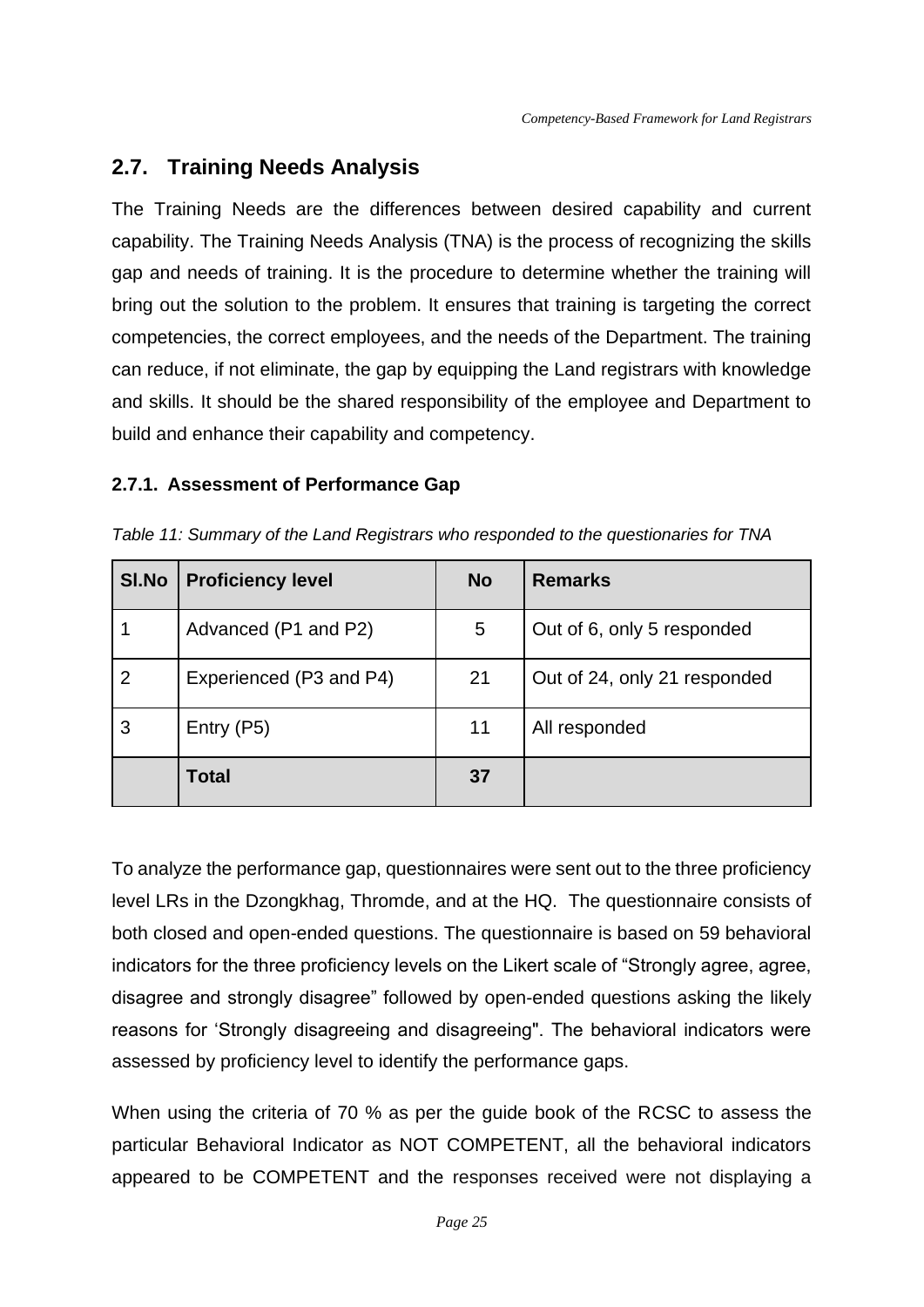definite result. To make a fair and just resolution, under the discretion of the task force members, and in consultation with the Land Registrars present during the assessment of the performance gap, a land registrar was considered as NOT COMPETENT if he/she does not exhibit a particular behavioral indicator. The performance gaps were then identified for all proficiency levels which were presented to the Management for their assessment and to reach a consensus. The proficiency level-wise assessment of performance gap and consolidated performance gap assessment is annexed under annexures 3.5 and 3.6 respectively.

# **2.7.1.1 Summary of Performance Gap across all Proficiency Level (as per the questionnaires)**

|                |                                                                                                                                                    |       | <b>Proficiency Level</b><br>(% Not competent) |          |  |
|----------------|----------------------------------------------------------------------------------------------------------------------------------------------------|-------|-----------------------------------------------|----------|--|
| <b>No</b>      | <b>Behavioral Indicator</b>                                                                                                                        | Entry | Experienced                                   | Advanced |  |
| 1              | Well-versed with the standard operating procedures<br>adhering to the Land Act of Bhutan 2007, Land<br>rules and regulations, and relevant bylaws. | 8.3   | 20                                            | 0        |  |
| $\overline{2}$ | Demonstrates advanced knowledge of MS office.                                                                                                      | 16.7  | 15                                            | 20       |  |
| 3              | Aware and up to date on the functioning of the land<br>transaction portal.                                                                         | 25    | 15                                            | $\Omega$ |  |
| $\overline{4}$ | Demonstrates writing and typing skills in Dzongkha<br>and English for all official correspondences.                                                | 25    | 35                                            | 20       |  |
| 5              | Understands Geoinformation System (GIS)<br>knowledge to prepare comprehensive case reports.                                                        | 58.4  | 70                                            | 60       |  |
| 6              | Designs and publishes maps as per the<br>requirement.                                                                                              | 16.7  | 60                                            | 60       |  |

*Table 12: Performance Gap Analysis for the proficiency levels*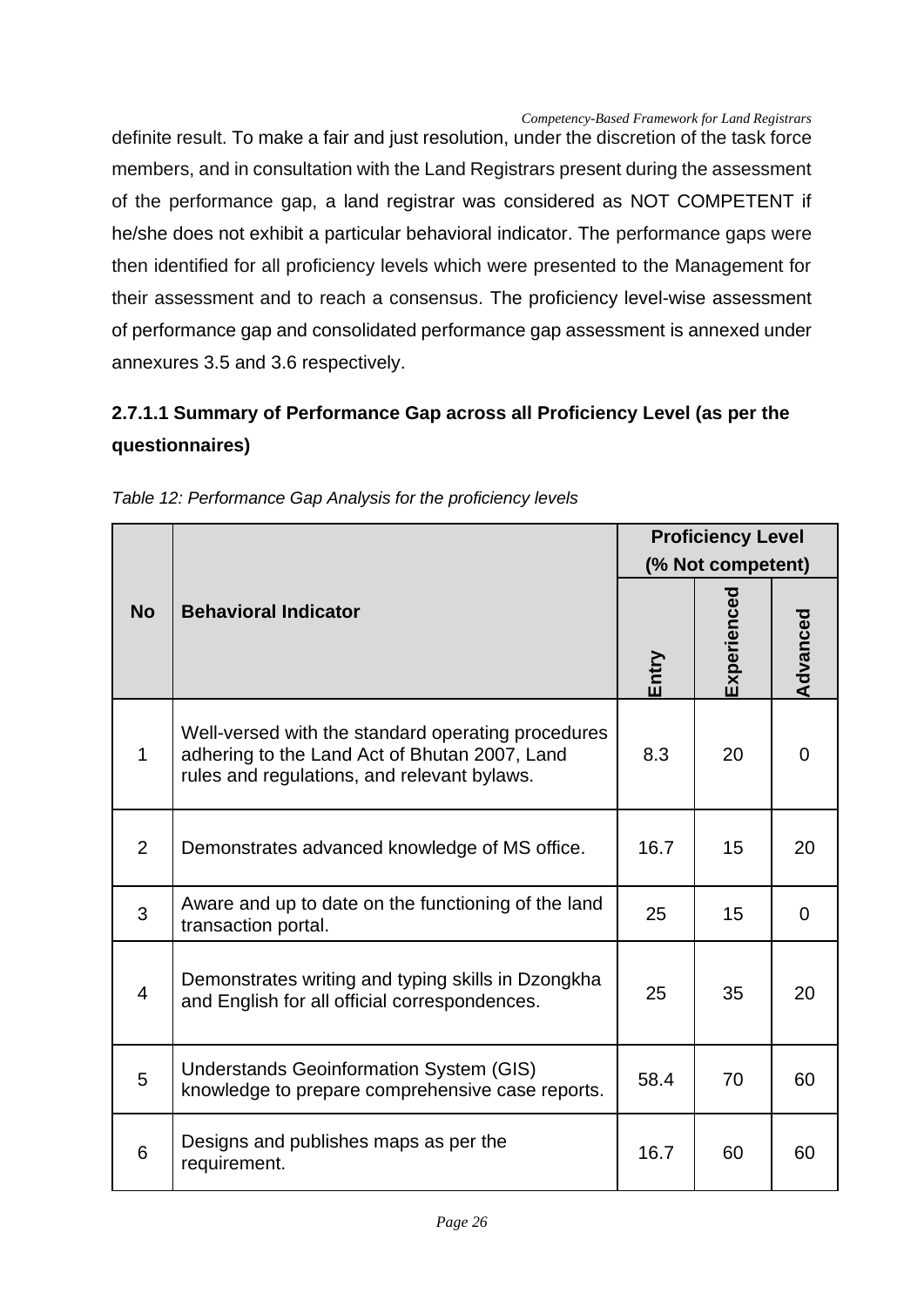|                 |                                                                                                                                                                                 |       | <b>Proficiency Level</b><br>(% Not competent) |                |
|-----------------|---------------------------------------------------------------------------------------------------------------------------------------------------------------------------------|-------|-----------------------------------------------|----------------|
| <b>No</b>       | <b>Behavioral Indicator</b>                                                                                                                                                     | Entry | Experienced                                   | Advanced       |
| $\overline{7}$  | Promotes a professional culture to be more<br>productive and motivated at work.                                                                                                 | 25    | 15                                            | $\overline{0}$ |
| 8               | Inculcates constructive professional culture and<br>delivers innovative services.                                                                                               | 50    | 35                                            | $\Omega$       |
| 9               | Displays the ability to manage change in the<br>strategic or functional direction of the organization.                                                                          | 8.3   | 15                                            | $\Omega$       |
| 10 <sup>1</sup> | Demonstrates the ability to work and collaborate<br>with colleagues with different backgrounds and<br>capacities.                                                               | 25    | 10                                            | $\Omega$       |
| 11              | Prioritizes which tasks to be accomplished by<br>setting both short and long-term goals.                                                                                        | 25    | 35                                            | 20             |
| 12              | Exhibits the potential to examine situations or<br>problems by making constructive plans and timely<br>decisions to achieve optimal results.                                    | 33.3  | 20                                            | 0              |
| 13              | Shares information through clear oral, written, and<br>interpersonal communication skills.                                                                                      | 16.7  | 15                                            | 0              |
| 14              | Ensures effective strategies are used while<br>providing services to differently-abled people.                                                                                  | 33.3  | 45                                            | 0              |
| 15              | Possesses skills to negotiate where there are<br>opposing ideas and convey his/her opinion<br>successfully in compliance with the agency's rules,<br>regulations, and policies. | 25    | 20                                            | $\Omega$       |
| 16              | Introduces various relevant mechanisms to identify<br>issues/opportunities and their options to address<br>them.                                                                | 16.6  | 25                                            | $\Omega$       |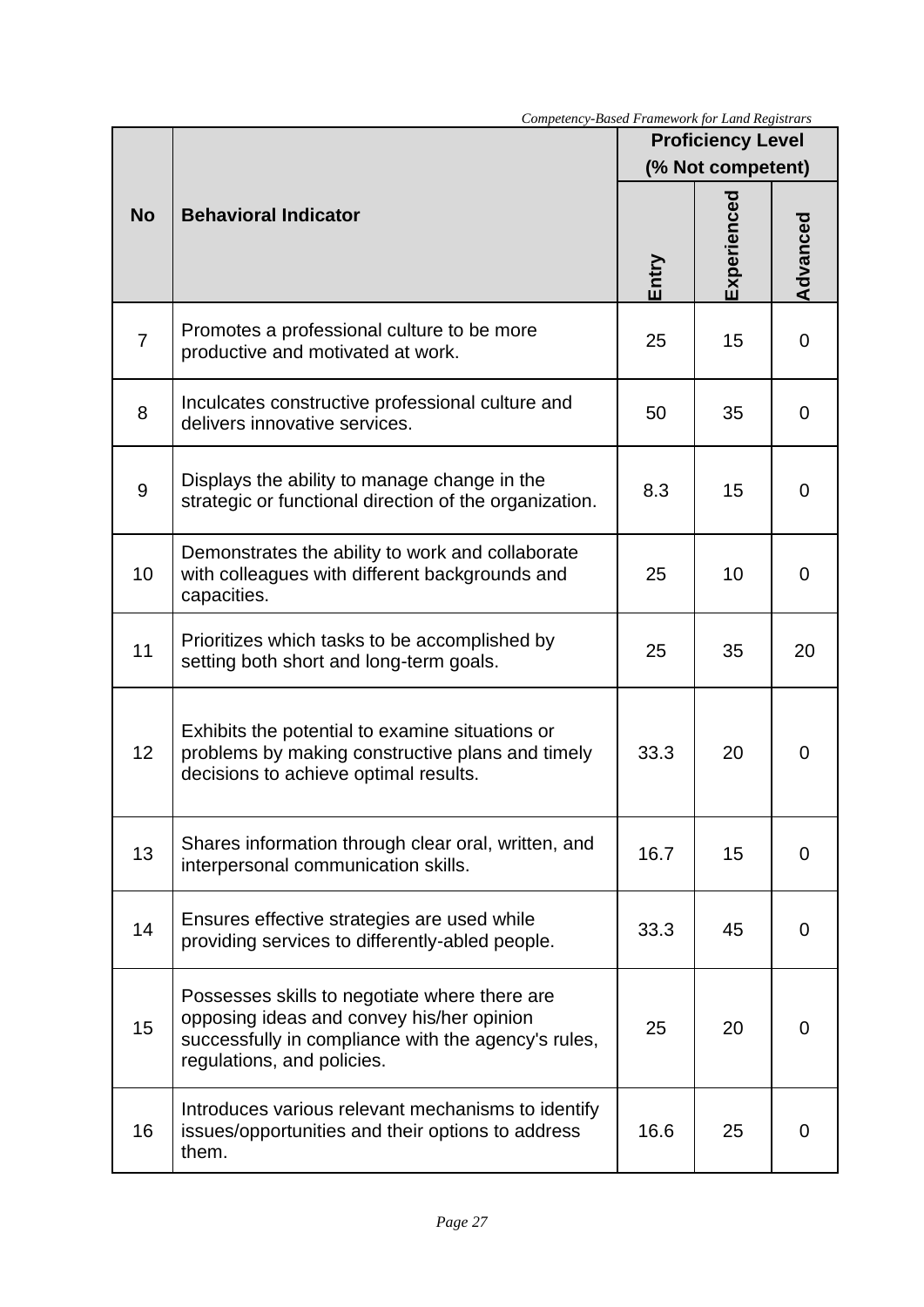|           |                                                                                                                                                                        |       | <b>Proficiency Level</b><br>(% Not competent) |                |  |
|-----------|------------------------------------------------------------------------------------------------------------------------------------------------------------------------|-------|-----------------------------------------------|----------------|--|
| <b>No</b> | <b>Behavioral Indicator</b>                                                                                                                                            | Entry | Experienced                                   | Advanced       |  |
| 17        | Considers effective options to address the<br>problems/opportunities/fraud detection considering<br>the situation.                                                     | 16.6  | 15                                            | $\overline{0}$ |  |
| 18        | Gathers comprehensive information and data to<br>support decision-making.                                                                                              | 25    | 15                                            | $\overline{0}$ |  |
| 19        | Extracts and generates data for statistical analysis<br>and interpretation for publication.                                                                            | 8.3   | 25                                            | $\overline{0}$ |  |
| 20        | Establishes and implements policies, systems, and<br>procedures to streamline the record-keeping<br>methodologies to increase the productivity of the<br>organization. | 41.7  | 40                                            | 0              |  |
| 21        | Values and exhibits maintaining records in an<br>accountable and reliable manner.                                                                                      | 8.3   | 45                                            | $\Omega$       |  |
| 22        | Demonstrates good information retrieval skills for<br>sharing information with the relevant stakeholders.                                                              | 25    | 35                                            | $\Omega$       |  |
| 23        | Initiates digitizing of the old land records to<br>safeguard the originals.                                                                                            | 41    | 45                                            | 0              |  |
| 24        | Initiates designing and planning to introduce ICT-<br>based technology to store data and tracking<br>systems to increase productivity in the organization.             | 66.7  | 55                                            | 20             |  |
| 25        | Takes the initiative in suggesting/developing<br>new/improved record management and archiving<br>systems from international best practices.                            | 58.4  | 60                                            | 20             |  |
| 26        | Archives historical evidence and land information<br>for the long term.                                                                                                | 25    | 35                                            | 20             |  |
| 27        | Recognizes the possible new standards to meet the<br>increasing technological demands.                                                                                 | 50    | 30                                            | $\overline{0}$ |  |
| 28        | Recognizes the possible gaps that need to be<br>addressed to improve record maintenance.                                                                               | 50    | 40                                            | 0              |  |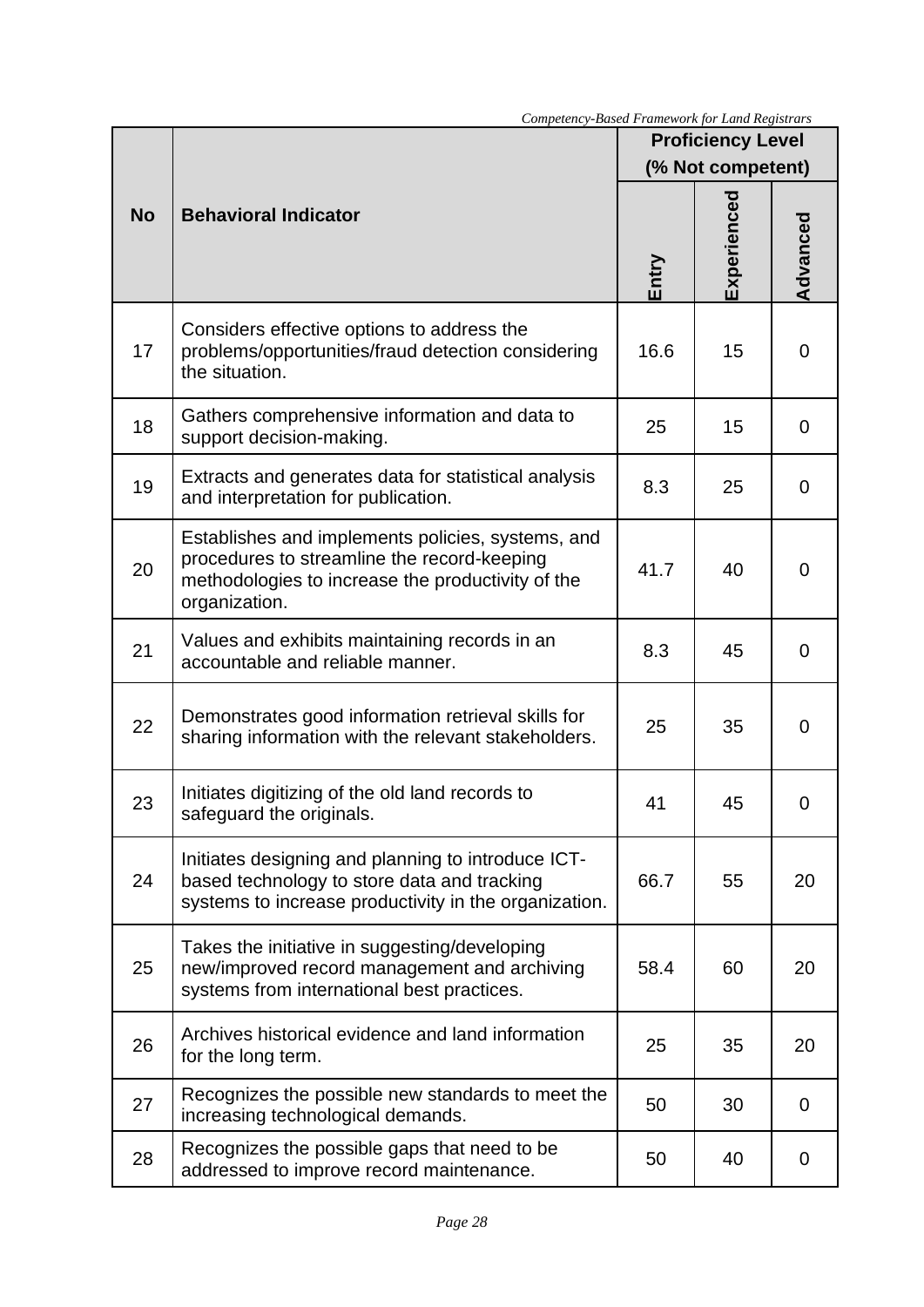#### **2.7.2. Outcomes of Survey**

The likely reasons for the performance gap were listed below based on the findings:

- **1. No Training Need Assessment carried out:** It is important to spot the skill gaps and realize the specific knowledge and skills that employees require to be efficient and effective while performing their job. Inline training can be prioritized. However, the Department has not conducted a Training Need Analysis and Training Impact Assessment for Land Registrars.
- **2. Shortage of Human Resources:** The Department is constrained by human resources. Currently, there are 41 LRs stationed in both HQ, Dzongkhags, and Thromdes. However, as per the approved ODE, there is still a shortage of 26 LRs. Although repeated vacancy announcements had been made to fill up this shortage no one has opted to join as LR from different departments.
- **3. Lack of Standard Induction/Orientation Program:** Neither induction nor orientation program was conducted for most of the new appointees and employees on transfer. Thus, it becomes difficult for these employees to cope up with the work environment and understand the Land Acts and the relevant rules and regulations.
- **4. Inadequate funds for capacity building:** Unless there are projects that support human capacity development LRs hardly get separate funds for capacity building.
- **5. Lack of appropriate mechanism to attract and retain officials:** The Department faces a shortage of LRs to fill in the gap but this effort is being jeopardized by the number of LRs pursuing other career options given the opportunity. Yearly new appointees joining the Department are also very minimal. The likely cause for this is the absence of appropriate mechanisms that will help in attracting new appointees and retaining the existing LRs to pursue careers as LR.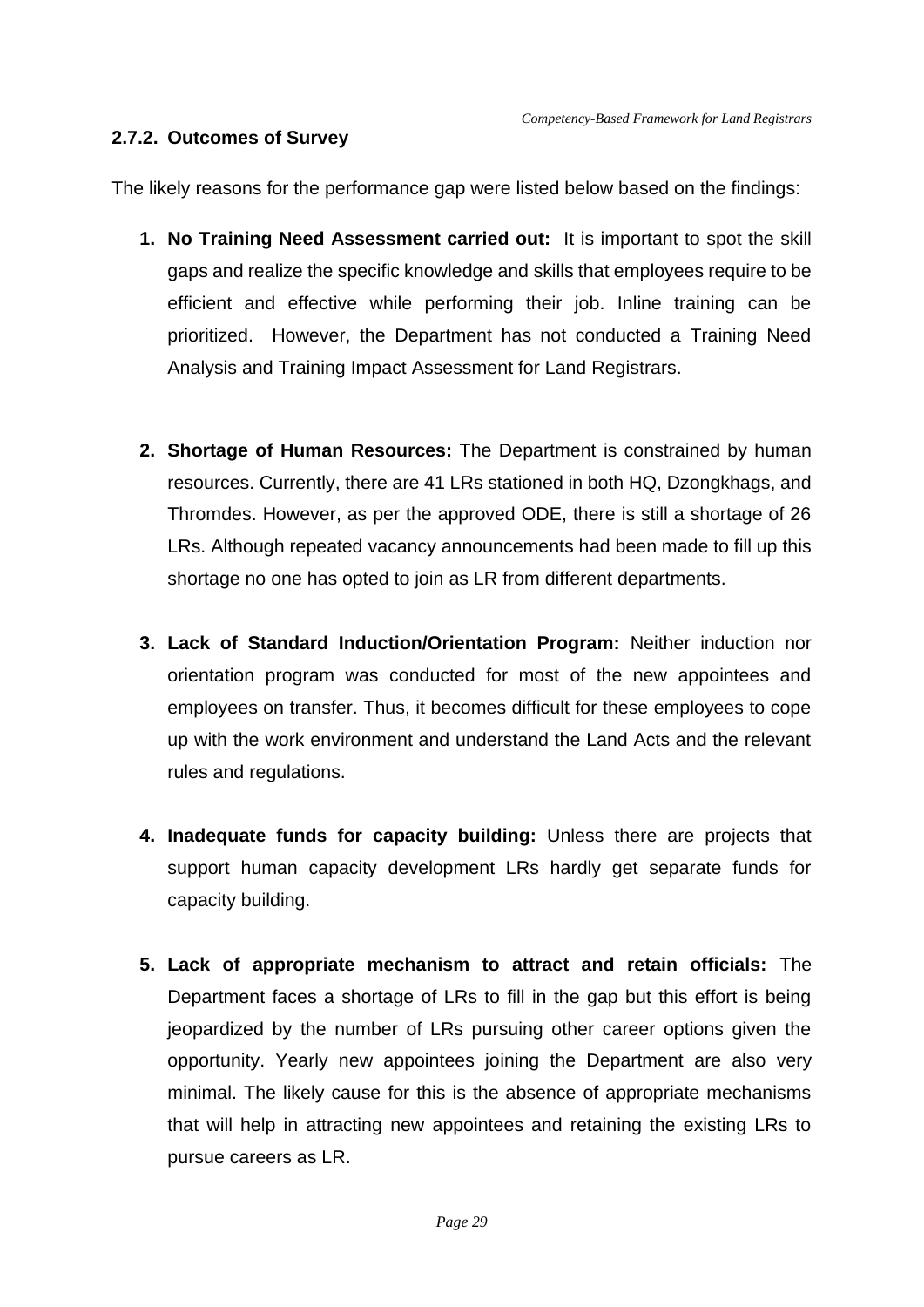**6. Advocacy and seminar:** The Department needs to institute a program that will disseminate critical information to all the LRs stationed in Dzongkhags and Thromdes to keep abreast of changes and to maintain uniformity in interpretation and application of the laws and bylaws.

### **7. Limited/lack of knowledge and skills**

The Land Registrars (LR) possess limited or lack the knowledge and skills in the following areas:

- **a. Demonstrates advanced knowledge of MS office:** A proficiency in MS office applications eg. MS Excel spreadsheet is one of the most valued technological skills required in the workforce. It enables staff to perform more efficiently. With the increase in data, it became very important for the staff to make use of the available information for analysis in any decision making. However, there are only a few staff with advanced MS office knowledge to perform any task independently.
- **b. Knowledge of Geographical Information System (GIS):** The LRs require GIS knowledge in the interpretation and use of cadastral data for map designing, publishing, and comprehensive case compilation. GIS technologies help in managing all aspects of land information and record including land tenure, value, management, and use of land. With all land information in a GIS-based land administration system, we can improve land information management, property valuation and analysis, and communication with the public. However, the LRs possess limited or lack knowledge in this area as the LRs have different educational backgrounds.
- **c. Database design and administration management:** The LRs should possess the capability to plan and design a standard system that can store data from the day-to-day activities which are not being captured by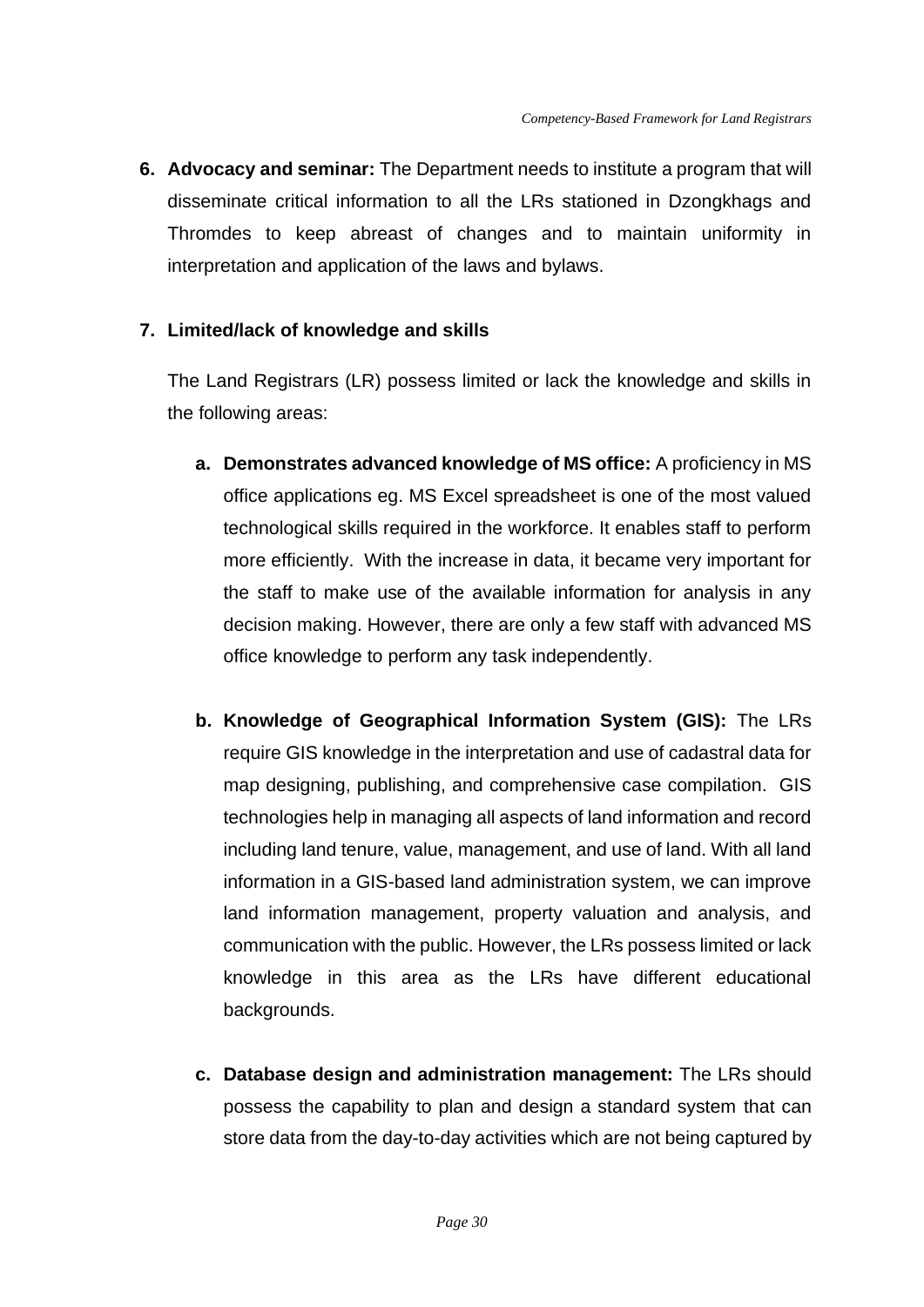the E-sakor. This system has to be aligned with the e-sakor system for historical record management.

- **d. Record management and archiving of records:** It is the responsibility of the LRs to ensure an efficient and systematic control for the maintenance and use of records including processes for capturing and maintaining historical evidence of land information in the form of records. However, the LRs possess limited knowledge in maintaining the records, which hinders in creating an effective archiving of records. All information and records go through a lifecycle process. Knowing what stages records go through helps with identifying activities to protect and properly organize records. The LRs also lack the knowledge and skills to maintain a proper inventory and security classification system of the land records. Proper archiving of data ensures safe and efficient storage and easy access to data.
- **e. Historical land information retrieval:** One of the integral parts of LRs is to possess sound knowledge to retrieve information from huge records and data that we house. Therefore, all the new appointees should have this knowledge to carry out the duties and mandates of LRs. However, these skills can be imparted only through attaching new appointees to senior officials as On Job Training (OJT) and through proper mentorship.
- **f. Knowledge of Digitizing Historical documents:** There are huge records that merit preservation for future usage. However, frequently referring to these documents deteriorates the quality of these documents. Therefore, LRs should have more exposure to adopt best international practices to digitize these important documents.
- **g. Professional writing skills:** As per the Government policies and proposal made by the Dzongkha Development Commission, all ministries, agencies, dzongkhags to accept and carry out Dzongkha implementation to ensure the responsibility of developing and promoting the Dzongkha language. Except while corresponding with foreigners,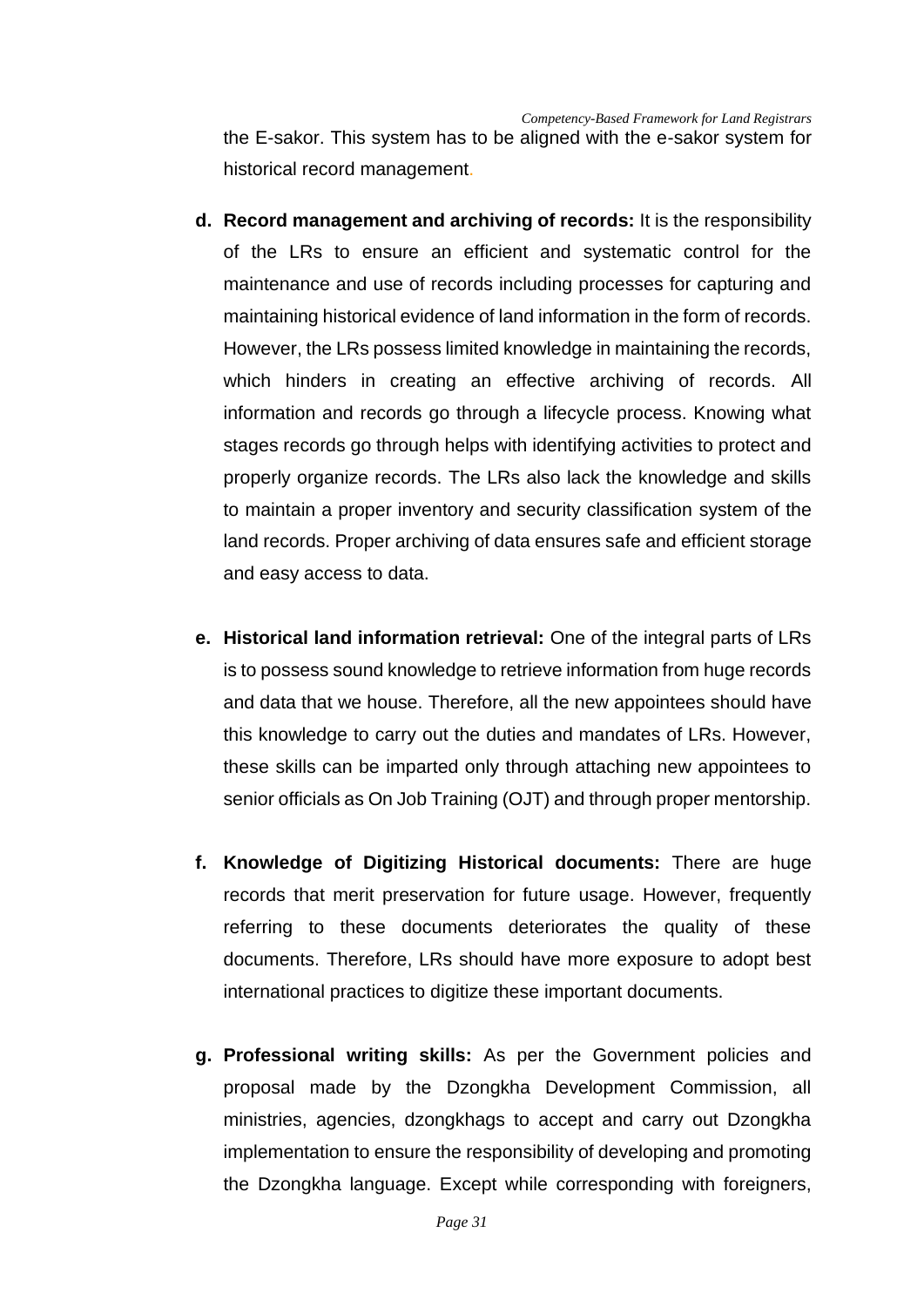and such technical correspondences that cannot be conveyed through Dzongkha. The department needs to ensure that all the staff especially the new appointees are well trained to carry out official correspondence in Dzongkha independently.

- **h. Ensures easy access to data to serve the clients efficiently.**  Ensuring easy access to reliable information is one of the missions of the NLCS**.** Making information easily available (transparency of information) is one of the five domains that measure the quality of land administration by Doing Business. Although Bhutan scored an overall index of 23 from a range of 0-30 as per the Doing Business 2020, Bhutan still scored less in the transparency of information which affects the land administration quality.
- **i.** Hence, to improve the overall quality of land administration in Bhutan, making information easily accessible to the citizens is very vital however also protecting privacy and confidentiality while providing access to information.
- **j. Research and analytical skills:** The research culture is not given much importance to the department. Good research that would look into the problems and find solutions to the identified problems can be an eyeopener to the Department. It is important to promote active thinking skills, the more an individual's critical thinking skills, the more one becomes inquisitive and creative. Currently, the LRs both in HQ and Dzongkhags have very limited know-how on research and analytical skills. The department also lacks LRs who are capable of doing statistics analysis despite having huge data that are hardly put into use. An opportunity to take basic courses in research and analytical skills needs to be provided by the Department.
- **k. Fraud detection skills:** There are increasing advances in technology allowing organizations to implement automated controls to help prevent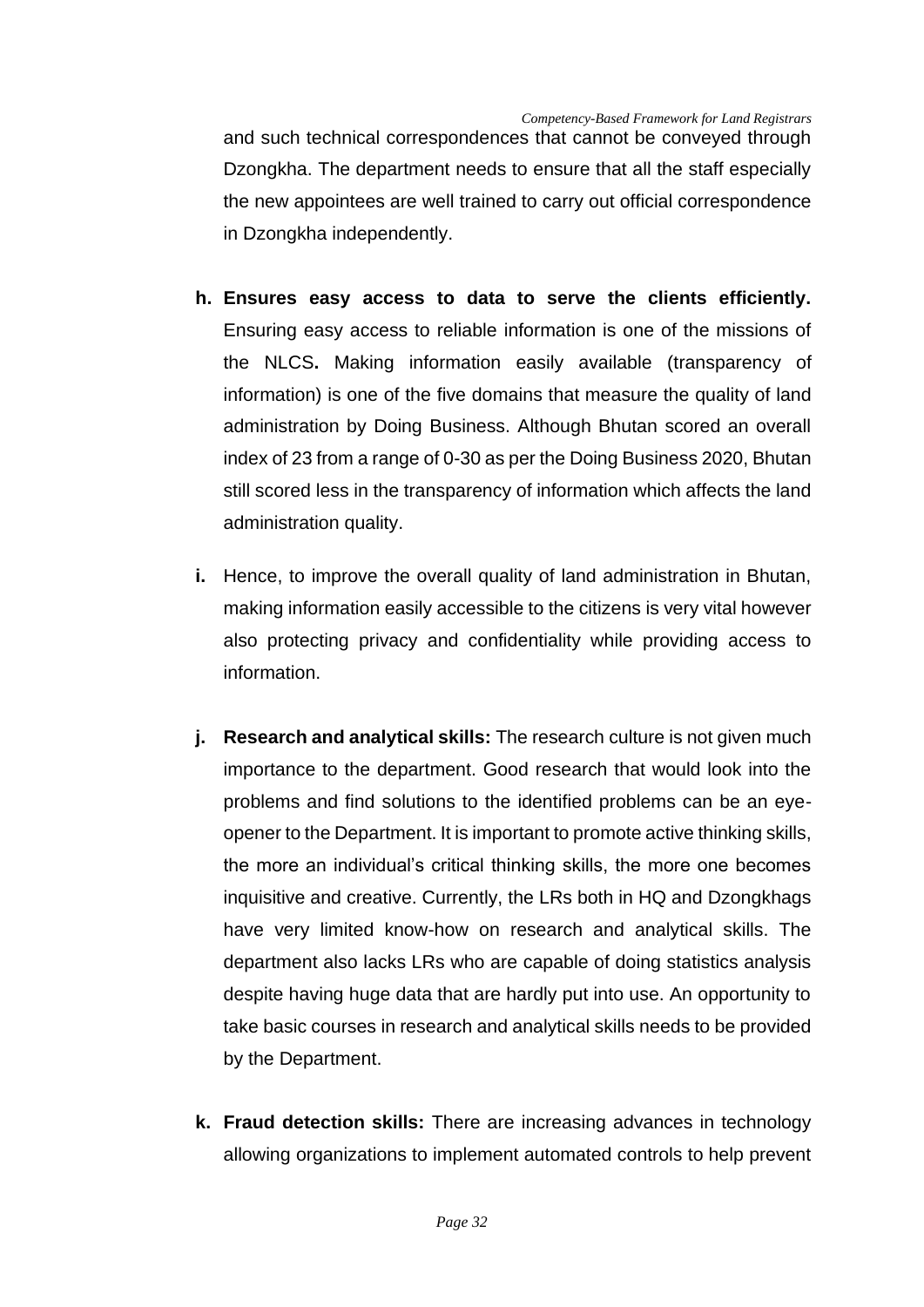and detect continuous, real-time fraud monitoring techniques. The department needs to obtain insights to identify fraudulent activities and periodic fraud awareness with training programs. In the past, numerous cases where people tried to manipulate the land information record to profit themselves came to light slowly. The lack of skills to identify such malpractices in LRs impede our joint effort to curtail such activities.

- **l. Maintaining proper organizational behaviors:** The NLCS is a clientoriented agency. Maintaining proper organizational behaviors such as a positive attitude, teamwork, work ethics, good time management, leadership skills are essential for effective and efficient service delivery.
- **m. Knowledge of ability to change**: The organization being customerdriven, the organization should explore the shift in paradigm which will ensure effective and efficient service delivery. However, the employees find it difficult to be flexible and adapt to change that could benefit the organization. Thus, the department needs to provide an appropriate course that shall prepare LRs to adapt to the change quickly and easily.
- **n. Public relations and communication skills:** Public relations and good communication are about sending the right messages to the right place and the right people, creating a stronger organization reputation. However, there are many LRs who do not possess such skills that will assist them in providing efficient and effective services to the public. All the LRs should understand the importance of this crucial skill and the department shall ensure that LRs get this course.
- **o. Strategies and skills to deal with differently-abled clients:** The Department should consider ways to advance in creating an enabling environment and accessible competent services. However, the LRs do not possess skills nor have strategies in place to deal with differentlyabled clients. The LRs have never undergone training in serving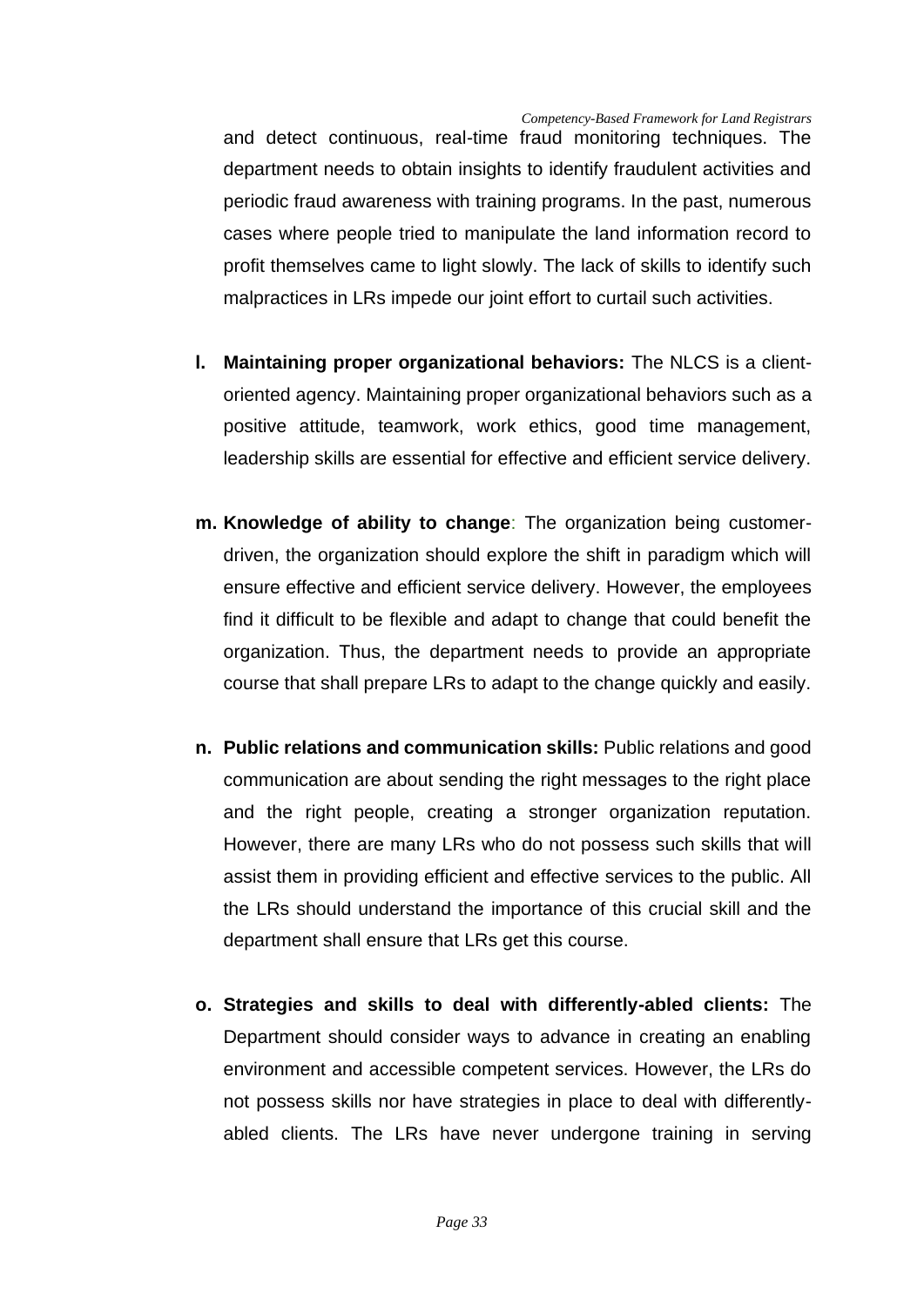differently-abled clients which may hinder the department's ability to advance.

**p. Negotiation and compliant management:** In case of conflict between two landowners, the Land Registrars usually play the role of a mediator. To foster efficient and client-friendly services, the LRs need to possess knowledge and skills to intelligently evaluate the complaints lodged by the clients and assist in negotiating the disputed landowners.

#### **2.7.3. Identifying Methods of Intervention**

The list of mandatory competency development interventions includes short-term training, workshop, and seminars, conference, coaching and mentoring, on-the-job training, etc. These are determined from the training needs analysis (section 2.7 of this document). The most appropriate methods of intervention to address the gaps are identified at the Department & Ministry and RCSC levels.

#### **2.7.3.1 Implementation at Department Level:**

# **a) Institute Standard OJT program and monitoring of new appointees and lateral transfer.**

As per Section 4.13.1 of BCSR 2018, there shall be an oriental program for all the new employees. This program will brief and induct the employee to the new post. However, there needs to be instituted a standard On Job Training program and monitoring for all the new appointees and lateral transfer. This program shall help prepare the new employees and officials on lateral transfer to understand the duties and responsibilities and provide firsthand experiences for performing tasks related to the role of a coworker or supervisor.

#### **b) Institute Monitoring and Evaluation System:**

The Department shall institute a monitoring and evaluation system to assess training impact and make necessary interventions.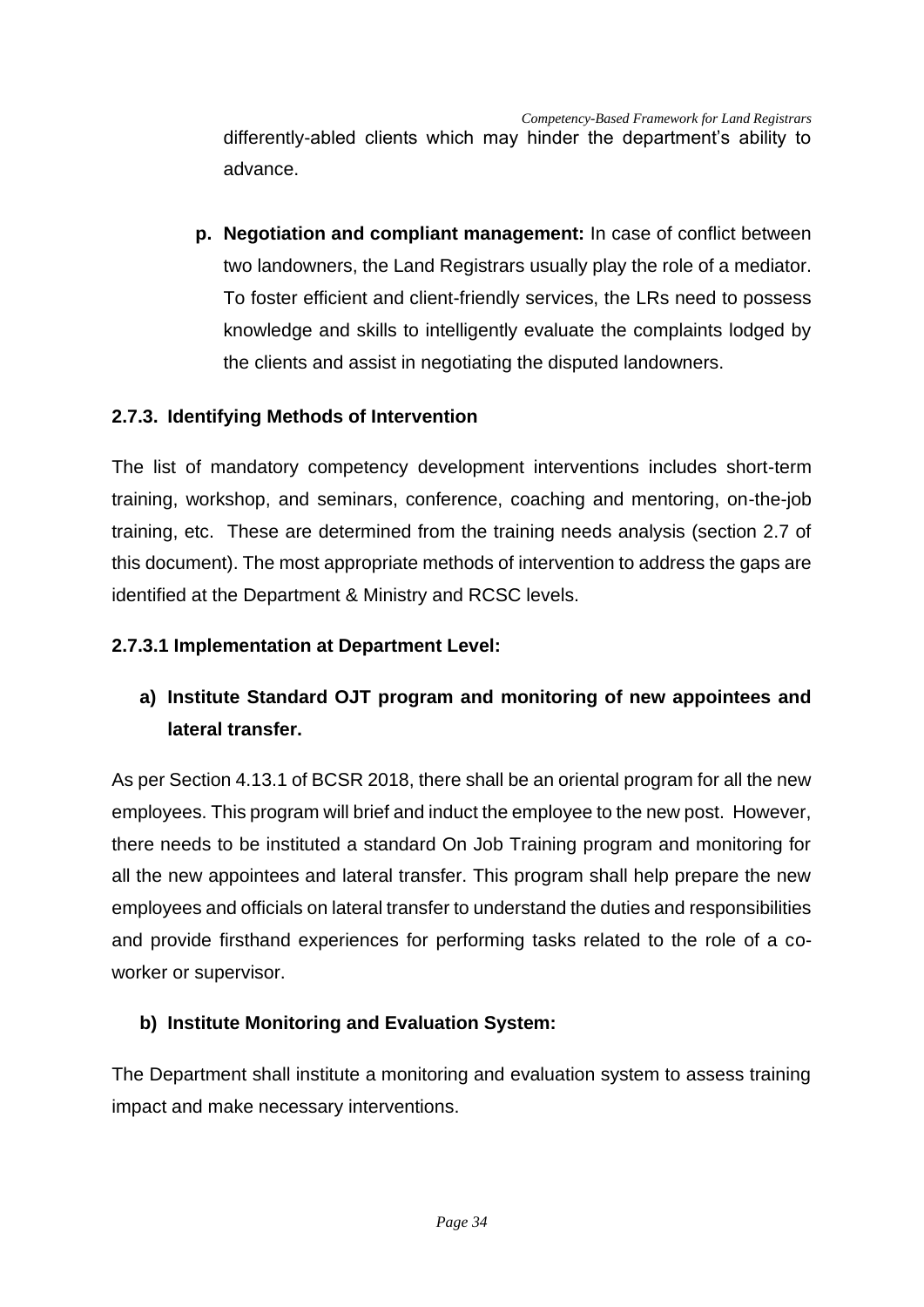i) As per Section 9.6.5.3 of BCSR 2018, the employee shall share the learning, achievements, challenges, and other experiences and make a presentation to the Department/concerned agency upon completion of any short-term training.

ii) Further, under Section 9.7.6.10 of BCSR 2018, the employee shall be required to make an independent study as to how best s/he can contribute to the agency concerned and make a presentation to the Department upon completion of long term training.

To ensure successful implementation of these rules and to best contribute to the organization by the employee who has availed training, the concerned agencies shall strictly abide by the existing rules.

**c) Establish Institutional Capacity Building (ICB) Program**: The Department should introduce ICB programs and open opportunities to exchange/express ideas at the institutional level to improvise the existing land procedures and accordingly upgrade the skills for strengthening the Department.

**d) Encourage Joint Ownership For Continuous Learning and Growth**: The individual LR can be encouraged to take joint ownership of their competency development. The capacity development opportunities can be explored through online resources and also apply for scholarships such as ITEC, Orange Program, TICA, etc. Such opportunities will facilitate the Continuous Learning and Growth of LRs.

**e) Collaboration and Linkages:** The Department should establish strong links with associations such as the Disabled Persons' Association of Bhutan and other relevant Associations or institutions both within and outside the country and collaborate to comprehend the international standards of dealing with differently-abled persons.

**f) Promote research culture in the Department:** The Department may encourage and promote research culture in the Department and make good utilization of available data.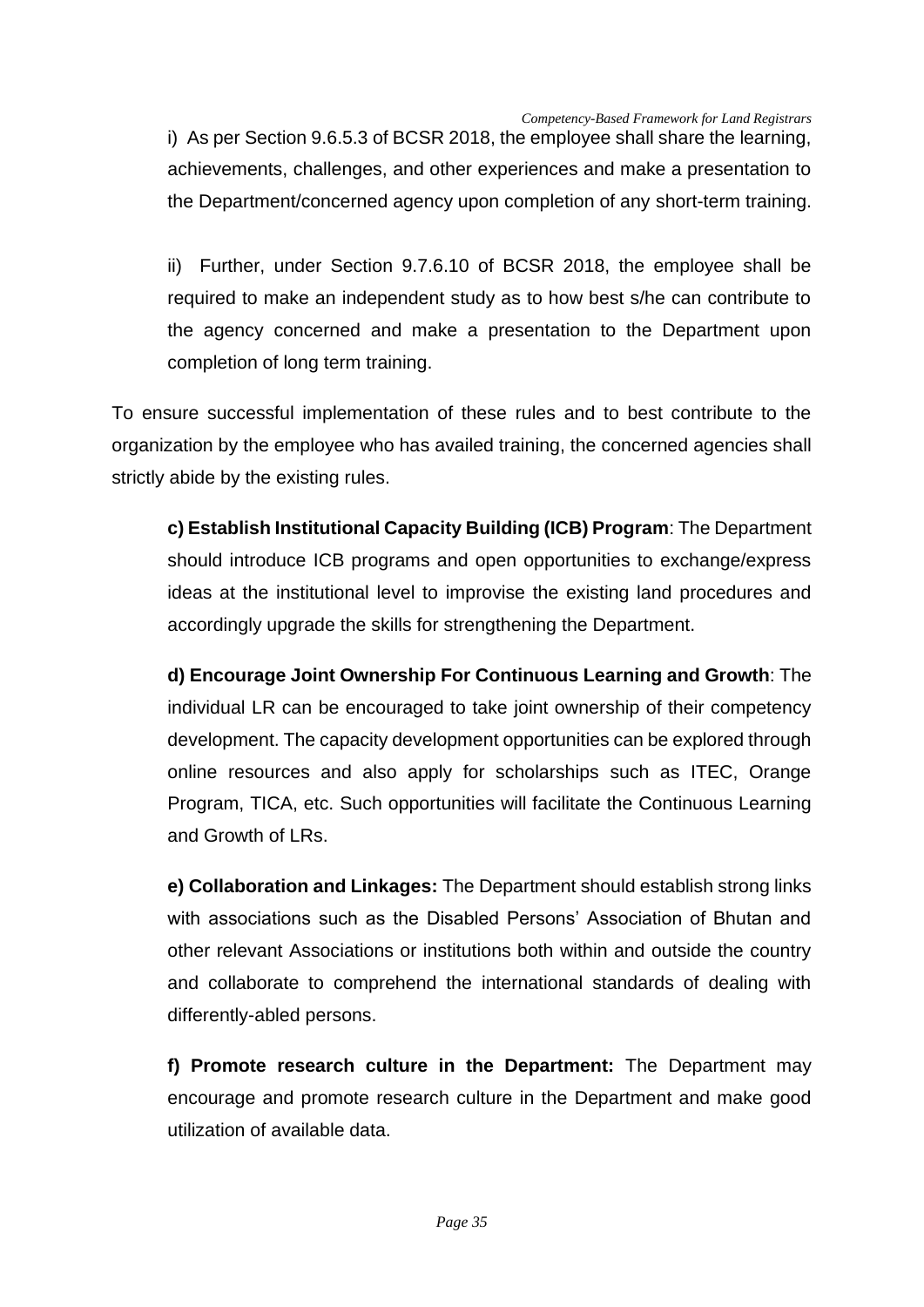**g) Recruitment of additional Human Resources:** The Department and the Secretariat need to develop mechanisms that shall help attract officials joining as LRs on lateral transfer and propose increasing the yearly quotas for new appointees to fill up the vacant positions in HQ, Dzongkhags, and Thromdes as per the staffing pattern.

**h) Advocacy and seminar:** Besides the annual land conference, advocacy and seminar programs are important. This program shall help in disseminating critical information to all the LRs in Dzongkhags and Thromdes to keep abreast of changes and to maintain uniformity in interpretation and application of the laws and bylaws.

## **2.7.3.2 Support from Royal Civil Service Commission**

## **a) Short Term Training (STT)**

The LRs need to undergo the following STT:

- 1) Training on Land Administration and Management.
- 2) Training on Record Management System and Digital Documentation.
- 3) Database Design and Administration Management.
- 4) Training on Organizational behavior and professional writing skills.
- 5) Training on IT Fundamentals and Office Productivity Tools.
- 6) Orientation /induction for the recruits and refresher program.
- 7) Training on Customer Care Management.
- 8) Training on E-Sakor Portal.
- 9) Training on Dzongkha Unicode.
- 10)Workshop on Design Thinking.
- 11)Research and analysis using various statistical tools.
- 12)Certificate courses in Archival Studies.
- 13)Training on GIS (Map Reading, designing, and publication of map).
- 14)Training on Enhancing Leadership Skills.
- 15)Training on Fraud detection and investigation skills.
- 16)Workshop on effective interaction with differently-abled persons.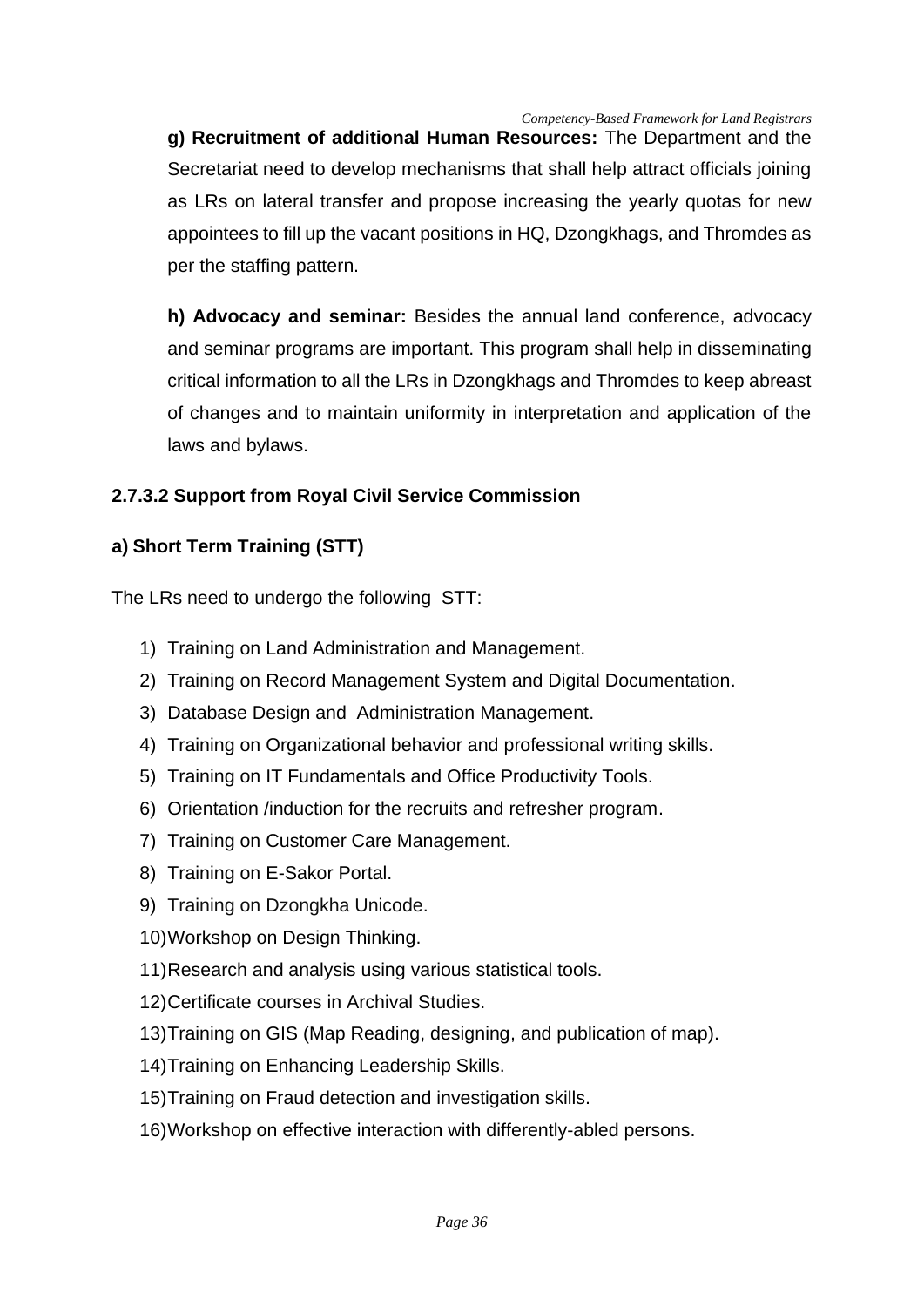## **b) Long Term Training (LTT)**

Opportunities for LRs to pursue a Master degree in the following specialization:

- 1) Land Governance and Management.
- 2) Land Administration with a GIS background.
- 3) Urban Management and Development.
- 4) Public Administration and Management.
- 5) Computer Science in Data Science.
- 6) Masters in Archival Science/Archival management.

### **2.7.4. Competency Development Program**

|  | Table 13: Short term training proposed for capacity development |  |
|--|-----------------------------------------------------------------|--|
|  |                                                                 |  |

| <b>Short Term Training</b> |                                                                                       |                 |                 |                             |  |
|----------------------------|---------------------------------------------------------------------------------------|-----------------|-----------------|-----------------------------|--|
| SI#                        | <b>Training</b>                                                                       | <b>Duration</b> | <b>Target</b>   | <b>Venue</b>                |  |
| 1                          | e-Sakor Portal                                                                        | 14 days         | All proficiency | In-Country/<br><b>SAARC</b> |  |
| $\overline{2}$             | <b>Training on Record</b><br><b>Management System</b><br>and Digital<br>Documentation | 14 days         | Entry-level     | In-country/<br><b>SAARC</b> |  |
| 3                          | Database Design and<br>Administration<br>Management                                   | 14 days         | All proficiency | In-Country                  |  |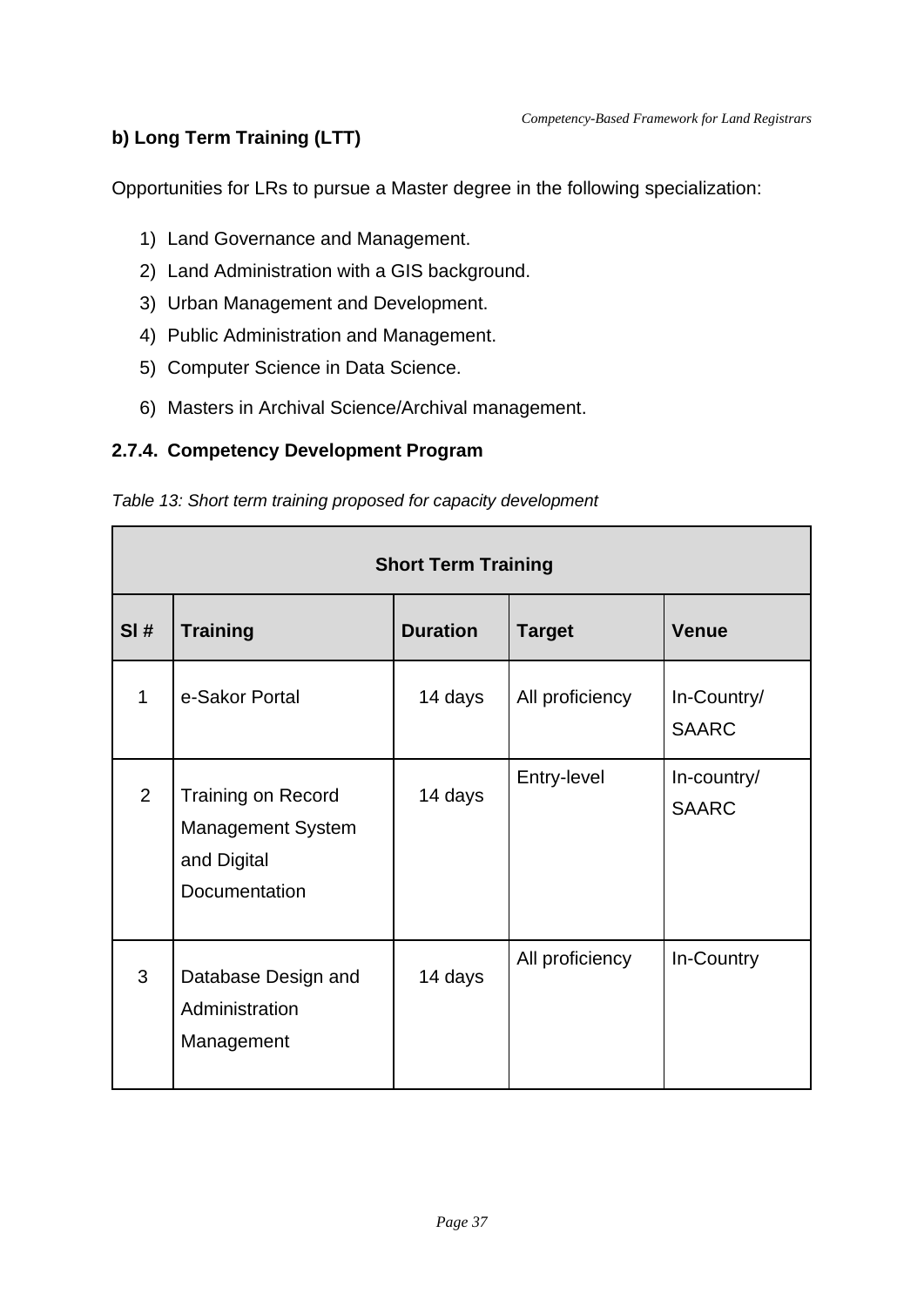| <b>Short Term Training</b> |                                                                     |                 |                                 |              |  |
|----------------------------|---------------------------------------------------------------------|-----------------|---------------------------------|--------------|--|
| SI#                        | <b>Training</b>                                                     | <b>Duration</b> | <b>Target</b>                   | <b>Venue</b> |  |
| $\overline{4}$             | Tailor-made course on<br>Land Laws                                  | 14 days         | Entry                           | In-country   |  |
| 5                          | Dzongkha Unicode                                                    | 14 days         | Entry                           | In Country   |  |
| 6                          | Orientation /induction for<br>the recruits and<br>refresher program | 14 days         | Entry &<br>Experienced          | In-Country   |  |
| $\overline{7}$             | <b>IT Fundamentals and</b><br><b>Office Productivity Tools</b>      | 14 days         | <b>All Proficiency</b><br>level | In-Country   |  |
| 8                          | Land Administration and<br>Management                               | 14 days         | <b>All Proficiency</b><br>level | Ex-country   |  |
| $\overline{7}$             | Certificate courses in<br><b>Archival Studies</b>                   | 31 days         | Entry and<br>experience level   | Ex-country   |  |
| 8                          | <b>Customer Care</b><br>Management                                  | 21 days         | All proficiency<br>level        | In-Country   |  |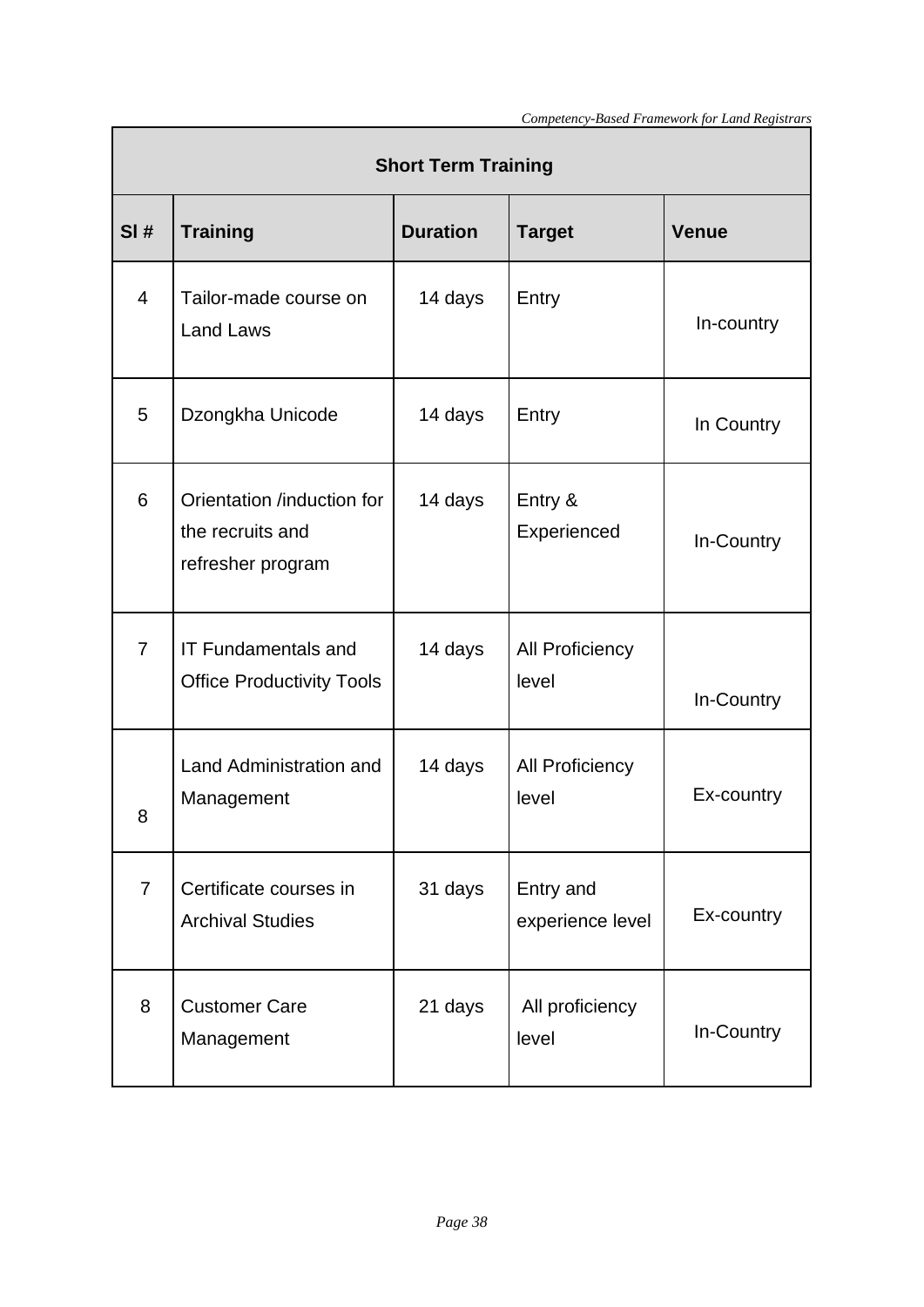| <b>Short Term Training</b> |                                                                               |                 |                                  |              |
|----------------------------|-------------------------------------------------------------------------------|-----------------|----------------------------------|--------------|
| SI#                        | <b>Training</b>                                                               | <b>Duration</b> | <b>Target</b>                    | <b>Venue</b> |
| 9                          | GIS (Map Reading,<br>designing, and<br>publication of maps)                   | 14 days         | Entry and<br>experience<br>Level | In-Country   |
| 10 <sup>1</sup>            | Workshop on effective<br>interaction with<br>differently-abled persons        | 14 days         | All proficiency                  | In-Country   |
| 11                         | Workshop on Design<br>Thinking                                                | 14 days         | Experienced<br>Level             | In-Country   |
| 12                         | <b>Research and Analysis</b><br>using statistic and<br>various analysis tools | 14 days         | Experienced<br>Level             | In-Country   |
| 13                         | <b>Enhancing Leadership</b><br>skills                                         | 21 days         | All proficiency<br>Level         | In-country   |
| 14                         | Fraud detection and<br>investigation skills                                   | 3 months        | All proficiency<br>Level         | In-country   |

r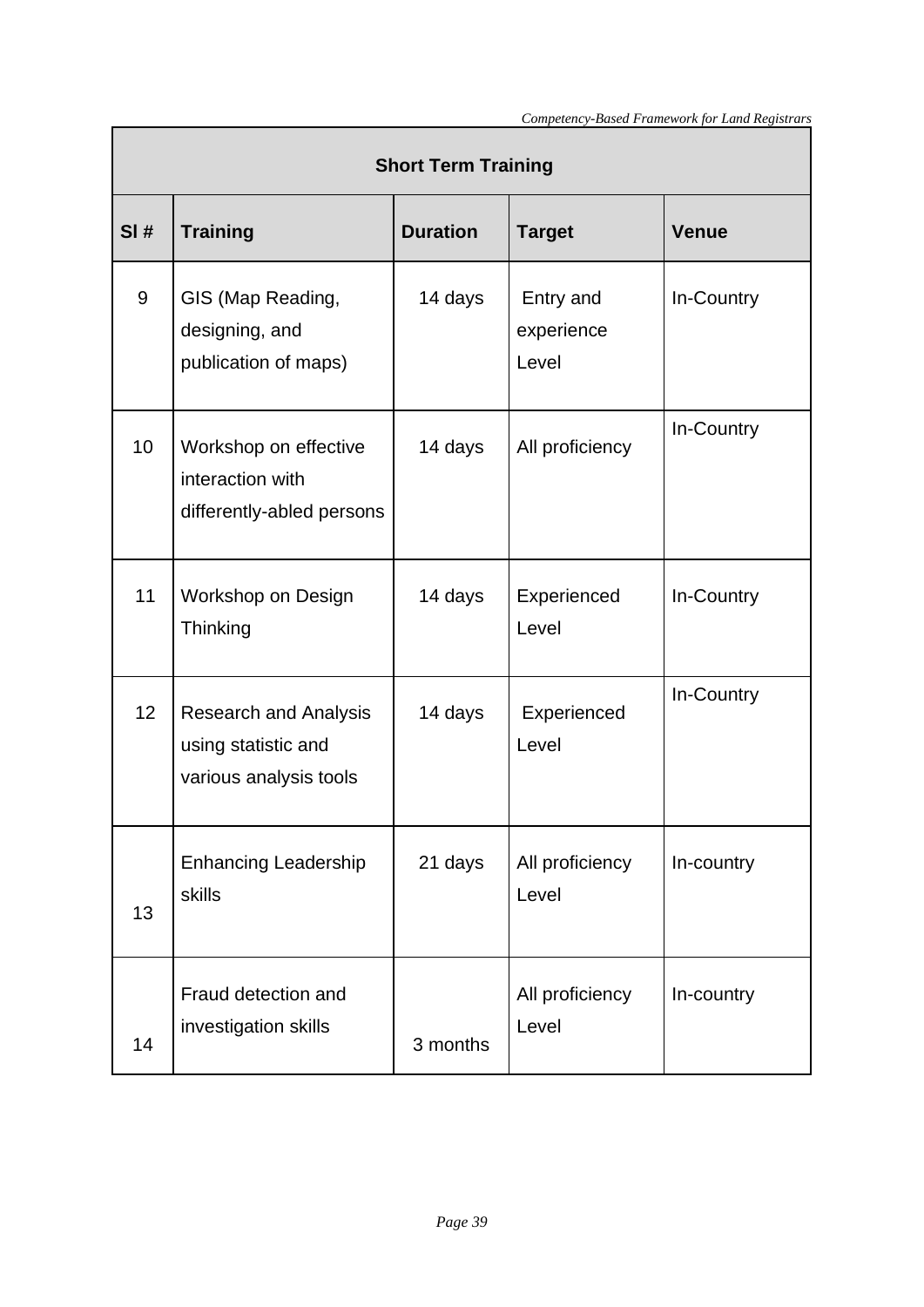| <b>Long Term Training</b> |                            |                 |                                |                                |              |           |
|---------------------------|----------------------------|-----------------|--------------------------------|--------------------------------|--------------|-----------|
| SI#                       | <b>Training</b>            | <b>Duration</b> | <b>Target</b>                  | No.of                          | <b>Venue</b> | <b>FY</b> |
|                           |                            |                 |                                | participants                   |              |           |
| $\mathbf{1}$              | Masters in Land            | 18 months/      |                                |                                |              |           |
|                           | Governance and             | 24 months       |                                | <b>Eligibility as per BCSR</b> |              |           |
|                           | Management                 |                 |                                |                                |              |           |
| $\overline{2}$            | Masters in Land            |                 |                                |                                |              |           |
|                           | Administration with a      | 24 months       |                                | <b>Eligibility as per BCSR</b> |              |           |
|                           | GIS background             |                 |                                |                                |              |           |
| 3                         | Masters in Urban           | 18 months/      |                                |                                |              |           |
|                           | Management and             | 24 months       | Eligibility as per BCSR        |                                |              |           |
|                           | Development                |                 |                                |                                |              |           |
| $\overline{4}$            | <b>Masters in Archival</b> | 18 months/      |                                |                                |              |           |
|                           | Science/Archival           | 24 months       |                                | Eligibility as per BCSR        |              |           |
|                           | management                 |                 |                                |                                |              |           |
| 5                         | <b>Masters in Public</b>   | 18 months/      |                                |                                |              |           |
|                           | Administration             | 24 months       | <b>Eligibility as per BCSR</b> |                                |              |           |
| 6                         | <b>Masters in Computer</b> | 18 months/      |                                |                                |              |           |
|                           | Science in Data            | 24 months       | Eligibility as per BCSR        |                                |              |           |
|                           | Science                    |                 |                                |                                |              |           |

*Table 14: Long term training proposed for capacity development*

# **2.7.5. Developing Learning Objectives**

The framework has highlighted the likely reasons for the gaps and interventions were proposed above. To provide a capacity-building program, the following are the expected learning objectives. The respective proficiency level officials will be able to achieve the objectives mentioned against each training.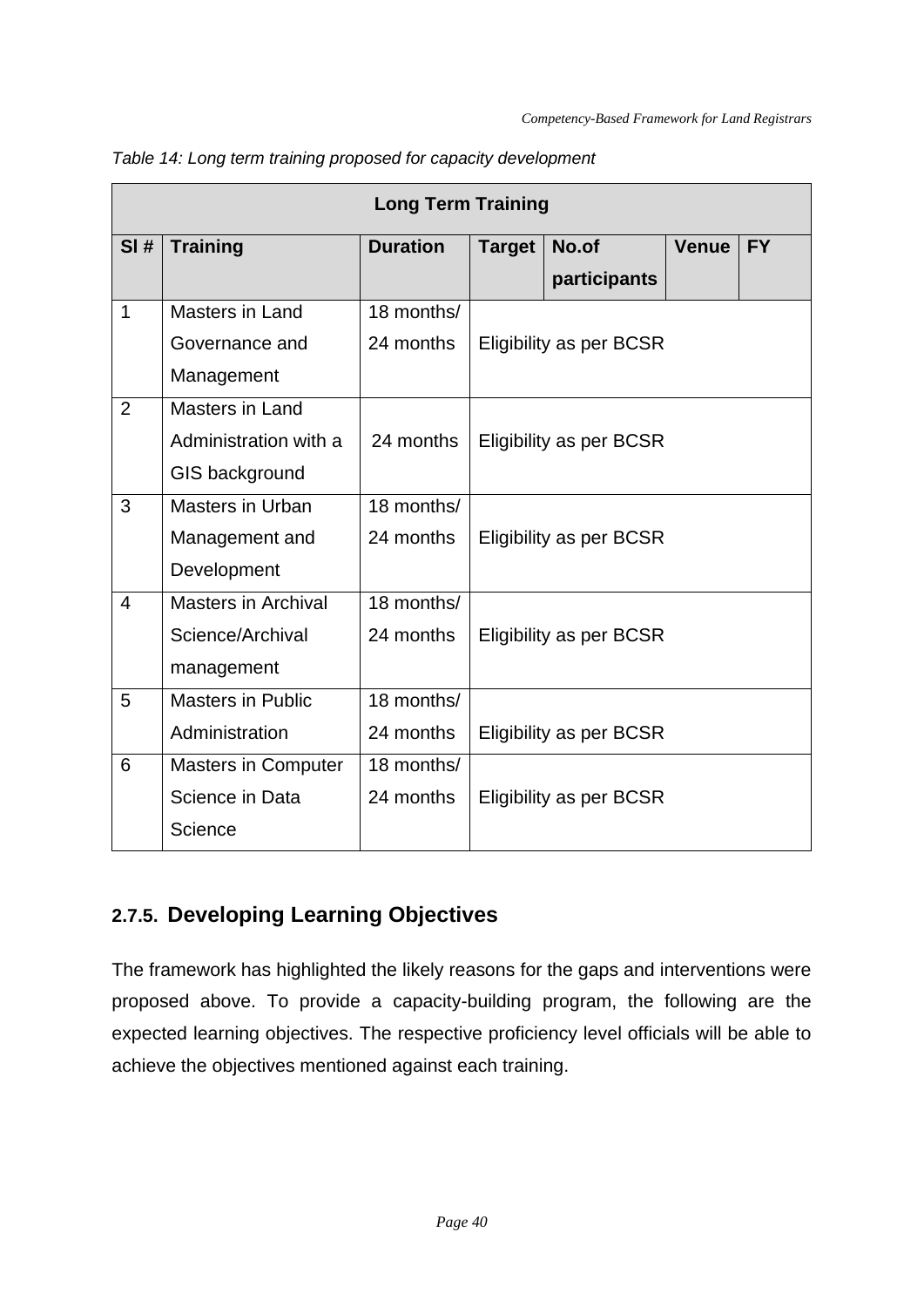*Table 15: Learning objectives against each intervention* 

| SI# | <b>Training</b>                                             | <b>Learning Objective</b>                                                                                                                                                                                                                                                                                                                                                                                                  |
|-----|-------------------------------------------------------------|----------------------------------------------------------------------------------------------------------------------------------------------------------------------------------------------------------------------------------------------------------------------------------------------------------------------------------------------------------------------------------------------------------------------------|
| 1   | eSakor Portal                                               | 1. Recognize and be able to give feedback on the<br>system glitches.<br>Be up to date on the new features.<br>2.<br>3. Be able to operate the e-sakor portal effectively<br>and efficiently.                                                                                                                                                                                                                               |
| 2   | Dzongkha Unicode                                            | Understand and learn the Dzongkha, Choöké<br>1.<br>Unicode text, and keyboard layout.<br>2. Be able to demonstrate writing and typing skills in<br>Dzongkha for all official correspondences.                                                                                                                                                                                                                              |
| 3   | <b>IT Fundamentals</b><br>and Office<br>Productivity Tools. | 1. Understand the fundamentals of the computer<br>and its applications, so the staff can use the<br>computer as decision support and problem-<br>solving tool.<br>2.<br>To be aware and use the latest technologies and<br>applications.<br>Demonstrates advanced knowledge of MS office.<br>3.<br>4. Understands IT skills to troubleshoot problems in<br>the system.                                                     |
| 4   | <b>Land Administration</b><br>and Management<br>with GIS    | 1. Fundamental concepts and innovative<br>approaches related to securing land tenure both<br>in urban and rural.<br>Cadasters and land registration systems in the<br>2.<br>broader context of land policy and land<br>management.<br>Creation and maintenance of scalable real-world<br>3.<br>land information systems.<br>4. Gain knowledge, hands-on experience, and<br>implementation know-how in land informatics and |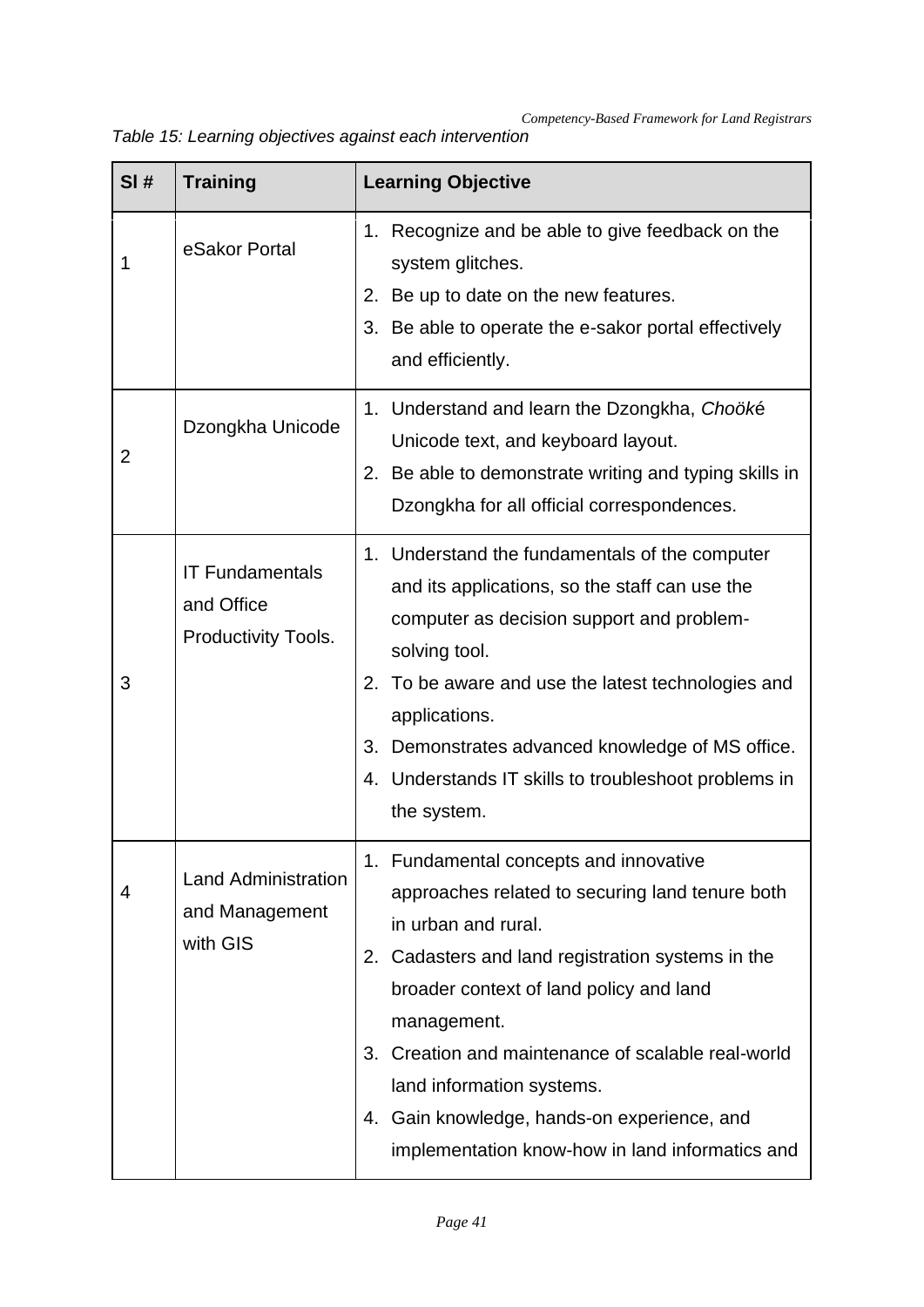| SI# | <b>Training</b>                                       | <b>Learning Objective</b>                                                                                                                                                                                                                                                                                                                                                                                                       |  |
|-----|-------------------------------------------------------|---------------------------------------------------------------------------------------------------------------------------------------------------------------------------------------------------------------------------------------------------------------------------------------------------------------------------------------------------------------------------------------------------------------------------------|--|
|     |                                                       | 3D Cadastre using possible innovation tools.                                                                                                                                                                                                                                                                                                                                                                                    |  |
| 6   | <b>Customer Care</b><br>Management                    | 1. Learn how to communicate, deal with, and<br>manage clients.<br>Learn how to deal with angry clients.<br>2.<br>3. Learn how to respond to the client's grievances.<br>4. Learn how to cater to the clients' needs.<br>5. To recognize and understand the perspective of<br>the clients.<br>6. To acknowledge the feedback received and learn<br>from it.<br>7. To learn how to maintain professional decorum at<br>all times. |  |
| 7   | Map Reading,<br>designing, and<br>publication of maps | 1. Improve understanding of GIS and equip LRs<br>with the knowledge and skills to provide the best<br>services related to maps.<br>2.<br>Understands basic Geoinformation System (GIS)<br>knowledge to prepare comprehensive case<br>reports.<br>Designs and publishes maps as per the<br>3.<br>requirement.                                                                                                                    |  |
| 8   | Design Thinking                                       | To immerse into the world of innovation as a<br>$1_{-}$<br>systematic process of tackling relevant<br>organizational or social problems.<br>To provide stage-wise thinking space for<br>2.<br>innovative and design creative solutions e.g.<br>hands-on approach, exercise foresight, and<br>insight muscles.<br>This human-centered approach helps staff to<br>3.<br>focus on the clients instead of our assumptions           |  |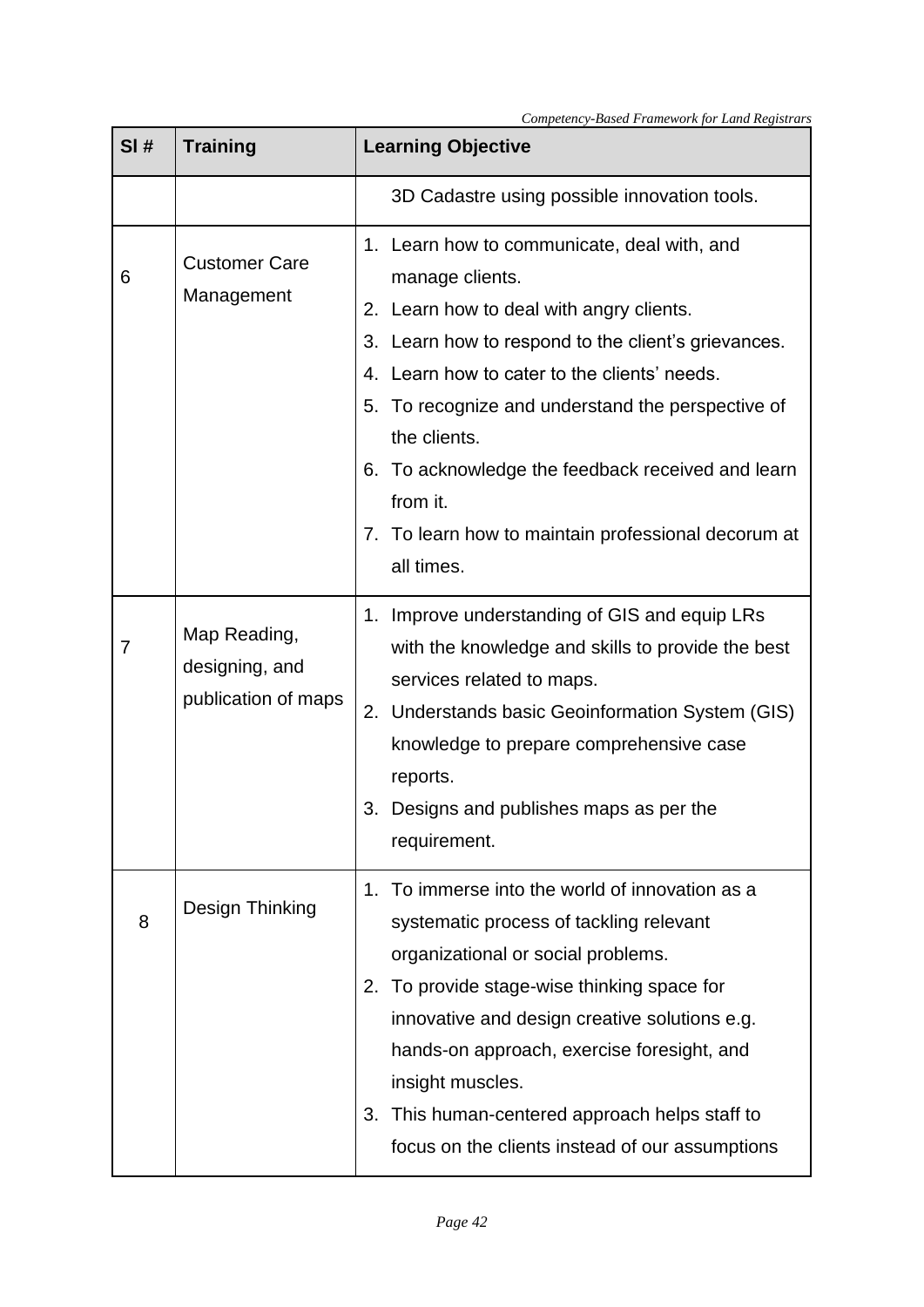| SI# | <b>Training</b>                                                                               | <b>Learning Objective</b>                                                                                                                                                                                                                                                                                                                                                                                                                                                                                                                               |
|-----|-----------------------------------------------------------------------------------------------|---------------------------------------------------------------------------------------------------------------------------------------------------------------------------------------------------------------------------------------------------------------------------------------------------------------------------------------------------------------------------------------------------------------------------------------------------------------------------------------------------------------------------------------------------------|
|     |                                                                                               | about a problem.<br>4. To analyze and synthesize the information to sift<br>out the (real) problem to be solved.<br>5. To create/ provide the most suitable solutions that<br>are human-centered.                                                                                                                                                                                                                                                                                                                                                       |
| 9   | Research and<br>Analysis using<br>statistical and<br>various tools and<br>report Publication. | 1. Be able to understand, demonstrate, and apply<br>the research skills.<br>Develop systematic approaches for the data<br>2.<br>collection process.<br>Identify and utilize appropriate analytical research<br>3.<br>tools for data analysis.<br>4. Promote and encourage the research culture in<br>the organization.<br>5. Be able to manage and utilize the data effectively<br>and submit recommendations and way forward<br>for decision making.<br>6. Analyze and interpret land data for<br>comprehensive report compilation and<br>publication. |
| 10  | Certificate courses<br>in Archival Studies                                                    | Provides staff with a solid foundation in the<br>1.<br>theory, methodology, and practice of archival<br>science, and in archival history.<br>2. Assists to develop critical thinking and decision-<br>making skills related to all forms of records in the<br>context of client's needs, scientific research, or<br>the protection of historical records.<br>3. To manage and preserve historical land records<br>as well as other relevant materials.                                                                                                  |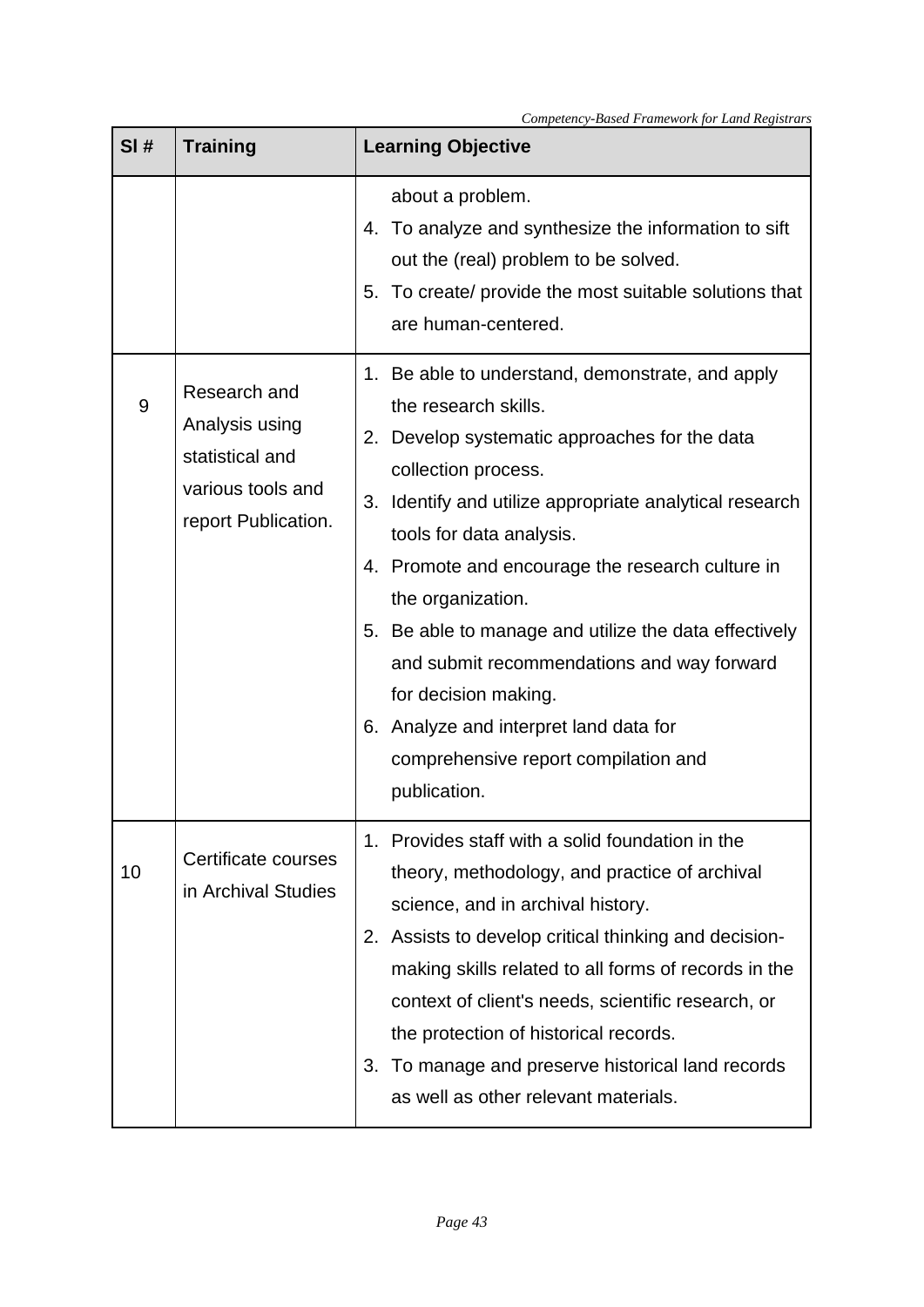| SI# | <b>Training</b>                                                                | <b>Learning Objective</b>                                                                                                                                                                                                                                                                                                                                                                                                                                                        |
|-----|--------------------------------------------------------------------------------|----------------------------------------------------------------------------------------------------------------------------------------------------------------------------------------------------------------------------------------------------------------------------------------------------------------------------------------------------------------------------------------------------------------------------------------------------------------------------------|
| 11  | Enhancing<br>Leadership<br>Skills/Leadership                                   | 1. Develop an understanding of change processes<br>and be able to think critically about obstacles to<br>change.<br>2. Understand and be able to use a process for<br>decision making.<br>3. Learn to engage in controversy with civility.<br>4. Establish a negotiation framework for<br>understanding the dynamics, steps, and skills for<br>effective negotiation.<br>5. Receive peer feedback on negotiation skills and<br>strategy.<br>6. Develop critical thinking skills. |
| 12  | <b>Fraud detection</b><br>and investigation<br>skills                          | 1. Demonstrate and apply investigation skills to<br>detect fraud.<br>2. Be able to conduct investigations on land cases.<br>Devise a mechanism to gather unrestrained<br>3.<br>information from the community on fraud and<br>deception cases.                                                                                                                                                                                                                                   |
| 13  | Workshop on<br>effective interaction<br>with differently-<br>abled persons.    | 1. Will enable the LRs to understand the issues and<br>challenges faced while providing services.<br>Help develop strategies to interact with<br>2.<br>differently-abled persons.<br>Be able to create a conducive environment for<br>3.<br>differently-abled persons.                                                                                                                                                                                                           |
| 14  | Training on Record<br>Management<br><b>System and Digital</b><br>Documentation | Demonstrate and apply knowledge of inventory<br>1.<br>and classification systems.<br>Plan and design the record management system.<br>2.<br>Promote effective use of 5S (Sort, Set in Order,<br>3.<br>Shine, Standardize, and Sustain) strategies.                                                                                                                                                                                                                               |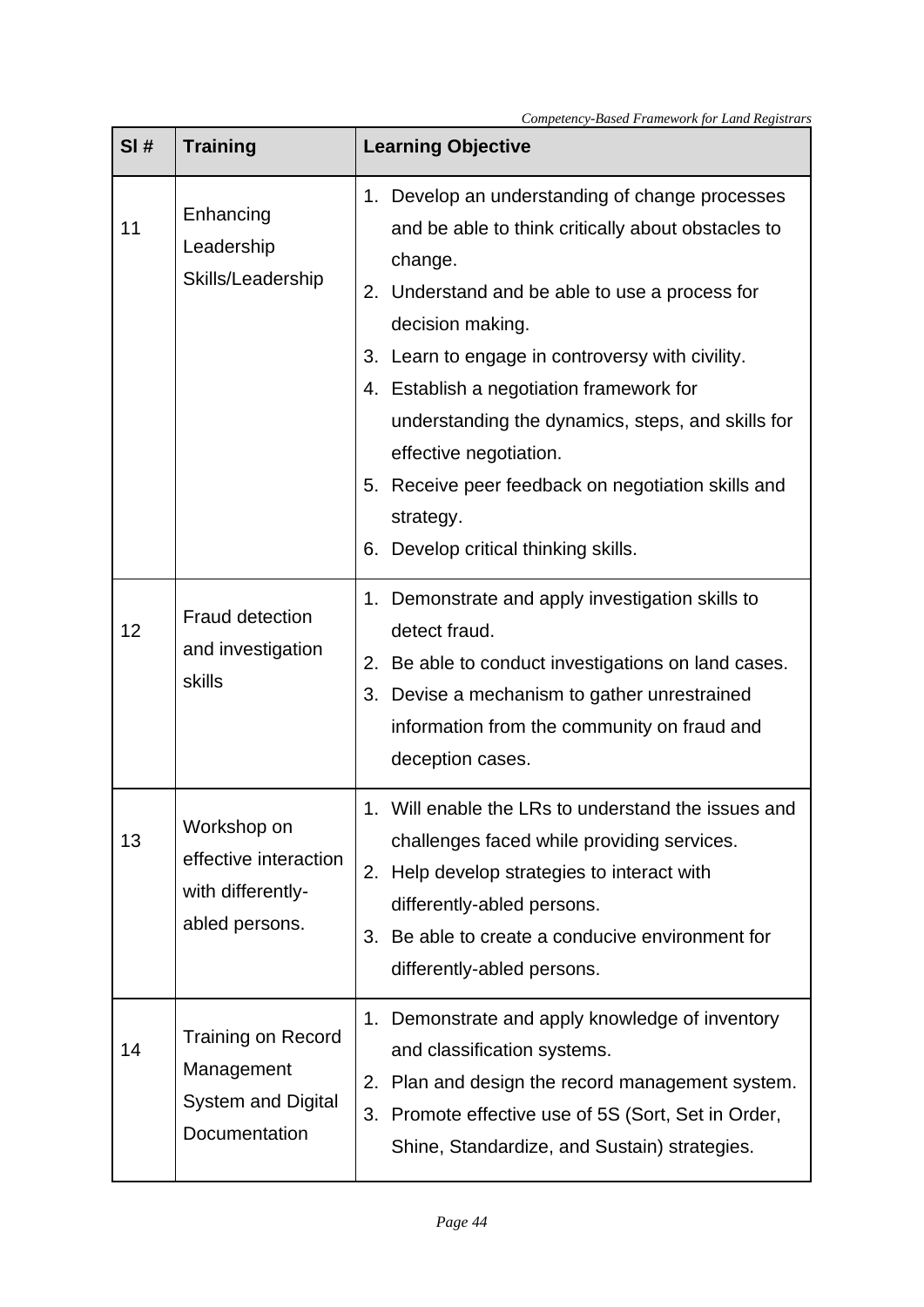| SI# | <b>Training</b> | <b>Learning Objective</b>                                                                                                                                                                              |
|-----|-----------------|--------------------------------------------------------------------------------------------------------------------------------------------------------------------------------------------------------|
|     |                 | 4. Develop and implement digitizing methods for<br>maintaining the standards of record keeping.<br>5. Establishes and implements policies, systems,<br>and procedures to streamline the record-keeping |
|     |                 | methodologies to increase the productivity of the<br>organization.                                                                                                                                     |
|     |                 | 6. Values and exhibits maintaining records in an<br>accountable and reliable manner.<br>7. Demonstrates good information retrieval skills for                                                          |
|     |                 | sharing information with the relevant<br>stakeholders.                                                                                                                                                 |

## **2.8. Recommendation**

The following recommendations were proposed:-

- a) Disseminate the Competency-Based Framework to all Land Registrars and create awareness of the importance of the acquisition of key competencies.
- b) Implement the Competency-Based Framework concerning behavior indicators as to who is responsible for what.
- c) Facilitate the acquisition of key competencies by making use of good practices to support the development of the key competencies as set out in the CBF for the Land Registrars.
- d) The management to consider the training need assessment positively and recommend staff as per their performance need for training, workshop, etc.
- e) The management to prioritize and implement the proposed interventions to strengthen the competency of the Land Registrars.
- f) To review the implementation of the CBF annually.
- g) Conduct Training Needs Analysis (TNA) for the Land Registrar periodically.
- h) Use CBF for evaluation of the performance of employees and promotion by incorporating the competencies required for a Land Registrar.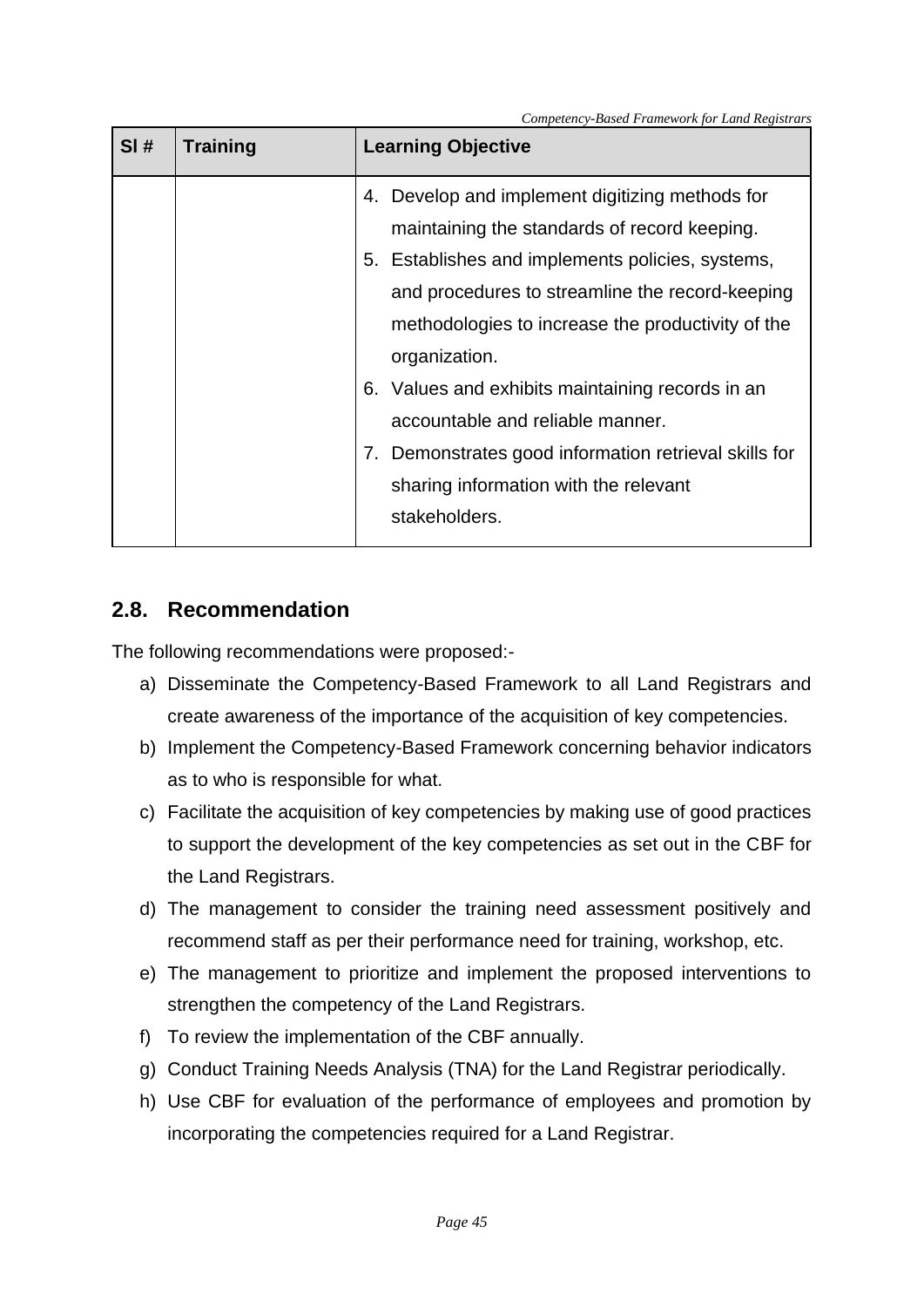i) Revisit and redesign the job descriptions of the Land Registrars as per the competencies required as per this CBF.

## **2.9. Conclusion**

The National Land Commission Secretariat thrives towards achieving the vision of providing excellence in land governance services for the nation's well-being. The organization has to progress with the advancement of technologies and innovation to provide a transformative impact in improving the wider public needs. The modernization in providing public service is about focusing strategies to maximize opportunities to add value to the public service taking into account the wider impacts. For the staff, it is about learning, focusing on creating effective change, taking initiative, seeking out innovative opportunities, and growing together with the change. For the department, it is about creating an encouraging culture, taking informed decisions, and seeking out ways to improve policy, strategies, and approaches in building the capacity and performance of the staff.

Seeing the bigger picture, the Competency-Based Framework is a timely intervention initiated by the Royal Civil Service Commission. The framework has identified 3 Key Roles, 6 Competency Areas, 23 Key Competencies Areas, and 59 Behavioral Indicators under 3 Proficiency Levels. The framework has identified the competencies required by a Land Registrar and helped in assessing and identifying where the gaps are. Accordingly, short and long-term training was proposed that can help in acquiring skills, continuous development, and professionalization of the employees to deliver their responsibilities effectively and efficiently.

The Competency-Based Framework for the land Registrars will allow the organization to measure the current competency levels to make sure the employees have the expertise needed to add value to the profession and overall in achieving the department's vision. The framework will also help the supervisors/managers to make informed decisions about talent recruitment, retention, and succession strategies. And, identifying the specific behaviors and skills needed for each role, will help the organization in budgeting and plan for capacity building of the organization.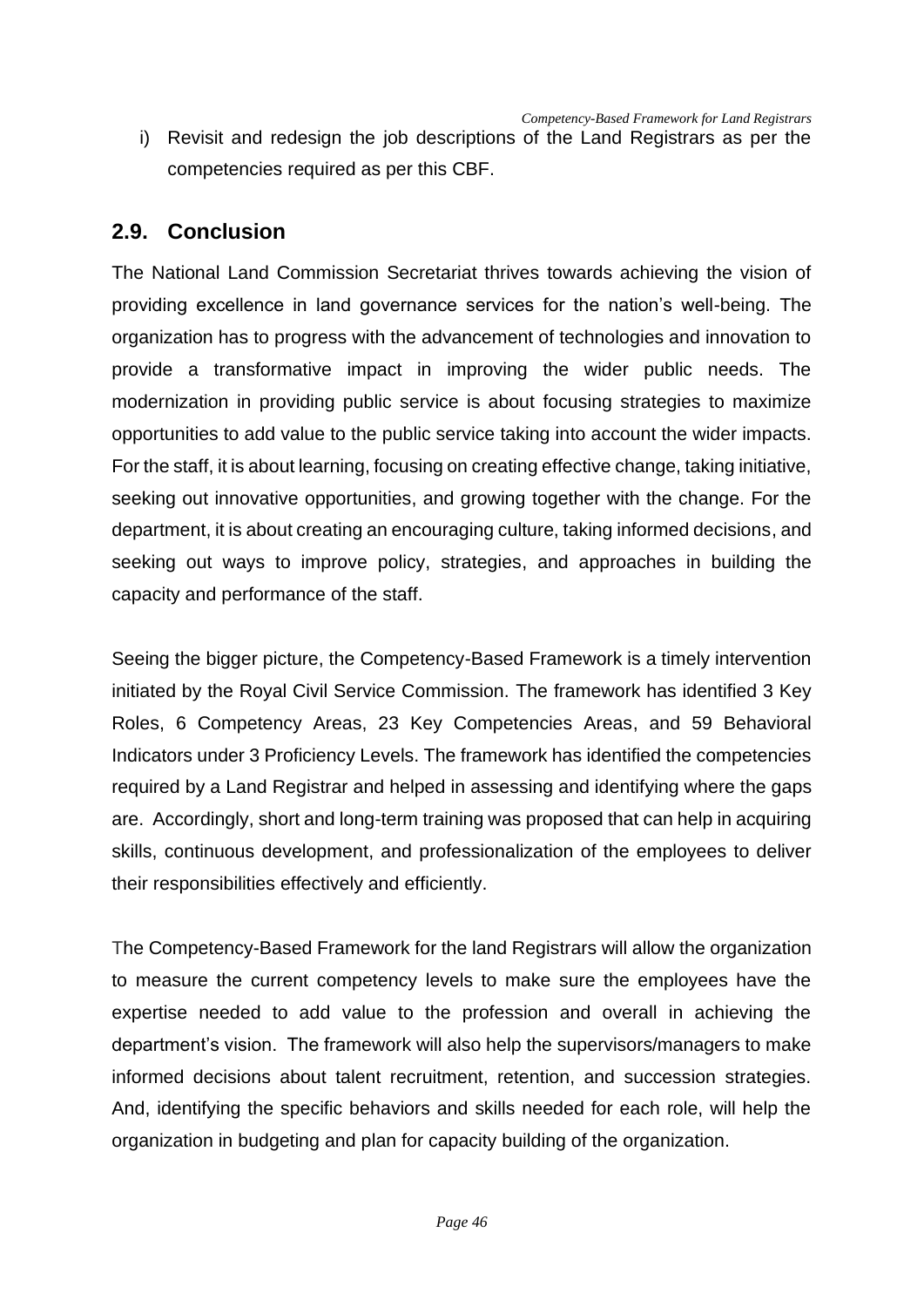# **3. Annexure**

# **3.1. Assessment of Performance Gaps**

## **3.1.1. Assessment of Performance Gap for Entry Level (P5)**

|                                     | Key Role 1: Champion of land property conveyances                                                                                                |                  |                                |  |  |
|-------------------------------------|--------------------------------------------------------------------------------------------------------------------------------------------------|------------------|--------------------------------|--|--|
| Competency                          | <b>Competency Area 1.1 Technical Skills</b>                                                                                                      |                  |                                |  |  |
| Key                                 | <b>Behavior Indicators</b>                                                                                                                       | <b>Competent</b> | <b>Not</b><br><b>Competent</b> |  |  |
| property conveyance                 | Understands the standard operating<br>procedures adhering to the Land Act of<br>Bhutan 2007, Land rules and regulations,<br>and relevant bylaws. | 10               | 1                              |  |  |
| Expert in land and<br>processes     | Aware and up to date on the functioning of<br>the land transaction portal.                                                                       | 8                | 3                              |  |  |
|                                     | Understand the basic IT skills to<br>troubleshoot the problem in the system.                                                                     | 6                | 5                              |  |  |
| knowledge<br>computer<br>Bi-lingual | Able to compute all the official<br>correspondence in both Dzongkha and<br>English.                                                              | 8                | 3                              |  |  |
|                                     | Demonstrates basic knowledge of MS office.                                                                                                       | 9                | $\overline{2}$                 |  |  |
| information                         | <b>Understands basic Geoinformation System</b><br>(GIS) knowledge to prepare comprehensive<br>case reports.                                      | 4                | $\overline{7}$                 |  |  |
| deo-                                | Understands basic map reading.                                                                                                                   | 9                | $\overline{2}$                 |  |  |
|                                     | 54<br><b>Total</b><br>23                                                                                                                         |                  |                                |  |  |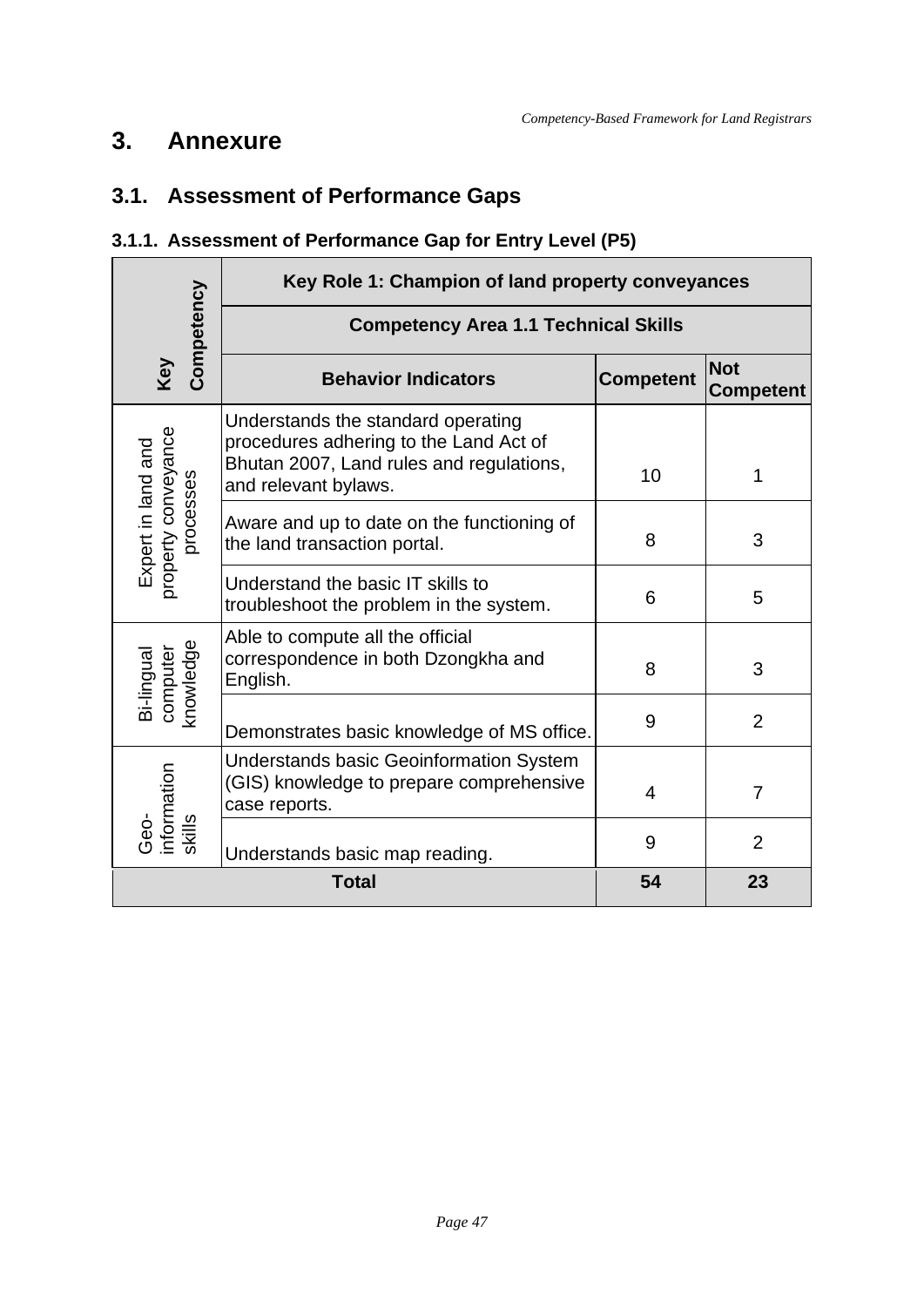|                    |                                                                                                                                                      |                  | Competency-Based Framework for Land Registrars |  |  |  |
|--------------------|------------------------------------------------------------------------------------------------------------------------------------------------------|------------------|------------------------------------------------|--|--|--|
|                    | Key Role 1: Champion of land property conveyances                                                                                                    |                  |                                                |  |  |  |
| Competency         | <b>Competency Area: 1.2 Work ethics and organizational skills</b>                                                                                    |                  |                                                |  |  |  |
| Key                | <b>Behavior Indicators</b>                                                                                                                           | <b>Competent</b> | Not<br><b>Competent</b>                        |  |  |  |
|                    | Demonstrates strong work ethics for<br>consistent performance.                                                                                       | 10               | 1                                              |  |  |  |
|                    | Adheres to the professional culture to be<br>more productive and motivated at work.                                                                  | 8                | 3                                              |  |  |  |
|                    | Provides high-quality services and maintains<br>a positive reputation.                                                                               | 8                | 3                                              |  |  |  |
| Integrity          | Understand and takes responsibility for their<br>work including issues.                                                                              | 11               | 0                                              |  |  |  |
|                    | Inculcates constructive professional culture<br>and delivers innovative services.                                                                    | 5                | 6                                              |  |  |  |
|                    | Displays interest and willingness to adapt to<br>change in the strategic or functional<br>direction of the organization.                             | 10               | 1                                              |  |  |  |
|                    | Demonstrates reliability to complete<br>assigned tasks on time.                                                                                      | 6                | 5                                              |  |  |  |
|                    | Actively contributes viewpoints to the team<br>clearly and honestly.                                                                                 | 8                | 3                                              |  |  |  |
| Teamwork           | Follows the directives and cooperates to<br>ensure the balance of unity and cooperation<br>among the team members to provide<br>productive services. | 11               | 0                                              |  |  |  |
|                    | Collaborates with team members to resolve<br>problems/issues and achieve common<br>goals.                                                            | 10               | 1                                              |  |  |  |
|                    | Key Role 1: Champion of land property conveyances                                                                                                    |                  |                                                |  |  |  |
| Competency<br>Key  | <b>Competency Area: 1.2 Work ethics and organizational skills</b>                                                                                    |                  |                                                |  |  |  |
|                    | <b>Behavior Indicators</b>                                                                                                                           | <b>Competent</b> | <b>Not</b><br><b>Competent</b>                 |  |  |  |
| management<br>Time | Demonstrates the ability to plan and<br>complete tasks within a deadline to deliver<br>efficient service.                                            | 8                | 3                                              |  |  |  |
|                    | Realizes and understands the clear picture<br>of what needs to be achieved.                                                                          | 11               | 0                                              |  |  |  |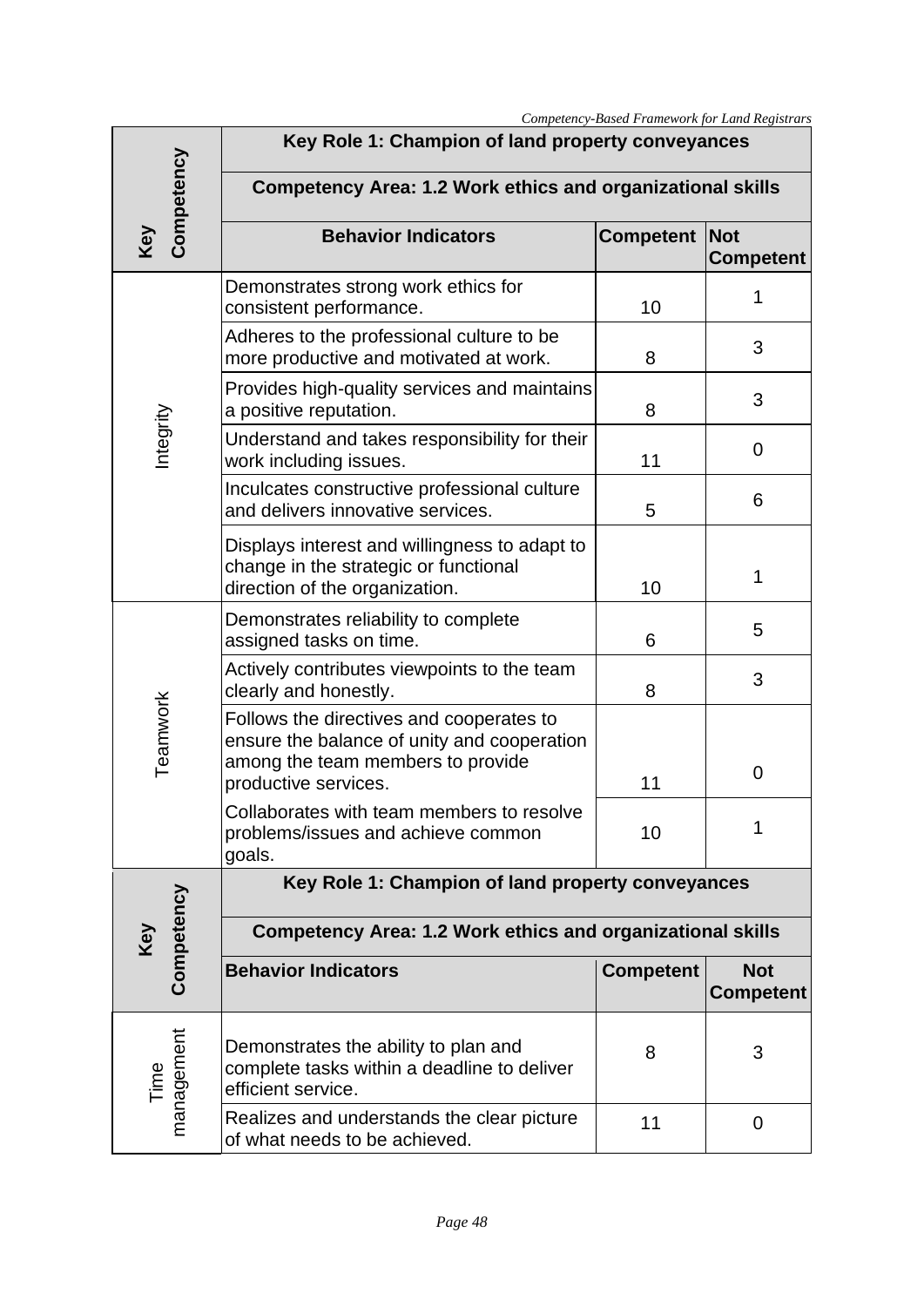|                                 |                                                                                                                                                    |                  | Competency-Basea ғ rameworк for Lana Kegistrars |  |
|---------------------------------|----------------------------------------------------------------------------------------------------------------------------------------------------|------------------|-------------------------------------------------|--|
|                                 | Possesses skills to prioritize and<br>implements to accomplish tasks to meet<br>both short and long term goals.                                    | 8                | 3                                               |  |
|                                 | Avoids procrastination that might have<br>negative consequences and affect<br>productivity.                                                        | 10               | 1                                               |  |
|                                 | Demonstrates potentiality to plan and<br>control to manage time on specific activities.                                                            | 8                | 3                                               |  |
|                                 | Exhibits the potentiality to examine<br>situations or problems by making<br>constructive plans and timely decisions to<br>achieve optimal results. | 7                | 4                                               |  |
|                                 | <b>Total</b>                                                                                                                                       | 139              | 37                                              |  |
| Role 2: An advocate of land law |                                                                                                                                                    |                  |                                                 |  |
| Competency                      | <b>Competency Area: 2.1 Leadership Skills</b>                                                                                                      |                  |                                                 |  |
| Key                             | <b>Behavior Indicators</b>                                                                                                                         | <b>Competent</b> | <b>Not</b><br><b>Competent</b>                  |  |
|                                 | Displays skills in sharing information through<br>clear oral, written, and interpersonal<br>communication skills.                                  | 9                | $\overline{2}$                                  |  |
|                                 | Possesses communication skills in<br>Dzongkha and other dialects.                                                                                  | 8                | 3                                               |  |
| mmunication skills              | Listens, recognizes, and understands the<br>perspectives of other people and deliberates<br>accordingly.                                           | 11               | $\mathbf 0$                                     |  |
|                                 | Communicates openly, maintains politeness<br>while interacting with clients.                                                                       | 9                | $\overline{2}$                                  |  |
| Public relation and cor         | Acknowledges and compiles the feedback<br>and learns from it.                                                                                      | 11               | $\overline{0}$                                  |  |
|                                 | Displays potentiality to maintain professional<br>decorum at all times.                                                                            | 8                | 3                                               |  |
|                                 | Understands the basic standard operating<br>procedures while providing services to<br>differently-abled people.                                    | 7                | 4                                               |  |
|                                 | Assess and report the situation using<br>relevant information.                                                                                     | 10               | 1                                               |  |
| Decision<br>making              | Understand the circumstances and<br>consequences while taking a decision and<br>be accountable.                                                    | 10               | 1                                               |  |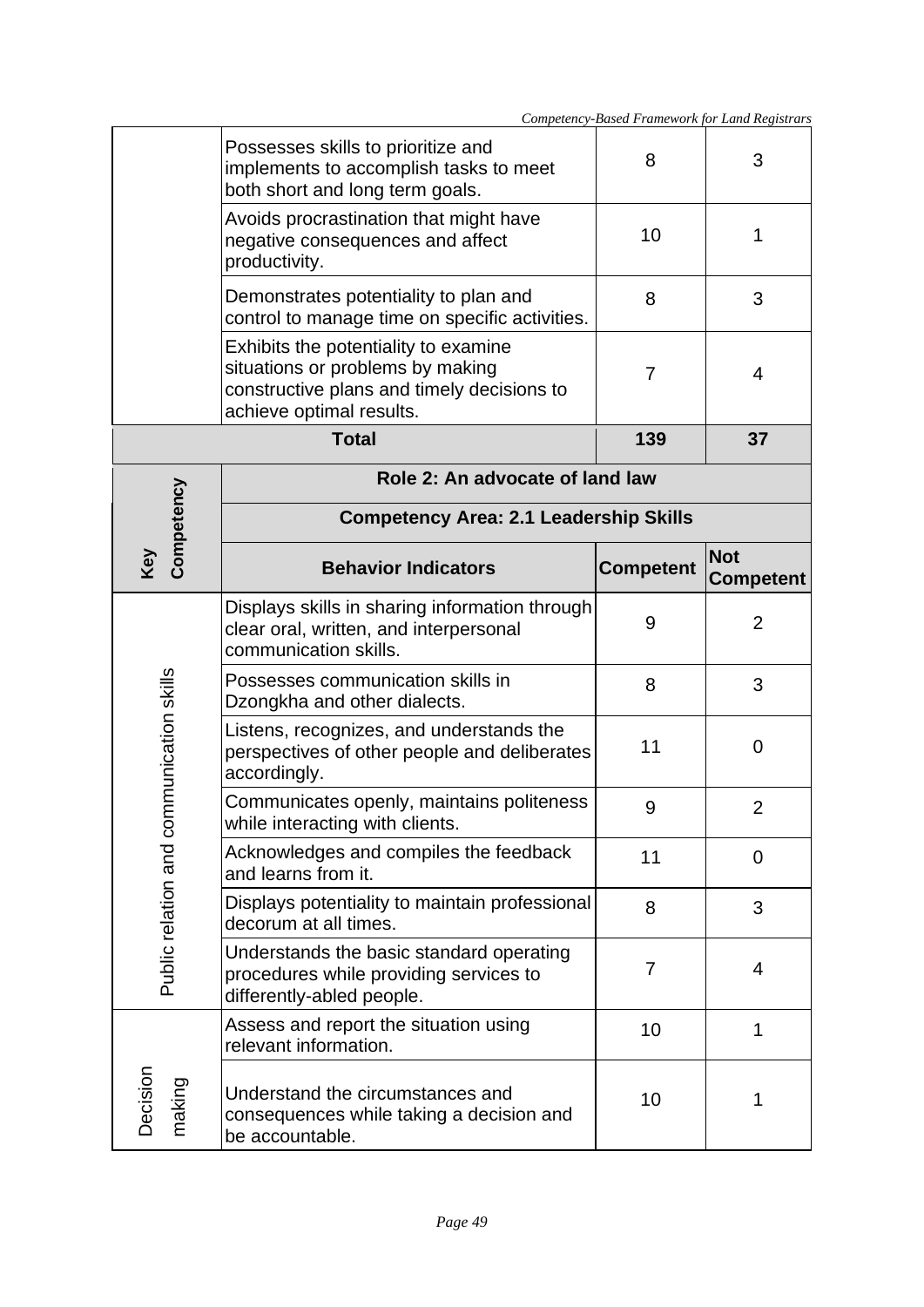|                                                     |                                                                                                                                                                                 | Competency-Based Framework for Land Registrars |                                |
|-----------------------------------------------------|---------------------------------------------------------------------------------------------------------------------------------------------------------------------------------|------------------------------------------------|--------------------------------|
| Negotiation<br>skills                               | Clearly expresses ideas and suggestions to<br>persuade and convince others.                                                                                                     | 9                                              | $\overline{2}$                 |
|                                                     | Possesses skills to negotiate where there<br>are opposing ideas and convey his/her<br>opinion successfully in compliance with the<br>agency's rules, regulations, and policies. | 8                                              | 3                              |
| <b>Total</b>                                        |                                                                                                                                                                                 | 100                                            | 21                             |
|                                                     | Role: 2. An advocate of the Land Law                                                                                                                                            |                                                |                                |
|                                                     | <b>Competency Area: 2.2 Data analytics</b>                                                                                                                                      |                                                |                                |
| Key<br>Competency                                   | <b>Behavior Indicators</b>                                                                                                                                                      | <b>Competent</b>                               | <b>Not</b><br><b>Competent</b> |
| Problem-solving skills                              | Understands and learns various relevant<br>mechanisms to identify<br>issues/opportunities/fraud detection and its<br>options to address them.                                   | 9                                              | $\overline{2}$                 |
|                                                     | Ensures that options identified associate<br>minimum risks and outweigh the advantages<br>and benefits that it brings along with it.                                            | 9                                              | $\overline{2}$                 |
|                                                     | Explores, considers, and contributes<br>effective options to address the<br>problems/opportunities considering the<br>situation.                                                | 10                                             |                                |
| Research<br>and<br>analytical<br>thinking<br>skills | Gathers comprehensive information and<br>data to support decision-making.                                                                                                       | 8                                              | 3                              |
|                                                     | Extracts relevant data and examines to<br>identify possible causes for the problem.                                                                                             | 9                                              | $\overline{2}$                 |
| 45<br><b>Total</b>                                  |                                                                                                                                                                                 | 10                                             |                                |
|                                                     | Role: 3. Data and record manager                                                                                                                                                |                                                |                                |
|                                                     | <b>Competency Area: 3.1 Record management</b>                                                                                                                                   |                                                |                                |
| Key<br>Competency                                   | <b>Behavior Indicators</b>                                                                                                                                                      | <b>Competent</b>                               | <b>Not</b><br><b>Competent</b> |
| keeping<br>knowledge<br>Record                      | Understands and implements the policies,<br>systems, and procedures to streamline the<br>record-keeping methodologies to increase<br>the productivity of the organization.      | 6                                              | 5                              |
|                                                     | Values and exhibits maintaining records in<br>an accountable and reliable manner.                                                                                               | 10                                             | 1                              |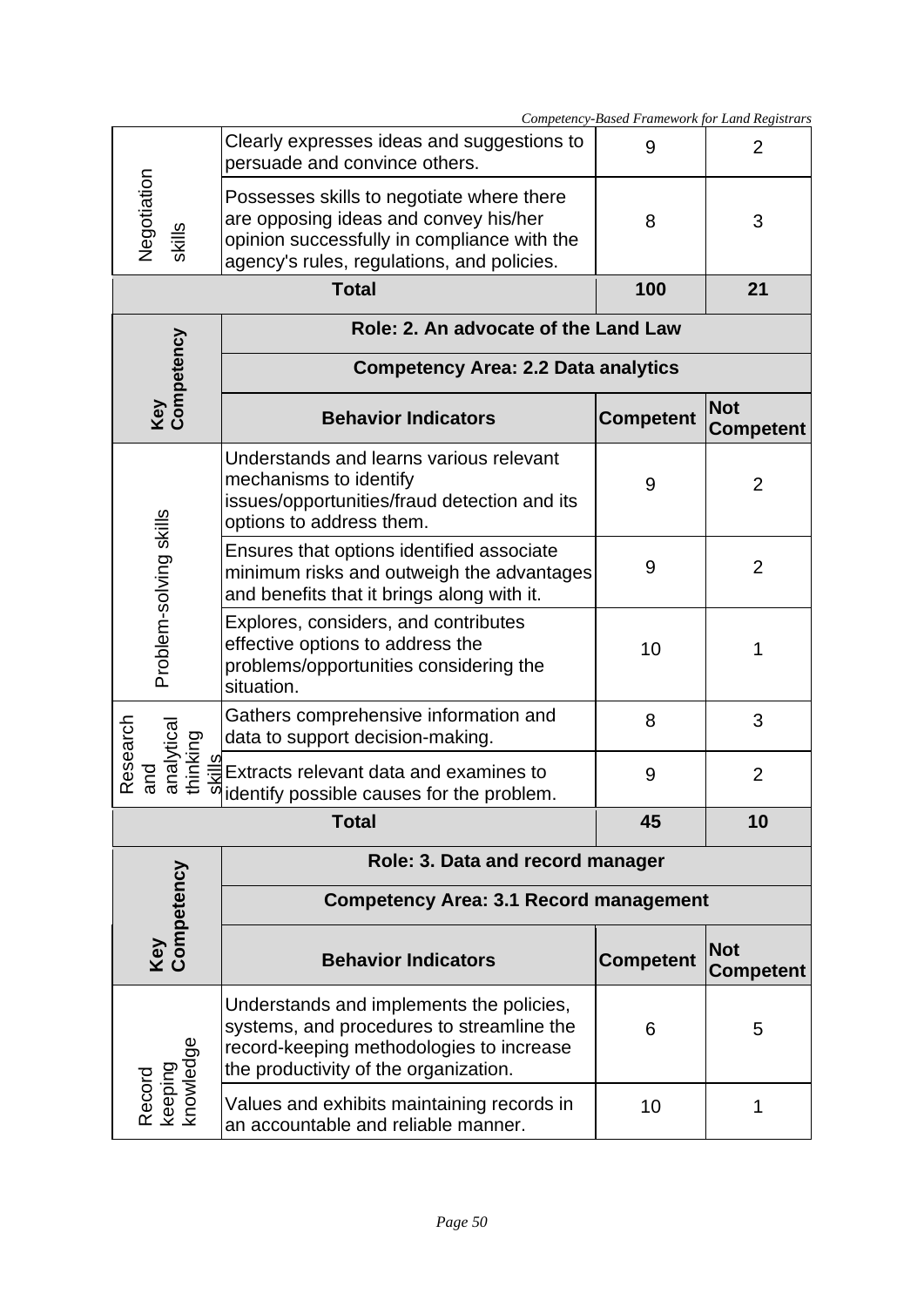|                                         |                                                                                                                                                                                                   | Competency-Based Framework for Land Registrars |                                |
|-----------------------------------------|---------------------------------------------------------------------------------------------------------------------------------------------------------------------------------------------------|------------------------------------------------|--------------------------------|
|                                         | Demonstrates good information retrieval<br>skills for sharing information with the<br>relevant stakeholders.                                                                                      | 8                                              | 3                              |
| adaptability to change                  | Contributes to the development and<br>implementation of new records management<br>systems.                                                                                                        | 5                                              | 6                              |
|                                         | Shows interest to learn new methods,<br>procedures, or techniques to improve record<br>management.                                                                                                | 5                                              | 6                              |
| Flexibility and                         | Adapts to change quickly and easily takes<br>interest in new ideas in the record<br>management system.                                                                                            | 11                                             | 0                              |
|                                         | <b>Total</b>                                                                                                                                                                                      | 45                                             | 21                             |
|                                         | Role: 3. Data and record manager                                                                                                                                                                  |                                                |                                |
|                                         | <b>Competency Area: 3.2 Archive</b>                                                                                                                                                               |                                                |                                |
| Key<br>Competency                       | <b>Behavior Indicators</b>                                                                                                                                                                        | <b>Competent</b>                               | <b>Not</b><br><b>Competent</b> |
|                                         | Displays knowledge on digitizing the old<br>land records to safeguard the originals.                                                                                                              | 6                                              | 5                              |
| documentation<br>Digital                | Collaborates with the senior colleagues in<br>designing and planning to introduce ICT-<br>based technology to store data and tracking<br>systems to increase productivity in the<br>organization. | 8                                              | 3                              |
|                                         | Displays the knowledge on assessing the<br>effectiveness of the digital record<br>management system periodically.                                                                                 | 6                                              | 5                              |
|                                         | Maintains proper inventory and classification<br>systems of the land records.                                                                                                                     | 9                                              | $\overline{2}$                 |
|                                         | Ensures easy access to data to serve the<br>clients efficiently.                                                                                                                                  | 8                                              | 3                              |
| Knowledge of best<br>practice standards | Provides rationale suggestions in<br>developing/improving record management<br>and archiving systems by referring to<br>international best practices.                                             | 4                                              | 7                              |
|                                         | Suggest new innovative ideas and methods<br>that can improve the safety of the land<br>records and mitigate the risk.                                                                             | 5                                              | 6                              |
|                                         | Anticipates the needs of the customer and<br>responds promptly to questions to improve<br>service delivery.                                                                                       | 9                                              | $\overline{2}$                 |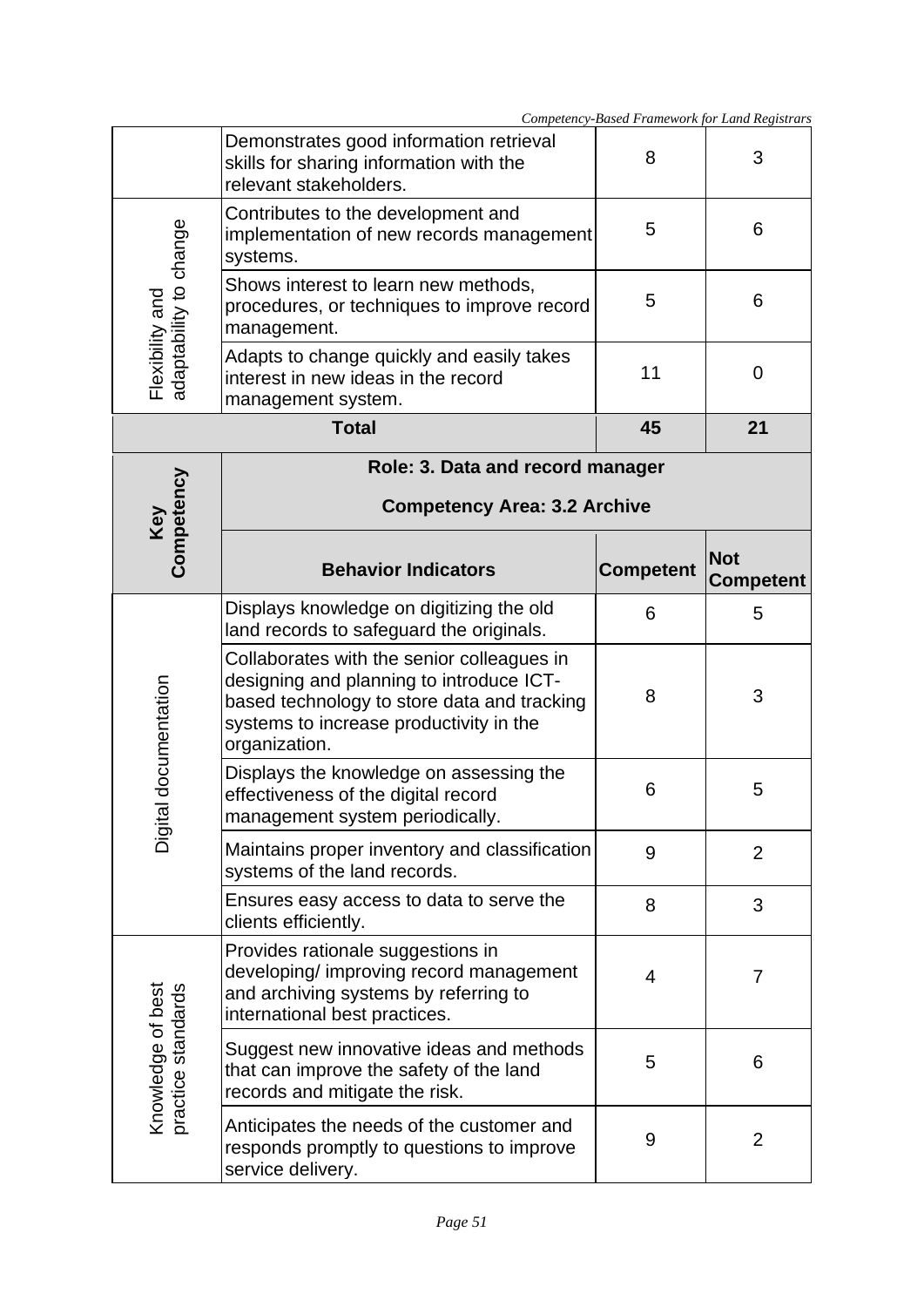|                                  | Contributes to achieving the best practices<br>in record management.<br>Total                           | 5<br>96 | 6<br>58 |
|----------------------------------|---------------------------------------------------------------------------------------------------------|---------|---------|
|                                  | Understands and ensures the importance of<br>safe and efficient storage and easy access<br>to data.     | 10      |         |
| Effective maintenance of records | Recognizes and reports the possible gaps<br>that need to be addressed to improve record<br>maintenance. | 5       | 6       |
|                                  | Understands and proposes the need for new<br>standards to meet the increasing<br>technological demands. | 5       | 6       |
|                                  | Maintains and updates the record inventory<br>systems periodically.                                     | 8       | 3       |
|                                  | Archives historical evidence and land<br>information for the long term.                                 | 8       |         |

# **3.1.2 Assessment of Performance Gap for Experienced Level (P4-P3)**

|                                                        | Key Role 1: Champion of land property conveyances                                                                                                                                                                                                                                            |                  |                                |  |
|--------------------------------------------------------|----------------------------------------------------------------------------------------------------------------------------------------------------------------------------------------------------------------------------------------------------------------------------------------------|------------------|--------------------------------|--|
| Competency<br>Key                                      | <b>Competency Area 1.1 Work Ethics and Service delivery</b>                                                                                                                                                                                                                                  |                  |                                |  |
|                                                        | <b>Behavior Indicators</b>                                                                                                                                                                                                                                                                   | <b>Competent</b> | <b>Not</b><br><b>Competent</b> |  |
| property conveyance<br>processes<br>Expert in land and | Understands and interprets the standard<br>operating procedures adhering to the Land Act of<br>Bhutan 2007, Land rules and regulations, and<br>relevant bylaws.                                                                                                                              | 17               | 4                              |  |
|                                                        | Reviews on the functioning of the land<br>transaction portal and provide suggestions for<br>improvement in the portal system.                                                                                                                                                                | 17               | 4                              |  |
|                                                        | Identifies and reviews the glitches in the system.                                                                                                                                                                                                                                           | 13               | 8                              |  |
| Bi-lingual                                             | be able to guide while computing in Dzongkha<br>and English for all official correspondences.<br>$\begin{array}{r} \n\overline{5} \\ \overline{5} \\ \overline{5} \\ \overline{5} \\ \overline{6} \\ \overline{7} \\ \overline{8}\n\end{array}$ Be able to guide the junior colleagues on MS | 13               | 8                              |  |
|                                                        | office.                                                                                                                                                                                                                                                                                      | 17               | 4                              |  |
| nform<br>ation<br>skills                               | Be able to analyze and interpret the<br>Geoinformation System (GIS) knowledge to<br>prepare comprehensive case reports.                                                                                                                                                                      | 6                | 15                             |  |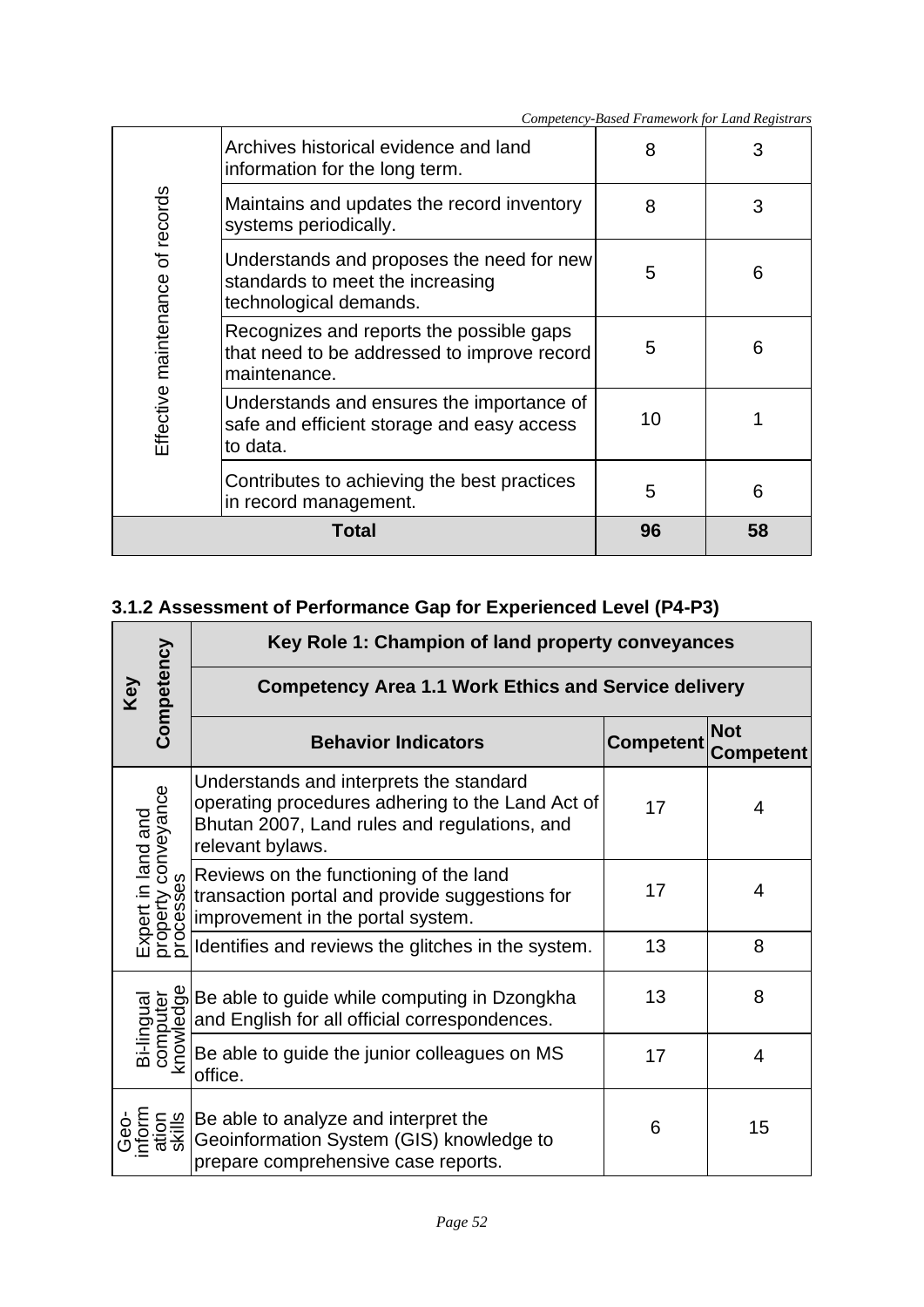|                    | Competency-Based Framework for Land Registrars                                                                                                       |                  |                                |  |
|--------------------|------------------------------------------------------------------------------------------------------------------------------------------------------|------------------|--------------------------------|--|
|                    | Designs and interprets maps as per the<br>requirement.                                                                                               | 8                | 13                             |  |
|                    | <b>Total</b>                                                                                                                                         | 91               | 56                             |  |
|                    | Role 1: Champion of land property conveyances                                                                                                        |                  |                                |  |
| competency         | <b>Competency Area: 1.2 Work ethics and organizational skills</b>                                                                                    |                  |                                |  |
|                    | <b>Behavior Indicators</b>                                                                                                                           | <b>Competent</b> | <b>Not</b><br><b>Competent</b> |  |
| Integrity          | Fosters strong work ethics culture for consistent<br>performance.                                                                                    | 20               |                                |  |
|                    | Promotes/exhibits a professional culture to be<br>more productive and motivated at work.                                                             | 18               | 3                              |  |
|                    | Ensures high-quality services are provided and a<br>positive reputation is maintained.                                                               | 16               | 5                              |  |
|                    | Fosters a culture of taking ownership of<br>achievement and as well as issues.                                                                       | 19               | $\overline{2}$                 |  |
|                    | Plans a constructive professional culture to<br>deliver innovative services.                                                                         | 13               | 8                              |  |
|                    | Displays the ability to manage change in the<br>strategic or functional direction of the<br>organization.                                            | 17               | 4                              |  |
| ⊻<br>Teamwor       | Ensures constant trend to complete assigned<br>tasks on time.                                                                                        | 15               | 6                              |  |
|                    | Recognizes the viewpoints and encourages<br>teamwork in support of achieving the<br>Department's objectives.                                         | 17               | 4                              |  |
|                    | Develops ways to direct and lead the team to<br>ensure the balance of unity and cooperation<br>among team members to provide productive<br>services. | 15               | 6                              |  |
|                    | Takes a proactive approach in identifying team<br>needs and provides appropriate support to<br>finding solutions.                                    | 18               | 3                              |  |
| Management<br>Time | Sets clearly defined work for self and the team to<br>meet the department's objectives.                                                              | 18               | 3                              |  |
|                    | Sets targets to be achieved in consultation with<br>the supervisors.                                                                                 | 19               | $\overline{2}$                 |  |
|                    | Segregates and delegates tasks to be<br>accomplished by setting both short and long-<br>term goals.                                                  | 15               | 6                              |  |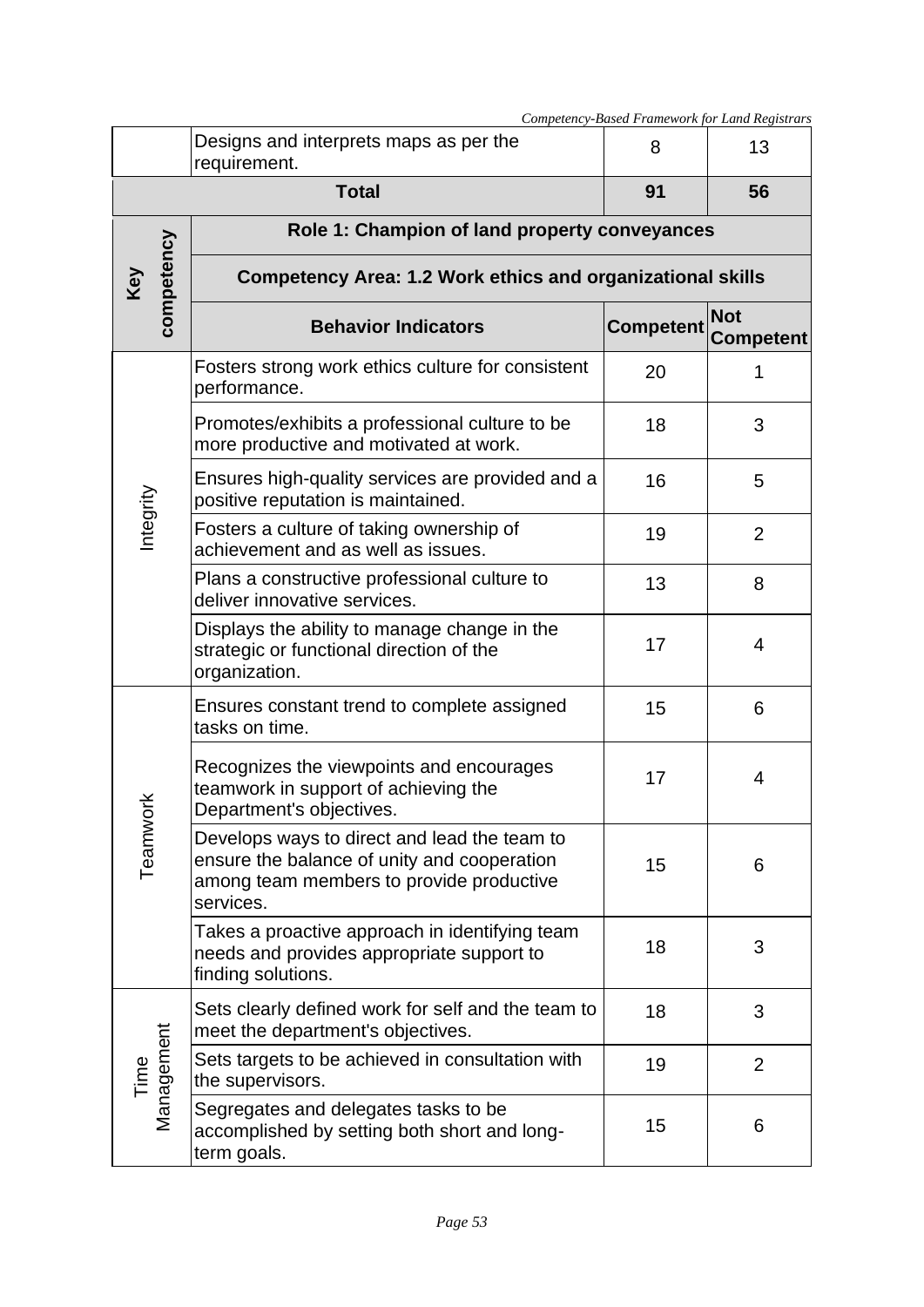|                                      | avoid procrastination that might have negative<br>consequences and affect productivity.                               | ں ا              | O                              |
|--------------------------------------|-----------------------------------------------------------------------------------------------------------------------|------------------|--------------------------------|
|                                      | Plans and controls how much time to spend on<br>specific activities.                                                  | 16               | 5                              |
|                                      | Examines situations or problems by making<br>constructive plans and timely decisions to<br>achieve optimal results.   | 16               | 5                              |
|                                      | <b>Total</b>                                                                                                          | 265              | 71                             |
|                                      | Role: 2. An advocate of land law                                                                                      |                  |                                |
|                                      | <b>Competency Area: 2.1 Leadership Skills</b>                                                                         |                  |                                |
| Competency                           | <b>Behavior Indicators</b>                                                                                            | <b>Competent</b> | <b>Not</b><br><b>Competent</b> |
|                                      | Demonstrates skills in sharing information<br>through clear oral, written, and interpersonal<br>communication skills. | 18               | 3                              |
|                                      | Demonstrates communication skills in Dzongkha<br>and other dialects.                                                  | 17               | $\overline{4}$                 |
|                                      | Fosters right understanding and good listening<br>skills to understand other people's perspective.                    | 17               | $\overline{4}$                 |
|                                      | Guides colleagues to promote client-friendly<br>gestures and maintains politeness.                                    | 15               | 6                              |
| ic relation and communication skills | Reviews the feedback and develops a<br>systematic mechanism to correct the issues.                                    | 17               | 4                              |
|                                      | Demonstrates and guides in maintaining<br>professional decorum at all times.                                          | 16               | 5                              |
| Publ                                 | Exhibits effective strategies while providing<br>services to differently-abled people.                                | 11               | 10                             |
|                                      | Reviews and recommends the decisions.                                                                                 | 18               | 3                              |
| making                               | Ensures and educates colleagues to understand<br>the circumstances and consequences before<br>making decisions.       | 18               | 3                              |
|                                      | Demonstrates the ability to successfully                                                                              |                  |                                |

Ensures to assign tasks with achievable goals to

**Key** 

*Competency-Based Framework for Land Registrars*

13 8

Negotiation Decision Negotiation skills Demonstrates the ability to successfully persuade and convince others. 15 6 Demonstrates skills to negotiate where there are opposing ideas and convey his/her opinion successfully in compliance with the agency's rules, regulations, and policies. 17 4 **Total 179 52**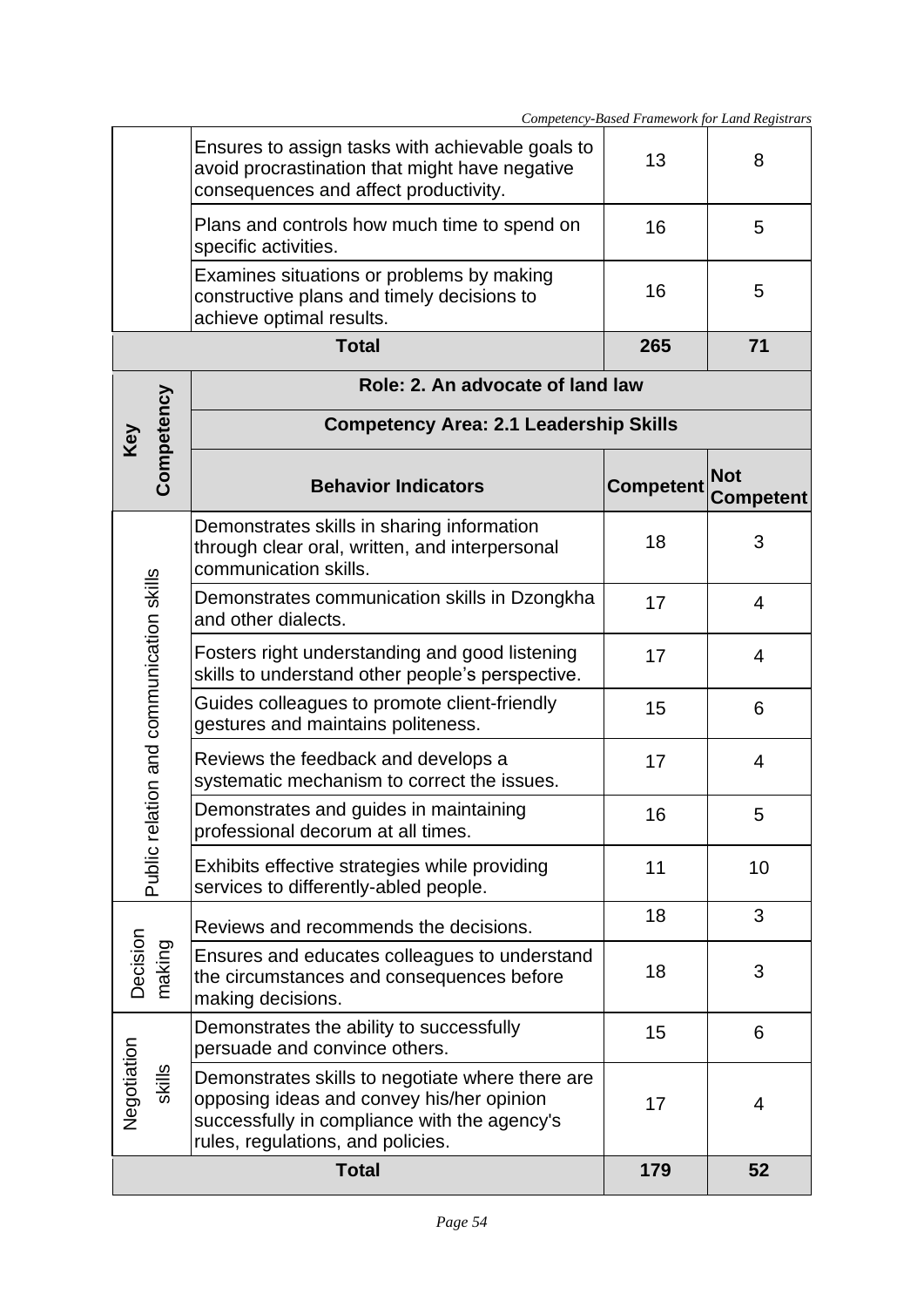|                                                 | Role: 2. An advocate of Land laws                                                                                                                                                                            |                  |                                |  |  |
|-------------------------------------------------|--------------------------------------------------------------------------------------------------------------------------------------------------------------------------------------------------------------|------------------|--------------------------------|--|--|
| competency                                      | <b>Competency Area: 2.2 Data analytics</b>                                                                                                                                                                   |                  |                                |  |  |
|                                                 | <b>Behavior Indicators</b>                                                                                                                                                                                   | <b>Competent</b> | <b>Not</b><br><b>Competent</b> |  |  |
|                                                 | Introduces various relevant mechanisms to<br>identify issues/opportunities/fraud detection and<br>its options to address them.                                                                               | 15               | 6                              |  |  |
| Problem-solving skills                          | Takes multiple perspectives into account and<br>evaluates their feasibility, effectiveness, and<br>risks.                                                                                                    | 17               | 4                              |  |  |
|                                                 | Assists and suggests the colleagues explore<br>effective options to address the<br>problems/opportunities considering the situation.                                                                         | 17               | 4                              |  |  |
|                                                 | Validates the collected comprehensive<br>information and data to support decision-making.                                                                                                                    | 17               | 4                              |  |  |
| Research<br>& analytical<br>thinking<br>skills  | Identifies patterns, trends, and root causes to<br>anticipate potential challenges and develops<br>solutions and mitigation plans.                                                                           | 15               | 6                              |  |  |
|                                                 | <b>Total</b>                                                                                                                                                                                                 | 81               | 24                             |  |  |
|                                                 | Role: 3. Data and record manager                                                                                                                                                                             |                  |                                |  |  |
| Key<br>Competency                               | <b>Competency Area: 3.1 Record management</b>                                                                                                                                                                |                  |                                |  |  |
|                                                 | <b>Behavior Indicators</b>                                                                                                                                                                                   | <b>Competent</b> | <b>Not</b><br><b>Competent</b> |  |  |
| Record keeping knowledge                        | Establishes, interprets, and guides the<br>implementation of the policies, systems, and<br>procedures to streamline the record-keeping<br>methodologies to increase the productivity of the<br>organization. | 12               | 9                              |  |  |
|                                                 | Ensures the highest standard of maintaining<br>records in an accountable and reliable manner.                                                                                                                | 11               | 10                             |  |  |
|                                                 | Guides and ensures good information retrieval<br>skills are instilled in colleagues for sharing with<br>relevant stakeholders.                                                                               | 13               | 8                              |  |  |
|                                                 | Discovers and suggests improvements in the<br>existing record management systems.                                                                                                                            | 16               | 5                              |  |  |
| and<br>adaptability<br>to change<br>Flexibility | Reviews new methods, procedures, or<br>techniques to improve record management.                                                                                                                              | 14               | 7                              |  |  |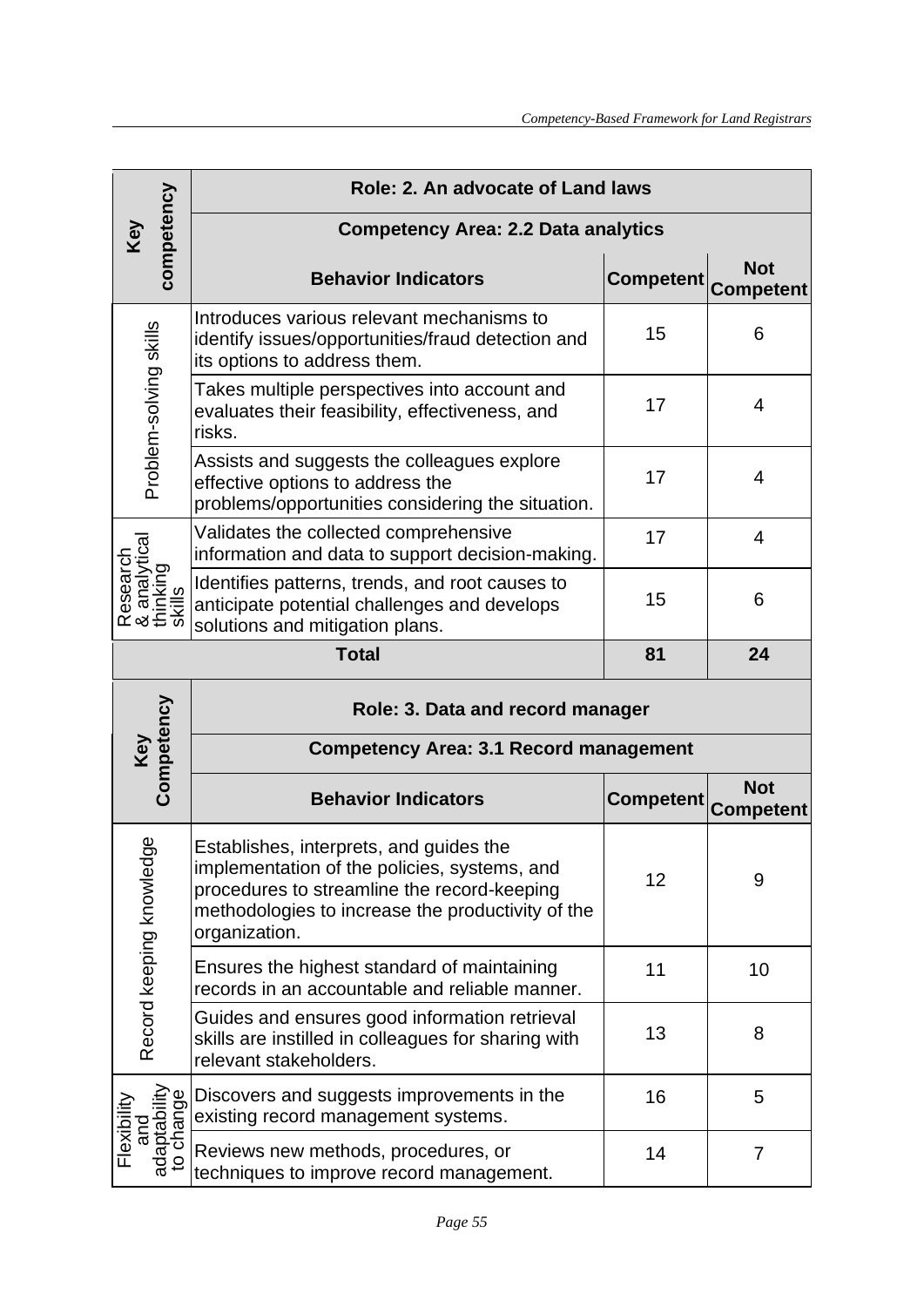|                                     |                                                                                                                                                            | Competency-Based Framework for Land Registrars |                                   |
|-------------------------------------|------------------------------------------------------------------------------------------------------------------------------------------------------------|------------------------------------------------|-----------------------------------|
|                                     | Makes suggestions for change and guides<br>colleagues to adapt to new development.                                                                         | 14                                             | 7                                 |
|                                     | <b>Total</b>                                                                                                                                               | 80                                             | 46                                |
|                                     | Role 3: Data and record manager                                                                                                                            |                                                |                                   |
| competency<br>Key                   | <b>Competency Area: 3.2 Archive</b>                                                                                                                        |                                                |                                   |
|                                     | <b>Behavior Indicators</b>                                                                                                                                 |                                                | <b>Not</b><br>Competent Competent |
|                                     | Plans and executes the digitizing of the old land<br>records to safeguard the originals.                                                                   | 11                                             | 10                                |
|                                     | Initiates, designs, and plans to introduce ICT-<br>based technology to store data and tracking<br>systems to increase productivity in the<br>organization. | 9                                              | 12                                |
| Digital documentation               | Guides in assessing and evaluating the<br>effectiveness of the digital record management<br>system periodically.                                           | 13                                             | 8                                 |
|                                     | Guides to maintain proper inventory and<br>classification systems of the land records.                                                                     | 14                                             | $\overline{7}$                    |
|                                     | Reviews and propose new mechanisms for easy<br>access to data to serve the clients efficiently.                                                            | 14                                             | $\overline{7}$                    |
| standards                           | Takes the initiative in developing new/improved<br>record management and archiving systems by<br>referring to the international best practices.            | 8                                              | 13                                |
| Knowledge of best<br>practice       | Review and guides to propose new innovative<br>ideas and methods for the safety of land records<br>and mitigate the risk.                                  | 11                                             | 10                                |
|                                     | Explores avenues to achieve the highest<br>standard of public service delivery.                                                                            | 15                                             | 6                                 |
|                                     | Ensures proper archiving of the historical<br>evidence and land information for the long term.                                                             | 15                                             | 6                                 |
|                                     | Organizes and reviews the record inventory<br>systems periodically.                                                                                        | 10                                             | 11                                |
| Effective maintenance of<br>records | Reviews and supports the need for new<br>standards to meet the increasing technological<br>demands.                                                        | 14                                             | 7                                 |
|                                     | Leads and addresses the reported gaps to<br>improve the record maintenance.                                                                                | 12                                             | 9                                 |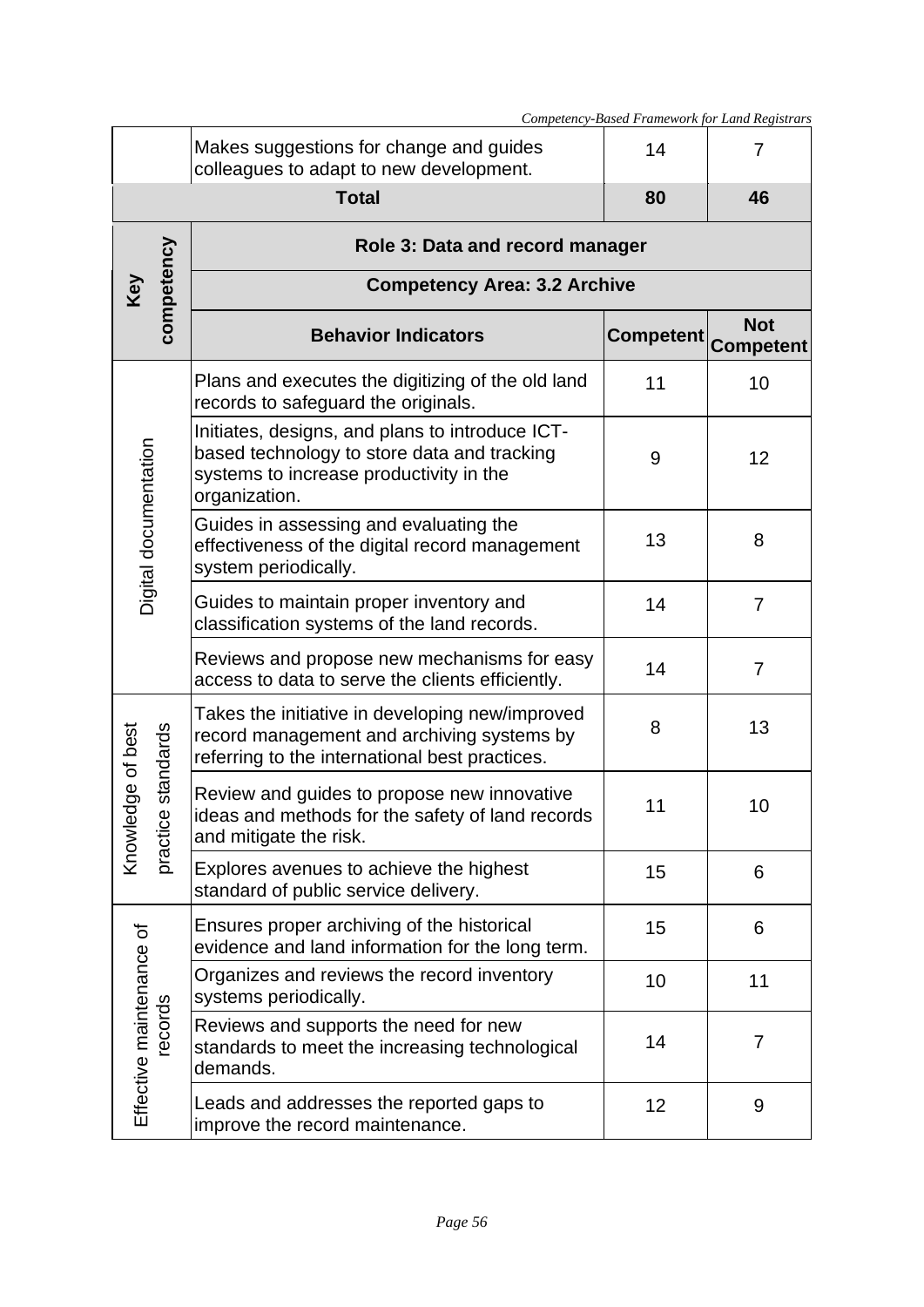|                                                                                                             |     | Competency-Based Framework for Land Registrars |
|-------------------------------------------------------------------------------------------------------------|-----|------------------------------------------------|
| Emphasizes the importance of safe and efficient<br>storage and easy access to data.                         | 15  |                                                |
| Leads and educates the colleagues to contribute<br>to achieving the best practices in record<br>management. | 13  |                                                |
| Total                                                                                                       | 174 | 120                                            |

### **3.1.3 Assessment of Performance Gap for Advanced Level (P2-P1)**

|                                           |                                                                                                                                                                          | Key Role 1: Champion of land property conveyances |                            |  |  |
|-------------------------------------------|--------------------------------------------------------------------------------------------------------------------------------------------------------------------------|---------------------------------------------------|----------------------------|--|--|
|                                           | <b>Competency Area 1.1 Work Ethics and Service delivery</b>                                                                                                              |                                                   |                            |  |  |
| Key<br>Competency                         |                                                                                                                                                                          |                                                   | <b>Not</b>                 |  |  |
|                                           | <b>Behavior Indicators</b>                                                                                                                                               |                                                   | <b>Competent Competent</b> |  |  |
| property conveyance<br>Expert in land and | Guides the colleagues to understand the<br>standard operating procedures adhering to<br>the Land Act of Bhutan 2007, Land rules<br>and regulations, and relevant bylaws. | $\overline{4}$                                    | 1                          |  |  |
| processes                                 | Ensures that the functioning of the land<br>transaction portal is up to date.                                                                                            | 5                                                 | 0                          |  |  |
|                                           | Oversee and leads the colleagues to acquire<br>basic IT skills to troubleshoot the system<br>problems.                                                                   | $\overline{4}$                                    | 1                          |  |  |
| computer<br>knowledge                     | Demonstrates high-caliber writing and typing<br>skills in Dzongkha and English for all official<br>correspondence.                                                       | $\overline{4}$                                    | 1                          |  |  |
| Bi-lingual                                | Demonstrates advanced knowledge of MS<br>office.                                                                                                                         | $\overline{4}$                                    | 1                          |  |  |
| nformation<br>skills<br>Geo-              | Understands basic Geo-information System<br>(GIS) knowledge to prepare comprehensive<br>case reports.                                                                    | $\overline{2}$                                    | 3                          |  |  |
|                                           | Understands basic map reading.                                                                                                                                           | $\overline{2}$                                    | 3                          |  |  |
|                                           | <b>Total</b>                                                                                                                                                             | 25                                                | 10                         |  |  |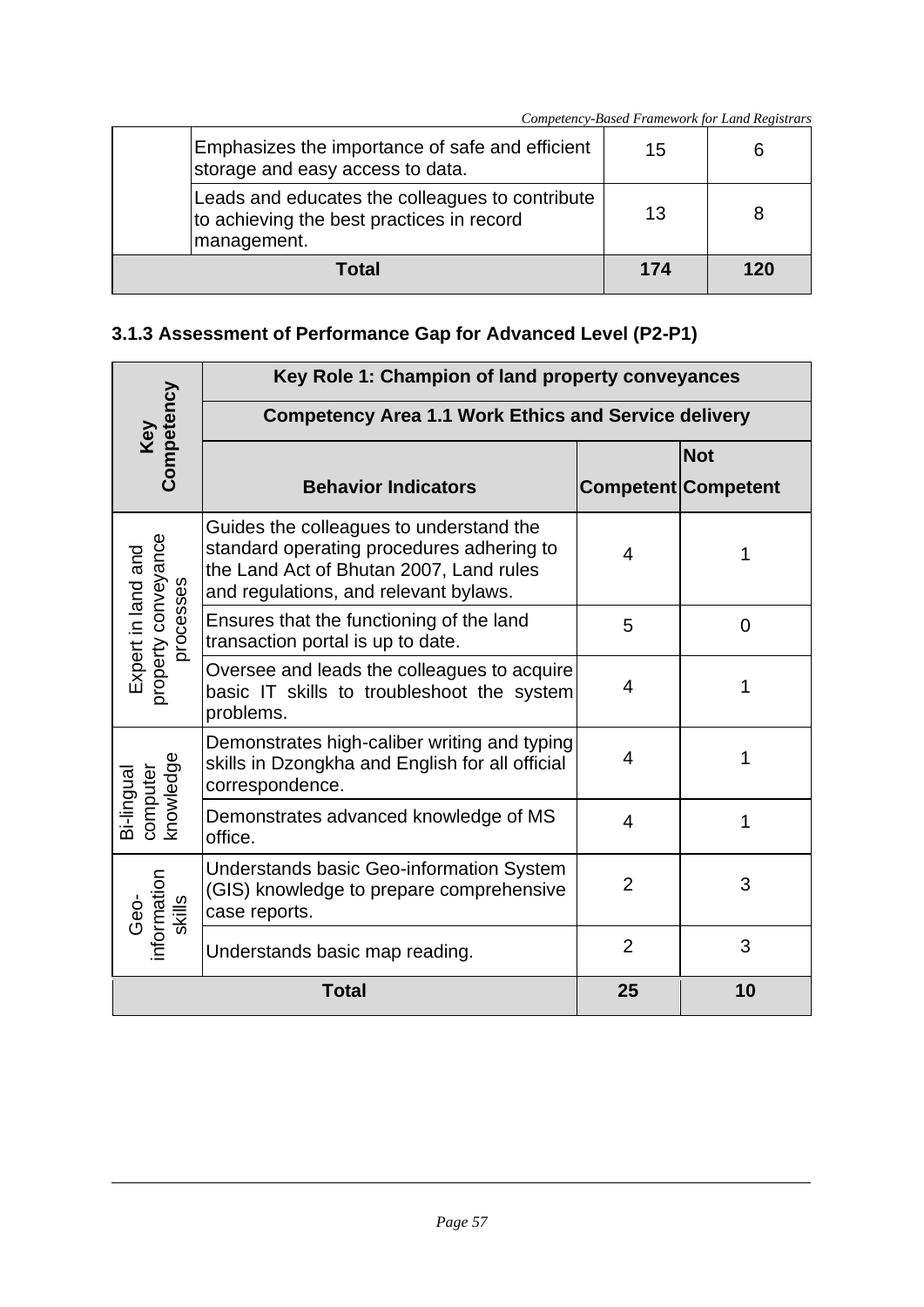|                   | Role 1: Champion of land property conveyances                                                                                               |   |                            |
|-------------------|---------------------------------------------------------------------------------------------------------------------------------------------|---|----------------------------|
| Competency<br>Key | <b>Competency Area: 1.2 Work ethics and organizational skills</b>                                                                           |   |                            |
|                   |                                                                                                                                             |   | <b>Not</b>                 |
|                   | <b>Behavior Indicators</b>                                                                                                                  |   | <b>Competent Competent</b> |
|                   | Displays and encourages strong work ethics<br>for consistent performance.                                                                   | 5 | $\overline{0}$             |
|                   | Model exemplary practices that motivate<br>professional culture to be more productive at<br>work.                                           | 5 | 0                          |
| Integrity         | Monitors and evaluates the service provided<br>and the reputation maintained by the junior<br>colleagues.                                   | 5 | $\mathbf 0$                |
|                   | Guides to develop a plan for constructive<br>professional culture to deliver innovative<br>services.                                        | 4 | 1                          |
|                   | Ensures that the employees can withstand<br>the change in the strategic or functional<br>direction of the organization.                     | 5 | $\mathbf 0$                |
|                   | Manifests exemplary practices that motivate<br>colleagues to complete the assigned task on<br>time.                                         | 5 | $\overline{0}$             |
|                   | Motivates and inspires the team members to<br>achieve the Department's objectives.                                                          | 5 | $\mathbf 0$                |
| Teamwork          | Inspires, invest time and ensures unity and<br>cooperation among the team members to<br>provide productive services.                        | 5 | $\mathbf 0$                |
|                   | In consultation with the top management,<br>builds an effective management team to<br>identify solutions.                                   | 5 | 0                          |
|                   | Monitors the performance of the team in<br>meeting the assigned deadlines and<br>objectives.                                                | 5 | $\mathbf 0$                |
|                   | Strategizes and monitors the employee to<br>achieve the target.                                                                             | 5 | $\mathbf 0$                |
| Time management   | Ensures the colleagues have all the required<br>skills to prioritize tasks to be accomplished<br>by setting both short and long-term goals. | 4 | 1                          |
|                   | Monitors the performance of the team<br>members and motivates them to pursue an                                                             | 5 | $\mathbf 0$                |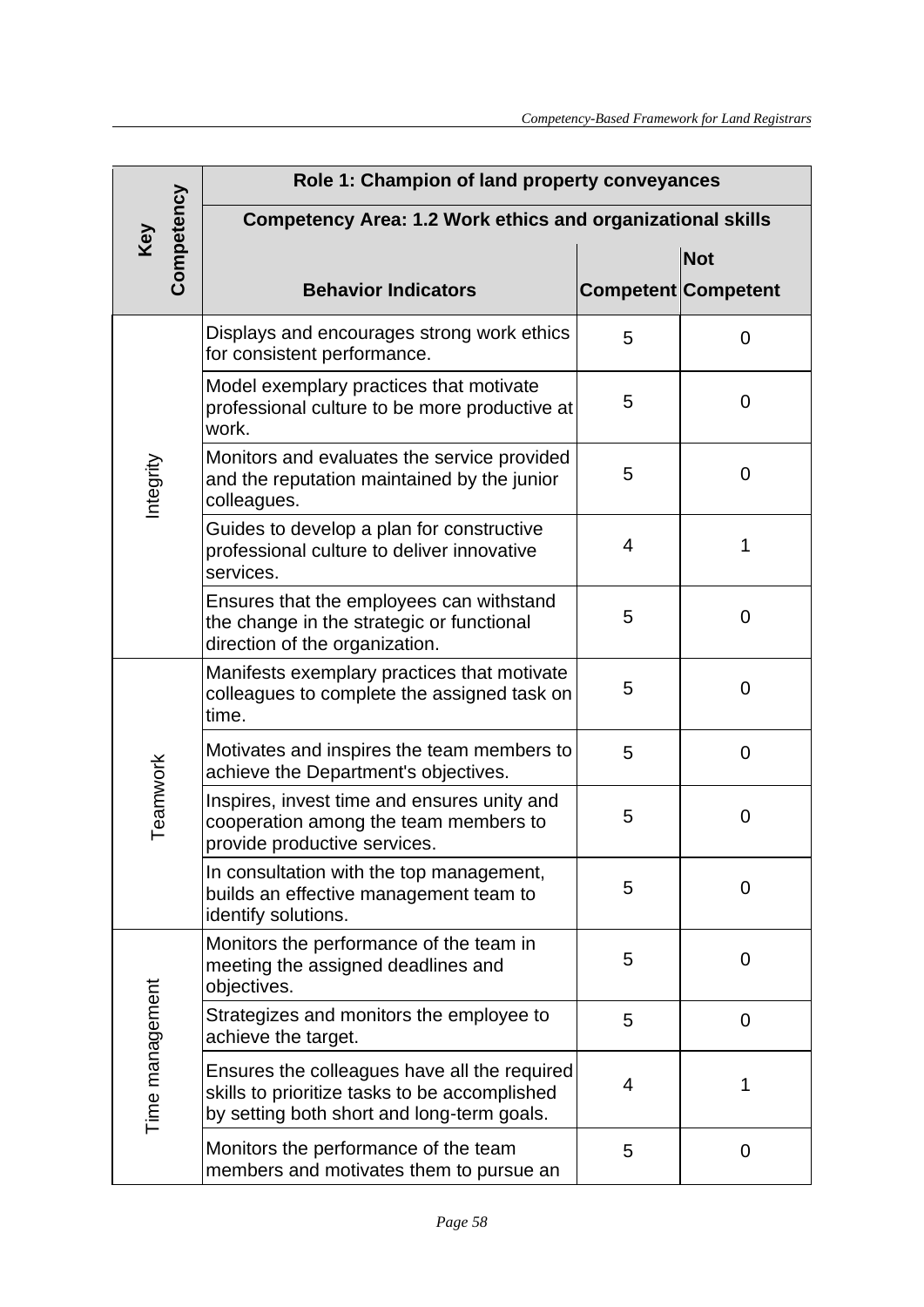|                                                                                                                              |   | Competency-Based Framework for Land Registrars |
|------------------------------------------------------------------------------------------------------------------------------|---|------------------------------------------------|
| innovative approach to prioritize the work.                                                                                  |   |                                                |
| Mentors the planning and control on how<br>much time to spend on specific activities.                                        | b |                                                |
| Guides examining situations or problems<br>and making constructive plans and timely<br>decisions to achieve optimal results. | 5 |                                                |
| Total                                                                                                                        |   |                                                |

|                                          | Role: 2. An advocate of land act                                                                                      |                          |                            |  |
|------------------------------------------|-----------------------------------------------------------------------------------------------------------------------|--------------------------|----------------------------|--|
| Competency                               | <b>Competency Area: 2.1 Leadership Skills</b>                                                                         |                          |                            |  |
| Key                                      |                                                                                                                       |                          | <b>Not</b>                 |  |
|                                          | <b>Behavior Indicators</b>                                                                                            |                          | <b>Competent Competent</b> |  |
|                                          | Motivates and ensures information sharing<br>through clear oral, written, and interpersonal<br>communication skills.  | 5                        | 0                          |  |
|                                          | Exhibits sound communication skills in<br>Dzongkha and other dialects.                                                | 5                        | $\mathbf 0$                |  |
| Public relation and communication skills | Encourages colleagues to foster listening<br>skills to understand the perspectives of<br>other people.                | 5                        | $\mathbf 0$                |  |
|                                          | Leads and guides colleagues to promote<br>client-friendly gestures and maintains<br>politeness.                       | 5                        | $\overline{0}$             |  |
|                                          | Creates an enabling environment to support<br>the feedback loop system to increase the<br>productivity of the office. | $\overline{\mathcal{L}}$ | 1                          |  |
|                                          | Mentors and displays the highest level of<br>maintaining professional decorum at all<br>times.                        | 5                        | $\mathbf 0$                |  |
|                                          | Ensures and guides in using effective<br>strategies while providing services to<br>differently-abled people.          | 5                        | $\overline{0}$             |  |
|                                          | Champions collaborative and sound<br>ddecision-making.                                                                | $\overline{4}$           | $\mathbf 1$                |  |
| Decision<br>making                       | Encourages colleagues to understand the<br>circumstances and consequences while<br>taking a decision.                 | 4                        | 1                          |  |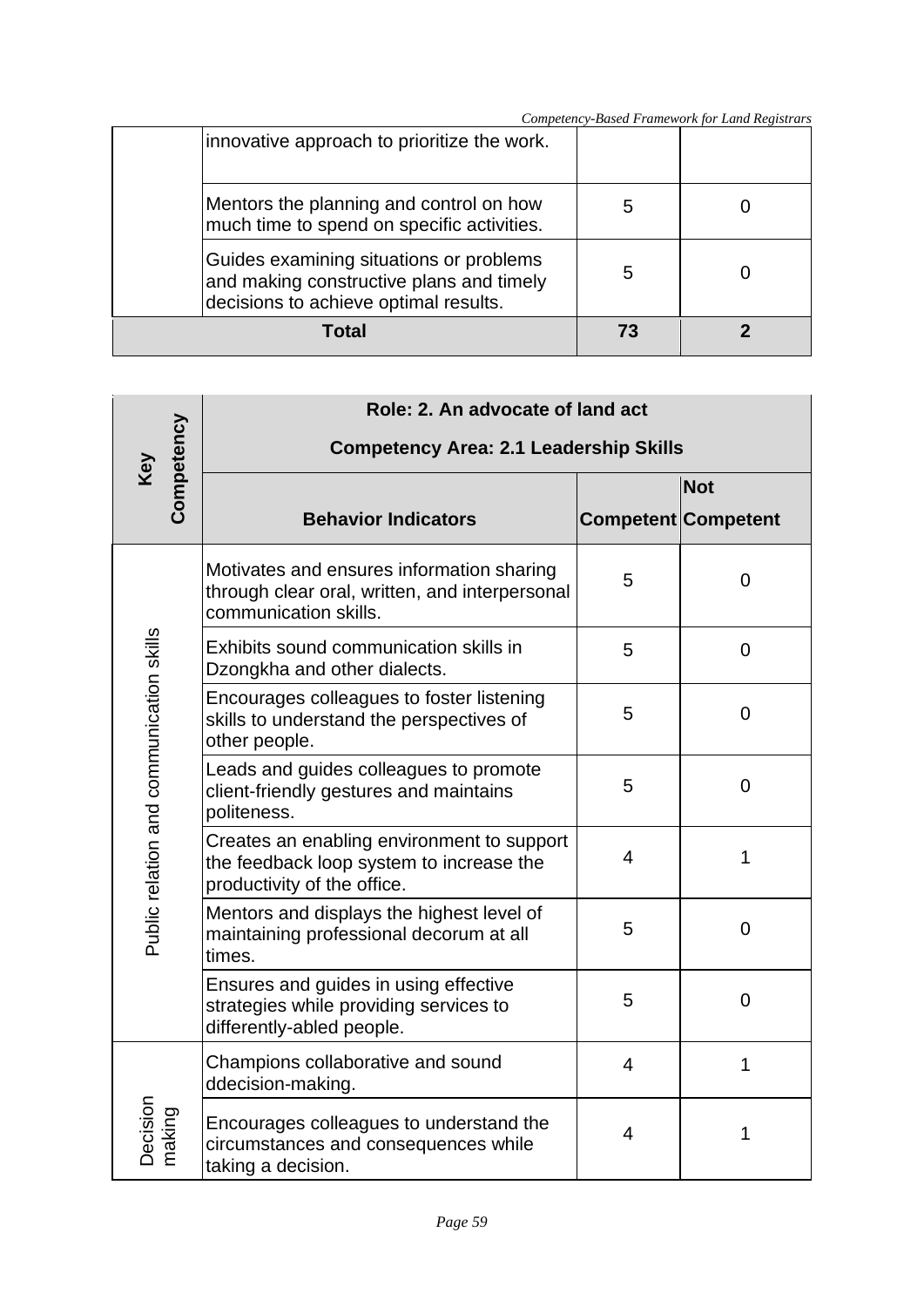|                    | Instills in colleagues the ability to<br>successfully persuade and convince others.                                                                                                                   | 5  |  |
|--------------------|-------------------------------------------------------------------------------------------------------------------------------------------------------------------------------------------------------|----|--|
| Negotiation skills | Identifies and focuses on solutions to<br>negotiate where there are opposing ideas<br>and convey his/her opinion successfully in<br>compliance with the agency's rules,<br>regulations, and policies. | 5  |  |
|                    | Total                                                                                                                                                                                                 | 52 |  |

|                                                          | Role: 2. An advocate of Land laws                                                                                                                                                                |                  |                                |  |
|----------------------------------------------------------|--------------------------------------------------------------------------------------------------------------------------------------------------------------------------------------------------|------------------|--------------------------------|--|
| Competency                                               | <b>Competency Area: 2.2 Data analytics</b>                                                                                                                                                       |                  |                                |  |
| <b>Key</b>                                               |                                                                                                                                                                                                  |                  | <b>Not</b>                     |  |
|                                                          | <b>Behavior Indicators</b>                                                                                                                                                                       |                  | <b>Competent Competent</b>     |  |
| Problem-solving skills                                   | Guides colleagues to develop various<br>relevant mechanisms to identify<br>issues/opportunities/fraud detection and its<br>options to address them.                                              | 5                | $\overline{0}$                 |  |
|                                                          | Reviews and analyzes the proposed options<br>to minimize adverse consequences.                                                                                                                   | 5                | $\overline{0}$                 |  |
|                                                          | Guides and encourages the colleagues to<br>explore effective options to address the<br>problems/opportunities considering the<br>situation.                                                      | 5                | $\overline{0}$                 |  |
| Research<br>analytical<br>thinking<br>thinking<br>skills | Reviews and approves the appropriate<br>comprehensive information and data to<br>support decision-making.                                                                                        | 5                | $\overline{0}$                 |  |
|                                                          | Provides the analytical means and<br>resources to achieve the best goals.                                                                                                                        | 5                | $\overline{0}$                 |  |
|                                                          | <b>Total</b>                                                                                                                                                                                     | 25               | $\bf{0}$                       |  |
|                                                          | Role: 3. Data and record manager                                                                                                                                                                 |                  |                                |  |
| Competency<br>Key                                        | <b>Competency Area: 3.1 Record management</b>                                                                                                                                                    |                  |                                |  |
|                                                          | <b>Behavior Indicators</b>                                                                                                                                                                       | <b>Competent</b> | <b>Not</b><br><b>Competent</b> |  |
| Record<br>keeping<br>knowledge                           | Leads the establishment and<br>implementation of the policies, systems, and<br>procedures to streamline the record-keeping<br>methodologies to increase the productivity<br>of the organization. | 5                | $\overline{0}$                 |  |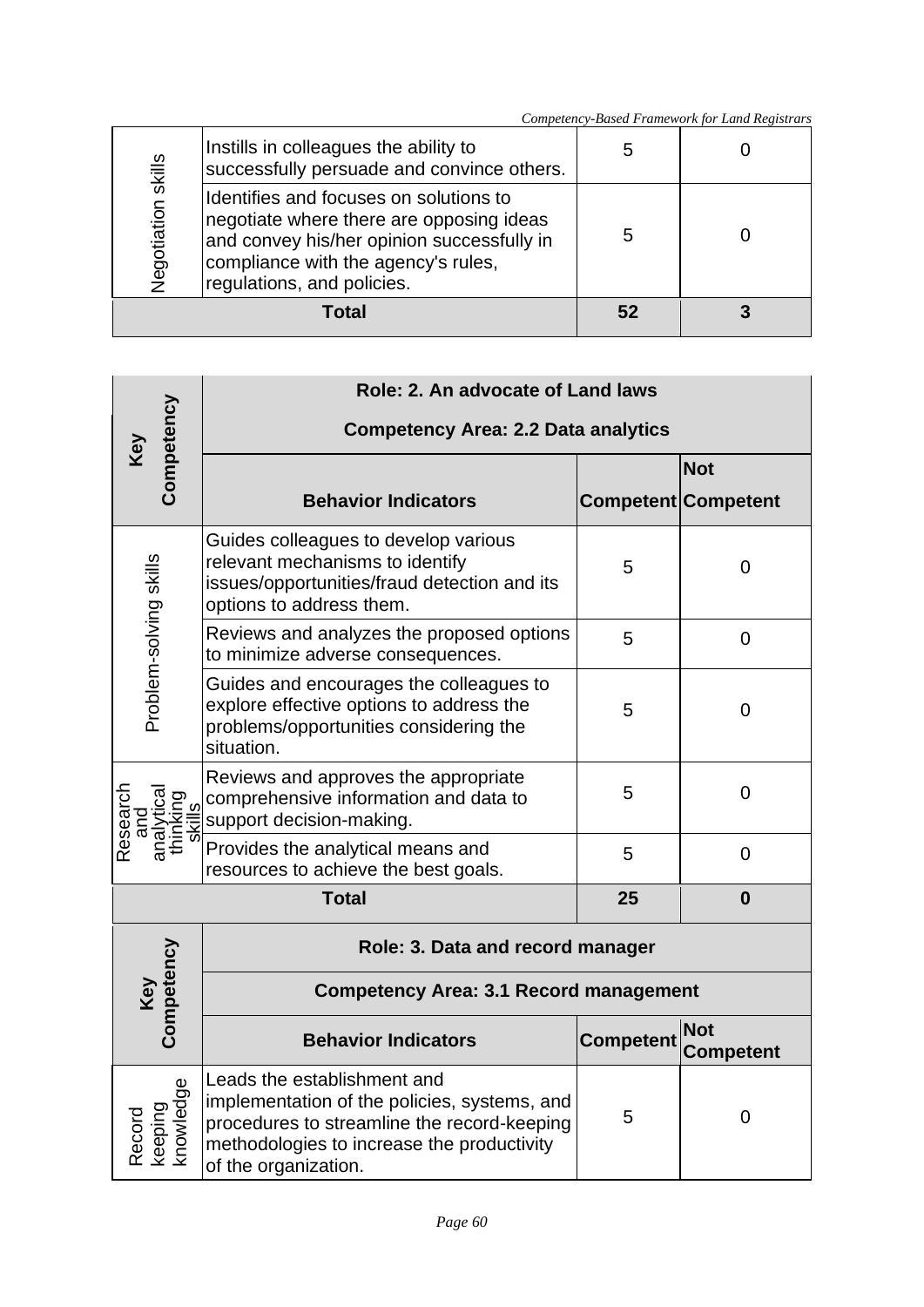|                                            | Displays exemplary practices in maintaining<br>records in an accountable and reliable<br>manner.                                                                        | 5                | 0                              |  |
|--------------------------------------------|-------------------------------------------------------------------------------------------------------------------------------------------------------------------------|------------------|--------------------------------|--|
|                                            | Monitors and assures that the colleagues<br>have good information retrieval skills for<br>sharing with relevant stakeholders.                                           | 5                | 0                              |  |
|                                            | Encourages innovative ideas for the<br>improvement of the record management<br>systems.                                                                                 | 5                | 0                              |  |
| Flexibility and<br>adaptability to change  | Develops and evaluates new methods,<br>procedures, or techniques to improve record<br>management.                                                                       | 5                | 0                              |  |
|                                            | Embraces innovation and consistently<br>strives to change for the improvement of the<br>record management system.                                                       | 5                | $\overline{0}$                 |  |
|                                            | <b>Total</b>                                                                                                                                                            | 30               | $\bf{0}$                       |  |
|                                            | Role 3: Data and record manager                                                                                                                                         |                  |                                |  |
|                                            | <b>Competency Area: 3.2 Archive</b>                                                                                                                                     |                  |                                |  |
| Key<br>Competency                          | <b>Behavior Indicators</b>                                                                                                                                              | <b>Competent</b> | <b>Not</b><br><b>Competent</b> |  |
|                                            |                                                                                                                                                                         |                  |                                |  |
|                                            | Implements and monitors the proposed<br>mechanism and system to digitize the old<br>land records to safeguard the originals.                                            | 5                | 0                              |  |
|                                            | Leads and reviews in designing and<br>planning to introduce ICT based technology<br>to store data and tracking systems to<br>increase productivity in the organization. | 4                | 1                              |  |
| entation                                   | Monitors and evaluates the effectiveness of<br>the digital record management system<br>periodically.                                                                    | 5                | 0                              |  |
| Digital docum                              | Monitors and ensures proper inventory and<br>classification systems of the land records<br>are in place.                                                                | 5                | 0                              |  |
|                                            | Monitors access to data to serve the clients and<br>inspect it complies with the standard procedures<br>and policy laid down by the organization.                       | 5                | $\mathbf 0$                    |  |
| Knowledge of<br>best practice<br>standards | Leads colleagues in developing<br>new/improved record management and<br>archiving systems by referring to the<br>international best practices.                          | 4                | 1                              |  |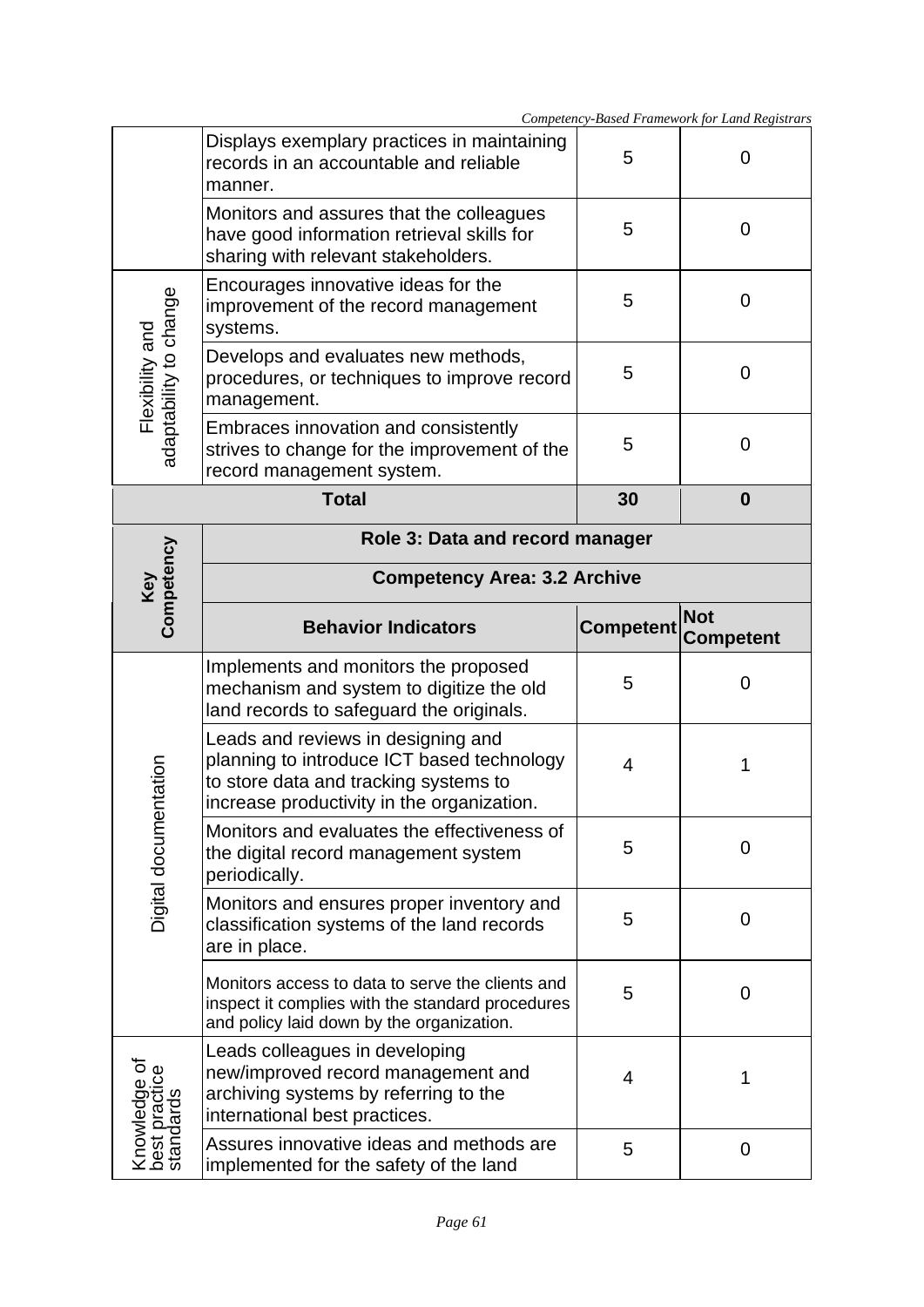|                                  | records and mitigate the risk.                                                                                                                                         |    |          |
|----------------------------------|------------------------------------------------------------------------------------------------------------------------------------------------------------------------|----|----------|
|                                  | Reviews and submits the best practices that<br>may be adopted for enhancing the public<br>service delivery to the higher authority for<br>approval and implementation. | 5  | 0        |
|                                  | Monitors the archiving of the historical<br>evidence and land information for the long<br>term.                                                                        | 4  |          |
|                                  | Monitors and evaluates the inventory<br>systems periodically.                                                                                                          | 5  | 0        |
| Effective maintenance of records | Monitors and evaluates the proposed<br>standards to meet the increasing<br>technological demands.                                                                      | 5  | 0        |
|                                  | Monitors the record system to ensure that all<br>the possible gaps are addressed.                                                                                      | 5  | 0        |
|                                  | Monitors and assures safe and efficient<br>storage and easy access to data.                                                                                            | 5  | $\Omega$ |
|                                  | Monitors and provides feedback to the<br>colleagues to achieve the best practices in<br>record management.                                                             | 5  | 0        |
|                                  | <b>Total</b>                                                                                                                                                           | 67 | 3        |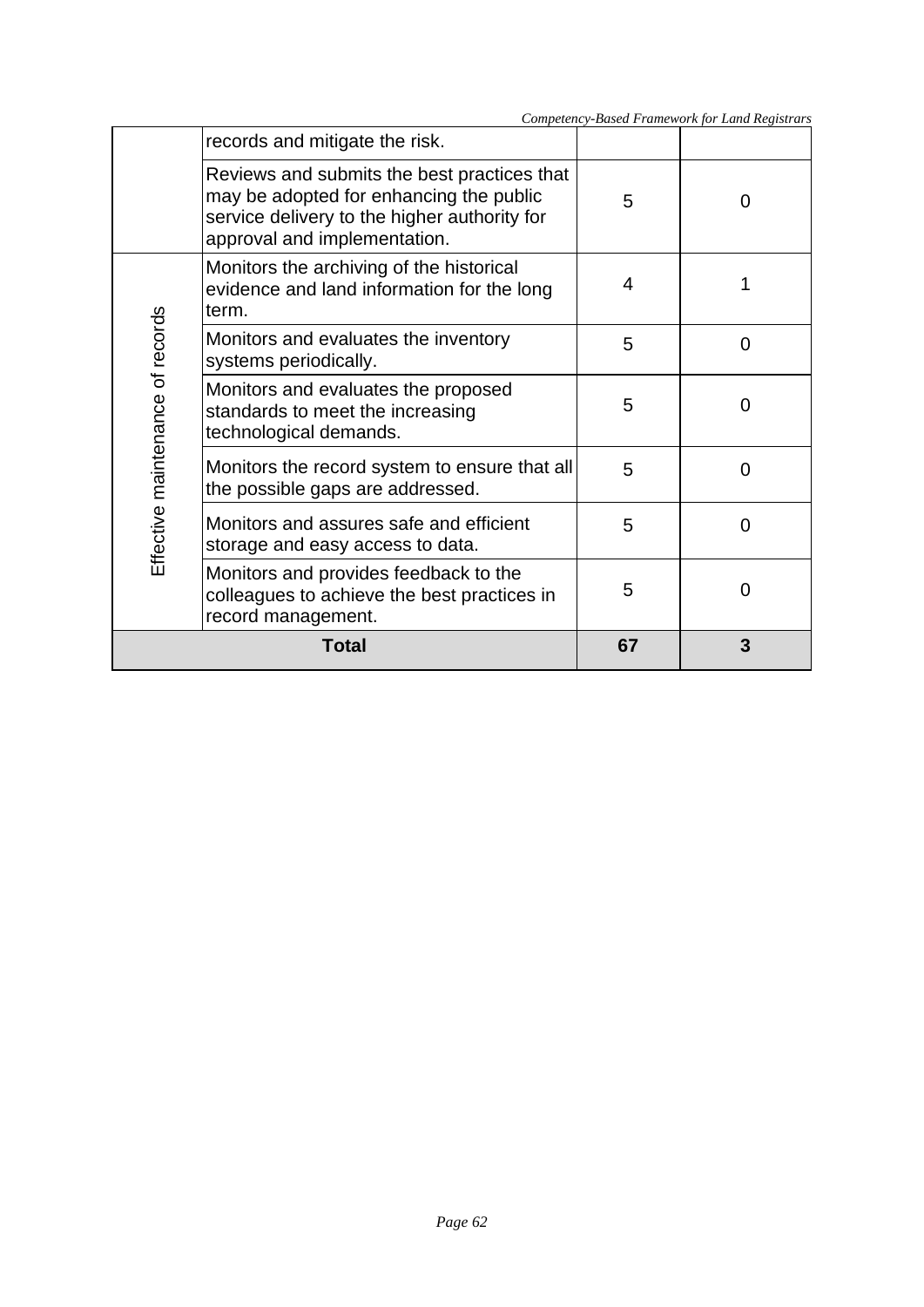## **3.2. Consolidated Performance Gap Assessment of all Proficiency Levels**

|                                          |                                                        | Key Role 1: Champion of land property conveyances                                                                                                     |       |                                               |             |  |  |  |
|------------------------------------------|--------------------------------------------------------|-------------------------------------------------------------------------------------------------------------------------------------------------------|-------|-----------------------------------------------|-------------|--|--|--|
|                                          |                                                        | <b>Behavioral Indicator</b>                                                                                                                           |       | <b>Proficiency Level (%</b><br>Not competent) |             |  |  |  |
| <b>Competency Area</b>                   | Key Competency                                         |                                                                                                                                                       | Entry | Experienced                                   | Advanced    |  |  |  |
| Technical Skills                         | property conveyance<br>Expert in land and<br>processes | Well versed with the standard operating<br>procedures adhering to the Land Act of<br>Bhutan 2007, Land rules and regulations,<br>and relevant bylaws. | 8.3   | 21.1                                          | $\mathbf 0$ |  |  |  |
|                                          |                                                        | Aware and up to date on the functioning of<br>the land transaction portal.                                                                            | 25    | 21.1                                          | $\mathbf 0$ |  |  |  |
|                                          |                                                        | Understands basic IT skills to troubleshoot<br>problems in the system.                                                                                | 41.7  | 36.8                                          | 20          |  |  |  |
|                                          | knowledge<br>computer<br>Bi-lingual                    | Demonstrates writing and typing skills in<br>Dzongkha and English for all official<br>correspondences.                                                | 25    | 31.6                                          | 20          |  |  |  |
|                                          |                                                        | Demonstrates advanced knowledge of MS<br>office.                                                                                                      | 16.7  | 15.8                                          | 20          |  |  |  |
|                                          | Geo-<br>Information<br>skills                          | Understands basic Geo-information<br>System (GIS) knowledge to prepare<br>comprehensive case reports.                                                 | 58.4  | 68.4                                          | 60          |  |  |  |
|                                          |                                                        | Designs and publishes maps as per the<br>requirement.                                                                                                 | 16.7  | 57.9                                          | 60          |  |  |  |
| organizational skills<br>Work ethics and |                                                        | Demonstrates consistent and<br>uncompromising morals with adherence to<br>ethical principles.                                                         | 8.3   | 5.3                                           | 0           |  |  |  |
|                                          | Integrity                                              | Promotes a professional culture to be more<br>productive and motivated at work.                                                                       | 25    | 15.8                                          | $\mathbf 0$ |  |  |  |
|                                          |                                                        | Provides high-quality service and<br>maintains a positive reputation.                                                                                 | 25    | 21.1                                          | $\mathbf 0$ |  |  |  |
|                                          |                                                        | Takes responsibility for own work,<br>including issues.                                                                                               | 0     | 5.3                                           | $\mathbf 0$ |  |  |  |

### **3.2.1. Key Role 1: Champion of land property conveyances**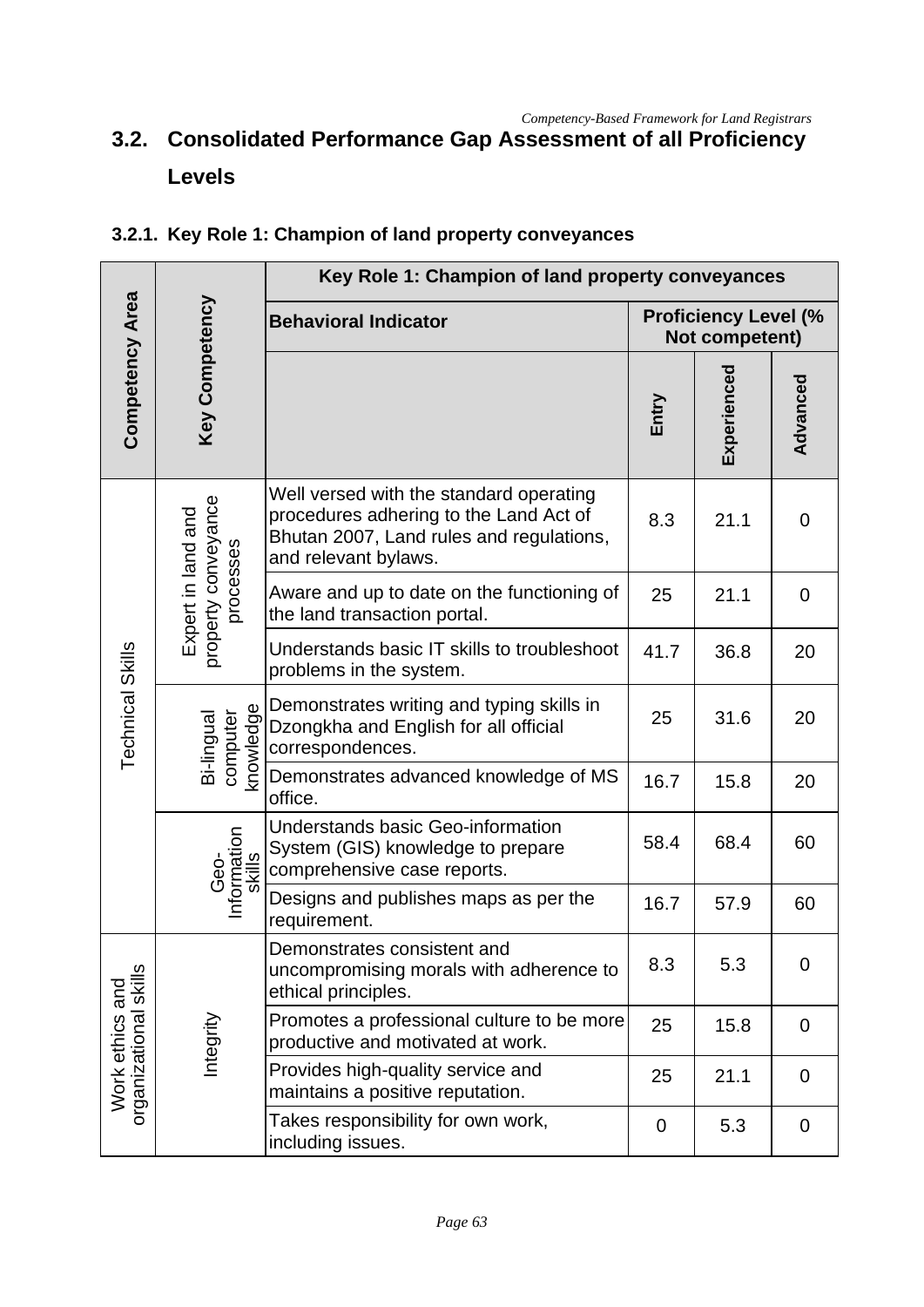|                        | Key Competency  | Competency Basea I ramework for Bana Registrars<br>Key Role 1: Champion of land property conveyances                 |                                               |             |                  |  |  |  |
|------------------------|-----------------|----------------------------------------------------------------------------------------------------------------------|-----------------------------------------------|-------------|------------------|--|--|--|
| <b>Competency Area</b> |                 | <b>Behavioral Indicator</b>                                                                                          | <b>Proficiency Level (%</b><br>Not competent) |             |                  |  |  |  |
|                        |                 |                                                                                                                      | Entry                                         | Experienced | Advanced         |  |  |  |
|                        |                 | Inculcates constructive professional culture<br>and delivers innovative services.                                    | 50                                            | 36.9        | $\mathbf 0$      |  |  |  |
|                        |                 | Displays the ability to manage change in<br>the strategic or functional direction of the<br>organization.            | 8.3                                           | 15.8        | $\mathbf 0$      |  |  |  |
|                        |                 | Demonstrates reliability to complete<br>assigned tasks on time.                                                      | 41.6                                          | 26.3        | $\mathbf 0$      |  |  |  |
|                        | Teamwork        | Provides viewpoints to the team<br>member/colleagues clearly and honestly.                                           | 25                                            | 21.1        | $\mathbf 0$      |  |  |  |
|                        |                 | Listens actively to ensure the balance of<br>unity, cooperation, and enhance<br>productivity among the team members. | 0                                             | 26.4        | $\mathbf 0$      |  |  |  |
|                        |                 | Collaborates with team members to<br>resolve problems/issues and achieve<br>common goals.                            | 8.3                                           | 10.6        | $\Omega$         |  |  |  |
|                        |                 | Demonstrates the ability to work and<br>collaborate with colleagues with different<br>backgrounds and capacities.    | 25                                            | 10.5        | $\mathbf 0$      |  |  |  |
|                        | Time Management | Stays organized to maintain a clear picture<br>of what needs to be achieved.                                         | $\overline{0}$                                | 5.3         | 0                |  |  |  |
|                        |                 | Prioritizes which tasks to be accomplished<br>by setting both short and long-term goals.                             | 25                                            | 26.3        | 20               |  |  |  |
|                        |                 | Avoids procrastination that might have<br>negative consequences and affect<br>productivity.                          | 8.3                                           | 36.8        | 0                |  |  |  |
|                        |                 | Plans and controls how much time to<br>spend on specific activities.                                                 | 25                                            | 21          | $\mathbf 0$      |  |  |  |
|                        |                 | Exhibits the potential to examine situations<br>or problems by making constructive plans                             |                                               |             |                  |  |  |  |
|                        |                 | and timely decisions to achieve optimal<br>results.                                                                  | 33.3                                          | 21.1        | $\boldsymbol{0}$ |  |  |  |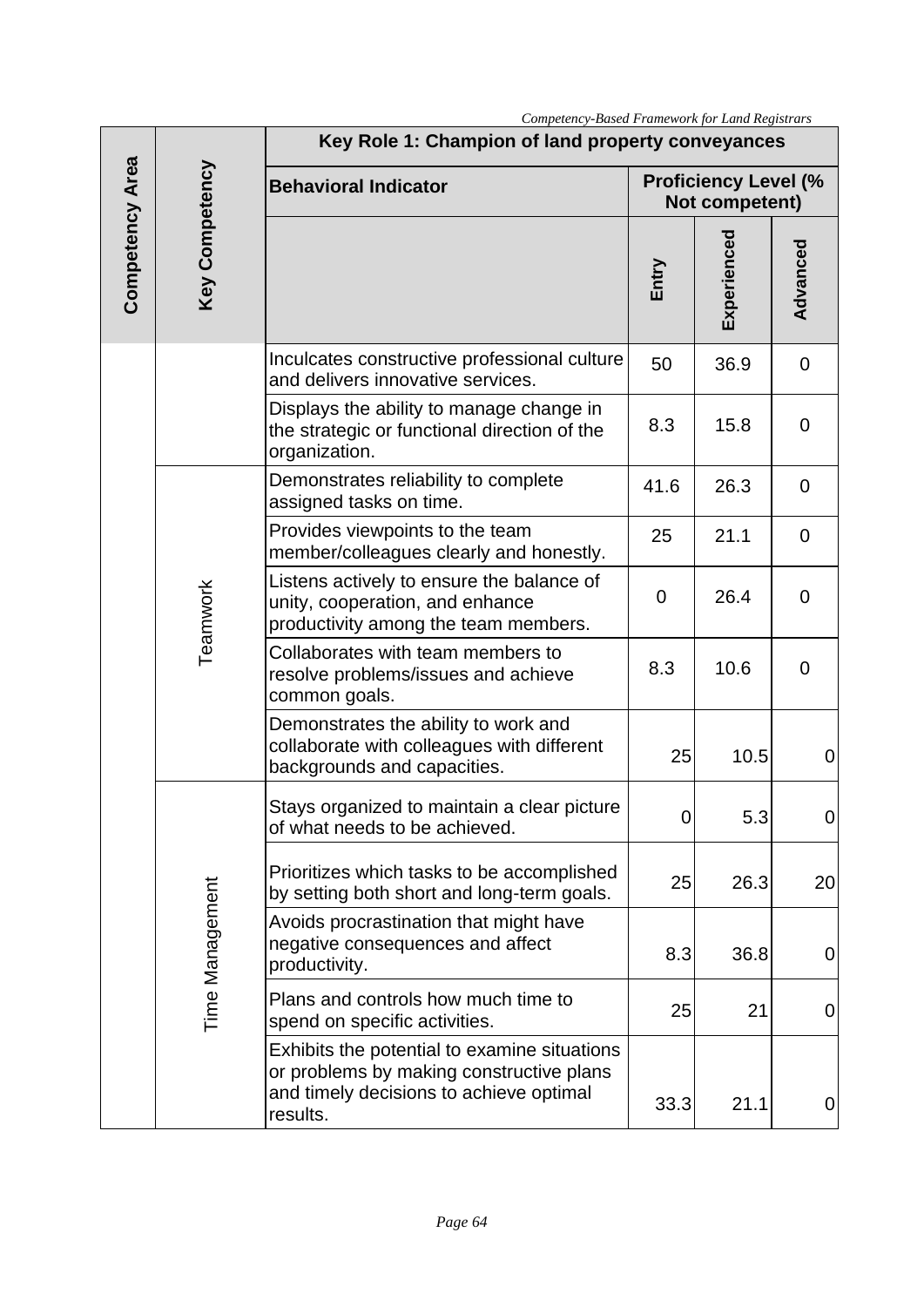# **3.2.2. Key Role 2: Advocate of Land Laws**

|                   |                                          | Key Role 2: Advocate of Land Laws                                                                                                                                               |                |                                               |                |  |  |  |
|-------------------|------------------------------------------|---------------------------------------------------------------------------------------------------------------------------------------------------------------------------------|----------------|-----------------------------------------------|----------------|--|--|--|
|                   | <b>Key Competency</b>                    |                                                                                                                                                                                 |                | <b>Proficiency Level</b><br>(% Not competent) |                |  |  |  |
| Competency Area   |                                          | <b>Behavioral Indicator</b>                                                                                                                                                     | Entry          | Experienced                                   | Advanced       |  |  |  |
|                   |                                          | Shares information through clear oral, written,<br>and interpersonal communication skills.                                                                                      | 16.7           | 15.8                                          | 0              |  |  |  |
|                   |                                          | Possesses communication skills in Dzongkha and<br>other dialects.                                                                                                               | 25             | 21.1                                          | $\overline{0}$ |  |  |  |
|                   |                                          | Recognizes and understands the perspective of<br>other people.                                                                                                                  | $\overline{0}$ | 21.1                                          | $\overline{0}$ |  |  |  |
|                   | Public relation and communication skills | Establishes strong connections with people<br>through communication.                                                                                                            | 16.7           | 26.3                                          | 0              |  |  |  |
|                   |                                          | Acknowledges the feedback received and learns<br>from it.                                                                                                                       | $\overline{0}$ | 15.8                                          | 20             |  |  |  |
| Leadership Skills |                                          | Maintains professional decorum at all times.                                                                                                                                    | 25             | 21.1                                          | $\overline{0}$ |  |  |  |
|                   |                                          | Ensures effective strategies are used while<br>providing services to differently-abled people.                                                                                  | 33.3           | 47.4                                          | $\overline{0}$ |  |  |  |
|                   | ecision<br>naking<br>Ŏ<br>Ξ              | Assess the situation and use relevant information<br>when making decisions.                                                                                                     | 8.3            | 10.5                                          | 20             |  |  |  |
|                   |                                          | Takes responsibility for making a decision and<br>understands the circumstances and<br>consequences.                                                                            | 8.3            | 15.8                                          | 20             |  |  |  |
|                   | Negotiation skills                       | Clearly expresses ideas and suggestions and<br>demonstrates the ability to successfully persuade<br>and convince others.                                                        | 16.7           | 26.3                                          | $\overline{0}$ |  |  |  |
|                   |                                          | Possesses skills to negotiate where there are<br>opposing ideas and convey his/her opinion<br>successfully in compliance with the agency's<br>rules, regulations, and policies. | 25             | 21.1                                          | $\overline{0}$ |  |  |  |
| analytics<br>Data | Problem                                  | Introduces various relevant mechanisms to<br>identify issues/opportunities and their options to<br>address them.                                                                | 16.6           | 26.3                                          | 0              |  |  |  |
|                   | solving<br>skills                        | Ensures that options identified associate                                                                                                                                       | 16.7           | 15.8                                          | 0              |  |  |  |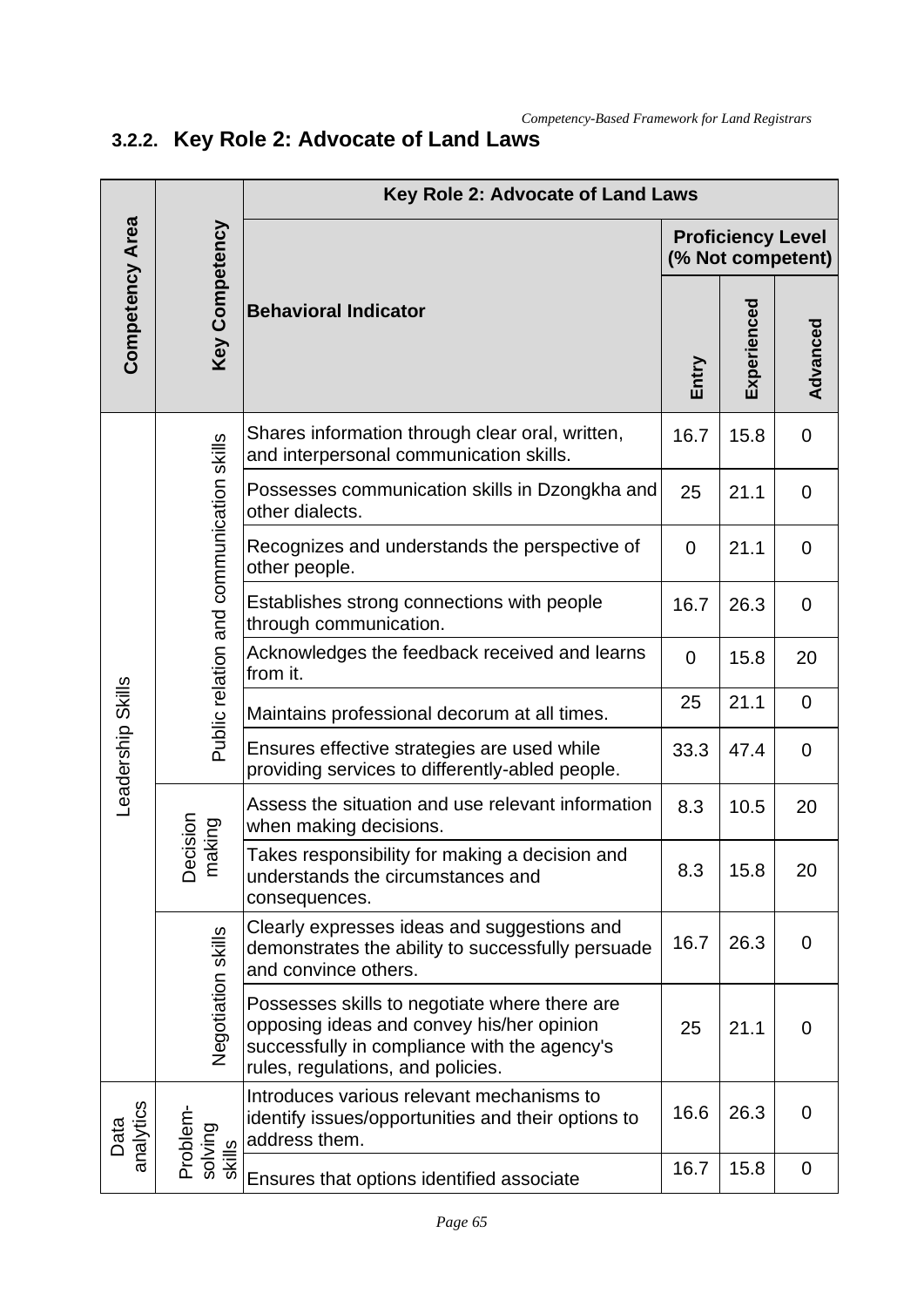|                        | Competency-Based Framework for Land Registrars |                                                                                                                                                                                                                                                                                                                                                                                            |                                               |             |          |  |  |
|------------------------|------------------------------------------------|--------------------------------------------------------------------------------------------------------------------------------------------------------------------------------------------------------------------------------------------------------------------------------------------------------------------------------------------------------------------------------------------|-----------------------------------------------|-------------|----------|--|--|
| <b>Competency Area</b> |                                                | Key Role 2: Advocate of Land Laws                                                                                                                                                                                                                                                                                                                                                          |                                               |             |          |  |  |
|                        | Key Competency                                 | <b>Behavioral Indicator</b>                                                                                                                                                                                                                                                                                                                                                                | <b>Proficiency Level</b><br>(% Not competent) |             |          |  |  |
|                        |                                                |                                                                                                                                                                                                                                                                                                                                                                                            | Entry                                         | Experienced | Advanced |  |  |
|                        |                                                | minimum risks.                                                                                                                                                                                                                                                                                                                                                                             |                                               |             |          |  |  |
|                        |                                                | Considers effective options to address the<br>problems/opportunities considering the situation.                                                                                                                                                                                                                                                                                            | 16.6                                          | 15.8        | $\Omega$ |  |  |
|                        | esearch                                        | Gathers comprehensive information and data to                                                                                                                                                                                                                                                                                                                                              | 25                                            | 15.8        | 0        |  |  |
|                        |                                                | $\frac{1}{10}$<br>$\frac{1}{10}$<br>$\frac{1}{10}$<br>$\frac{1}{10}$<br>$\frac{1}{10}$<br>$\frac{1}{10}$<br>$\frac{1}{10}$<br>$\frac{1}{10}$<br>$\frac{1}{10}$<br>$\frac{1}{10}$<br>$\frac{1}{10}$<br>$\frac{1}{10}$<br>$\frac{1}{10}$<br>$\frac{1}{10}$<br>$\frac{1}{10}$<br>$\frac{1}{10}$<br>$\frac{1}{10}$<br>$\frac{1}{10}$<br>$\frac{1$<br>identify possible causes for the problem. | 8.3                                           | 26.3        | $\Omega$ |  |  |

**3.2.3 Key Role 3: Data and Record Manager**

|                   | Competency Area<br>Key Competency |  | Key Role 3: Data and Record Manager                                                                                                                                     |                                               |             |          |  |  |
|-------------------|-----------------------------------|--|-------------------------------------------------------------------------------------------------------------------------------------------------------------------------|-----------------------------------------------|-------------|----------|--|--|
|                   |                                   |  |                                                                                                                                                                         | <b>Proficiency Level</b><br>(% Not competent) |             |          |  |  |
|                   |                                   |  | <b>Behavioral Indicator</b>                                                                                                                                             | Entry                                         | Experienced | Advanced |  |  |
| Record management |                                   |  | Establishes and implements policies, systems,<br>and procedures to streamline the record-<br>keeping methodologies to increase the<br>productivity of the organization. | 41.7                                          | 42.1        | ∩        |  |  |
|                   | Record keeping<br>knowledge       |  | Values and exhibits maintaining records in an<br>accountable and reliable manner.                                                                                       | 8.3                                           | 47.4        | 0        |  |  |
|                   |                                   |  | Demonstrates good information retrieval skills<br>for sharing information to the relevant<br>stakeholders.                                                              | 25                                            | 36.9        |          |  |  |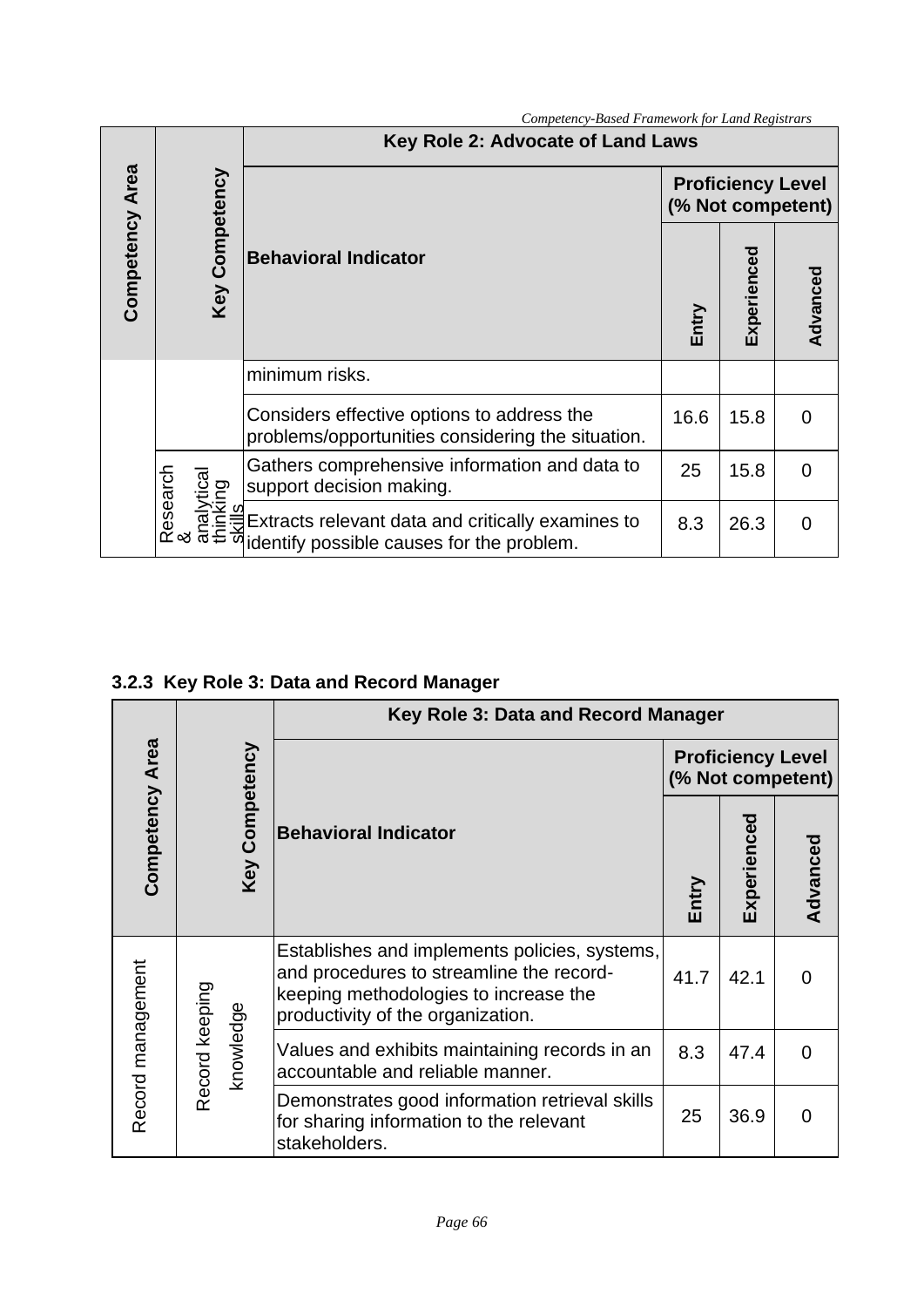|                 |                                                                  | сотретен у-разеа т татемот дот цана кедиятат.<br>Key Role 3: Data and Record Manager                                                                         |             |                                               |                |  |  |
|-----------------|------------------------------------------------------------------|--------------------------------------------------------------------------------------------------------------------------------------------------------------|-------------|-----------------------------------------------|----------------|--|--|
|                 |                                                                  |                                                                                                                                                              |             | <b>Proficiency Level</b><br>(% Not competent) |                |  |  |
| Competency Area | <b>Key Competency</b>                                            | <b>Behavioral Indicator</b>                                                                                                                                  | Entry       | Experienced                                   | Advanced       |  |  |
|                 | adaptability to<br>Flexibility and<br>change                     | Contributes to the development and<br>implementation of new records management<br>systems.                                                                   | 50          | 26.3                                          | $\overline{0}$ |  |  |
|                 |                                                                  | Shows interest to learn new methods,<br>procedures, or techniques to improve record<br>management.                                                           | 50          | 31.6                                          | $\overline{0}$ |  |  |
|                 |                                                                  | Adapts to change quickly and easily.                                                                                                                         | $\mathbf 0$ | 31.6                                          | $\overline{0}$ |  |  |
|                 | Digital documentation<br>Knowledge of best practice<br>standards | Initiates digitizing of the old land records to<br>safeguard the originals.                                                                                  | 41          | 47.4                                          | $\mathbf 0$    |  |  |
|                 |                                                                  | Initiates designing and planning to introduce<br>ICT based technology to store data and<br>tracking systems to increase productivity in<br>the organization. | 66.7        | 57.9                                          | 20             |  |  |
|                 |                                                                  | Monitors and evaluates the effectiveness of<br>the digital record management system<br>periodically.                                                         | 41.7        | 36.9                                          | $\overline{0}$ |  |  |
|                 |                                                                  | Maintains proper inventory and classification<br>systems of the land records.                                                                                | 16.7        | 31.6                                          | 0              |  |  |
| Archive         |                                                                  | Ensures easy access to data to serve the<br>clients efficiently.                                                                                             | 33.3        | 31.6                                          | $\Omega$       |  |  |
|                 |                                                                  | Takes the initiative in suggesting/developing<br>new/improved record management and<br>archiving systems from international best<br>practices.               | 58.4        | 63.1                                          | 20             |  |  |
|                 |                                                                  | Proposes innovative ideas and methods that<br>can improve the safety of the land records and<br>mitigate the risk.                                           | 58.3        | 47.4                                          | $\mathbf 0$    |  |  |
|                 |                                                                  | Anticipates the needs of the customer and<br>responds promptly to questions to improve<br>service delivery.                                                  | 16.7        | 26.4                                          | $\Omega$       |  |  |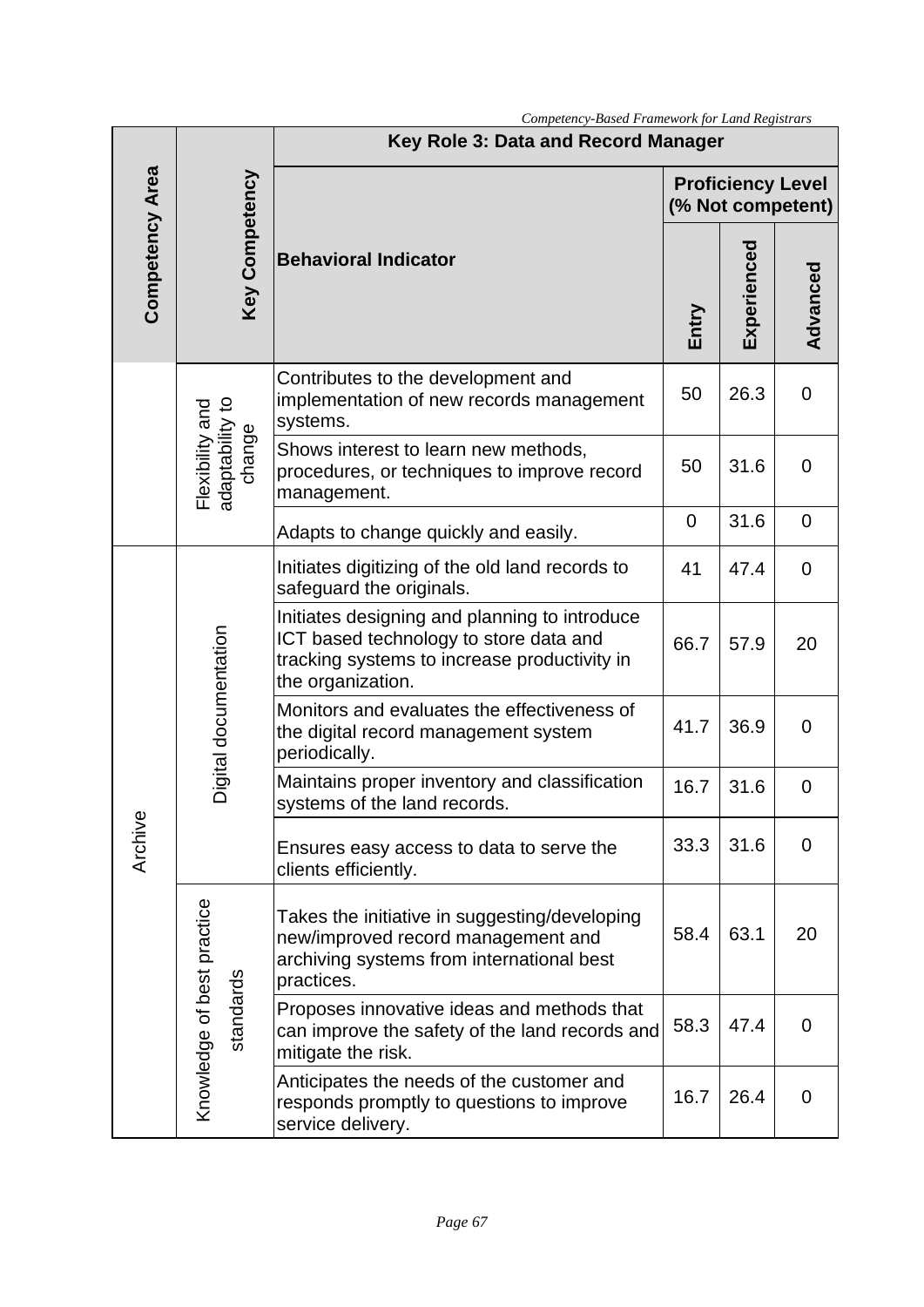|                 | Competency-Based Framework for Land Registrars |                                                                                          |       |                                               |                |  |  |  |
|-----------------|------------------------------------------------|------------------------------------------------------------------------------------------|-------|-----------------------------------------------|----------------|--|--|--|
|                 |                                                | Key Role 3: Data and Record Manager                                                      |       |                                               |                |  |  |  |
|                 | Key Competency                                 | <b>Behavioral Indicator</b>                                                              |       | <b>Proficiency Level</b><br>(% Not competent) |                |  |  |  |
| Competency Area |                                                |                                                                                          | Entry | Experienced                                   | Advanced       |  |  |  |
|                 | Effective maintenance of records               | Archives historical evidence and land<br>information for the long term.                  | 25    | 26.3                                          | 20             |  |  |  |
|                 |                                                | Updates and organizes the record inventory<br>systems periodically.                      | 25    | 52.6                                          | $\Omega$       |  |  |  |
|                 |                                                | Recognizes the possible new standards to<br>meet the increasing technological demands.   | 50    | 31.6                                          | $\Omega$       |  |  |  |
|                 |                                                | Recognizes the possible gaps that need to be<br>addressed to improve record maintenance. | 50    | 42.1                                          | $\Omega$       |  |  |  |
|                 |                                                | Ensures safe and efficient storage and easy<br>access to data.                           | 8.3   | 26.4                                          | $\Omega$       |  |  |  |
|                 |                                                | Helps the organization to achieve the best<br>practices in records management.           | 31.7  | 36.9                                          | $\overline{0}$ |  |  |  |